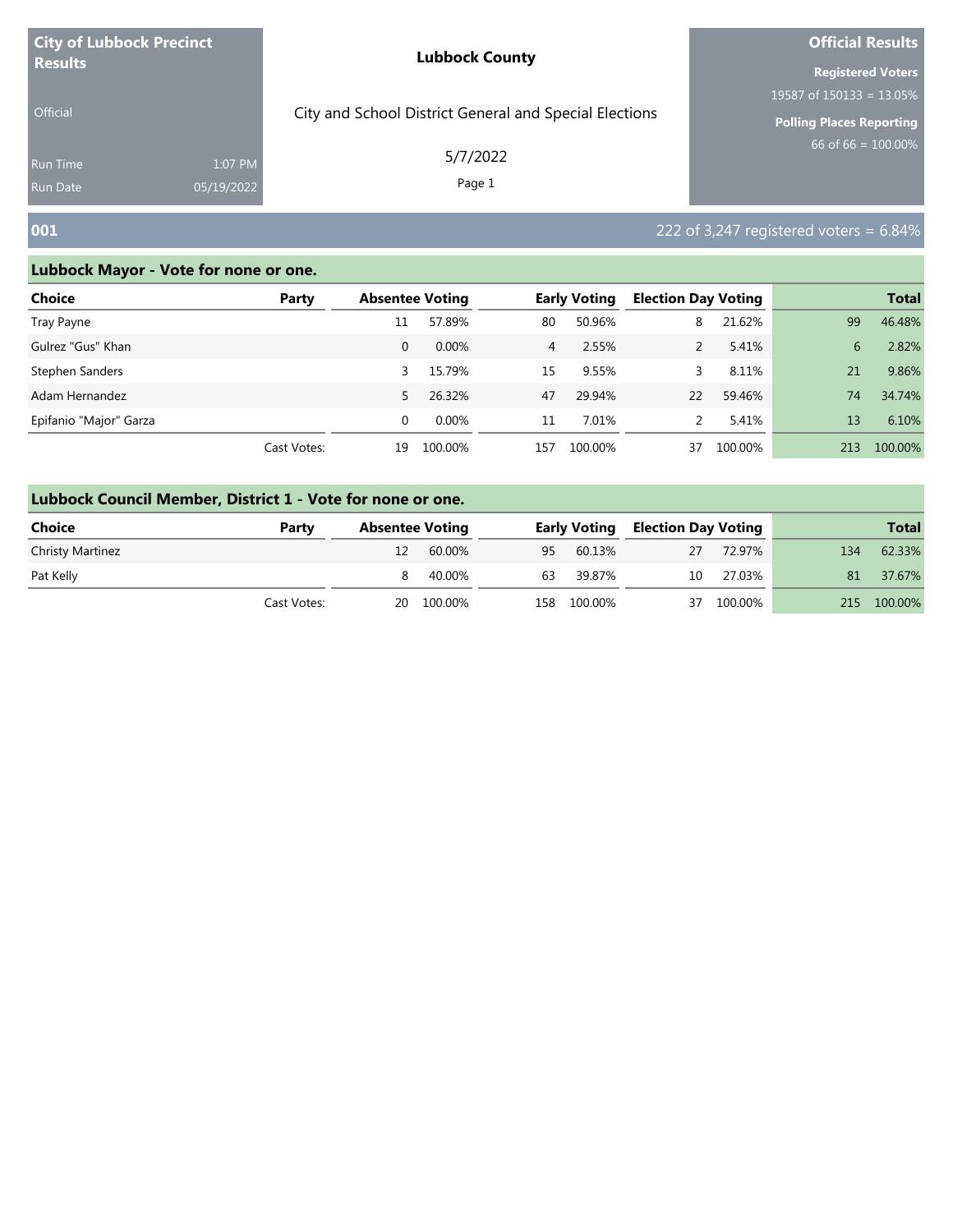| <b>City of Lubbock Precinct</b>    |                       | <b>Lubbock County</b>                                  | <b>Official Results</b>     |  |  |
|------------------------------------|-----------------------|--------------------------------------------------------|-----------------------------|--|--|
| <b>Results</b>                     |                       |                                                        | <b>Registered Voters</b>    |  |  |
|                                    |                       |                                                        | 19587 of $150133 = 13.05\%$ |  |  |
| <b>Official</b>                    |                       | City and School District General and Special Elections | Polling Places Reporting    |  |  |
| <b>Run Time</b><br><b>Run Date</b> | 1:07 PM<br>05/19/2022 | 5/7/2022<br>Page 2                                     | $66$ of 66 = 100.00%        |  |  |
|                                    |                       |                                                        |                             |  |  |

### **002** 233 of 1,987 registered voters = 11.73%

| Choice                 | Party       | <b>Absentee Voting</b> |          |     | <b>Early Voting</b> | <b>Election Day Voting</b> |         |     | <b>Total</b> |
|------------------------|-------------|------------------------|----------|-----|---------------------|----------------------------|---------|-----|--------------|
| Tray Payne             |             |                        | 46.67%   | 80  | 55.94%              | 32                         | 44.44%  | 119 | 51.74%       |
| Gulrez "Gus" Khan      |             | 0                      | $0.00\%$ | 4   | 2.80%               |                            | 2.78%   | 6   | 2.61%        |
| Stephen Sanders        |             | $\mathcal{P}$          | 13.33%   | 9   | 6.29%               | 14                         | 19.44%  | 25  | 10.87%       |
| Adam Hernandez         |             | $\mathcal{P}$          | 13.33%   | 41  | 28.67%              | 23                         | 31.94%  | 66  | 28.70%       |
| Epifanio "Major" Garza |             | 4                      | 26.67%   | 9   | 6.29%               |                            | 1.39%   | 14  | 6.09%        |
|                        | Cast Votes: | 15                     | 100.00%  | 143 | 100.00%             | 72                         | 100.00% | 230 | 100.00%      |

| Lubbock Council Member, District 1 - Vote for none or one. |  |
|------------------------------------------------------------|--|
|                                                            |  |

| <b>Choice</b>           | Party       | <b>Absentee Voting</b> |            |    | <b>Early Voting</b> | <b>Election Day Voting</b> |            |            | <b>Total</b> |
|-------------------------|-------------|------------------------|------------|----|---------------------|----------------------------|------------|------------|--------------|
| <b>Christy Martinez</b> |             |                        | 60.00%     |    | 73 51.77%           | 37                         | 51.39%     | 119        | 52.19%       |
| Pat Kelly               |             |                        | 40.00%     | 68 | 48.23%              | 35                         | 48.61%     | 109        | 47.81%       |
|                         | Cast Votes: |                        | 15 100.00% |    | 141 100.00%         |                            | 72 100.00% | <b>228</b> | 100.00%      |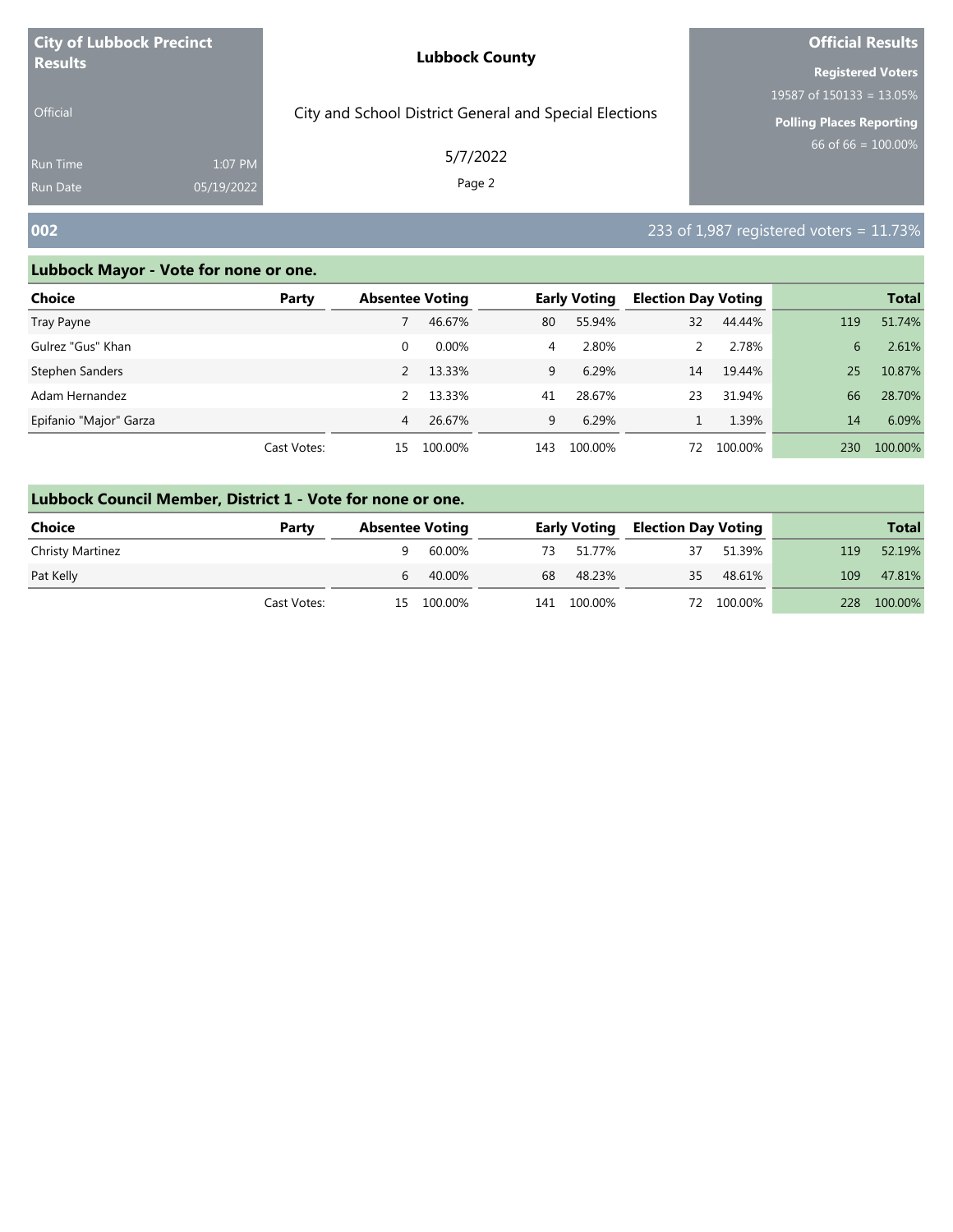| <b>City of Lubbock Precinct</b>    |                       | <b>Lubbock County</b>                                  | <b>Official Results</b>                                                                    |  |  |
|------------------------------------|-----------------------|--------------------------------------------------------|--------------------------------------------------------------------------------------------|--|--|
| <b>Results</b><br><b>Official</b>  |                       | City and School District General and Special Elections | <b>Registered Voters</b><br>19587 of $150133 = 13.05\%$<br><b>Polling Places Reporting</b> |  |  |
| <b>Run Time</b><br><b>Run Date</b> | 1:07 PM<br>05/19/2022 | 5/7/2022<br>Page 3                                     | 66 of 66 = $100.00\%$                                                                      |  |  |
| 003                                |                       |                                                        | 149 of 2,599 registered voters = $5.73\%$                                                  |  |  |

| <b>Choice</b>          | Party       | <b>Absentee Voting</b> |         |    | <b>Early Voting</b> | <b>Election Day Voting</b> |         |     | <b>Total</b> |
|------------------------|-------------|------------------------|---------|----|---------------------|----------------------------|---------|-----|--------------|
| Tray Payne             |             | 4                      | 23.53%  | 24 | 26.09%              | 12                         | 34.29%  | 40  | 27.78%       |
| Gulrez "Gus" Khan      |             | 0                      | 0.00%   |    | 2.17%               |                            | 2.86%   |     | 2.08%        |
| Stephen Sanders        |             | 3                      | 17.65%  | 3. | 3.26%               |                            | 8.57%   | 9   | 6.25%        |
| Adam Hernandez         |             | 10                     | 58.82%  | 46 | 50.00%              | 17                         | 48.57%  | 73  | 50.69%       |
| Epifanio "Major" Garza |             | $\Omega$               | 0.00%   | 17 | 18.48%              |                            | 5.71%   | 19  | 13.19%       |
|                        | Cast Votes: | 17                     | 100.00% | 92 | 100.00%             | 35                         | 100.00% | 144 | 100.00%      |

| Lubbock Council Member, District 1 - Vote for none or one. |             |    |                        |    |                     |                            |              |     |         |  |  |  |
|------------------------------------------------------------|-------------|----|------------------------|----|---------------------|----------------------------|--------------|-----|---------|--|--|--|
| <b>Choice</b>                                              | Party       |    | <b>Absentee Voting</b> |    | <b>Early Voting</b> | <b>Election Day Voting</b> | <b>Total</b> |     |         |  |  |  |
| <b>Christy Martinez</b>                                    |             | 15 | 83.33%                 | 77 | 85.56%              | 26                         | 74.29%       | 118 | 82.52%  |  |  |  |
| Pat Kelly                                                  |             |    | 16.67%                 | 13 | 14.44%              | 9.                         | 25.71%       | 25. | 17.48%  |  |  |  |
|                                                            | Cast Votes: | 18 | 100.00%                |    | 90 100.00%          |                            | 35 100.00%   | 143 | 100.00% |  |  |  |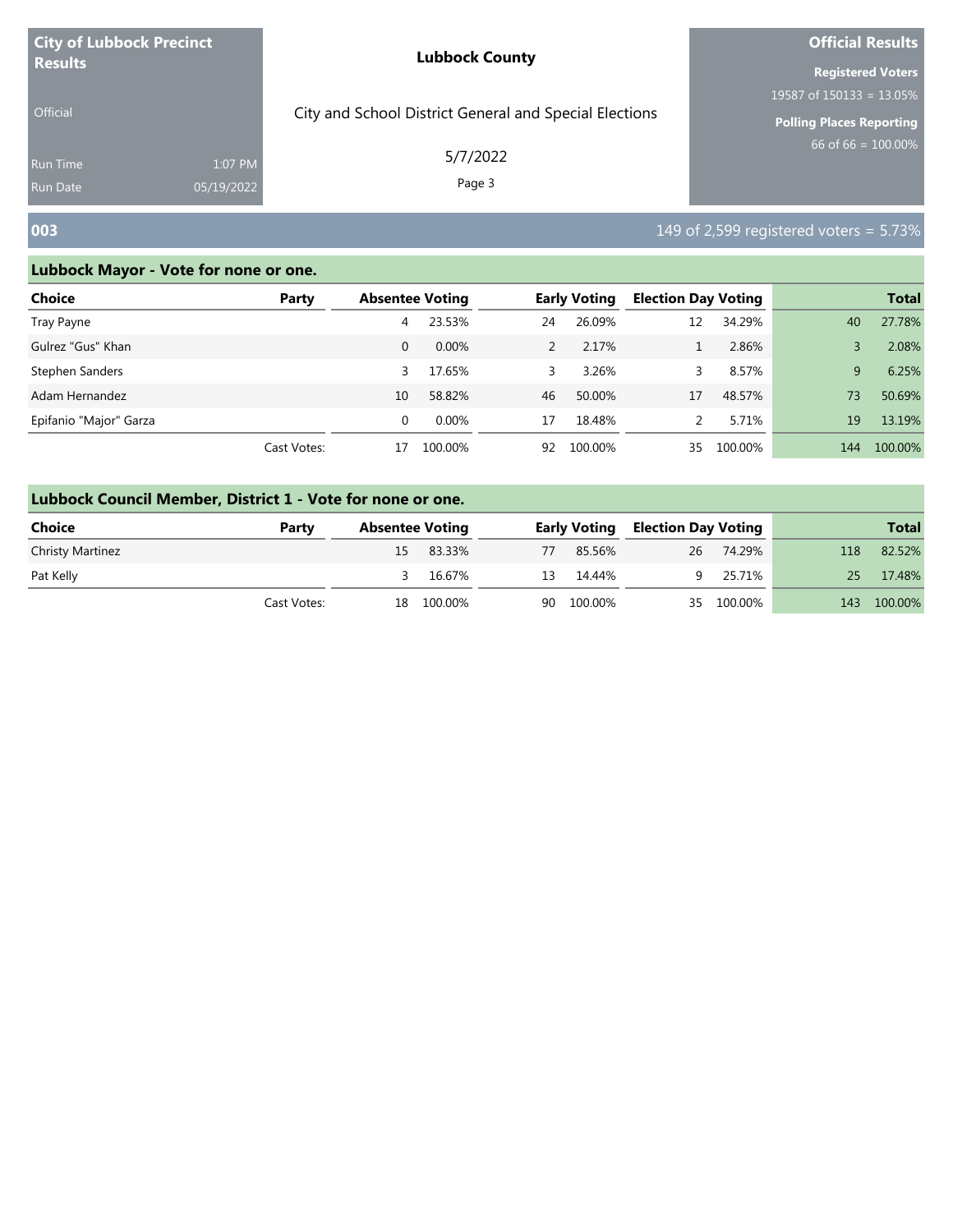| <b>City of Lubbock Precinct</b>   |                       | <b>Lubbock County</b>                                  | <b>Official Results</b>                                                                    |  |  |
|-----------------------------------|-----------------------|--------------------------------------------------------|--------------------------------------------------------------------------------------------|--|--|
| <b>Results</b><br><b>Official</b> |                       | City and School District General and Special Elections | <b>Registered Voters</b><br>19587 of $150133 = 13.05\%$<br><b>Polling Places Reporting</b> |  |  |
| <b>Run Time</b><br>Run Date       | 1:07 PM<br>05/19/2022 | 5/7/2022<br>Page 4                                     | 66 of 66 = $100.00\%$                                                                      |  |  |
| 004                               |                       |                                                        | 103 of 1,132 registered voters = $9.10\%$                                                  |  |  |

| Choice                 | Party       | <b>Absentee Voting</b> |          |                | <b>Early Voting</b> | <b>Election Day Voting</b> |          |    | <b>Total</b> |
|------------------------|-------------|------------------------|----------|----------------|---------------------|----------------------------|----------|----|--------------|
| Tray Payne             |             |                        | 8.33%    | 8              | 13.79%              | 8                          | 29.63%   | 17 | 17.53%       |
| Gulrez "Gus" Khan      |             | 3                      | 25.00%   |                | 1.72%               | 0                          | 0.00%    | 4  | 4.12%        |
| Stephen Sanders        |             |                        | 16.67%   | 12             | 20.69%              | 0                          | 0.00%    | 14 | 14.43%       |
| Adam Hernandez         |             | 6                      | 50.00%   | 33             | 56.90%              | 19                         | 70.37%   | 58 | 59.79%       |
| Epifanio "Major" Garza |             | $\Omega$               | $0.00\%$ | $\overline{4}$ | 6.90%               | 0                          | $0.00\%$ | 4  | 4.12%        |
|                        | Cast Votes: | 12                     | 100.00%  | 58             | 100.00%             | 27                         | 100.00%  | 97 | 100.00%      |

|                  | Lubbock Council Member, District 1 - Vote for none or one. |    |                        |    |                     |                            |         |     |              |  |  |  |  |
|------------------|------------------------------------------------------------|----|------------------------|----|---------------------|----------------------------|---------|-----|--------------|--|--|--|--|
| Choice           | Party                                                      |    | <b>Absentee Voting</b> |    | <b>Early Voting</b> | <b>Election Day Voting</b> |         |     | <b>Total</b> |  |  |  |  |
| Christy Martinez |                                                            |    | 58.33%                 | 50 | 83.33%              | 21                         | 70.00%  | 78  | 76.47%       |  |  |  |  |
| Pat Kelly        |                                                            |    | 5 41.67%               | 10 | 16.67%              |                            | 30.00%  | 24  | 23.53%       |  |  |  |  |
|                  | Cast Votes:                                                | 12 | 100.00%                |    | 60 100.00%          | 30                         | 100.00% | 102 | 100.00%      |  |  |  |  |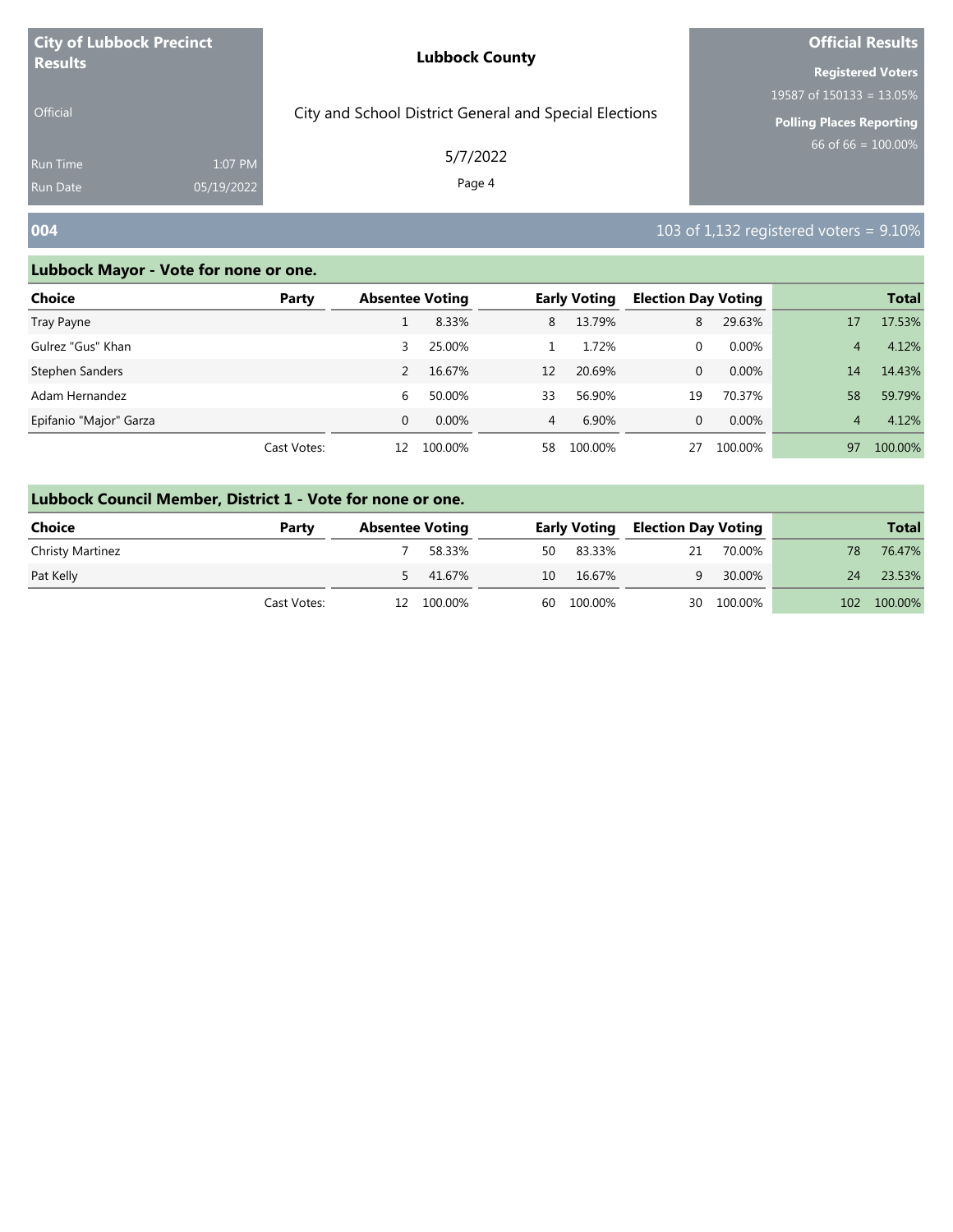| <b>City of Lubbock Precinct</b>    |                       | <b>Lubbock County</b>                                  | <b>Official Results</b>                                  |
|------------------------------------|-----------------------|--------------------------------------------------------|----------------------------------------------------------|
| <b>Results</b><br><b>Official</b>  |                       | City and School District General and Special Elections | <b>Registered Voters</b><br>19587 of $150133 = 13.05\%$  |
| <b>Run Time</b><br><b>Run Date</b> | 1:07 PM<br>05/19/2022 | 5/7/2022<br>Page 5                                     | <b>Polling Places Reporting</b><br>66 of 66 = $100.00\%$ |
| 005                                |                       |                                                        | 124 of 717 registered voters = $17.29\%$                 |

| Choice                 | Party       | <b>Absentee Voting</b> |          |              | <b>Early Voting</b> | <b>Election Day Voting</b> |         |     | <b>Total</b> |
|------------------------|-------------|------------------------|----------|--------------|---------------------|----------------------------|---------|-----|--------------|
| Tray Payne             |             |                        | 40.00%   | 27           | 31.76%              |                            | 21.88%  | 36  | 29.51%       |
| Gulrez "Gus" Khan      |             |                        | 20.00%   | $\mathbf{0}$ | $0.00\%$            | 0                          | 0.00%   |     | 0.82%        |
| Stephen Sanders        |             | 0                      | $0.00\%$ | 5.           | 5.88%               |                            | 21.88%  | 12  | 9.84%        |
| Adam Hernandez         |             |                        | 40.00%   | 50           | 58.82%              | 18                         | 56.25%  | 70  | 57.38%       |
| Epifanio "Major" Garza |             | $\Omega$               | $0.00\%$ | 3            | 3.53%               | 0                          | 0.00%   |     | 2.46%        |
|                        | Cast Votes: | 5.                     | 100.00%  | 85           | 100.00%             | 32                         | 100.00% | 122 | 100.00%      |

|                         | Lubbock Council Member, District 1 - Vote for none or one. |                        |           |    |                     |                            |         |     |              |  |  |  |  |  |
|-------------------------|------------------------------------------------------------|------------------------|-----------|----|---------------------|----------------------------|---------|-----|--------------|--|--|--|--|--|
| <b>Choice</b>           | Party                                                      | <b>Absentee Voting</b> |           |    | <b>Early Voting</b> | <b>Election Day Voting</b> |         |     | <b>Total</b> |  |  |  |  |  |
| <b>Christy Martinez</b> |                                                            |                        | 5 100.00% | 61 | 72.62%              | 20                         | 66.67%  | 86  | 72.27%       |  |  |  |  |  |
| Pat Kelly               |                                                            |                        | 0.00%     | 23 | 27.38%              | 10                         | 33.33%  | 33  | 27.73%       |  |  |  |  |  |
|                         | Cast Votes:                                                |                        | 100.00%   |    | 84 100.00%          | 30                         | 100.00% | 119 | 100.00%      |  |  |  |  |  |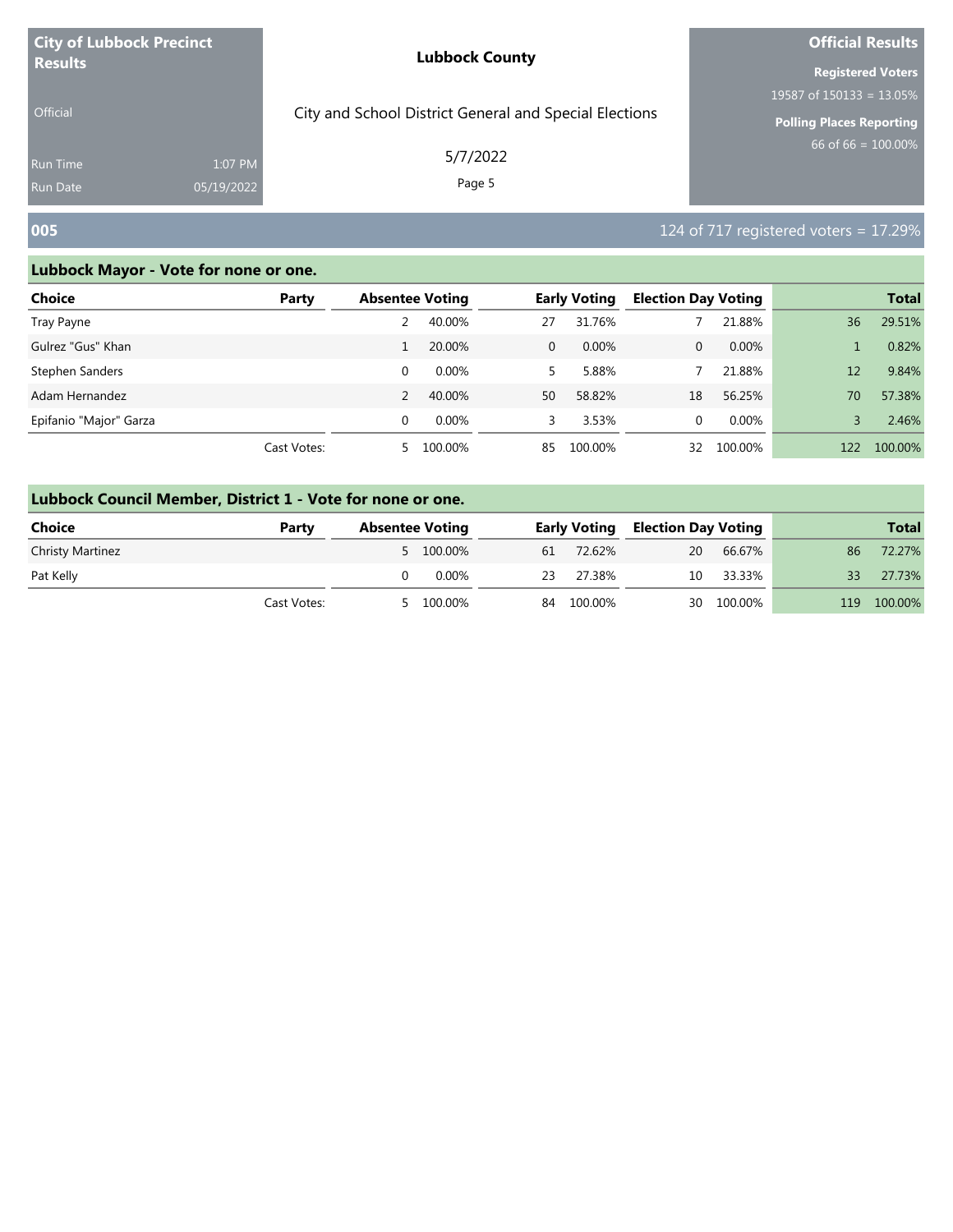| <b>City of Lubbock Precinct</b> |            | <b>Lubbock County</b>                                  | <b>Official Results</b>     |  |  |
|---------------------------------|------------|--------------------------------------------------------|-----------------------------|--|--|
| <b>Results</b>                  |            |                                                        | <b>Registered Voters</b>    |  |  |
|                                 |            |                                                        | 19587 of $150133 = 13.05\%$ |  |  |
| Official                        |            | City and School District General and Special Elections | Polling Places Reporting    |  |  |
| <b>Run Time</b>                 | 1:07 PM    | 5/7/2022<br>Page 6                                     | $66$ of 66 = 100.00%        |  |  |
| <b>Run Date</b>                 | 05/19/2022 |                                                        |                             |  |  |

### **006** 78 of 1,469 registered voters = 5.31%

| <b>Choice</b>          | Party       | <b>Absentee Voting</b> |          |    | <b>Early Voting</b> | <b>Election Day Voting</b> |          |    | <b>Total</b> |
|------------------------|-------------|------------------------|----------|----|---------------------|----------------------------|----------|----|--------------|
| Tray Payne             |             | 5.                     | 33.33%   | 10 | 20.00%              |                            | 25.00%   | 18 | 23.38%       |
| Gulrez "Gus" Khan      |             | 0                      | 0.00%    |    | 2.00%               | 0                          | 0.00%    |    | 1.30%        |
| Stephen Sanders        |             | 4                      | 26.67%   | 20 | 40.00%              |                            | 16.67%   | 26 | 33.77%       |
| Adam Hernandez         |             | 6                      | 40.00%   | 18 | 36.00%              |                            | 58.33%   | 31 | 40.26%       |
| Epifanio "Major" Garza |             | $\Omega$               | $0.00\%$ |    | 2.00%               | 0                          | $0.00\%$ |    | 1.30%        |
|                        | Cast Votes: | 15                     | 100.00%  | 50 | 100.00%             | 12                         | 100.00%  | 77 | 100.00%      |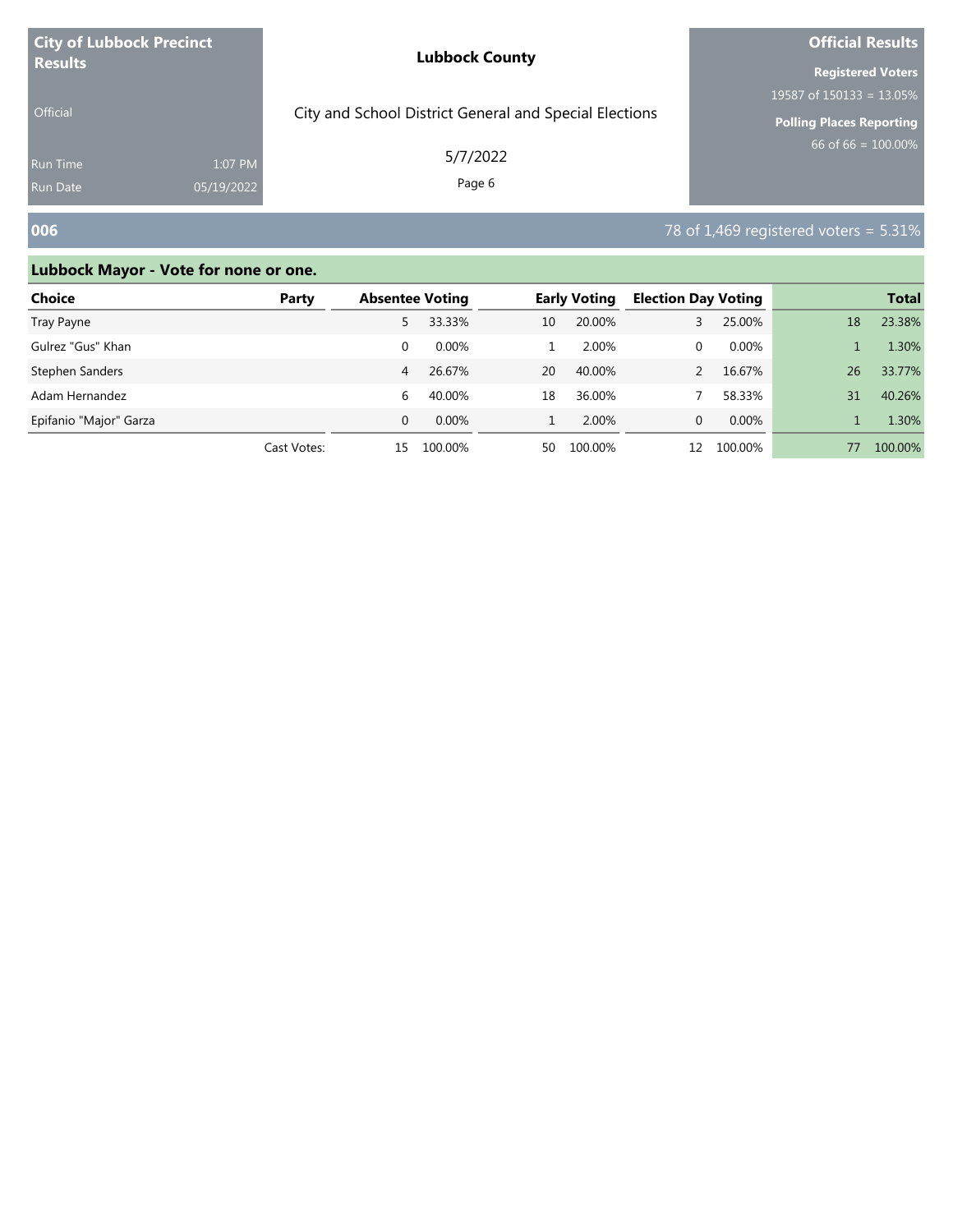| <b>City of Lubbock Precinct</b> |            | <b>Lubbock County</b>                                  | <b>Official Results</b>                |  |  |
|---------------------------------|------------|--------------------------------------------------------|----------------------------------------|--|--|
| <b>Results</b>                  |            |                                                        | <b>Registered Voters</b>               |  |  |
|                                 |            |                                                        | 19587 of $150\overline{133} = 13.05\%$ |  |  |
| <b>Official</b>                 |            | City and School District General and Special Elections | <b>Polling Places Reporting</b>        |  |  |
| Run Time                        | 1:07 PM    | 5/7/2022                                               | 66 of 66 = $100.00\%$                  |  |  |
| <b>Run Date</b>                 | 05/19/2022 | Page 7                                                 |                                        |  |  |

# **007** 506 of 2,944 registered voters = 17.19%

r.

| <b>Choice</b>          | Party       | <b>Absentee Voting</b> |          |     | <b>Early Voting</b> | <b>Election Day Voting</b> |         |     | <b>Total</b> |
|------------------------|-------------|------------------------|----------|-----|---------------------|----------------------------|---------|-----|--------------|
| Tray Payne             |             | 28                     | 71.79%   | 231 | 74.76%              | 103                        | 71.03%  | 362 | 73.43%       |
| Gulrez "Gus" Khan      |             | 0                      | $0.00\%$ | 10  | 3.24%               |                            | 4.83%   | 17  | 3.45%        |
| Stephen Sanders        |             | 4                      | 10.26%   | 31  | 10.03%              | 15                         | 10.34%  | 50  | 10.14%       |
| Adam Hernandez         |             | 6                      | 15.38%   | 31  | 10.03%              | 16                         | 11.03%  | 53  | 10.75%       |
| Epifanio "Major" Garza |             |                        | 2.56%    | 6   | 1.94%               | 4                          | 2.76%   | 11  | 2.23%        |
|                        | Cast Votes: | 39                     | 100.00%  | 309 | 100.00%             | 145                        | 100.00% | 493 | 100.00%      |

| Lubbock Council Member, District 3 - Vote for none or one. |             |                        |            |  |                                         |  |             |  |              |  |  |
|------------------------------------------------------------|-------------|------------------------|------------|--|-----------------------------------------|--|-------------|--|--------------|--|--|
| Choice                                                     | Party       | <b>Absentee Voting</b> |            |  | <b>Early Voting Election Day Voting</b> |  |             |  | <b>Total</b> |  |  |
| Mark McBrayer                                              |             |                        | 30 100.00% |  | 261 100.00%                             |  | 115 100.00% |  | 406 100.00%  |  |  |
|                                                            | Cast Votes: |                        | 30 100.00% |  | 261 100.00%                             |  | 115 100.00% |  | 406 100.00%  |  |  |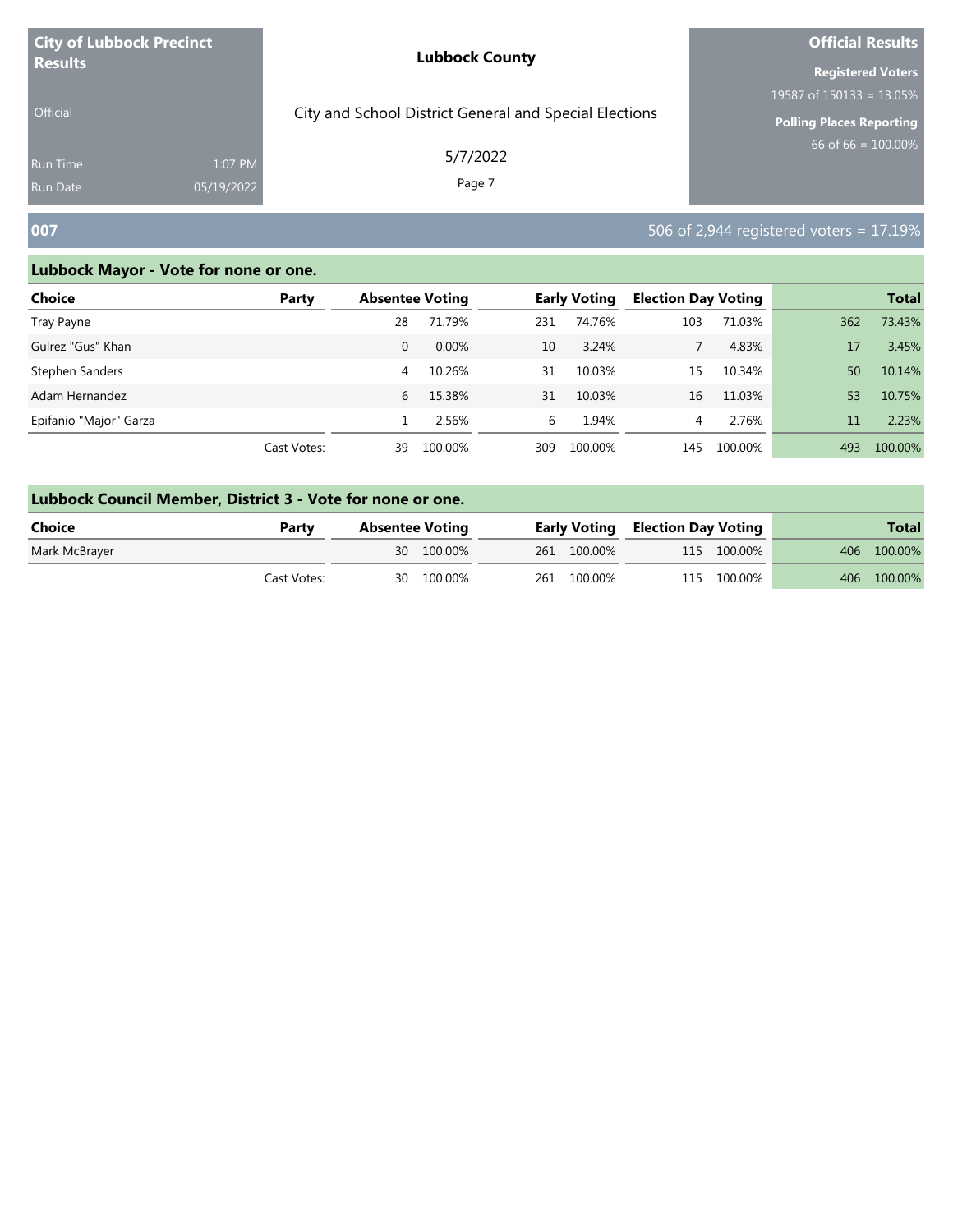| <b>City of Lubbock Precinct</b>   |                       | <b>Lubbock County</b>                                  | <b>Official Results</b>                                                                    |
|-----------------------------------|-----------------------|--------------------------------------------------------|--------------------------------------------------------------------------------------------|
| <b>Results</b><br><b>Official</b> |                       | City and School District General and Special Elections | <b>Registered Voters</b><br>19587 of $150133 = 13.05\%$<br><b>Polling Places Reporting</b> |
| <b>Run Time</b><br>Run Date       | 1:07 PM<br>05/19/2022 | 5/7/2022<br>Page 8                                     | $66$ of 66 = $100.00\%$                                                                    |
| 008                               |                       |                                                        | 32 of $2,691$ registered voters = 1.19%                                                    |

| Choice                 | Party       | <b>Absentee Voting</b> |          |                | <b>Early Voting</b> | <b>Election Day Voting</b> |         |                 | <b>Total</b> |
|------------------------|-------------|------------------------|----------|----------------|---------------------|----------------------------|---------|-----------------|--------------|
| Tray Payne             |             |                        | 0.00%    | 9              | 60.00%              | 4                          | 25.00%  | 13              | 40.63%       |
| Gulrez "Gus" Khan      |             |                        | 100.00%  | $\overline{0}$ | $0.00\%$            |                            | 6.25%   |                 | 6.25%        |
| Stephen Sanders        |             | $\Omega$               | $0.00\%$ |                | 13.33%              | 0                          | 0.00%   |                 | 6.25%        |
| Adam Hernandez         |             | $\Omega$               | $0.00\%$ |                | 13.33%              | 9                          | 56.25%  | 11              | 34.38%       |
| Epifanio "Major" Garza |             | $\Omega$               | $0.00\%$ |                | 13.33%              |                            | 12.50%  | 4               | 12.50%       |
|                        | Cast Votes: |                        | 100.00%  | 15             | 100.00%             | 16                         | 100.00% | 32 <sup>2</sup> | 100.00%      |

|                         | Lubbock Council Member, District 1 - Vote for none or one. |                        |          |   |                     |    |                            |              |         |  |  |  |  |
|-------------------------|------------------------------------------------------------|------------------------|----------|---|---------------------|----|----------------------------|--------------|---------|--|--|--|--|
| <b>Choice</b><br>Party  |                                                            | <b>Absentee Voting</b> |          |   | <b>Early Voting</b> |    | <b>Election Day Voting</b> | <b>Total</b> |         |  |  |  |  |
| <b>Christy Martinez</b> |                                                            |                        | $0.00\%$ | 8 | 53.33%              | 12 | 80.00%                     | 20           | 64.52%  |  |  |  |  |
| Pat Kelly               |                                                            |                        | 100.00%  |   | 46.67%              |    | 20.00%                     |              | 35.48%  |  |  |  |  |
|                         | Cast Votes:                                                |                        | 100.00%  |   | 15 100.00%          | 15 | 100.00%                    | 31.          | 100.00% |  |  |  |  |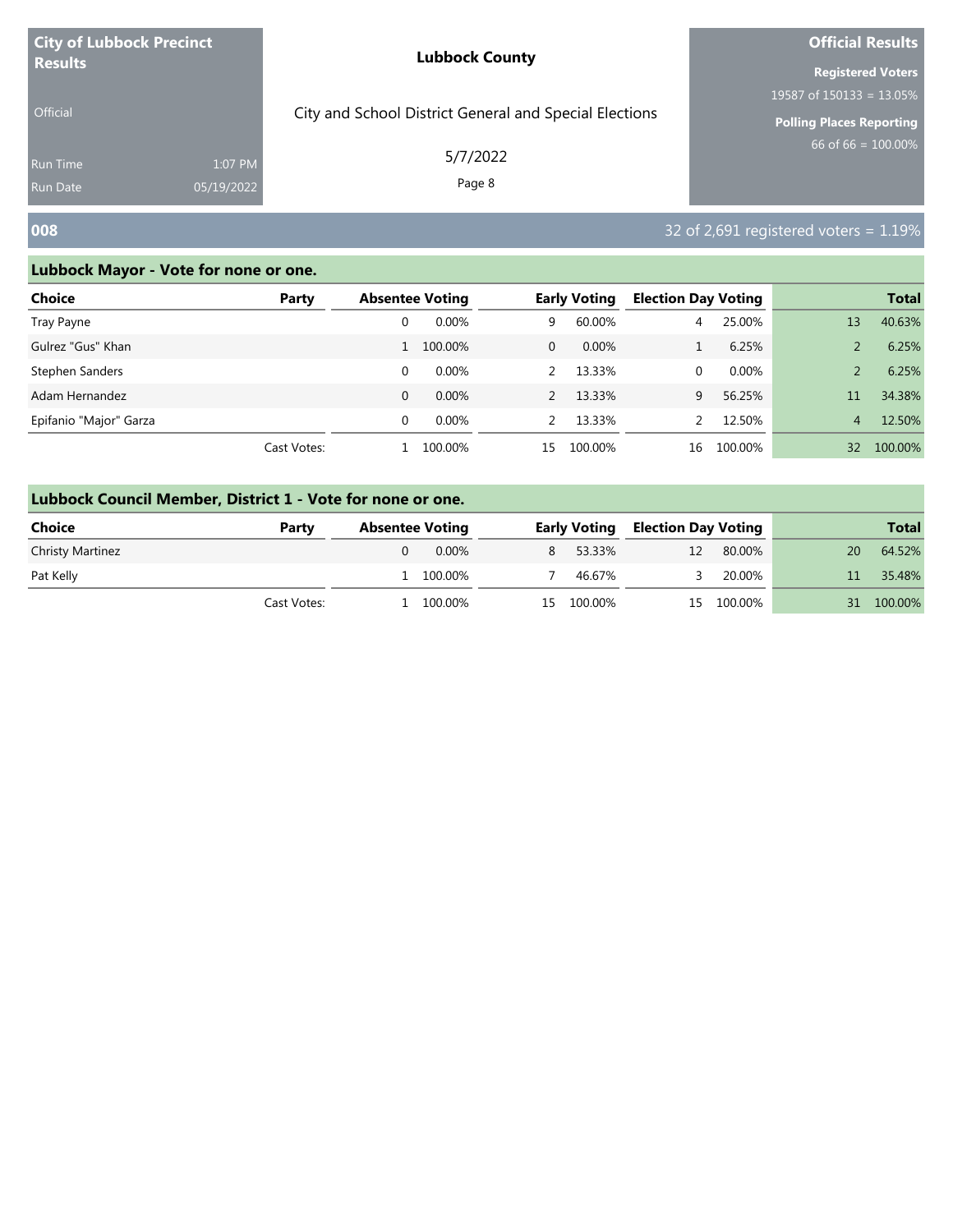| <b>City of Lubbock Precinct</b>                             | <b>Lubbock County</b>                                  | <b>Official Results</b>     |  |  |
|-------------------------------------------------------------|--------------------------------------------------------|-----------------------------|--|--|
| <b>Results</b>                                              |                                                        | <b>Registered Voters</b>    |  |  |
|                                                             |                                                        | 19587 of $150133 = 13.05\%$ |  |  |
| Official                                                    | City and School District General and Special Elections | Polling Places Reporting    |  |  |
| 1:07 PM<br><b>Run Time</b><br>05/19/2022<br><b>Run Date</b> | 5/7/2022<br>Page 9                                     | $66$ of 66 = 100.00%        |  |  |
|                                                             |                                                        |                             |  |  |

### **009** 478 of 2,402 registered voters = 19.90%

| <b>Choice</b>          | Party       |    | <b>Absentee Voting</b> |                | <b>Early Voting</b> |     | <b>Election Day Voting</b> |     | <b>Total</b> |
|------------------------|-------------|----|------------------------|----------------|---------------------|-----|----------------------------|-----|--------------|
| Tray Payne             |             | 23 | 57.50%                 | 222            | 71.61%              | 79  | 73.15%                     | 324 | 70.74%       |
| Gulrez "Gus" Khan      |             |    | 5.00%                  |                | 2.26%               |     | 1.85%                      | 11  | 2.40%        |
| Stephen Sanders        |             |    | 17.50%                 | 12             | 3.87%               |     | 1.85%                      | 21  | 4.59%        |
| Adam Hernandez         |             | 8  | 20.00%                 | 65             | 20.97%              | 25  | 23.15%                     | 98  | 21.40%       |
| Epifanio "Major" Garza |             | 0  | 0.00%                  | $\overline{4}$ | 1.29%               | 0   | $0.00\%$                   | 4   | 0.87%        |
|                        | Cast Votes: | 40 | 100.00%                | 310            | 100.00%             | 108 | 100.00%                    | 458 | 100.00%      |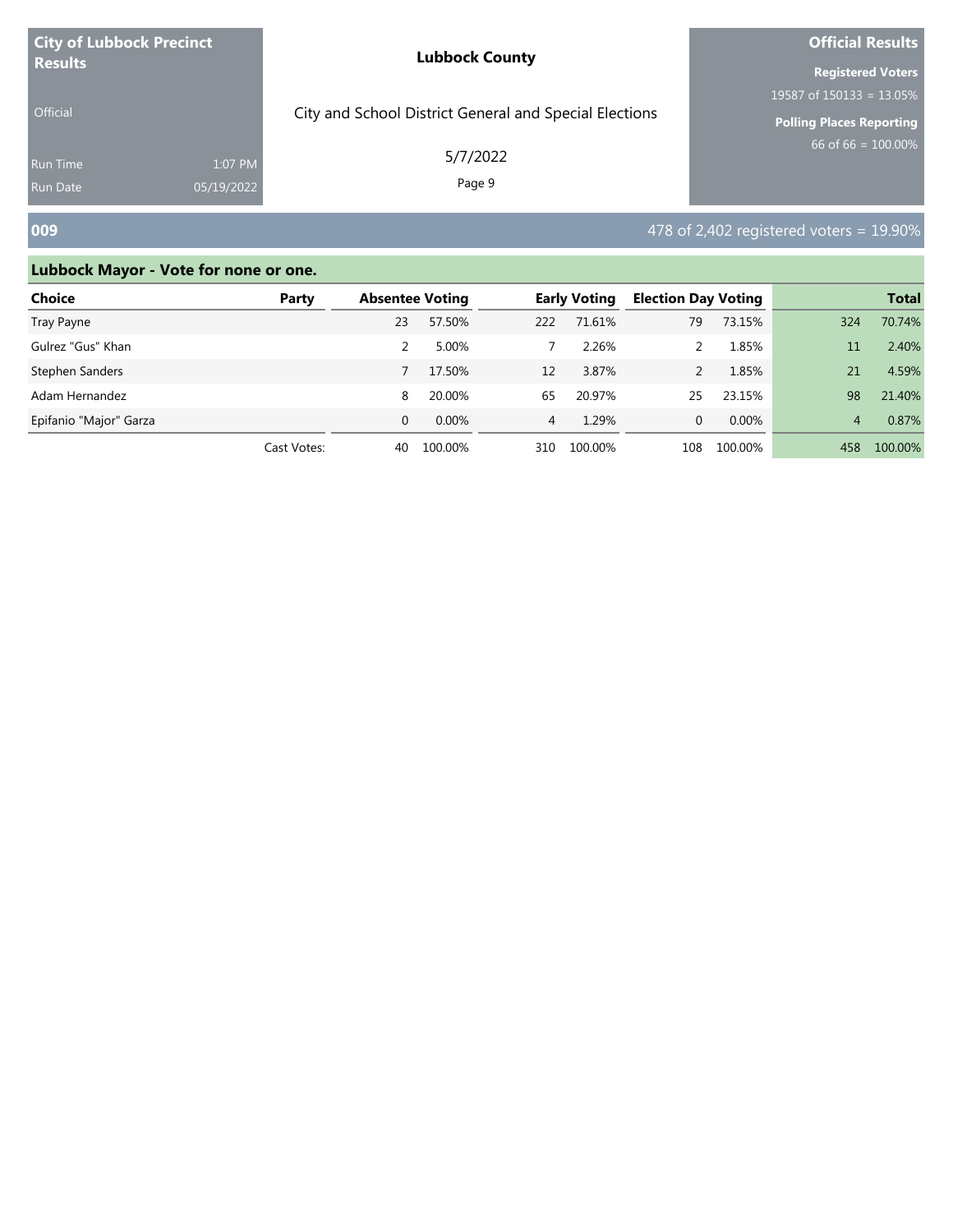| <b>City of Lubbock Precinct</b>    |                       | <b>Lubbock County</b>                                  | <b>Official Results</b>                                                                    |  |  |
|------------------------------------|-----------------------|--------------------------------------------------------|--------------------------------------------------------------------------------------------|--|--|
| <b>Results</b><br><b>Official</b>  |                       | City and School District General and Special Elections | <b>Registered Voters</b><br>19587 of $150133 = 13.05\%$<br><b>Polling Places Reporting</b> |  |  |
| <b>Run Time</b><br><b>Run Date</b> | 1:07 PM<br>05/19/2022 | 5/7/2022<br>Page 10                                    | 66 of 66 = $100.00\%$                                                                      |  |  |
| 010                                |                       |                                                        | 87 of 1,261 registered voters = $6.90\%$                                                   |  |  |

| Choice                 | Party       | <b>Absentee Voting</b> |          |    | <b>Early Voting</b> | <b>Election Day Voting</b> |         |    | <b>Total</b> |
|------------------------|-------------|------------------------|----------|----|---------------------|----------------------------|---------|----|--------------|
| Tray Payne             |             |                        | 60.00%   | 26 | 41.94%              | 6                          | 31.58%  | 35 | 40.70%       |
| Gulrez "Gus" Khan      |             | $\Omega$               | $0.00\%$ | 2  | 3.23%               | 0                          | 0.00%   |    | 2.33%        |
| Stephen Sanders        |             |                        | 40.00%   |    | 11.29%              |                            | 5.26%   | 10 | 11.63%       |
| Adam Hernandez         |             | $\Omega$               | $0.00\%$ | 26 | 41.94%              | 12                         | 63.16%  | 38 | 44.19%       |
| Epifanio "Major" Garza |             | $\Omega$               | $0.00\%$ |    | 1.61%               | 0                          | 0.00%   |    | 1.16%        |
|                        | Cast Votes: | 5.                     | 100.00%  | 62 | 100.00%             | 19                         | 100.00% | 86 | 100.00%      |

| Lubbock Council Member, District 1 - Vote for none or one. |             |                        |           |                     |            |                            |            |     |              |  |  |
|------------------------------------------------------------|-------------|------------------------|-----------|---------------------|------------|----------------------------|------------|-----|--------------|--|--|
| Choice                                                     | Party       | <b>Absentee Voting</b> |           | <b>Early Voting</b> |            | <b>Election Day Voting</b> |            |     | <b>Total</b> |  |  |
| <b>Christy Martinez</b>                                    |             |                        | 20.00%    | 42                  | 68.85%     | 12                         | 66.67%     | 55. | 65.48%       |  |  |
| Pat Kelly                                                  |             | 4                      | 80.00%    | 19                  | 31.15%     |                            | 33.33%     | 29  | 34.52%       |  |  |
|                                                            | Cast Votes: |                        | 5 100.00% |                     | 61 100.00% |                            | 18 100.00% | 84  | 100.00%      |  |  |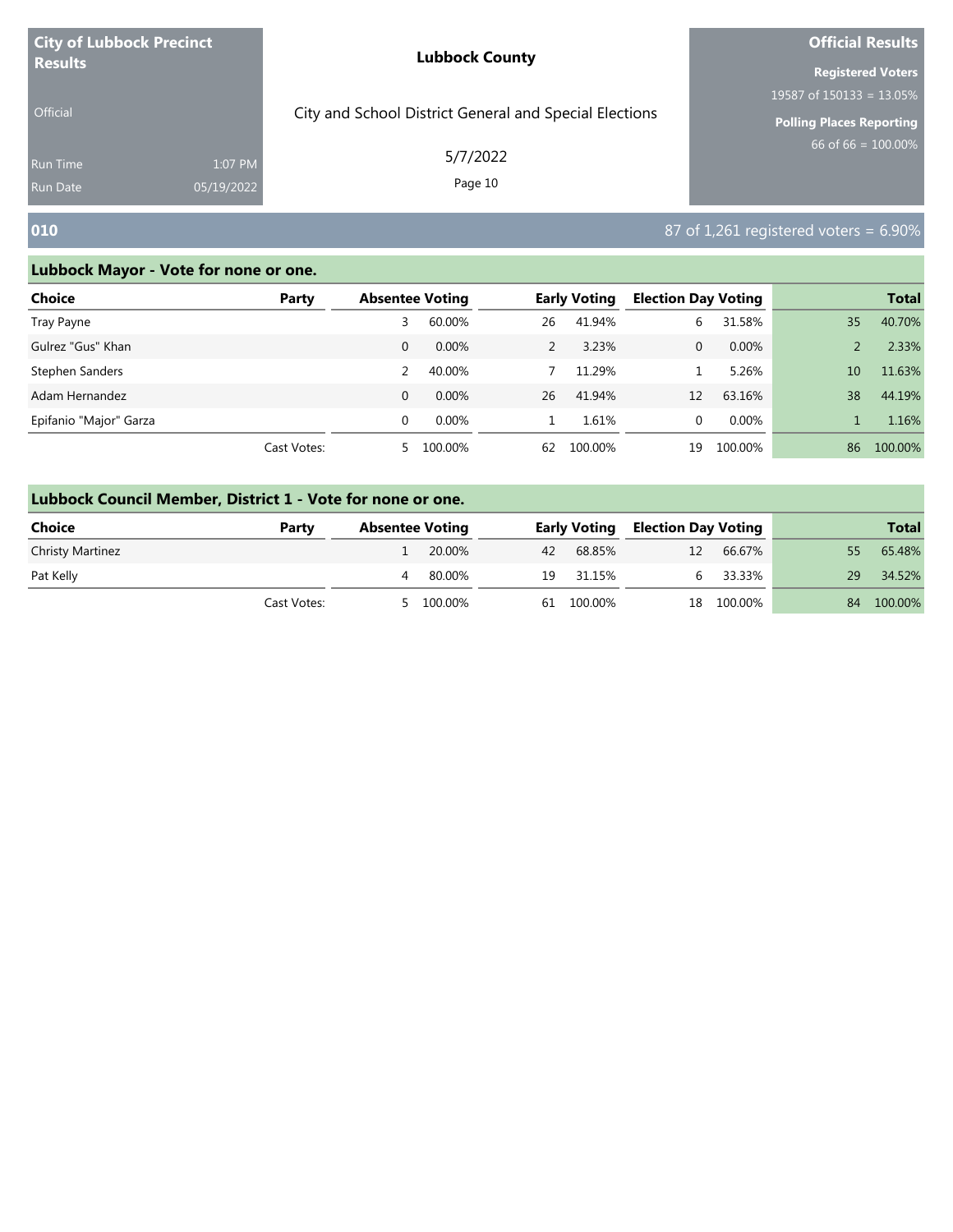| <b>City of Lubbock Precinct</b> |            | <b>Lubbock County</b>                                  | <b>Official Results</b>         |  |  |
|---------------------------------|------------|--------------------------------------------------------|---------------------------------|--|--|
| <b>Results</b>                  |            |                                                        | <b>Registered Voters</b>        |  |  |
|                                 |            |                                                        | 19587 of $150133 = 13.05\%$     |  |  |
| <b>Official</b>                 |            | City and School District General and Special Elections | <b>Polling Places Reporting</b> |  |  |
| <b>Run Time</b>                 | 1:07 PM    | 5/7/2022                                               | 66 of 66 = $100.00\%$           |  |  |
| <b>Run Date</b>                 | 05/19/2022 | Page 11                                                |                                 |  |  |

# **011 1011 21** of 202 registered voters = 10.40%

| Choice                 | Party       | <b>Absentee Voting</b> |          | <b>Early Voting</b> |         | <b>Election Day Voting</b> |          |    | <b>Total</b> |
|------------------------|-------------|------------------------|----------|---------------------|---------|----------------------------|----------|----|--------------|
| Tray Payne             |             |                        | $0.00\%$ | $\overline{4}$      | 23.53%  |                            | 25.00%   |    | 23.81%       |
| Gulrez "Gus" Khan      |             |                        | $0.00\%$ |                     | 5.88%   |                            | 25.00%   |    | 9.52%        |
| Stephen Sanders        |             | 0                      | $0.00\%$ |                     | 17.65%  | 0                          | $0.00\%$ |    | 14.29%       |
| Adam Hernandez         |             |                        | 0.00%    | 8                   | 47.06%  |                            | 50.00%   | 10 | 47.62%       |
| Epifanio "Major" Garza |             | $\Omega$               | $0.00\%$ |                     | 5.88%   | 0                          | $0.00\%$ |    | 4.76%        |
|                        | Cast Votes: |                        | $0.00\%$ | 17                  | 100.00% | 4                          | 100.00%  | 21 | 100.00%      |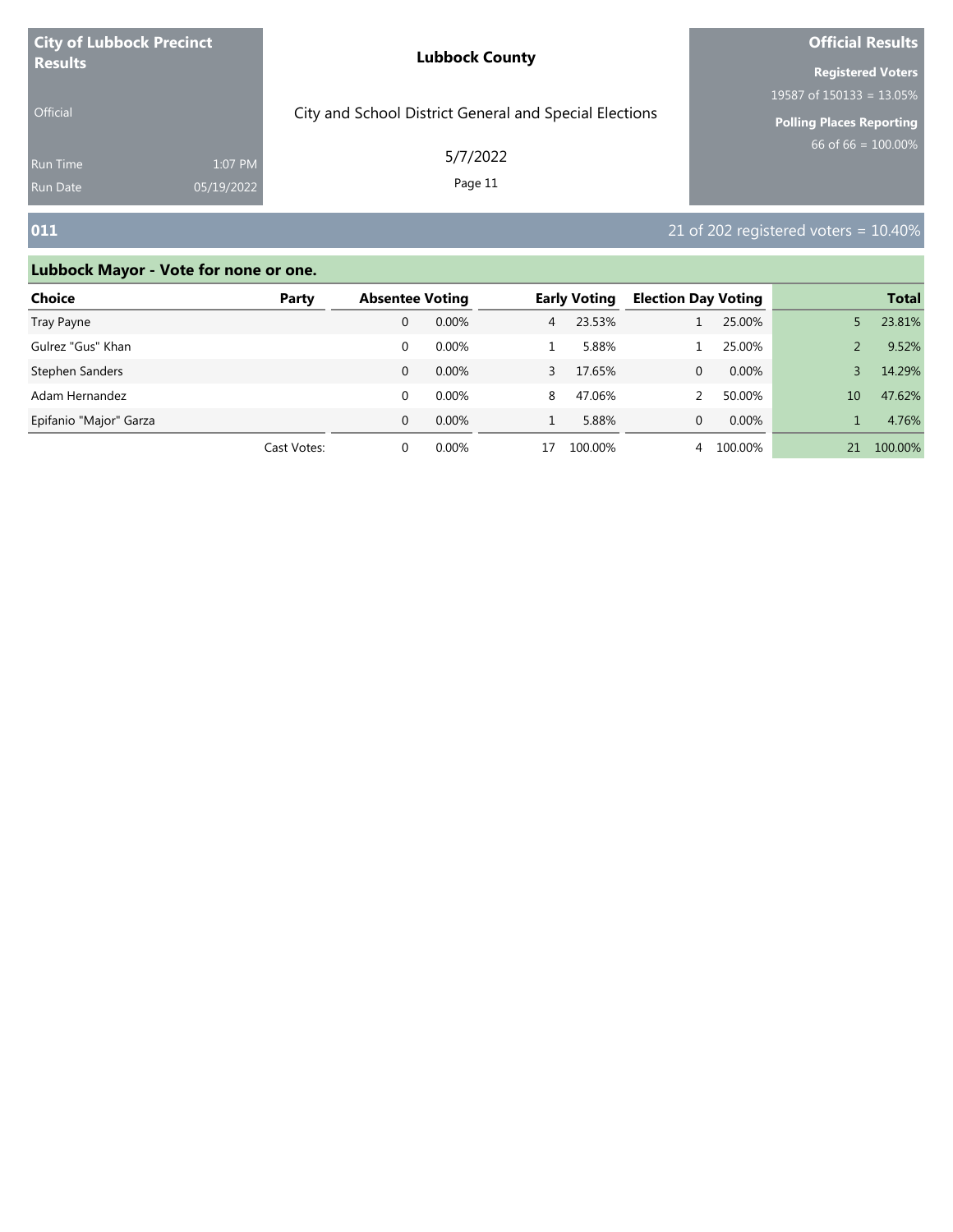| <b>City of Lubbock Precinct</b> |            | <b>Lubbock County</b>                                  | <b>Official Results</b>         |  |  |
|---------------------------------|------------|--------------------------------------------------------|---------------------------------|--|--|
| <b>Results</b>                  |            |                                                        | <b>Registered Voters</b>        |  |  |
|                                 |            |                                                        | 19587 of $150133 = 13.05\%$     |  |  |
| <b>Official</b>                 |            | City and School District General and Special Elections | <b>Polling Places Reporting</b> |  |  |
| <b>Run Time</b>                 | 1:07 PM    | 5/7/2022                                               | 66 of 66 = $100.00\%$           |  |  |
| <b>Run Date</b>                 | 05/19/2022 | Page 12                                                |                                 |  |  |

# **012** 418 of 1,828 registered voters = 22.87%

| Choice                 | Party       |          | <b>Absentee Voting</b> |               | <b>Early Voting</b> |     | <b>Election Day Voting</b> |     | <b>Total</b> |
|------------------------|-------------|----------|------------------------|---------------|---------------------|-----|----------------------------|-----|--------------|
| Tray Payne             |             | 14       | 63.64%                 | 195           | 72.22%              | 72  | 61.02%                     | 281 | 68.54%       |
| Gulrez "Gus" Khan      |             |          | 9.09%                  | 9             | 3.33%               | 3.  | 2.54%                      | 14  | 3.41%        |
| Stephen Sanders        |             |          | $0.00\%$               | 13            | 4.81%               |     | 4.24%                      | 18  | 4.39%        |
| Adam Hernandez         |             | 6        | 27.27%                 | 51            | 18.89%              | 36  | 30.51%                     | 93  | 22.68%       |
| Epifanio "Major" Garza |             | $\Omega$ | $0.00\%$               | $\mathcal{P}$ | 0.74%               |     | 1.69%                      | 4   | 0.98%        |
|                        | Cast Votes: | 22       | 100.00%                | 270           | 100.00%             | 118 | 100.00%                    | 410 | 100.00%      |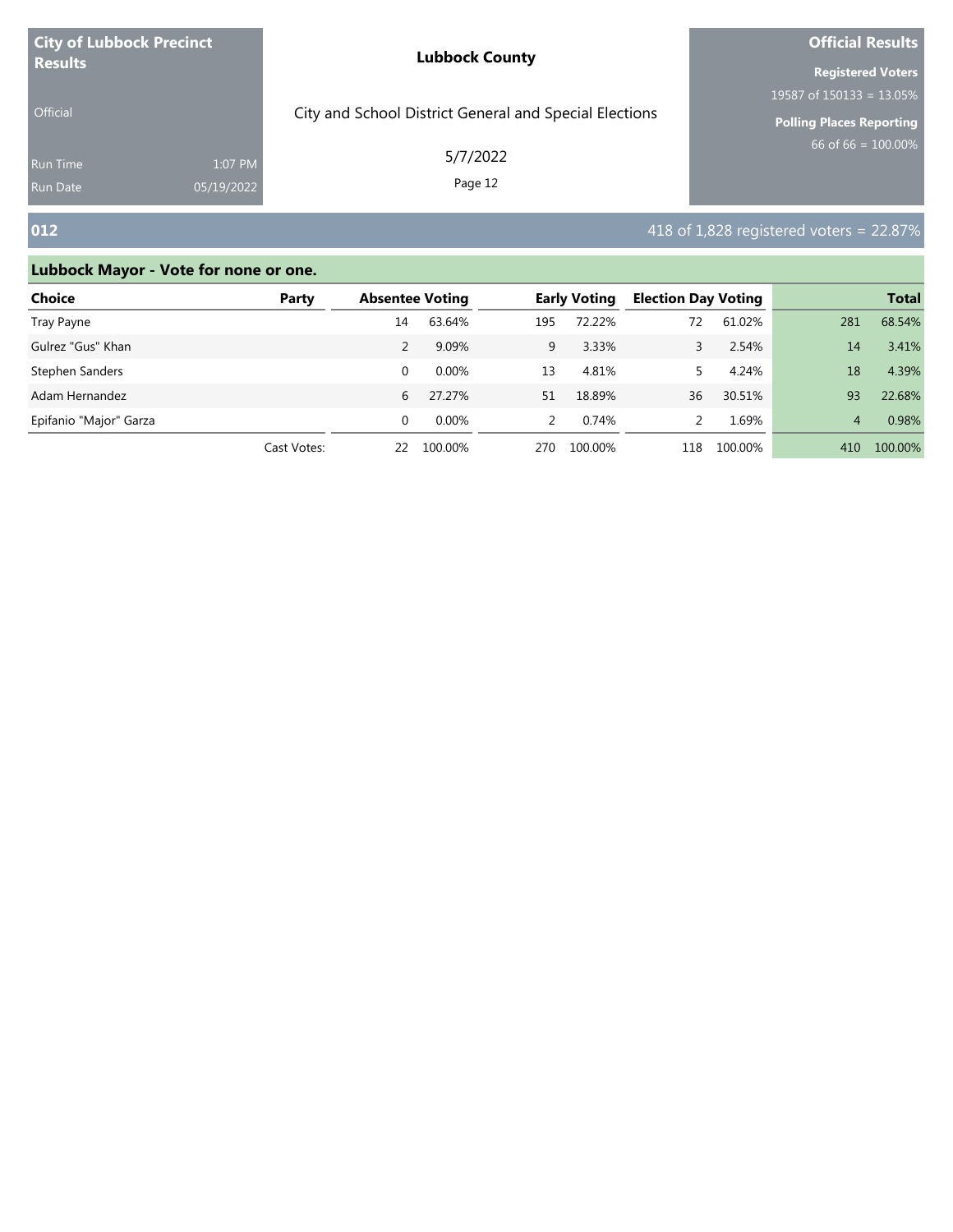| <b>City of Lubbock Precinct</b> |            | <b>Lubbock County</b>                                  | <b>Official Results</b>         |  |  |
|---------------------------------|------------|--------------------------------------------------------|---------------------------------|--|--|
| <b>Results</b>                  |            |                                                        | <b>Registered Voters</b>        |  |  |
|                                 |            |                                                        | 19587 of $150133 = 13.05\%$     |  |  |
| <b>Official</b>                 |            | City and School District General and Special Elections | <b>Polling Places Reporting</b> |  |  |
| <b>Run Time</b>                 | 1:07 PM    | 5/7/2022                                               | 66 of 66 = $100.00\%$           |  |  |
| <b>Run Date</b>                 | 05/19/2022 | Page 13                                                |                                 |  |  |

### **013** 88 of 734 registered voters = 11.99%

| Choice                 | Party       | <b>Absentee Voting</b> |          |    | <b>Early Voting</b> | <b>Election Day Voting</b> |          |    | <b>Total</b> |
|------------------------|-------------|------------------------|----------|----|---------------------|----------------------------|----------|----|--------------|
| Tray Payne             |             |                        | 33.33%   | 39 | 73.58%              | 10                         | 37.04%   | 51 | 59.30%       |
| Gulrez "Gus" Khan      |             | 0                      | $0.00\%$ | 0  | 0.00%               | 0                          | $0.00\%$ | 0  | 0.00%        |
| Stephen Sanders        |             |                        | 16.67%   | 5  | 9.43%               | 9                          | 33.33%   | 15 | 17.44%       |
| Adam Hernandez         |             | 3                      | 50.00%   | 6  | 11.32%              | 8                          | 29.63%   | 17 | 19.77%       |
| Epifanio "Major" Garza |             | $\Omega$               | 0.00%    | 3  | 5.66%               | 0                          | $0.00\%$ |    | 3.49%        |
|                        | Cast Votes: | 6                      | 100.00%  | 53 | 100.00%             | 27                         | 100.00%  | 86 | 100.00%      |

| Lubbock Council Member, District 3 - Vote for none or one. |             |  |                 |  |            |                                         |            |    |              |  |
|------------------------------------------------------------|-------------|--|-----------------|--|------------|-----------------------------------------|------------|----|--------------|--|
| Choice                                                     | Party       |  | Absentee Voting |  |            | <b>Early Voting Election Day Voting</b> |            |    | <b>Total</b> |  |
| Mark McBrayer                                              |             |  | 4 100.00%       |  | 49 100.00% |                                         | 21 100.00% |    | 74 100,00%   |  |
|                                                            | Cast Votes: |  | 4 100.00%       |  | 49 100.00% |                                         | 21 100.00% | 74 | 100.00%      |  |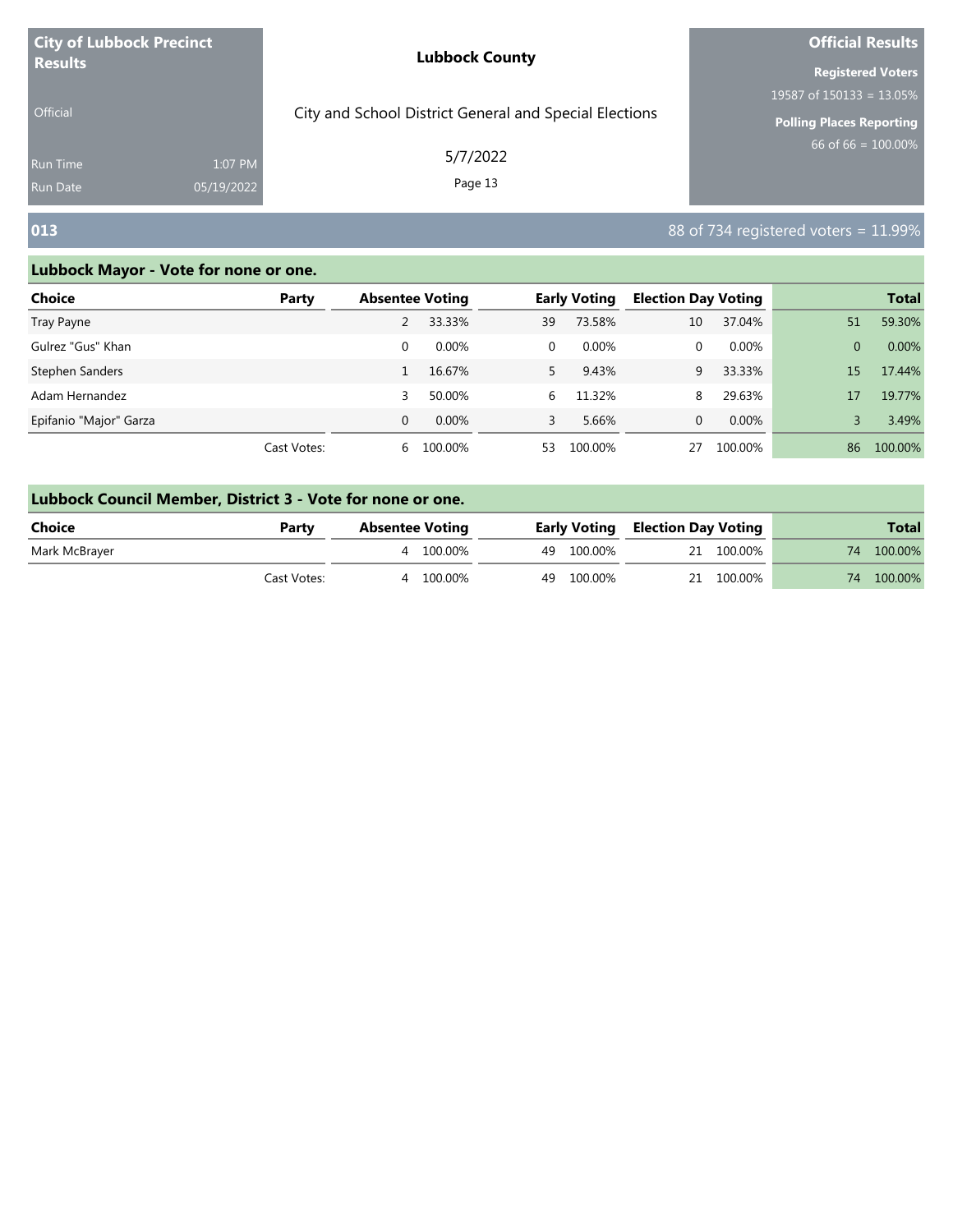| <b>City of Lubbock Precinct</b> |            | <b>Lubbock County</b>                                  | <b>Official Results</b>         |  |  |
|---------------------------------|------------|--------------------------------------------------------|---------------------------------|--|--|
| <b>Results</b>                  |            |                                                        | <b>Registered Voters</b>        |  |  |
|                                 |            |                                                        | 19587 of $150133 = 13.05\%$     |  |  |
| <b>Official</b>                 |            | City and School District General and Special Elections | <b>Polling Places Reporting</b> |  |  |
| <b>Run Time</b>                 | 1:07 PM    | 5/7/2022                                               | 66 of 66 = $100.00\%$           |  |  |
| <b>Run Date</b>                 | 05/19/2022 | Page 14                                                |                                 |  |  |

# **014 152** of 1,560 registered voters = 9.74%

| Choice                 | Party       | <b>Absentee Voting</b> |          |               | <b>Early Voting</b> | <b>Election Day Voting</b> |          |     | <b>Total</b> |
|------------------------|-------------|------------------------|----------|---------------|---------------------|----------------------------|----------|-----|--------------|
| Tray Payne             |             |                        | 30.00%   | 38            | 37.62%              | 15                         | 39.47%   | 56  | 37.58%       |
| Gulrez "Gus" Khan      |             |                        | 20.00%   | 4             | 3.96%               | $\Omega$                   | $0.00\%$ | 6   | 4.03%        |
| Stephen Sanders        |             | 3                      | 30.00%   | 10            | 9.90%               |                            | 2.63%    | 14  | 9.40%        |
| Adam Hernandez         |             |                        | 20.00%   | 47            | 46.53%              | 20                         | 52.63%   | 69  | 46.31%       |
| Epifanio "Major" Garza |             | $\Omega$               | $0.00\%$ | $\mathcal{P}$ | 1.98%               |                            | 5.26%    | 4   | 2.68%        |
|                        | Cast Votes: | 10                     | 100.00%  | 101           | 100.00%             | 38                         | 100.00%  | 149 | 100.00%      |

| Lubbock Council Member, District 3 - Vote for none or one. |             |                        |  |            |                                         |            |     |              |  |  |  |
|------------------------------------------------------------|-------------|------------------------|--|------------|-----------------------------------------|------------|-----|--------------|--|--|--|
| Choice                                                     | Party       | <b>Absentee Voting</b> |  |            | <b>Early Voting Election Day Voting</b> |            |     | <b>Total</b> |  |  |  |
| Mark McBrayer                                              |             | 5 100.00%              |  | 78 100.00% |                                         | 28 100.00% | 111 | 100.00%      |  |  |  |
|                                                            | Cast Votes: | 100.00%                |  | 78 100.00% |                                         | 28 100.00% | 111 | 100.00%      |  |  |  |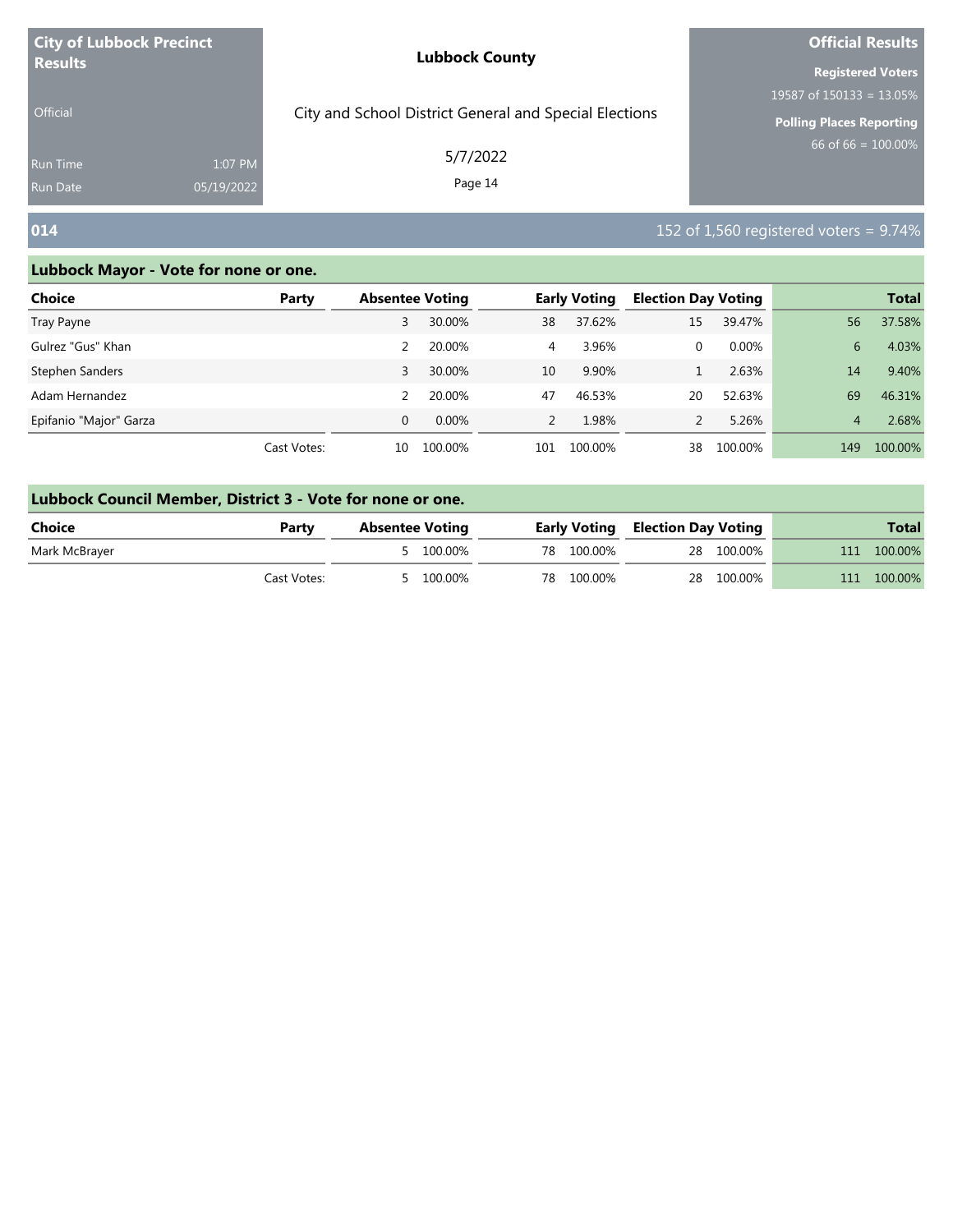| <b>City of Lubbock Precinct</b> |            | <b>Lubbock County</b>                                  | <b>Official Results</b>         |  |  |
|---------------------------------|------------|--------------------------------------------------------|---------------------------------|--|--|
| <b>Results</b>                  |            |                                                        | <b>Registered Voters</b>        |  |  |
|                                 |            |                                                        | 19587 of $150133 = 13.05\%$     |  |  |
| <b>Official</b>                 |            | City and School District General and Special Elections | <b>Polling Places Reporting</b> |  |  |
| <b>Run Time</b>                 | 1:07 PM    | 5/7/2022                                               | 66 of 66 = $100.00\%$           |  |  |
| <b>Run Date</b>                 | 05/19/2022 | Page 15                                                |                                 |  |  |

### **015** 480 of 2,731 registered voters = 17.58%

| Choice                 | Party       | <b>Absentee Voting</b> |          |     | <b>Early Voting</b> | <b>Election Day Voting</b> |         |     | <b>Total</b> |
|------------------------|-------------|------------------------|----------|-----|---------------------|----------------------------|---------|-----|--------------|
| Tray Payne             |             | 11                     | 61.11%   | 117 | 44.49%              | 80                         | 41.88%  | 208 | 44.07%       |
| Gulrez "Gus" Khan      |             |                        | 11.11%   | 5.  | 1.90%               |                            | 3.66%   | 14  | 2.97%        |
| Stephen Sanders        |             |                        | 5.56%    | 17  | 6.46%               | 10                         | 5.24%   | 28  | 5.93%        |
| Adam Hernandez         |             | 4                      | 22.22%   | 121 | 46.01%              | 91                         | 47.64%  | 216 | 45.76%       |
| Epifanio "Major" Garza |             | $\Omega$               | $0.00\%$ | 3   | 1.14%               | 3.                         | 1.57%   | 6   | 1.27%        |
|                        | Cast Votes: | 18                     | 100.00%  | 263 | 100.00%             | 191                        | 100.00% | 472 | 100.00%      |

| Lubbock Council Member, District 3 - Vote for none or one. |       |                 |  |                                         |              |  |  |  |  |  |  |
|------------------------------------------------------------|-------|-----------------|--|-----------------------------------------|--------------|--|--|--|--|--|--|
| <b>Choice</b>                                              | Party | Absentee Voting |  | <b>Early Voting Election Day Voting</b> | <b>Total</b> |  |  |  |  |  |  |

| <b>Choice</b><br>rartv |             | <b>Absentee voting</b> |         |  |             | Early voting Election Day voting |             | Total |             |
|------------------------|-------------|------------------------|---------|--|-------------|----------------------------------|-------------|-------|-------------|
| Mark McBrayer          |             |                        | 100.00% |  | 189 100.00% |                                  | 129 100.00% |       | 329 100.00% |
|                        | Cast Votes: |                        | 100.00% |  | 189 100.00% | 129                              | 100.00%     | 329   | 100.00%     |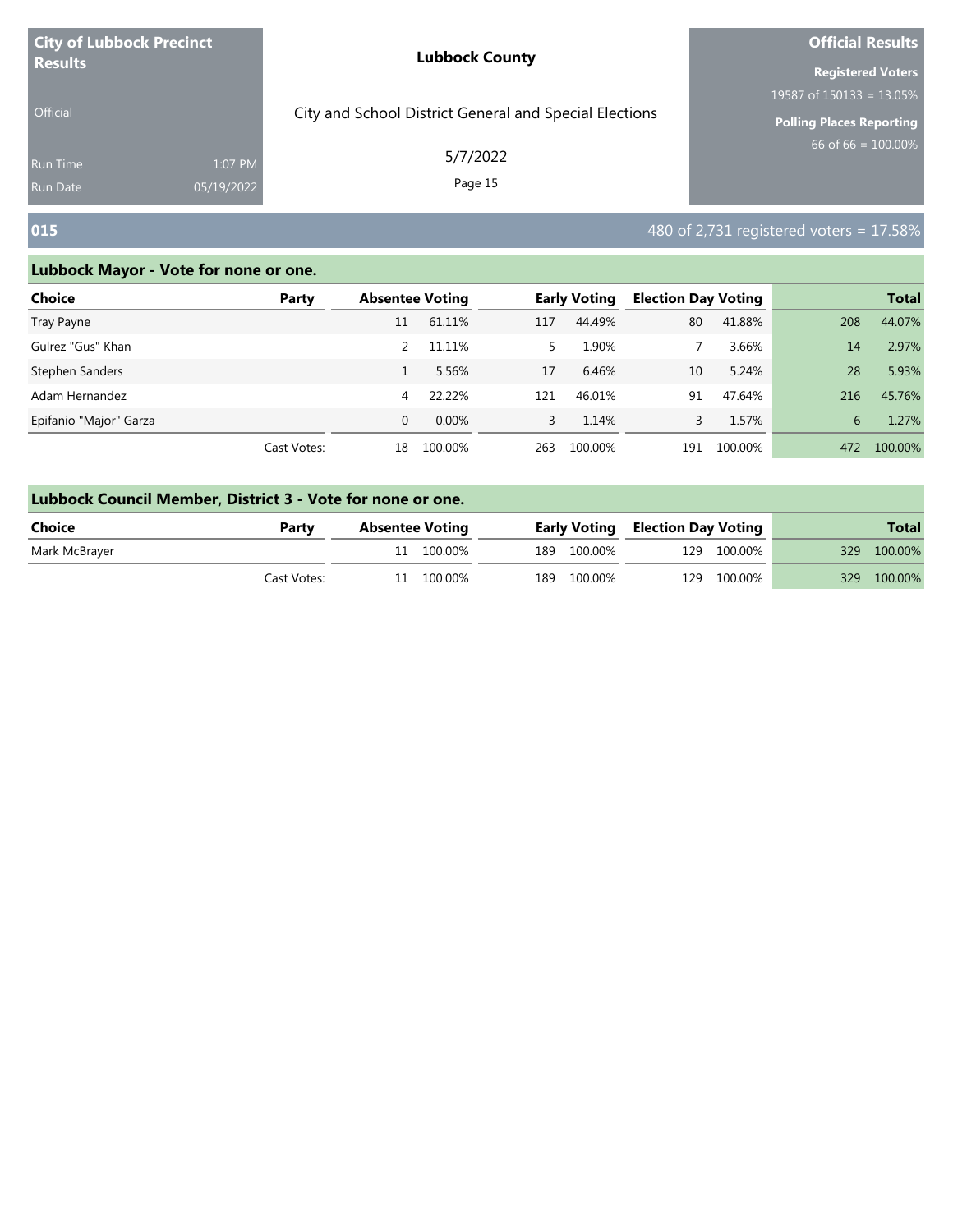| <b>City of Lubbock Precinct</b> |            | <b>Lubbock County</b>                                  | <b>Official Results</b>                   |  |  |
|---------------------------------|------------|--------------------------------------------------------|-------------------------------------------|--|--|
| <b>Results</b>                  |            |                                                        | <b>Registered Voters</b>                  |  |  |
| <b>Official</b>                 |            | City and School District General and Special Elections | $19587$ of 150133 = 13.05%                |  |  |
|                                 |            |                                                        | <b>Polling Places Reporting</b>           |  |  |
| <b>Run Time</b>                 | 1:07 PM    | 5/7/2022                                               | 66 of 66 = $100.00\%$                     |  |  |
| <b>Run Date</b>                 | 05/19/2022 | Page 16                                                |                                           |  |  |
| 017                             |            |                                                        | 270 of 3,147 registered voters = $8.58\%$ |  |  |

| Choice                 | Party       | <b>Absentee Voting</b> |          |     | <b>Early Voting</b> | <b>Election Day Voting</b> |         |     | <b>Total</b> |
|------------------------|-------------|------------------------|----------|-----|---------------------|----------------------------|---------|-----|--------------|
| Tray Payne             |             | 6                      | 35.29%   | 59  | 35.33%              | 17                         | 20.99%  | 82  | 30.94%       |
| Gulrez "Gus" Khan      |             |                        | 5.88%    |     | 4.19%               | 4                          | 4.94%   | 12  | 4.53%        |
| Stephen Sanders        |             | 3                      | 17.65%   |     | 4.19%               | q                          | 11.11%  | 19  | 7.17%        |
| Adam Hernandez         |             |                        | 41.18%   | 88  | 52.69%              | 47                         | 58.02%  | 142 | 53.58%       |
| Epifanio "Major" Garza |             | 0                      | $0.00\%$ | 6   | 3.59%               | 4                          | 4.94%   | 10  | 3.77%        |
|                        | Cast Votes: | 17                     | 100.00%  | 167 | 100.00%             | 81                         | 100.00% | 265 | 100.00%      |

| Lubbock Council Member, District 1 - Vote for none or one. |             |                        |         |                     |             |                            |         |              |         |  |  |
|------------------------------------------------------------|-------------|------------------------|---------|---------------------|-------------|----------------------------|---------|--------------|---------|--|--|
| <b>Choice</b><br>Party                                     |             | <b>Absentee Voting</b> |         | <b>Early Voting</b> |             | <b>Election Day Voting</b> |         | <b>Total</b> |         |  |  |
| Christy Martinez                                           |             | 13                     | 68.42%  | 113                 | 70.63%      | 51                         | 65.38%  | 177          | 68.87%  |  |  |
| Pat Kelly                                                  |             | $6 \quad$              | 31.58%  | 47                  | 29.38%      | 27                         | 34.62%  | 80           | 31.13%  |  |  |
|                                                            | Cast Votes: | 19.                    | 100.00% |                     | 160 100.00% | 78.                        | 100.00% | 257          | 100.00% |  |  |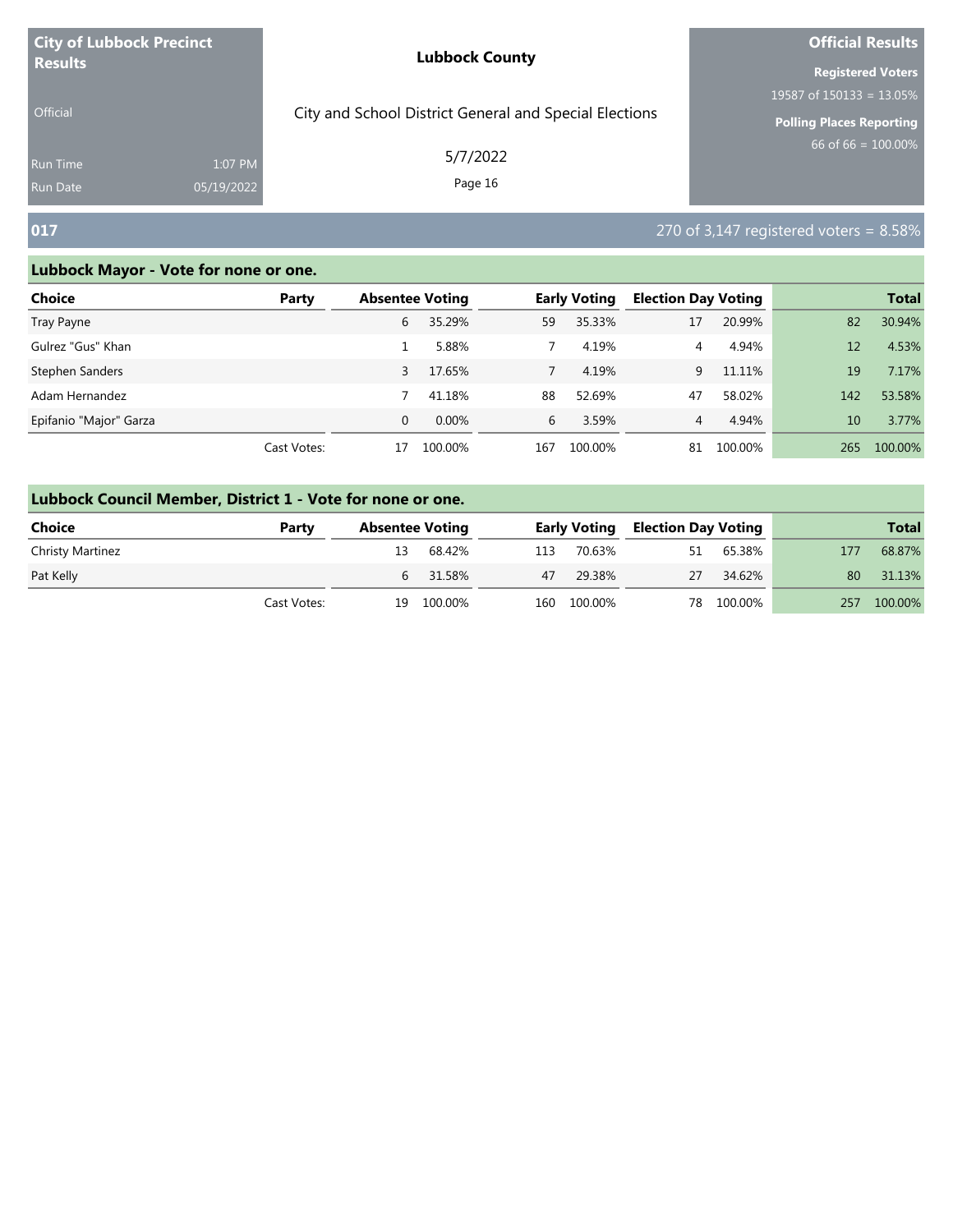| <b>City of Lubbock Precinct</b> |            | <b>Lubbock County</b>                                  | <b>Official Results</b>     |  |  |
|---------------------------------|------------|--------------------------------------------------------|-----------------------------|--|--|
| <b>Results</b>                  |            |                                                        | <b>Registered Voters</b>    |  |  |
|                                 |            |                                                        | 19587 of $150133 = 13.05\%$ |  |  |
| <b>Official</b>                 |            | City and School District General and Special Elections | Polling Places Reporting    |  |  |
| <b>Run Time</b>                 | 1:07 PM    | 5/7/2022                                               | 66 of 66 = $100.00\%$       |  |  |
| Run Date                        | 05/19/2022 | Page 17                                                |                             |  |  |

### **019 1019 1019 1019 1019 1019 1019 1019 1019 1019 1019 1019 1019 1019 1019 1019 1019 1019 1019 1019 1019 1019 1019 1019 1019 1019 1019 1019 1019 1019 1019 1019**

| Choice                 | Party       | <b>Absentee Voting</b> |          |              | <b>Early Voting</b> | <b>Election Day Voting</b> |         |                | <b>Total</b> |
|------------------------|-------------|------------------------|----------|--------------|---------------------|----------------------------|---------|----------------|--------------|
| Tray Payne             |             |                        | 75.00%   | 9            | 40.91%              |                            | 8.33%   | 13             | 34.21%       |
| Gulrez "Gus" Khan      |             | 0                      | $0.00\%$ | $\mathbf{0}$ | $0.00\%$            | 0                          | 0.00%   | $\overline{0}$ | 0.00%        |
| Stephen Sanders        |             | $\Omega$               | $0.00\%$ | $\mathbf 0$  | $0.00\%$            |                            | 16.67%  |                | 5.26%        |
| Adam Hernandez         |             |                        | 25.00%   | 11           | 50.00%              | q                          | 75.00%  | 21             | 55.26%       |
| Epifanio "Major" Garza |             | $\Omega$               | $0.00\%$ | 2            | 9.09%               | 0                          | 0.00%   |                | 5.26%        |
|                        | Cast Votes: | 4                      | 100.00%  | 22           | 100.00%             | 12                         | 100.00% | 38             | 100.00%      |

| Lubbock Council Member, District 1 - Vote for none or one. |             |                        |         |        |                     |                            |            |    |              |  |  |
|------------------------------------------------------------|-------------|------------------------|---------|--------|---------------------|----------------------------|------------|----|--------------|--|--|
| <b>Choice</b>                                              | Party       | <b>Absentee Voting</b> |         |        | <b>Early Voting</b> | <b>Election Day Voting</b> |            |    | <b>Total</b> |  |  |
| <b>Christy Martinez</b>                                    |             |                        | 50.00%  | 18     | 85.71%              | 11                         | 91.67%     | 31 | 83.78%       |  |  |
| Pat Kelly                                                  |             |                        | 50.00%  | $\sim$ | 14.29%              |                            | 8.33%      | 6. | 16.22%       |  |  |
|                                                            | Cast Votes: | 4                      | 100.00% |        | 21 100.00%          |                            | 12 100.00% | 37 | 100.00%      |  |  |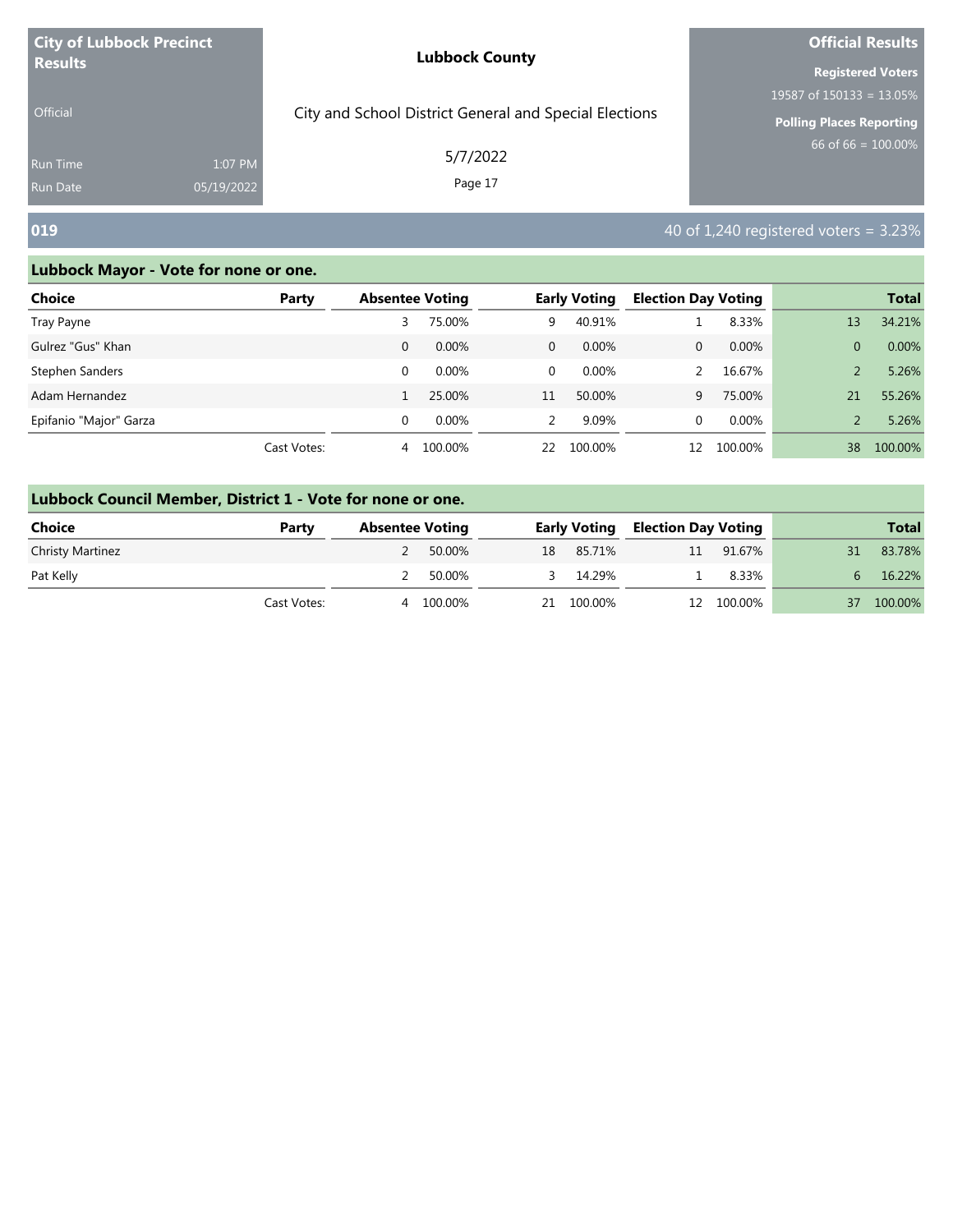| <b>City of Lubbock Precinct</b><br><b>Results</b> |            | <b>Lubbock County</b>                                  | <b>Official Results</b>         |  |  |
|---------------------------------------------------|------------|--------------------------------------------------------|---------------------------------|--|--|
|                                                   |            |                                                        | <b>Registered Voters</b>        |  |  |
|                                                   |            |                                                        | 19587 of $150133 = 13.05\%$     |  |  |
| <b>Official</b>                                   |            | City and School District General and Special Elections | <b>Polling Places Reporting</b> |  |  |
| <b>Run Time</b>                                   | 1:07 PM    | 5/7/2022                                               | 66 of 66 = $100.00\%$           |  |  |
| <b>Run Date</b>                                   | 05/19/2022 | Page 18                                                |                                 |  |  |

# **020 114** of 1,168 registered voters = 9.76%

| <b>Choice</b>          | Party       | <b>Absentee Voting</b> |          |    | <b>Early Voting</b> | <b>Election Day Voting</b> |         |     | <b>Total</b> |
|------------------------|-------------|------------------------|----------|----|---------------------|----------------------------|---------|-----|--------------|
| Tray Payne             |             |                        | 4.55%    | 6  | 9.52%               | 0                          | 0.00%   |     | 6.19%        |
| Gulrez "Gus" Khan      |             |                        | 4.55%    | 0  | $0.00\%$            |                            | 3.57%   |     | 1.77%        |
| Stephen Sanders        |             | 8                      | 36.36%   | 20 | 31.75%              |                            | 10.71%  | 31  | 27.43%       |
| Adam Hernandez         |             | 12                     | 54.55%   | 36 | 57.14%              | 24                         | 85.71%  | 72  | 63.72%       |
| Epifanio "Major" Garza |             | $\Omega$               | $0.00\%$ |    | 1.59%               | 0                          | 0.00%   |     | 0.88%        |
|                        | Cast Votes: | 22                     | 100.00%  | 63 | 100.00%             | 28                         | 100.00% | 113 | 100.00%      |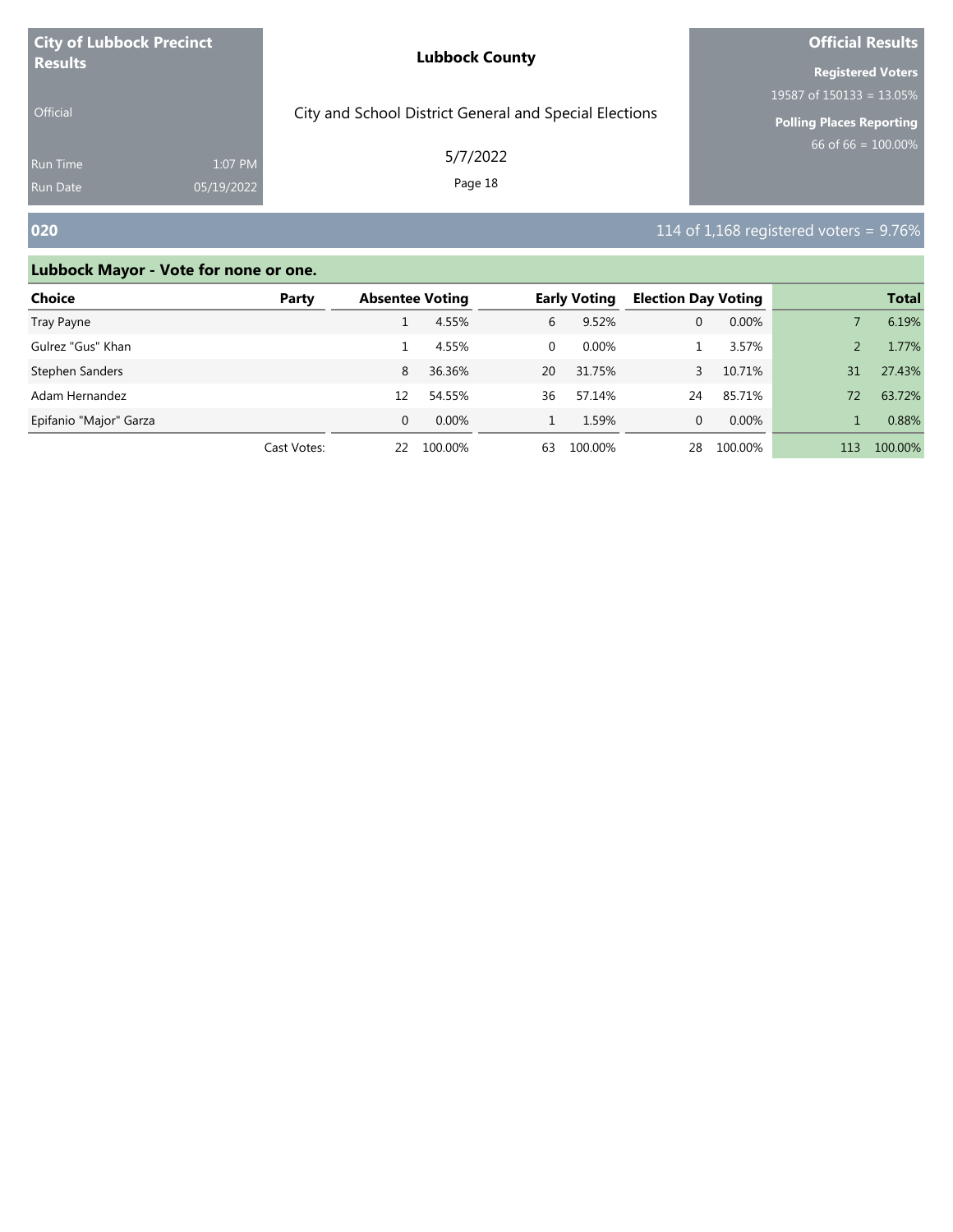| <b>City of Lubbock Precinct</b> |            | <b>Lubbock County</b>                                  | <b>Official Results</b>         |  |  |
|---------------------------------|------------|--------------------------------------------------------|---------------------------------|--|--|
| <b>Results</b>                  |            |                                                        | <b>Registered Voters</b>        |  |  |
|                                 |            |                                                        | 19587 of $150133 = 13.05\%$     |  |  |
| <b>Official</b>                 |            | City and School District General and Special Elections | <b>Polling Places Reporting</b> |  |  |
| Run Time                        | 1:07 PM    | 5/7/2022                                               | 66 of 66 = $100.00\%$           |  |  |
| <b>Run Date</b>                 | 05/19/2022 | Page 19                                                |                                 |  |  |

# **021 159 of 2,073 registered voters = 7.67%**

m.

| Choice                 | Party       | <b>Absentee Voting</b> |          |               | <b>Early Voting</b> | <b>Election Day Voting</b> |         |     | <b>Total</b> |
|------------------------|-------------|------------------------|----------|---------------|---------------------|----------------------------|---------|-----|--------------|
| Tray Payne             |             | 12                     | 60.00%   | 49            | 55.68%              | 25                         | 58.14%  | 86  | 56.95%       |
| Gulrez "Gus" Khan      |             | 0                      | $0.00\%$ | $\mathcal{P}$ | 2.27%               |                            | 4.65%   | 4   | 2.65%        |
| Stephen Sanders        |             | 0                      | $0.00\%$ | 9             | 10.23%              |                            | 2.33%   | 10  | 6.62%        |
| Adam Hernandez         |             | 8                      | 40.00%   | 24            | 27.27%              | 15                         | 34.88%  | 47  | 31.13%       |
| Epifanio "Major" Garza |             | 0                      | $0.00\%$ | 4             | 4.55%               | $\Omega$                   | 0.00%   | 4   | 2.65%        |
|                        | Cast Votes: | 20                     | 100.00%  | 88            | 100.00%             | 43                         | 100.00% | 151 | 100.00%      |

| Lubbock Council Member, District 3 - Vote for none or one. |             |  |                        |  |                                         |  |            |     |              |  |
|------------------------------------------------------------|-------------|--|------------------------|--|-----------------------------------------|--|------------|-----|--------------|--|
| Choice                                                     | Party       |  | <b>Absentee Voting</b> |  | <b>Early Voting Election Day Voting</b> |  |            |     | <b>Total</b> |  |
| Mark McBrayer                                              |             |  | 15 100.00%             |  | 75 100.00%                              |  | 37 100.00% | 127 | 100.00%      |  |
|                                                            | Cast Votes: |  | 15 100.00%             |  | 75 100.00%                              |  | 37 100.00% | 127 | 100.00%      |  |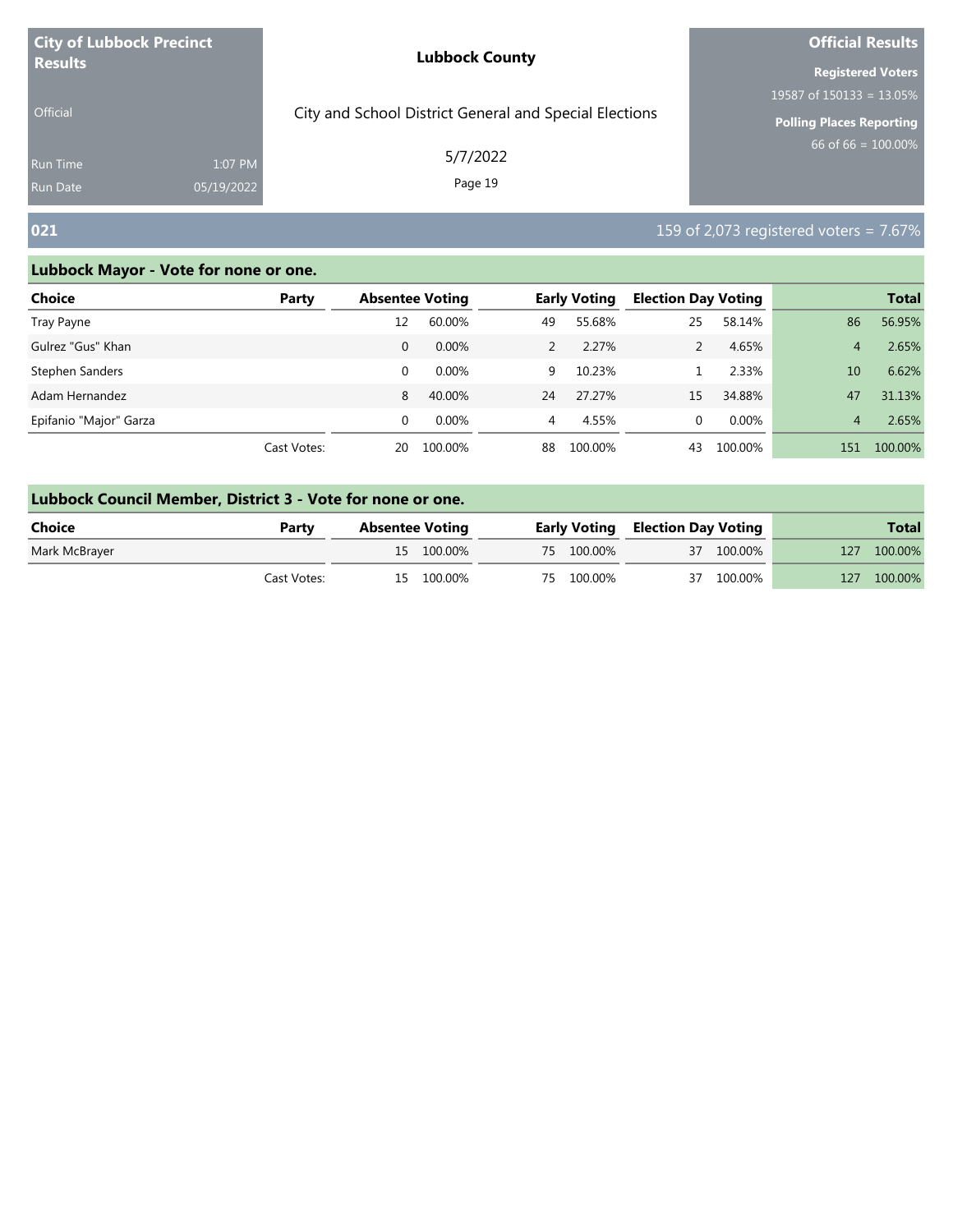| <b>City of Lubbock Precinct</b> |            | <b>Lubbock County</b>                                  | <b>Official Results</b>         |  |  |
|---------------------------------|------------|--------------------------------------------------------|---------------------------------|--|--|
| <b>Results</b>                  |            |                                                        | <b>Registered Voters</b>        |  |  |
|                                 |            |                                                        | 19587 of $150133 = 13.05\%$     |  |  |
| <b>Official</b>                 |            | City and School District General and Special Elections | <b>Polling Places Reporting</b> |  |  |
| <b>Run Time</b>                 | 1:07 PM    | 5/7/2022                                               | $66$ of 66 = 100.00%            |  |  |
| <b>Run Date</b>                 | 05/19/2022 | Page 20                                                |                                 |  |  |

# **022** 364 of 2,682 registered voters = 13.57%

r.

| Choice                 | Party       | <b>Absentee Voting</b> |          |     | <b>Early Voting</b> | <b>Election Day Voting</b> |         |     | <b>Total</b> |
|------------------------|-------------|------------------------|----------|-----|---------------------|----------------------------|---------|-----|--------------|
| Tray Payne             |             | 14                     | 35.90%   | 133 | 63.33%              | 51                         | 46.36%  | 198 | 55.15%       |
| Gulrez "Gus" Khan      |             | 0                      | $0.00\%$ | 4   | 1.90%               | 9                          | 8.18%   | 13  | 3.62%        |
| Stephen Sanders        |             | 9                      | 23.08%   | 20  | 9.52%               | 14                         | 12.73%  | 43  | 11.98%       |
| Adam Hernandez         |             | 13                     | 33.33%   | 51  | 24.29%              | 35                         | 31.82%  | 99  | 27.58%       |
| Epifanio "Major" Garza |             |                        | 7.69%    | 2   | 0.95%               |                            | 0.91%   | 6   | 1.67%        |
|                        | Cast Votes: | 39                     | 100.00%  | 210 | 100.00%             | 110                        | 100.00% | 359 | 100.00%      |

| Lubbock Council Member, District 3 - Vote for none or one. |             |  |                                                                   |  |             |  |            |              |         |  |  |
|------------------------------------------------------------|-------------|--|-------------------------------------------------------------------|--|-------------|--|------------|--------------|---------|--|--|
| Choice                                                     | Party       |  | <b>Early Voting Election Day Voting</b><br><b>Absentee Voting</b> |  |             |  |            | <b>Total</b> |         |  |  |
| Mark McBrayer                                              |             |  | 19 100.00%                                                        |  | 168 100.00% |  | 75 100.00% | 262          | 100.00% |  |  |
|                                                            | Cast Votes: |  | 19 100.00%                                                        |  | 168 100.00% |  | 75 100.00% | <b>262</b>   | 100.00% |  |  |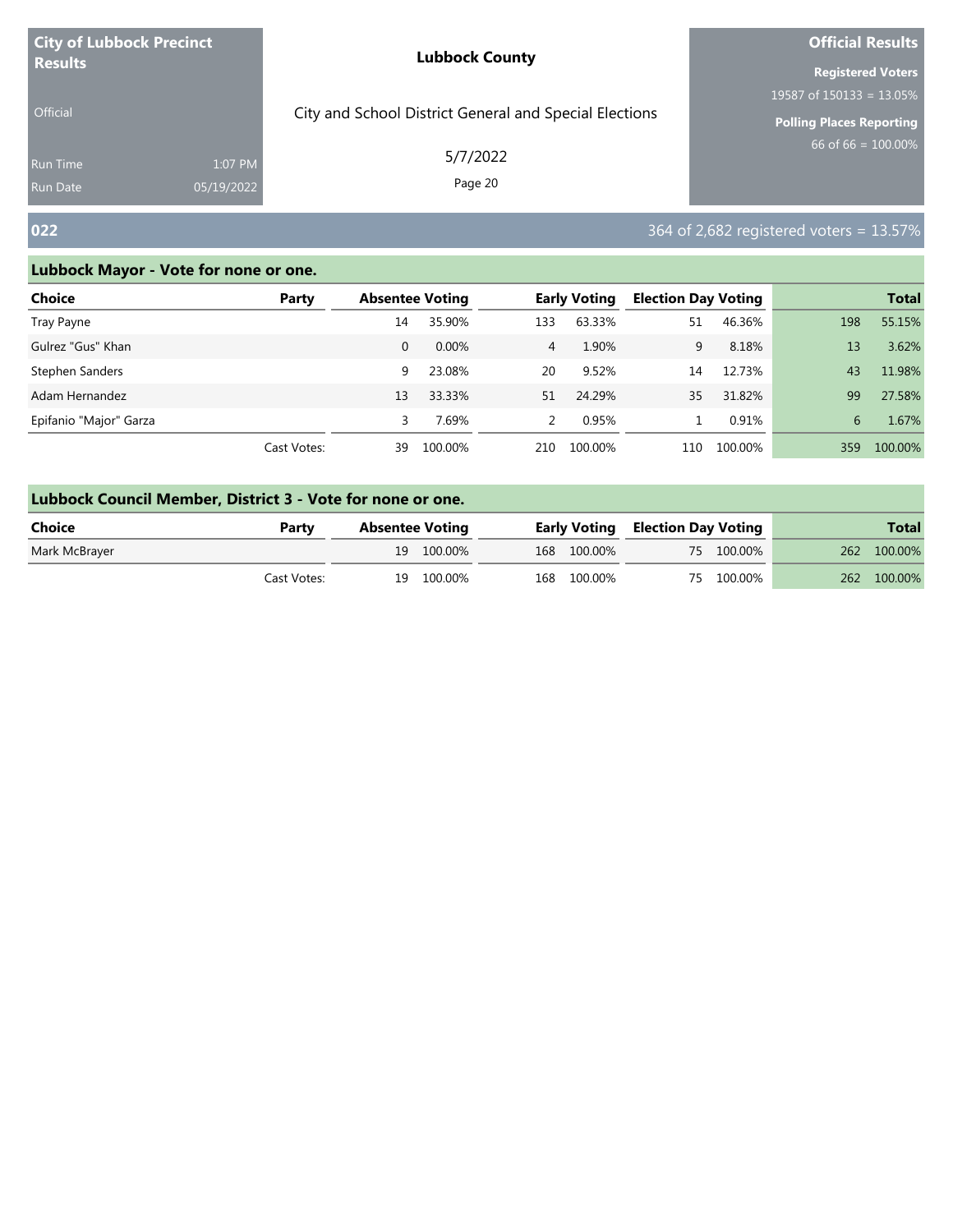| <b>City of Lubbock Precinct</b> |            | <b>Lubbock County</b>                                  | <b>Official Results</b>         |  |  |
|---------------------------------|------------|--------------------------------------------------------|---------------------------------|--|--|
| <b>Results</b>                  |            |                                                        | <b>Registered Voters</b>        |  |  |
|                                 |            |                                                        | 19587 of $150133 = 13.05\%$     |  |  |
| <b>Official</b>                 |            | City and School District General and Special Elections | <b>Polling Places Reporting</b> |  |  |
| <b>Run Time</b>                 | 1:07 PM    | 5/7/2022                                               | 66 of 66 = $100.00\%$           |  |  |
| <b>Run Date</b>                 | 05/19/2022 | Page 21                                                |                                 |  |  |

### **023** 232 of 1,384 registered voters = 16.76%

| Choice                 | Party       | <b>Absentee Voting</b> |          |             | <b>Early Voting</b> | <b>Election Day Voting</b> |         |     | <b>Total</b> |
|------------------------|-------------|------------------------|----------|-------------|---------------------|----------------------------|---------|-----|--------------|
| Tray Payne             |             | 4                      | 36.36%   | 84          | 57.53%              | 36                         | 49.32%  | 124 | 53.91%       |
| Gulrez "Gus" Khan      |             | 0                      | $0.00\%$ | 5.          | 3.42%               |                            | 2.74%   |     | 3.04%        |
| Stephen Sanders        |             |                        | 9.09%    | 14          | 9.59%               | 10                         | 13.70%  | 25  | 10.87%       |
| Adam Hernandez         |             | 4                      | 36.36%   | 43          | 29.45%              | 22                         | 30.14%  | 69  | 30.00%       |
| Epifanio "Major" Garza |             |                        | 18.18%   | $\mathbf 0$ | $0.00\%$            |                            | 4.11%   |     | 2.17%        |
|                        | Cast Votes: | 11                     | 100.00%  | 146         | 100.00%             | 73                         | 100.00% | 230 | 100.00%      |

| Lubbock Council Member, District 3 - Vote for none or one. |             |                        |           |  |             |                                         |            |     |              |  |  |
|------------------------------------------------------------|-------------|------------------------|-----------|--|-------------|-----------------------------------------|------------|-----|--------------|--|--|
| Choice                                                     | Party       | <b>Absentee Voting</b> |           |  |             | <b>Early Voting Election Day Voting</b> |            |     | <b>Total</b> |  |  |
| Mark McBrayer                                              |             |                        | 5 100.00% |  | 114 100.00% |                                         | 53 100.00% |     | 172 100.00%  |  |  |
|                                                            | Cast Votes: |                        | 5 100.00% |  | 114 100.00% |                                         | 53 100.00% | 172 | 100.00%      |  |  |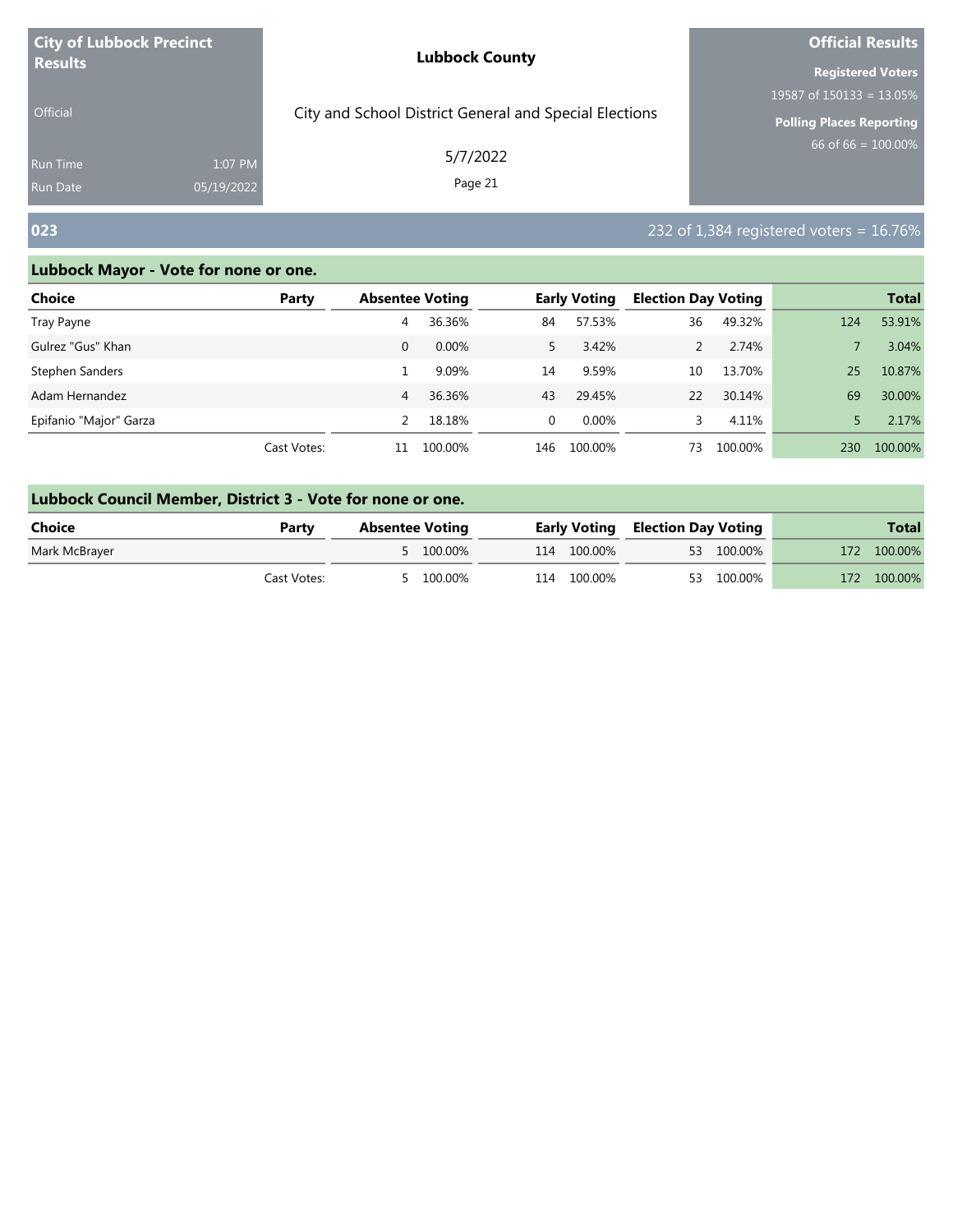| <b>City of Lubbock Precinct</b> |                       | <b>Lubbock County</b>                                  | <b>Official Results</b>     |  |  |
|---------------------------------|-----------------------|--------------------------------------------------------|-----------------------------|--|--|
| <b>Results</b>                  |                       |                                                        | <b>Registered Voters</b>    |  |  |
|                                 |                       |                                                        | 19587 of $150133 = 13.05\%$ |  |  |
| <b>Official</b>                 |                       | City and School District General and Special Elections | Polling Places Reporting    |  |  |
| <b>Run Time</b><br>Run Date     | 1:07 PM<br>05/19/2022 | 5/7/2022<br>Page 22                                    | 66 of 66 = $100.00\%$       |  |  |
|                                 |                       |                                                        |                             |  |  |

# **024** 172 of 1,883 registered voters = 9.13%

| Choice                 | Party       | <b>Absentee Voting</b> |          |                | <b>Early Voting</b> | <b>Election Day Voting</b> |         |     | <b>Total</b> |
|------------------------|-------------|------------------------|----------|----------------|---------------------|----------------------------|---------|-----|--------------|
| Tray Payne             |             |                        | 12.50%   | 45             | 42.06%              | 10                         | 23.26%  | 57  | 34.34%       |
| Gulrez "Gus" Khan      |             | 5.                     | 31.25%   | $\overline{4}$ | 3.74%               |                            | 2.33%   | 10  | 6.02%        |
| Stephen Sanders        |             | 4                      | 25.00%   | 12             | 11.21%              |                            | 11.63%  | 21  | 12.65%       |
| Adam Hernandez         |             | 5.                     | 31.25%   | 41             | 38.32%              | 26                         | 60.47%  | 72. | 43.37%       |
| Epifanio "Major" Garza |             | 0                      | $0.00\%$ | 5.             | 4.67%               |                            | 2.33%   | 6   | 3.61%        |
|                        | Cast Votes: | 16                     | 100.00%  | 107            | 100.00%             | 43                         | 100.00% | 166 | 100.00%      |

| Lubbock Council Member, District 1 - Vote for none or one. |             |    |                        |    |              |                            |            |     |              |
|------------------------------------------------------------|-------------|----|------------------------|----|--------------|----------------------------|------------|-----|--------------|
| <b>Choice</b>                                              | Party       |    | <b>Absentee Voting</b> |    | Early Voting | <b>Election Day Voting</b> |            |     | <b>Total</b> |
| <b>Christy Martinez</b>                                    |             |    | 43.75%                 | 59 | 56.19%       | 30                         | 71.43%     | 96  | 58.90%       |
| Pat Kelly                                                  |             | 9. | 56.25%                 | 46 | 43.81%       | 12                         | 28.57%     | 67  | 41.10%       |
|                                                            | Cast Votes: |    | 16 100.00%             |    | 105 100.00%  |                            | 42 100.00% | 163 | 100.00%      |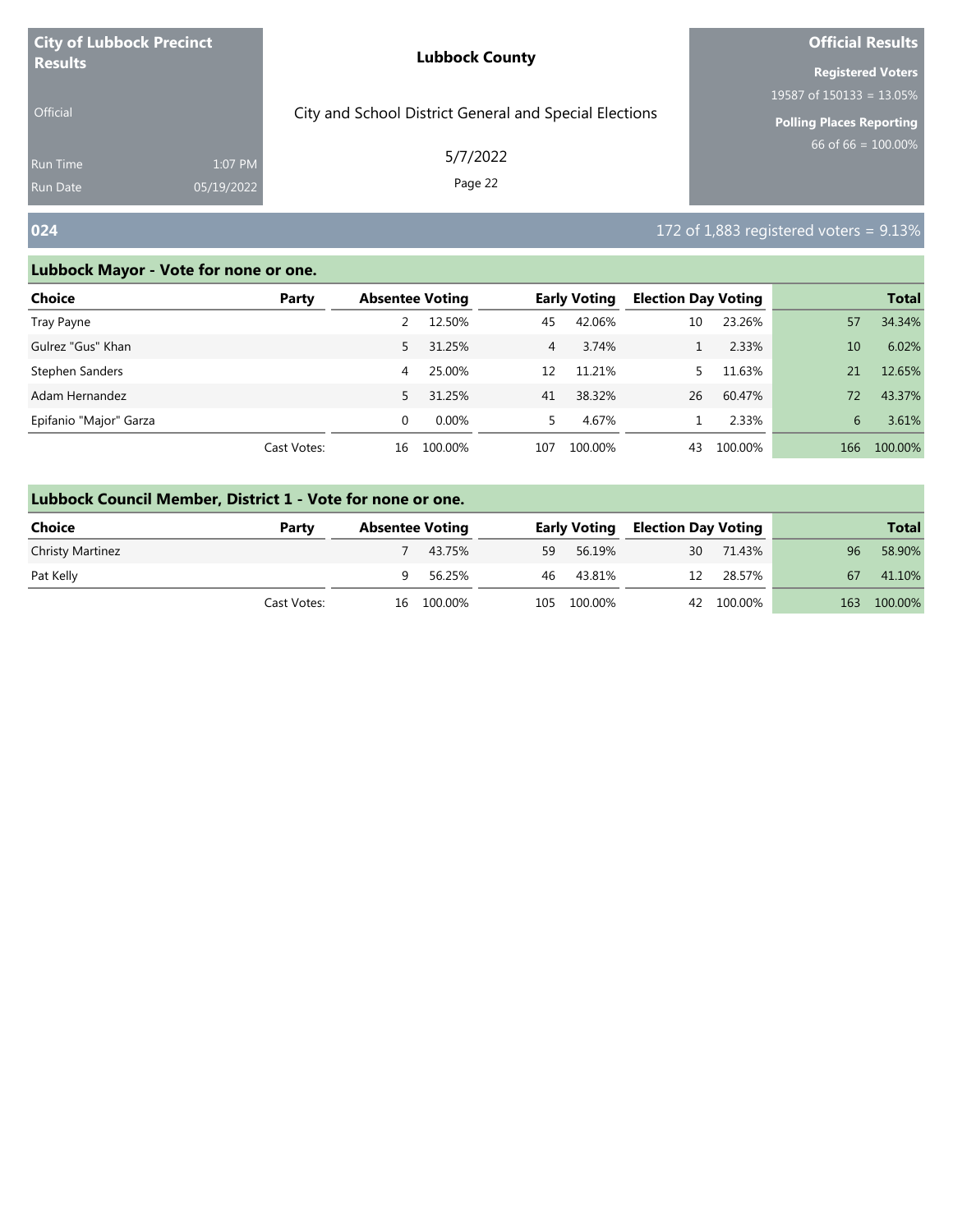| <b>City of Lubbock Precinct</b> |            | <b>Lubbock County</b>                                  | <b>Official Results</b>         |  |  |
|---------------------------------|------------|--------------------------------------------------------|---------------------------------|--|--|
| <b>Results</b>                  |            |                                                        | <b>Registered Voters</b>        |  |  |
|                                 |            |                                                        | 19587 of $150133 = 13.05\%$     |  |  |
| <b>Official</b>                 |            | City and School District General and Special Elections | <b>Polling Places Reporting</b> |  |  |
| <b>Run Time</b>                 | 1:07 PM    | 5/7/2022                                               | 66 of 66 = $100.00\%$           |  |  |
| Run Date                        | 05/19/2022 | Page 23                                                |                                 |  |  |

# **025** 74 of 1,091 registered voters = 6.78%

| <b>Choice</b>          | Party       | <b>Absentee Voting</b> |          |               | <b>Early Voting</b> | <b>Election Day Voting</b> |         |    | <b>Total</b> |
|------------------------|-------------|------------------------|----------|---------------|---------------------|----------------------------|---------|----|--------------|
| Tray Payne             |             | 0                      | $0.00\%$ | 15            | 30.00%              |                            | 9.09%   | 17 | 22.97%       |
| Gulrez "Gus" Khan      |             | 0                      | $0.00\%$ | 2             | 4.00%               |                            | 4.55%   |    | 4.05%        |
| Stephen Sanders        |             | $\mathcal{P}$          | 100.00%  | 2             | 4.00%               | 4                          | 18.18%  | 8  | 10.81%       |
| Adam Hernandez         |             | 0                      | 0.00%    | 29            | 58.00%              | 15                         | 68.18%  | 44 | 59.46%       |
| Epifanio "Major" Garza |             | $\Omega$               | $0.00\%$ | $\mathcal{P}$ | 4.00%               | 0                          | 0.00%   |    | 2.70%        |
|                        | Cast Votes: |                        | 100.00%  | 50            | 100.00%             | 22                         | 100.00% | 74 | 100.00%      |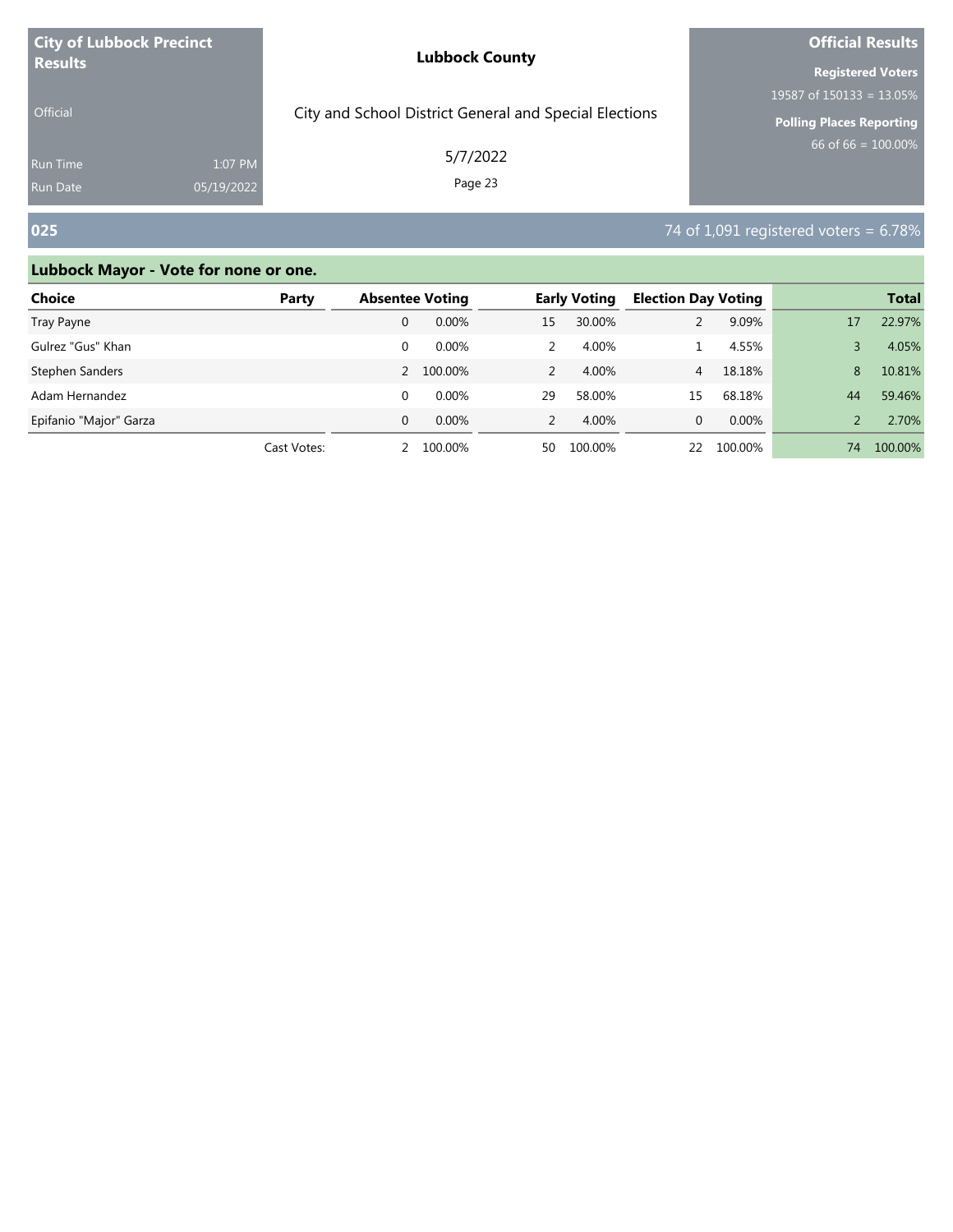| <b>City of Lubbock Precinct</b> |            | <b>Lubbock County</b>                                  | <b>Official Results</b>     |  |  |
|---------------------------------|------------|--------------------------------------------------------|-----------------------------|--|--|
| <b>Results</b>                  |            |                                                        | <b>Registered Voters</b>    |  |  |
|                                 |            |                                                        | 19587 of $150133 = 13.05\%$ |  |  |
| <b>Official</b>                 |            | City and School District General and Special Elections | Polling Places Reporting    |  |  |
| Run Time                        | 1:07 PM    | 5/7/2022                                               | 66 of 66 = $100.00\%$       |  |  |
| <b>Run Date</b>                 | 05/19/2022 | Page 24                                                |                             |  |  |

# **026 138 of 2,737 registered voters = 5.04%**

| Choice                 | Party       | <b>Absentee Voting</b> |          |     | <b>Early Voting</b> | <b>Election Day Voting</b> |         |     | <b>Total</b> |
|------------------------|-------------|------------------------|----------|-----|---------------------|----------------------------|---------|-----|--------------|
| Tray Payne             |             | 4                      | 28.57%   | 46  | 46.00%              |                            | 22.73%  | 55  | 40.44%       |
| Gulrez "Gus" Khan      |             | 0                      | $0.00\%$ | 3   | 3.00%               | 0                          | 0.00%   |     | 2.21%        |
| Stephen Sanders        |             | 6                      | 42.86%   | 10  | 10.00%              |                            | 13.64%  | 19  | 13.97%       |
| Adam Hernandez         |             | 4                      | 28.57%   | 37  | 37.00%              | 12                         | 54.55%  | 53  | 38.97%       |
| Epifanio "Major" Garza |             |                        | $0.00\%$ | 4   | 4.00%               |                            | 9.09%   | 6   | 4.41%        |
|                        | Cast Votes: | 14                     | 100.00%  | 100 | 100.00%             | 22                         | 100.00% | 136 | 100.00%      |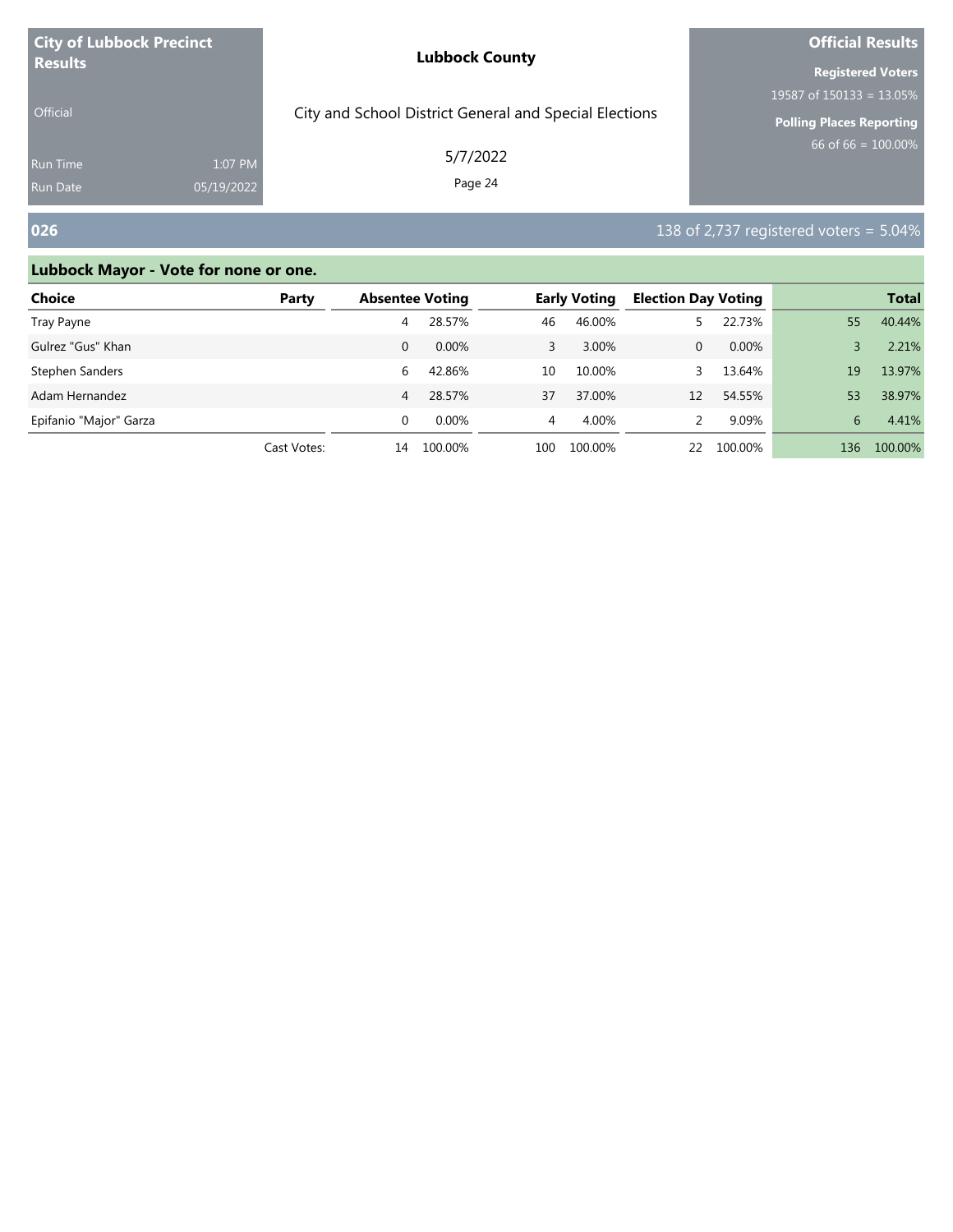| <b>City of Lubbock Precinct</b> |            | <b>Lubbock County</b>                                  | <b>Official Results</b>         |  |  |
|---------------------------------|------------|--------------------------------------------------------|---------------------------------|--|--|
| <b>Results</b>                  |            |                                                        | <b>Registered Voters</b>        |  |  |
|                                 |            |                                                        | 19587 of $150133 = 13.05\%$     |  |  |
| <b>Official</b>                 |            | City and School District General and Special Elections | <b>Polling Places Reporting</b> |  |  |
| <b>Run Time</b>                 | 1:07 PM    | 5/7/2022                                               | 66 of 66 = $100.00\%$           |  |  |
| <b>Run Date</b>                 | 05/19/2022 | Page 25                                                |                                 |  |  |

# **027 233** of 3,210 registered voters = 7.26%

| Choice                 | Party       | <b>Absentee Voting</b> |         |     | <b>Early Voting</b> | <b>Election Day Voting</b> |         |     | <b>Total</b> |
|------------------------|-------------|------------------------|---------|-----|---------------------|----------------------------|---------|-----|--------------|
| Tray Payne             |             | 9                      | 47.37%  | 93  | 66.43%              | 41                         | 58.57%  | 143 | 62.45%       |
| Gulrez "Gus" Khan      |             | 0                      | 0.00%   | 10  | 7.14%               |                            | 2.86%   | 12  | 5.24%        |
| Stephen Sanders        |             | 5                      | 26.32%  |     | 5.00%               |                            | 7.14%   | 17  | 7.42%        |
| Adam Hernandez         |             |                        | 10.53%  | 26  | 18.57%              | 21                         | 30.00%  | 49  | 21.40%       |
| Epifanio "Major" Garza |             |                        | 15.79%  | 4   | 2.86%               |                            | 1.43%   | 8   | 3.49%        |
|                        | Cast Votes: | 19                     | 100.00% | 140 | 100.00%             | 70                         | 100.00% | 229 | 100.00%      |

|  | Lubbock Council Member, District 3 - Vote for none or one. |
|--|------------------------------------------------------------|
|--|------------------------------------------------------------|

| Choice        | Party       | Absentee Voting |            |             | <b>Early Voting Election Day Voting</b> |            |     | <b>Total</b> |
|---------------|-------------|-----------------|------------|-------------|-----------------------------------------|------------|-----|--------------|
| Mark McBrayer |             |                 | 16 100.00% | 115 100.00% |                                         | 58 100.00% |     | 189 100.00%  |
|               | Cast Votes: |                 | 16 100.00% | 115 100.00% |                                         | 58 100.00% | 189 | 100.00%      |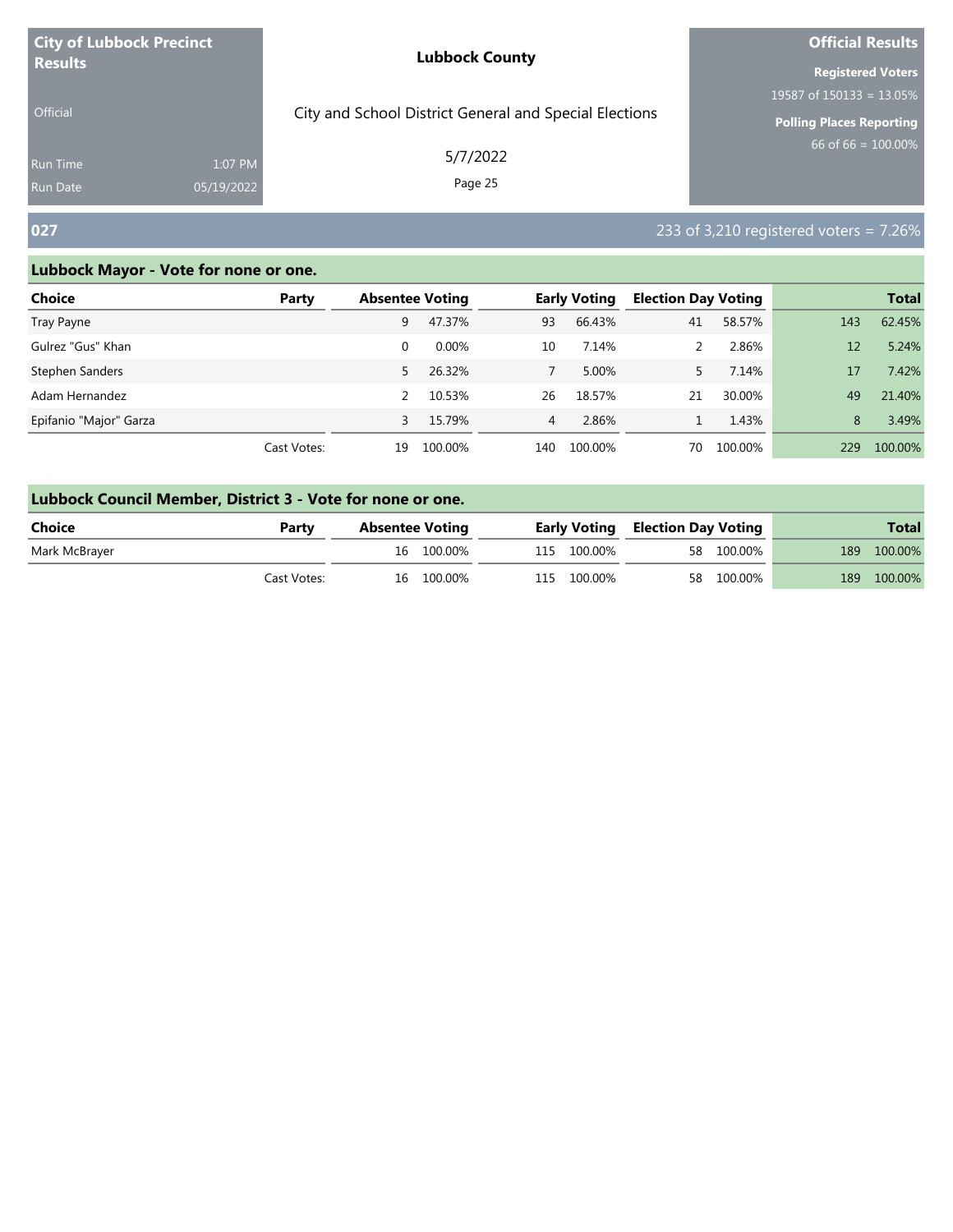| <b>City of Lubbock Precinct</b> |            | <b>Lubbock County</b>                                  | <b>Official Results</b>     |  |  |
|---------------------------------|------------|--------------------------------------------------------|-----------------------------|--|--|
| <b>Results</b>                  |            |                                                        | <b>Registered Voters</b>    |  |  |
|                                 |            |                                                        | 19587 of $150133 = 13.05\%$ |  |  |
| <b>Official</b>                 |            | City and School District General and Special Elections | Polling Places Reporting    |  |  |
| <b>Run Time</b>                 | 1:07 PM    | 5/7/2022                                               | 66 of 66 = $100.00\%$       |  |  |
| <b>Run Date</b>                 | 05/19/2022 | Page 26                                                |                             |  |  |

# **028** 327 of 1,903 registered voters = 17.18%

| Choice                 | Party       | <b>Absentee Voting</b> |          | <b>Early Voting</b> |         | <b>Election Day Voting</b> |         |     | <b>Total</b> |
|------------------------|-------------|------------------------|----------|---------------------|---------|----------------------------|---------|-----|--------------|
| Tray Payne             |             | 13                     | 61.90%   | 137                 | 68.50%  | 63                         | 64.29%  | 213 | 66.77%       |
| Gulrez "Gus" Khan      |             |                        | $0.00\%$ |                     | 2.50%   | 4                          | 4.08%   | 9   | 2.82%        |
| Stephen Sanders        |             |                        | 9.52%    | 24                  | 12.00%  | 10                         | 10.20%  | 36  | 11.29%       |
| Adam Hernandez         |             | 6                      | 28.57%   | 31                  | 15.50%  | 21                         | 21.43%  | 58  | 18.18%       |
| Epifanio "Major" Garza |             | 0                      | $0.00\%$ | 3                   | 1.50%   | 0                          | 0.00%   |     | 0.94%        |
|                        | Cast Votes: | 21                     | 100.00%  | 200                 | 100.00% | 98                         | 100.00% | 319 | 100.00%      |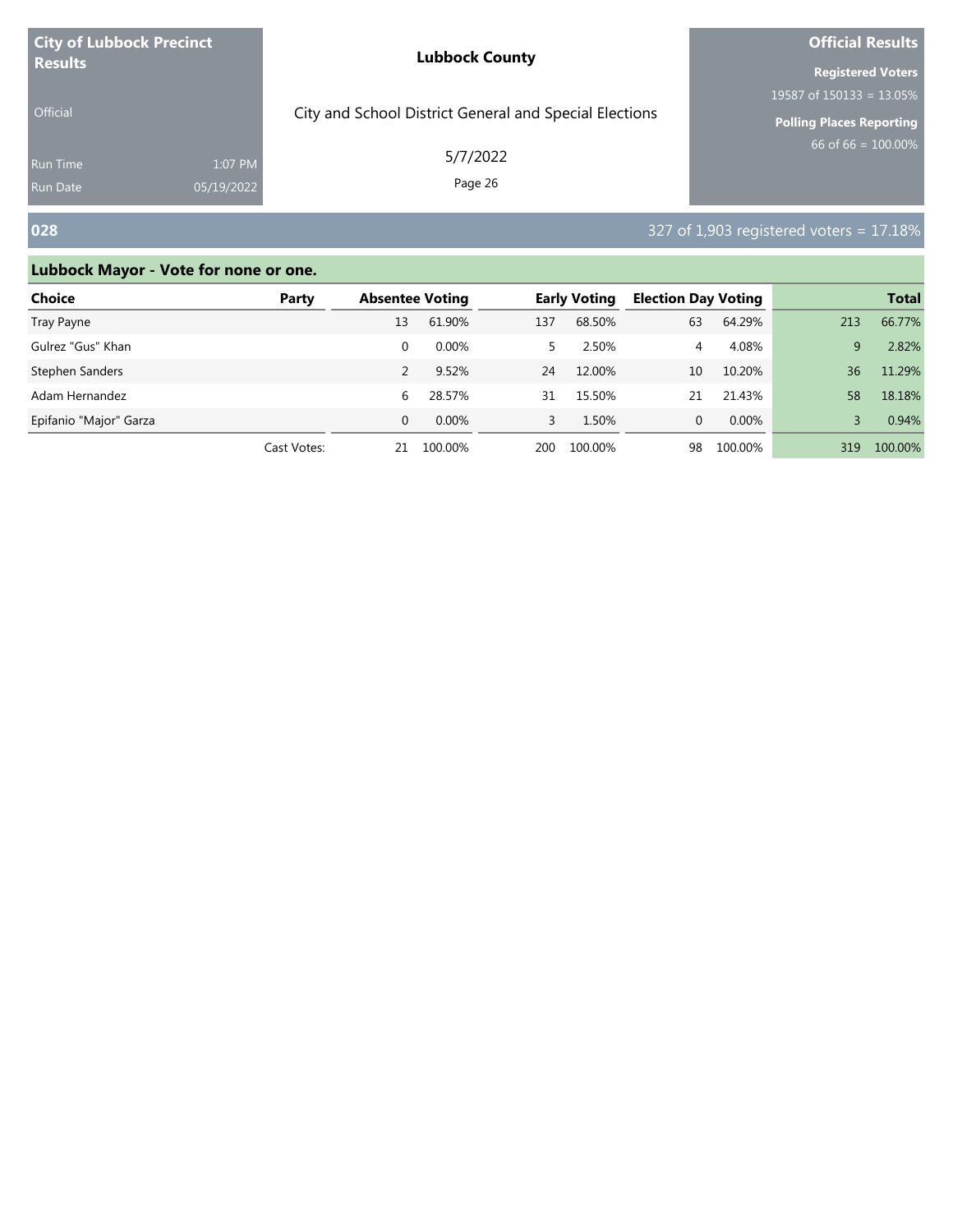| <b>City of Lubbock Precinct</b> |            | <b>Lubbock County</b>                                  | <b>Official Results</b>         |  |  |
|---------------------------------|------------|--------------------------------------------------------|---------------------------------|--|--|
| <b>Results</b>                  |            |                                                        | <b>Registered Voters</b>        |  |  |
|                                 |            |                                                        | 19587 of $150133 = 13.05\%$     |  |  |
| <b>Official</b>                 |            | City and School District General and Special Elections | <b>Polling Places Reporting</b> |  |  |
| <b>Run Time</b>                 | 1:07 PM    | 5/7/2022                                               | 66 of 66 = $100.00\%$           |  |  |
| <b>Run Date</b>                 | 05/19/2022 | Page 27                                                |                                 |  |  |

# **029** 214 of 3,124 registered voters = 6.85%

| Choice                 | Party       | <b>Absentee Voting</b> |          |                | <b>Early Voting</b> | <b>Election Day Voting</b> |         |     | <b>Total</b> |
|------------------------|-------------|------------------------|----------|----------------|---------------------|----------------------------|---------|-----|--------------|
| Tray Payne             |             | 8                      | 53.33%   | 62             | 40.26%              | 16                         | 39.02%  | 86  | 40.95%       |
| Gulrez "Gus" Khan      |             | 0                      | $0.00\%$ | $\overline{4}$ | 2.60%               |                            | 7.32%   |     | 3.33%        |
| Stephen Sanders        |             |                        | 13.33%   | 26             | 16.88%              |                            | 12.20%  | 33  | 15.71%       |
| Adam Hernandez         |             | 5.                     | 33.33%   | 55             | 35.71%              | 16                         | 39.02%  | 76  | 36.19%       |
| Epifanio "Major" Garza |             | $\Omega$               | $0.00\%$ |                | 4.55%               |                            | 2.44%   | 8   | 3.81%        |
|                        | Cast Votes: | 15                     | 100.00%  | 154            | 100.00%             | 41                         | 100.00% | 210 | 100.00%      |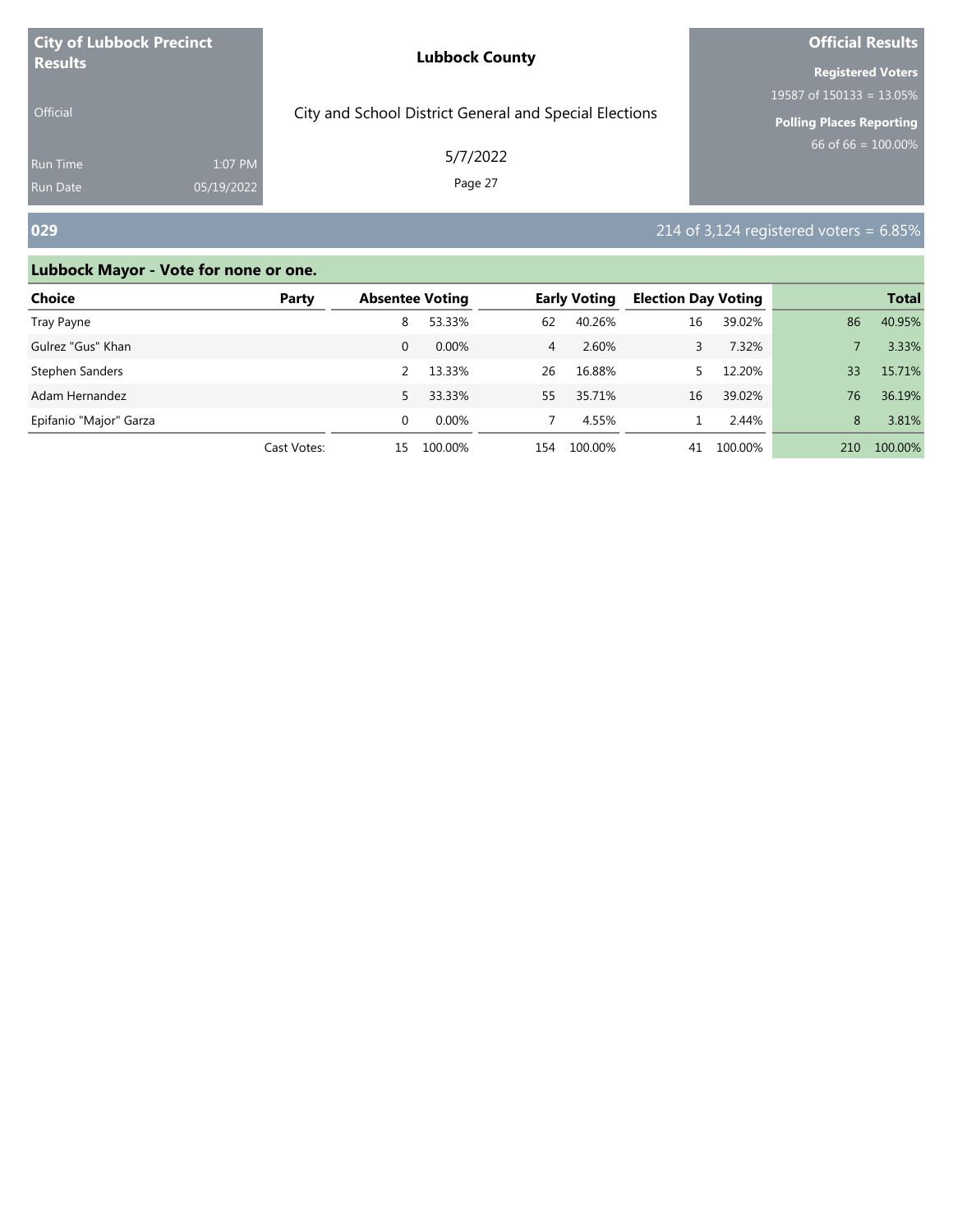| <b>City of Lubbock Precinct</b>    |                       | <b>Lubbock County</b>                                  | <b>Official Results</b>     |  |  |
|------------------------------------|-----------------------|--------------------------------------------------------|-----------------------------|--|--|
| <b>Results</b>                     |                       |                                                        | <b>Registered Voters</b>    |  |  |
|                                    |                       |                                                        | 19587 of $150133 = 13.05\%$ |  |  |
| <b>Official</b>                    |                       | City and School District General and Special Elections | Polling Places Reporting    |  |  |
| <b>Run Time</b><br><b>Run Date</b> | 1:07 PM<br>05/19/2022 | 5/7/2022<br>Page 28                                    | $66$ of 66 = 100.00%        |  |  |

### **030** 273 of 2,372 registered voters = 11.51%

| Choice                 | Party       | <b>Absentee Voting</b> |          |     | <b>Early Voting</b> | <b>Election Day Voting</b> |         |     | <b>Total</b> |
|------------------------|-------------|------------------------|----------|-----|---------------------|----------------------------|---------|-----|--------------|
| Tray Payne             |             | 10                     | 38.46%   | 113 | 71.07%              | 45                         | 56.25%  | 168 | 63.40%       |
| Gulrez "Gus" Khan      |             |                        | 7.69%    | 9   | 5.66%               |                            | 2.50%   | 13  | 4.91%        |
| Stephen Sanders        |             | 4                      | 15.38%   | 14  | 8.81%               | 15                         | 18.75%  | 33  | 12.45%       |
| Adam Hernandez         |             | 10                     | 38.46%   | 22  | 13.84%              | 13                         | 16.25%  | 45  | 16.98%       |
| Epifanio "Major" Garza |             | 0                      | $0.00\%$ |     | 0.63%               |                            | 6.25%   | 6   | 2.26%        |
|                        | Cast Votes: | 26                     | 100.00%  | 159 | 100.00%             | 80                         | 100.00% | 265 | 100.00%      |

| Lubbock Council Member, District 3 - Vote for none or one. |       |                 |                     |  |  |  |  |
|------------------------------------------------------------|-------|-----------------|---------------------|--|--|--|--|
| Choice                                                     | Darty | Ahcantag Voting | <b>Farly Voting</b> |  |  |  |  |

| <b>Choice</b> | Partv       | <b>Absentee Voting</b> |             | <b>Early Voting Election Day Voting</b> |            |                            | <b>Total</b> |
|---------------|-------------|------------------------|-------------|-----------------------------------------|------------|----------------------------|--------------|
| Mark McBrayer |             | 19 100.00%             | 134 100.00% |                                         | 63 100.00% | 216 100.00%<br>216 100.00% |              |
|               | Cast Votes: | 19 100.00%             | 134 100.00% |                                         | 63 100.00% |                            |              |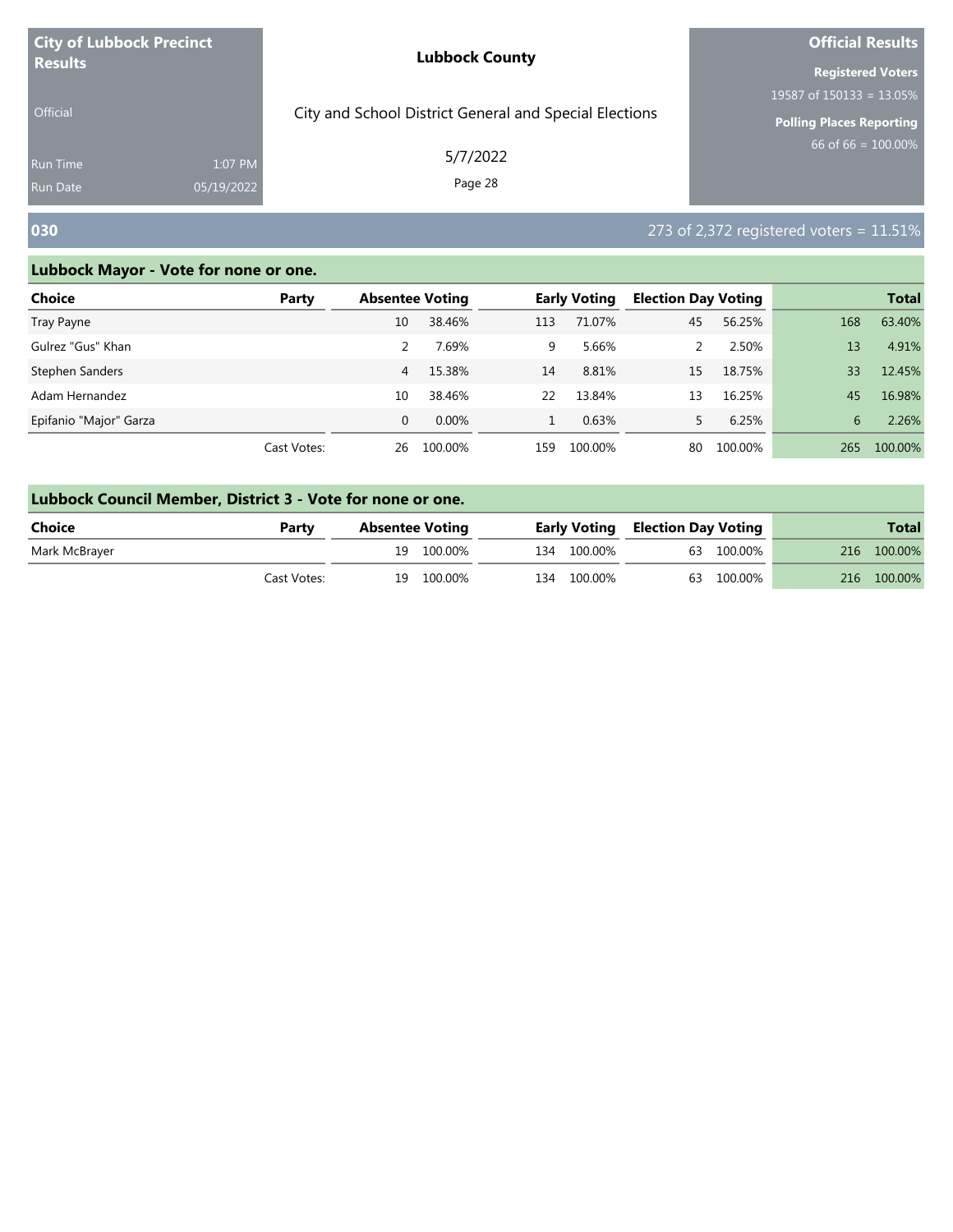| <b>City of Lubbock Precinct</b> |            | <b>Lubbock County</b>                                  | <b>Official Results</b>     |  |  |
|---------------------------------|------------|--------------------------------------------------------|-----------------------------|--|--|
| <b>Results</b>                  |            |                                                        | <b>Registered Voters</b>    |  |  |
|                                 |            |                                                        | 19587 of $150133 = 13.05\%$ |  |  |
| <b>Official</b>                 |            | City and School District General and Special Elections | Polling Places Reporting    |  |  |
| <b>Run Time</b>                 | 1:07 PM    | 5/7/2022                                               | 66 of 66 = $100.00\%$       |  |  |
| <b>Run Date</b>                 | 05/19/2022 | Page 29                                                |                             |  |  |

# **031** 0 of 0 registered voters = 0.00%

| <b>Choice</b>          | Party       | <b>Absentee Voting</b> |          | <b>Early Voting</b> |       | <b>Election Day Voting</b> |       |          | <b>Total</b> |
|------------------------|-------------|------------------------|----------|---------------------|-------|----------------------------|-------|----------|--------------|
| Tray Payne             |             | 0                      | 0.00%    | $\Omega$            | 0.00% | 0                          | 0.00% | 0        | 0.00%        |
| Gulrez "Gus" Khan      |             | 0                      | 0.00%    | 0                   | 0.00% | 0                          | 0.00% | 0        | 0.00%        |
| Stephen Sanders        |             | 0                      | 0.00%    | $\Omega$            | 0.00% | 0                          | 0.00% | 0        | 0.00%        |
| Adam Hernandez         |             | $\Omega$               | 0.00%    | 0                   | 0.00% |                            | 0.00% | 0        | 0.00%        |
| Epifanio "Major" Garza |             | $\Omega$               | 0.00%    | $\Omega$            | 0.00% | $\Omega$                   | 0.00% | $\Omega$ | 0.00%        |
|                        | Cast Votes: |                        | $0.00\%$ |                     | 0.00% |                            | 0.00% | 0        | 0.00%        |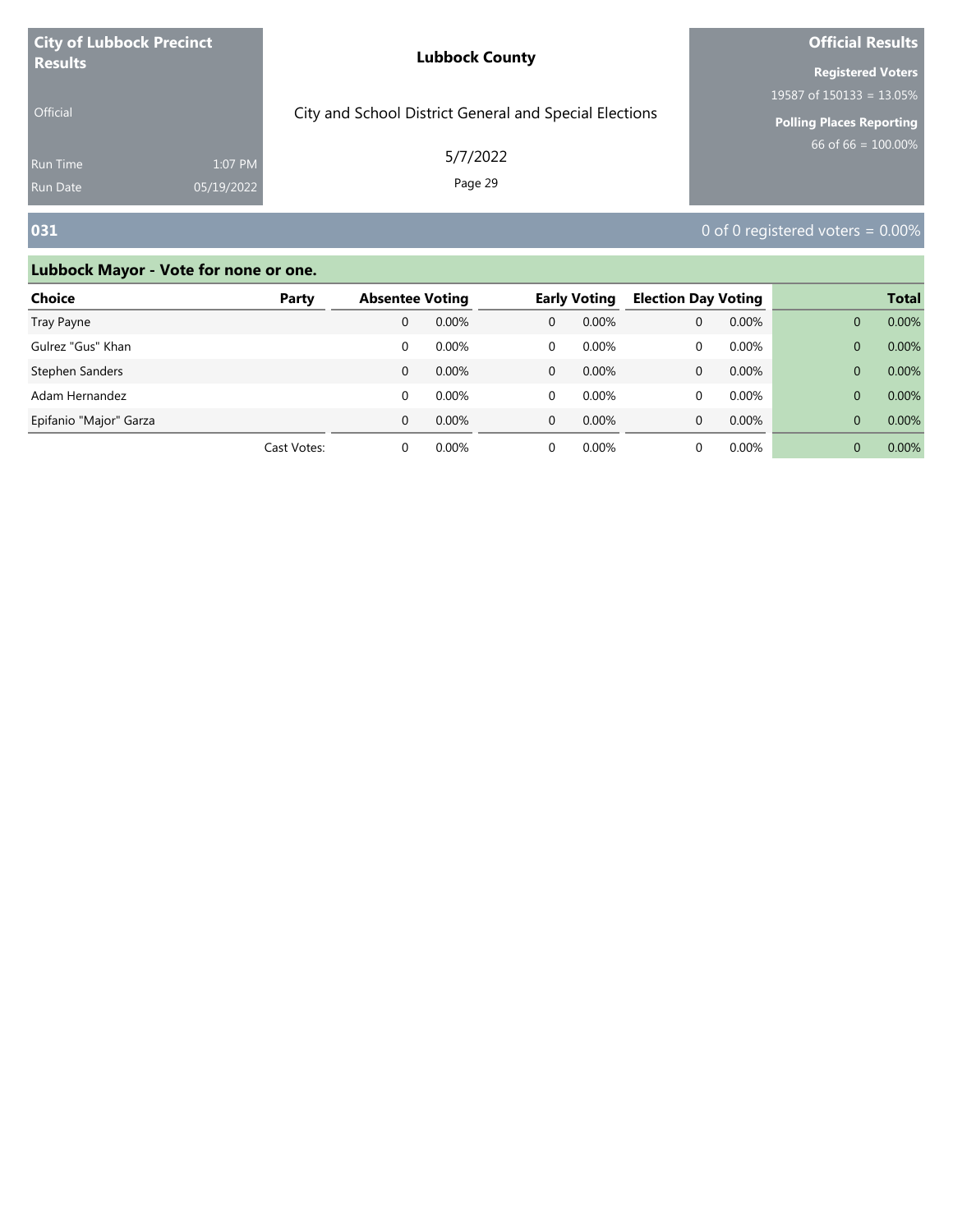| <b>City of Lubbock Precinct</b> |            | <b>Lubbock County</b>                                  | <b>Official Results</b>         |  |  |
|---------------------------------|------------|--------------------------------------------------------|---------------------------------|--|--|
| <b>Results</b>                  |            |                                                        | <b>Registered Voters</b>        |  |  |
|                                 |            |                                                        | 19587 of $150133 = 13.05\%$     |  |  |
| <b>Official</b>                 |            | City and School District General and Special Elections | <b>Polling Places Reporting</b> |  |  |
| <b>Run Time</b>                 | 1:07 PM    | 5/7/2022                                               | $66$ of 66 = 100.00%            |  |  |
| <b>Run Date</b>                 | 05/19/2022 | Page 30                                                |                                 |  |  |

# **032 123** of 1,563 registered voters = 7.87%

| <b>Choice</b>          | Party       | <b>Absentee Voting</b> |         |                | <b>Early Voting</b> | <b>Election Day Voting</b> |         |     | <b>Total</b> |
|------------------------|-------------|------------------------|---------|----------------|---------------------|----------------------------|---------|-----|--------------|
| Tray Payne             |             |                        | 25.00%  | 62             | 75.61%              | 18                         | 58.06%  | 82  | 67.77%       |
| Gulrez "Gus" Khan      |             |                        | 12.50%  | $\overline{4}$ | 4.88%               | 0                          | 0.00%   |     | 4.13%        |
| Stephen Sanders        |             | 4                      | 50.00%  | 6              | 7.32%               | 6                          | 19.35%  | 16  | 13.22%       |
| Adam Hernandez         |             |                        | 12.50%  | 10             | 12.20%              |                            | 16.13%  | 16  | 13.22%       |
| Epifanio "Major" Garza |             | 0                      | 0.00%   | $\Omega$       | $0.00\%$            |                            | 6.45%   |     | 1.65%        |
|                        | Cast Votes: | 8                      | 100.00% | 82             | 100.00%             | 31                         | 100.00% | 121 | 100.00%      |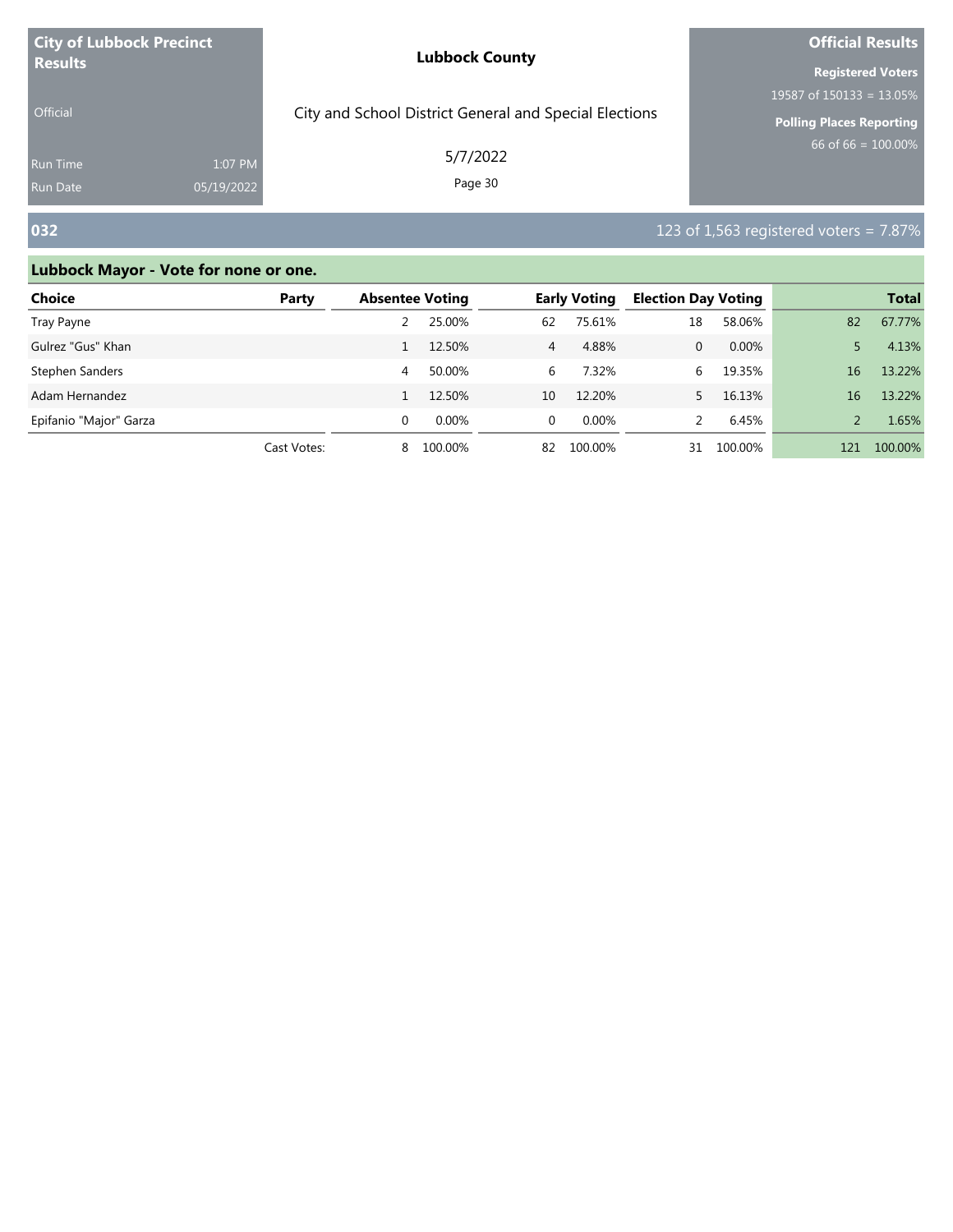| <b>City of Lubbock Precinct</b> |            | <b>Lubbock County</b>                                  | <b>Official Results</b>         |  |  |
|---------------------------------|------------|--------------------------------------------------------|---------------------------------|--|--|
| <b>Results</b>                  |            |                                                        | <b>Registered Voters</b>        |  |  |
|                                 |            |                                                        | 19587 of $150133 = 13.05\%$     |  |  |
| <b>Official</b>                 |            | City and School District General and Special Elections | <b>Polling Places Reporting</b> |  |  |
| <b>Run Time</b>                 | 1:07 PM    | 5/7/2022                                               | 66 of 66 = $100.00\%$           |  |  |
| <b>Run Date</b>                 | 05/19/2022 | Page 31                                                |                                 |  |  |

# **037 112** of 989 registered voters = 11.32%

| Choice                 | Party       | <b>Absentee Voting</b> |          |               | <b>Early Voting</b> | <b>Election Day Voting</b> |         |     | <b>Total</b> |
|------------------------|-------------|------------------------|----------|---------------|---------------------|----------------------------|---------|-----|--------------|
| Tray Payne             |             |                        | 50.00%   | 69            | 85.19%              | 16                         | 64.00%  | 87  | 79.09%       |
| Gulrez "Gus" Khan      |             |                        | $0.00\%$ |               | 2.47%               |                            | 8.00%   | 4   | 3.64%        |
| Stephen Sanders        |             |                        | 25.00%   | 4             | 4.94%               |                            | 8.00%   |     | 6.36%        |
| Adam Hernandez         |             |                        | 25.00%   | 4             | 4.94%               |                            | 20.00%  | 10  | 9.09%        |
| Epifanio "Major" Garza |             | 0                      | $0.00\%$ | $\mathcal{P}$ | 2.47%               | 0                          | 0.00%   |     | 1.82%        |
|                        | Cast Votes: | 4                      | 100.00%  | 81            | 100.00%             | 25                         | 100.00% | 110 | 100.00%      |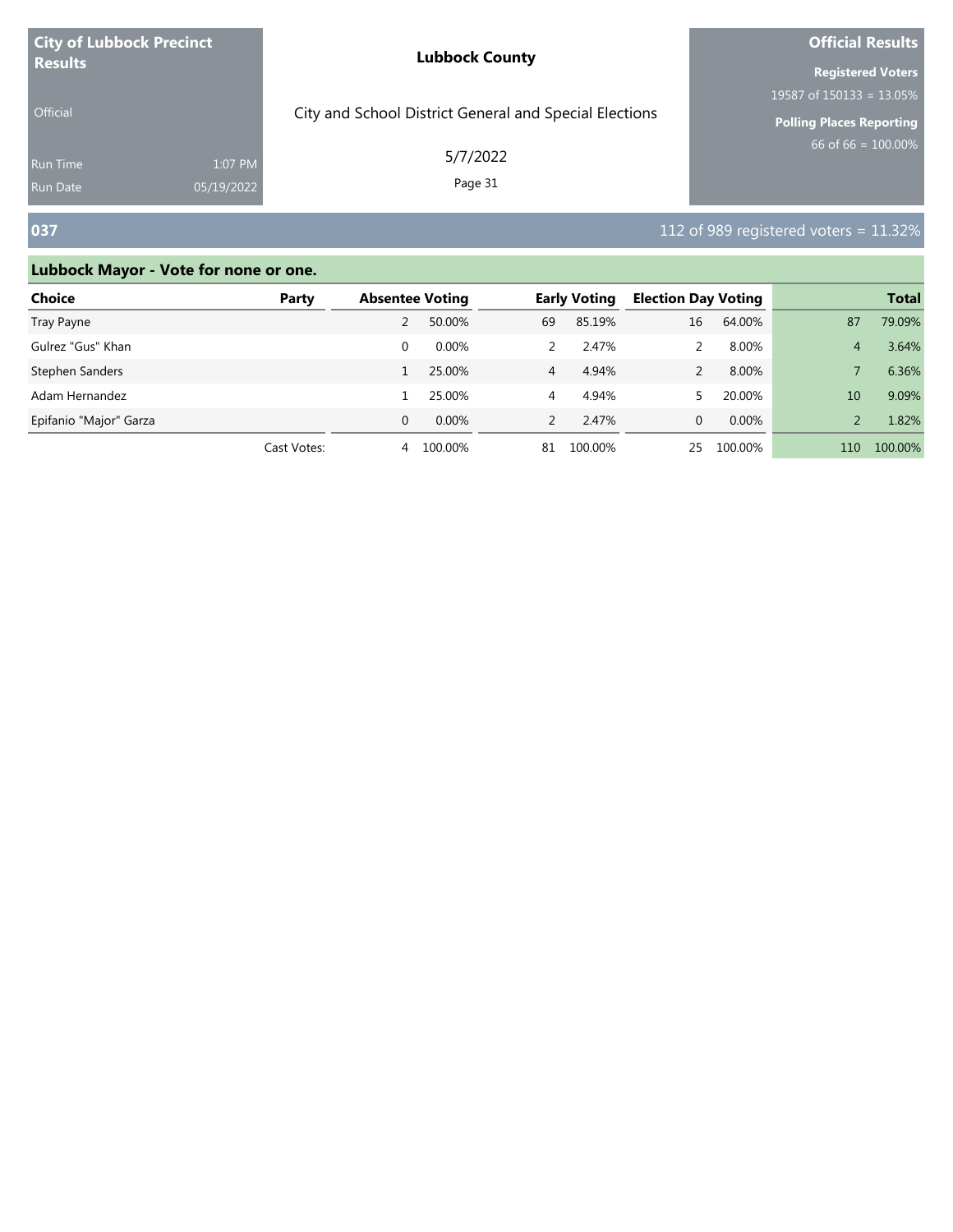| <b>City of Lubbock Precinct</b>    |                       | <b>Lubbock County</b>                                  | <b>Official Results</b>     |  |  |
|------------------------------------|-----------------------|--------------------------------------------------------|-----------------------------|--|--|
| <b>Results</b>                     |                       |                                                        | <b>Registered Voters</b>    |  |  |
|                                    |                       |                                                        | 19587 of $150133 = 13.05\%$ |  |  |
| <b>Official</b>                    |                       | City and School District General and Special Elections | Polling Places Reporting    |  |  |
| <b>Run Time</b><br><b>Run Date</b> | 1:07 PM<br>05/19/2022 | 5/7/2022<br>Page 32                                    | 66 of 66 = $100.00\%$       |  |  |
|                                    |                       |                                                        |                             |  |  |

# **040 1,137** registered voters = 3.96%

| Choice                 | Party       | <b>Absentee Voting</b> |          |              | <b>Early Voting</b> | <b>Election Day Voting</b> |         |               | <b>Total</b> |
|------------------------|-------------|------------------------|----------|--------------|---------------------|----------------------------|---------|---------------|--------------|
| Tray Payne             |             |                        | 33.33%   | 4            | 16.00%              |                            | 11.76%  |               | 15.56%       |
| Gulrez "Gus" Khan      |             | 0                      | $0.00\%$ | $\mathbf{0}$ | 0.00%               | 0                          | 0.00%   | $\Omega$      | 0.00%        |
| Stephen Sanders        |             |                        | 33.33%   | 8            | 32.00%              | $\overline{4}$             | 23.53%  | 13            | 28.89%       |
| Adam Hernandez         |             |                        | 33.33%   | 11           | 44.00%              | 11                         | 64.71%  | 23            | 51.11%       |
| Epifanio "Major" Garza |             |                        | $0.00\%$ | 2            | 8.00%               | 0                          | 0.00%   | $\mathcal{P}$ | 4.44%        |
|                        | Cast Votes: | 3                      | 100.00%  | 25           | 100.00%             |                            | 100.00% | 45            | 100.00%      |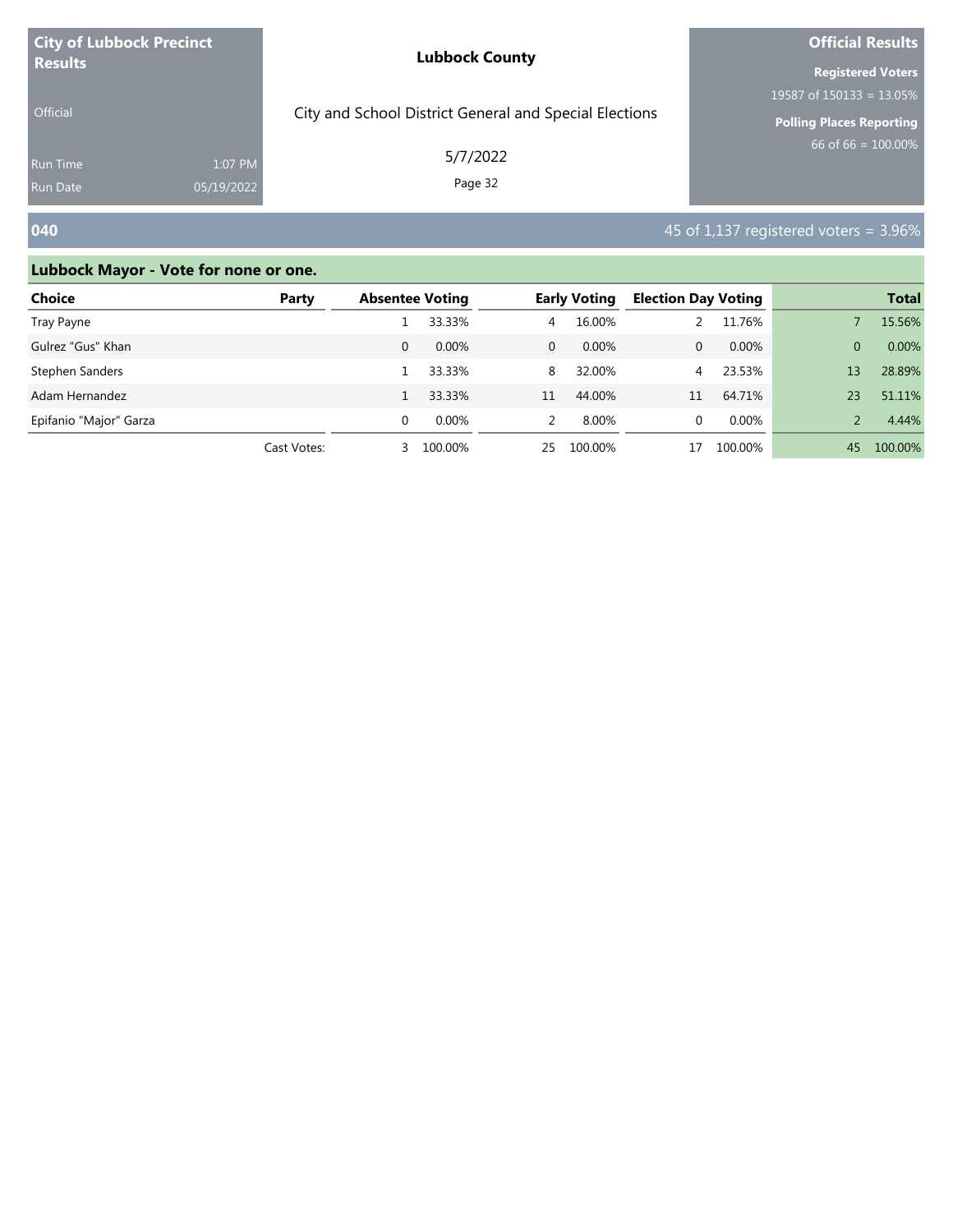| <b>City of Lubbock Precinct</b> |            | <b>Lubbock County</b>                                  | <b>Official Results</b>         |  |  |
|---------------------------------|------------|--------------------------------------------------------|---------------------------------|--|--|
| <b>Results</b>                  |            |                                                        | <b>Registered Voters</b>        |  |  |
|                                 |            |                                                        | 19587 of $150133 = 13.05\%$     |  |  |
| <b>Official</b>                 |            | City and School District General and Special Elections | <b>Polling Places Reporting</b> |  |  |
| <b>Run Time</b>                 | 1:07 PM    | 5/7/2022                                               | 66 of 66 = $100.00\%$           |  |  |
| <b>Run Date</b>                 | 05/19/2022 | Page 33                                                |                                 |  |  |

# **047** 339 of 2,588 registered voters = 13.10%

| Choice                 | Party       | <b>Absentee Voting</b> |          |     | <b>Early Voting</b> | <b>Election Day Voting</b> |         |     | <b>Total</b> |
|------------------------|-------------|------------------------|----------|-----|---------------------|----------------------------|---------|-----|--------------|
| Tray Payne             |             | 8                      | 36.36%   | 134 | 59.82%              | 46                         | 54.12%  | 188 | 56.80%       |
| Gulrez "Gus" Khan      |             | 4                      | 18.18%   | 8   | 3.57%               | 5.                         | 5.88%   | 17  | 5.14%        |
| Stephen Sanders        |             |                        | 31.82%   | 27  | 12.05%              | 11                         | 12.94%  | 45  | 13.60%       |
| Adam Hernandez         |             | 3                      | 13.64%   | 52  | 23.21%              | 23                         | 27.06%  | 78  | 23.56%       |
| Epifanio "Major" Garza |             | $\Omega$               | $0.00\%$ |     | 1.34%               | 0                          | 0.00%   |     | 0.91%        |
|                        | Cast Votes: | 22                     | 100.00%  | 224 | 100.00%             | 85                         | 100.00% | 331 | 100.00%      |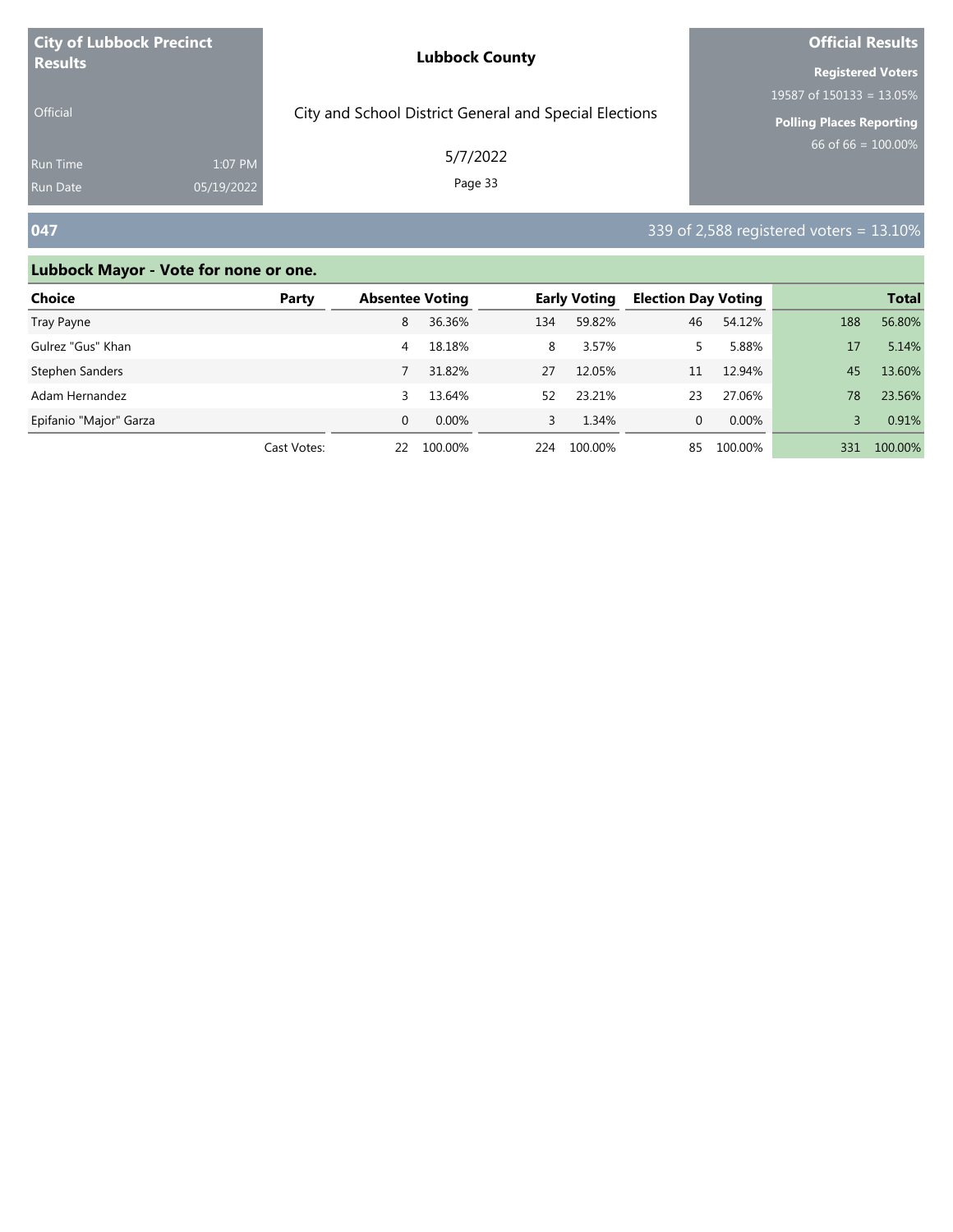| <b>City of Lubbock Precinct</b> |            | <b>Lubbock County</b>                                  | <b>Official Results</b>     |  |  |
|---------------------------------|------------|--------------------------------------------------------|-----------------------------|--|--|
| <b>Results</b>                  |            |                                                        | <b>Registered Voters</b>    |  |  |
|                                 |            |                                                        | 19587 of $150133 = 13.05\%$ |  |  |
| <b>Official</b>                 |            | City and School District General and Special Elections | Polling Places Reporting    |  |  |
| <b>Run Time</b>                 | 1:07 PM    | 5/7/2022<br>Page 34                                    | 66 of 66 = $100.00\%$       |  |  |
| Run Date                        | 05/19/2022 |                                                        |                             |  |  |

### **049** 8 of 1,025 registered voters = 0.78%

| <b>Choice</b>          | Party       | <b>Absentee Voting</b> |       |   | <b>Early Voting</b> | <b>Election Day Voting</b> |          |                | <b>Total</b> |
|------------------------|-------------|------------------------|-------|---|---------------------|----------------------------|----------|----------------|--------------|
| Tray Payne             |             | 0                      | 0.00% | 3 | 42.86%              | 0                          | 0.00%    |                | 42.86%       |
| Gulrez "Gus" Khan      |             | 0                      | 0.00% |   | 14.29%              | 0                          | 0.00%    |                | 14.29%       |
| Stephen Sanders        |             | 0                      | 0.00% | 0 | $0.00\%$            | 0                          | 0.00%    | $\overline{0}$ | 0.00%        |
| Adam Hernandez         |             | $\Omega$               | 0.00% |   | 28.57%              | 0                          | 0.00%    |                | 28.57%       |
| Epifanio "Major" Garza |             | 0                      | 0.00% |   | 14.29%              | 0                          | 0.00%    |                | 14.29%       |
|                        | Cast Votes: | 0                      | 0.00% |   | 100.00%             |                            | $0.00\%$ |                | 100.00%      |

| Lubbock Council Member, District 3 - Vote for none or one. |             |                        |       |  |           |                                         |       |  |            |  |
|------------------------------------------------------------|-------------|------------------------|-------|--|-----------|-----------------------------------------|-------|--|------------|--|
| Choice                                                     | Party       | <b>Absentee Voting</b> |       |  |           | <b>Early Voting Election Day Voting</b> |       |  | Total      |  |
| Mark McBrayer                                              |             |                        | 0.00% |  | 5 100.00% |                                         | 0.00% |  | $100.00\%$ |  |
|                                                            | Cast Votes: |                        | 0.00% |  | 5 100.00% |                                         | 0.00% |  | 100.00%    |  |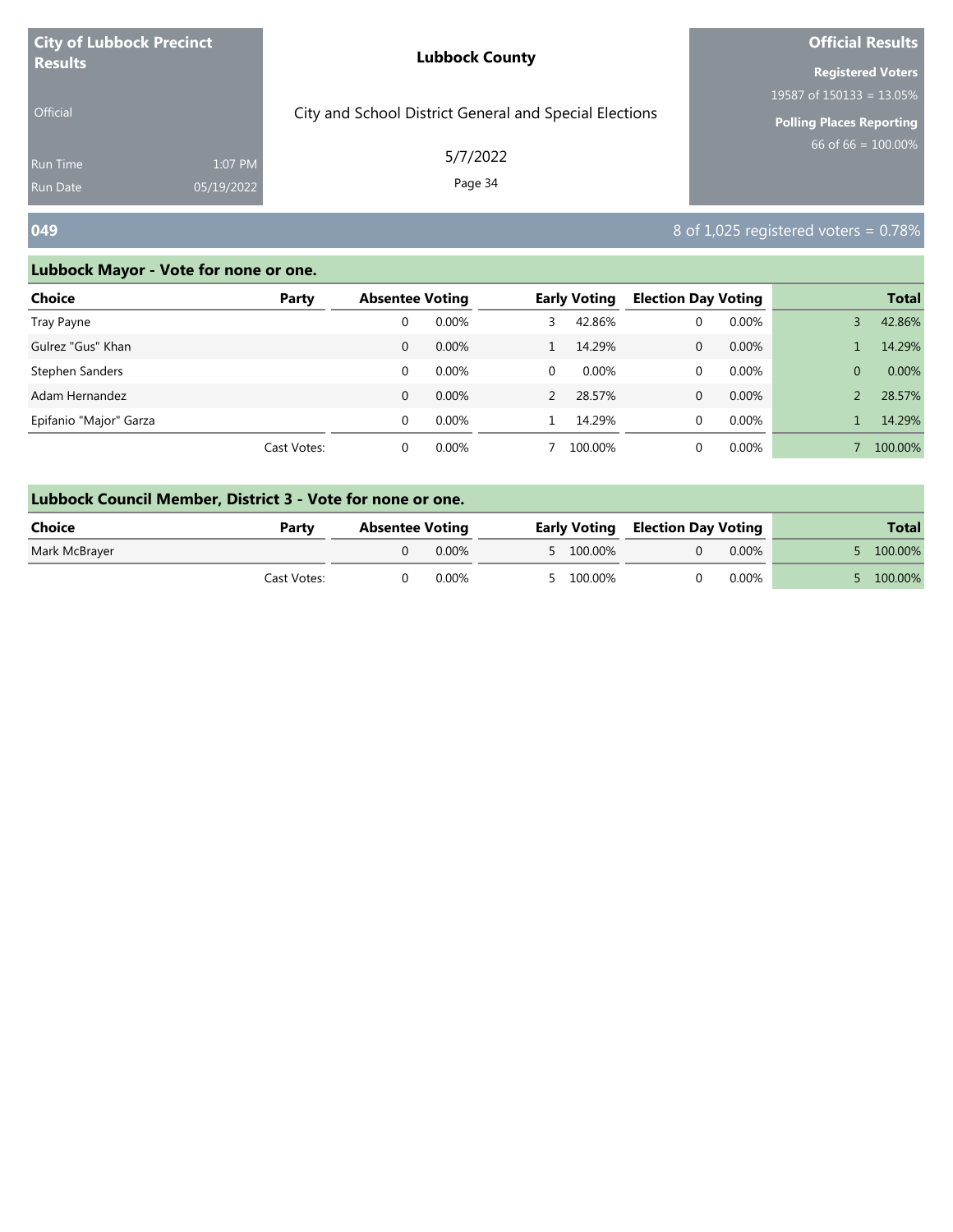| <b>City of Lubbock Precinct</b> |            | <b>Lubbock County</b>                                  | <b>Official Results</b>         |  |  |
|---------------------------------|------------|--------------------------------------------------------|---------------------------------|--|--|
| <b>Results</b>                  |            |                                                        | <b>Registered Voters</b>        |  |  |
|                                 |            |                                                        | 19587 of $150133 = 13.05\%$     |  |  |
| <b>Official</b>                 |            | City and School District General and Special Elections | <b>Polling Places Reporting</b> |  |  |
| <b>Run Time</b>                 | 1:07 PM    | 5/7/2022                                               | 66 of 66 = $100.00\%$           |  |  |
| <b>Run Date</b>                 | 05/19/2022 | Page 35                                                |                                 |  |  |

### **050** 9 of 982 registered voters = 0.92%

| <b>Choice</b>          | Party       | <b>Absentee Voting</b> |       |              | <b>Early Voting</b> | <b>Election Day Voting</b> |          |          | <b>Total</b> |
|------------------------|-------------|------------------------|-------|--------------|---------------------|----------------------------|----------|----------|--------------|
| Tray Payne             |             | 0                      | 0.00% |              | 4 100.00%           | 0                          | $0.00\%$ | 4        | 44.44%       |
| Gulrez "Gus" Khan      |             | 0                      | 0.00% | $\mathbf{0}$ | $0.00\%$            | 0                          | $0.00\%$ | $\Omega$ | 0.00%        |
| Stephen Sanders        |             | 0                      | 0.00% | 0            | $0.00\%$            |                            | 20.00%   |          | 11.11%       |
| Adam Hernandez         |             | $\Omega$               | 0.00% | $\Omega$     | $0.00\%$            | $\overline{4}$             | 80.00%   | 4        | 44.44%       |
| Epifanio "Major" Garza |             | 0                      | 0.00% | 0            | $0.00\%$            | 0                          | 0.00%    | $\Omega$ | 0.00%        |
|                        | Cast Votes: | 0                      | 0.00% | 4            | 100.00%             |                            | 100.00%  | 9        | 100.00%      |

| Lubbock Council Member, District 3 - Vote for none or one. |             |                        |       |  |           |  |           |  |                                         |  |              |
|------------------------------------------------------------|-------------|------------------------|-------|--|-----------|--|-----------|--|-----------------------------------------|--|--------------|
| Choice                                                     | Party       | <b>Absentee Voting</b> |       |  |           |  |           |  | <b>Early Voting Election Day Voting</b> |  | <b>Total</b> |
| Mark McBrayer                                              |             |                        | 0.00% |  | 4 100.00% |  | 3 100.00% |  | 100.00%                                 |  |              |
|                                                            | Cast Votes: |                        | 0.00% |  | 4 100.00% |  | 100.00%   |  | 100.00%                                 |  |              |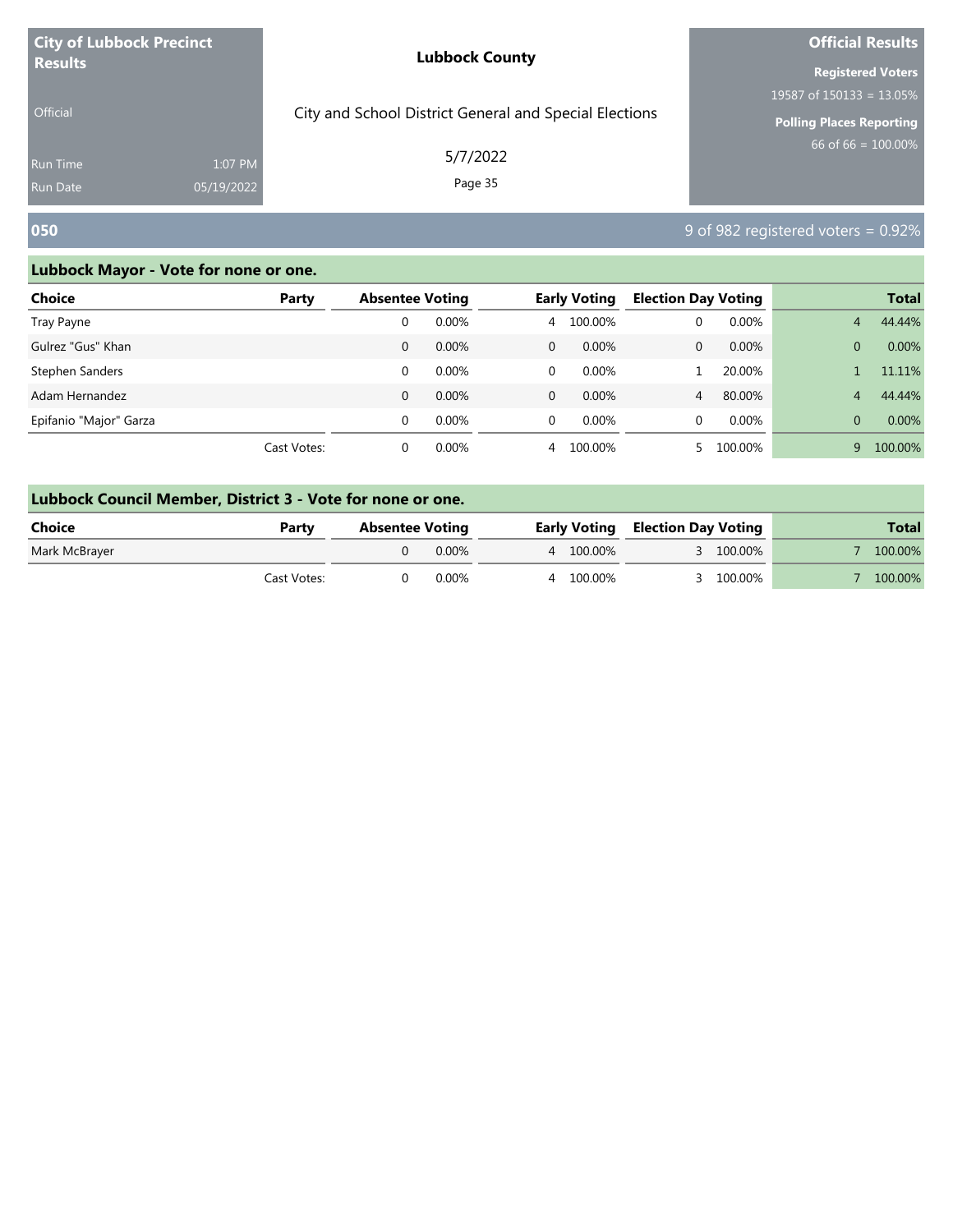| <b>City of Lubbock Precinct</b> |            | <b>Lubbock County</b>                                  | <b>Official Results</b>         |  |  |
|---------------------------------|------------|--------------------------------------------------------|---------------------------------|--|--|
| <b>Results</b>                  |            |                                                        | <b>Registered Voters</b>        |  |  |
|                                 |            |                                                        | 19587 of $150133 = 13.05\%$     |  |  |
| <b>Official</b>                 |            | City and School District General and Special Elections | <b>Polling Places Reporting</b> |  |  |
| <b>Run Time</b>                 | 1:07 PM    | 5/7/2022                                               | $66$ of 66 = 100.00%            |  |  |
| <b>Run Date</b>                 | 05/19/2022 | Page 36                                                |                                 |  |  |

# **052** 320 of 2,843 registered voters = 11.26%

| Choice                 | Party       | <b>Absentee Voting</b> |          | <b>Early Voting</b> |         | <b>Election Day Voting</b> |         |     | <b>Total</b> |
|------------------------|-------------|------------------------|----------|---------------------|---------|----------------------------|---------|-----|--------------|
| Tray Payne             |             | 5                      | 50.00%   | 152                 | 72.73%  | 58                         | 62.37%  | 215 | 68.91%       |
| Gulrez "Gus" Khan      |             | 0                      | $0.00\%$ | 8                   | 3.83%   | 4                          | 4.30%   | 12  | 3.85%        |
| Stephen Sanders        |             |                        | 20.00%   | 17                  | 8.13%   | 12                         | 12.90%  | 31  | 9.94%        |
| Adam Hernandez         |             | 3                      | 30.00%   | 29                  | 13.88%  | 17                         | 18.28%  | 49  | 15.71%       |
| Epifanio "Major" Garza |             | $\Omega$               | $0.00\%$ | 3                   | 1.44%   |                            | 2.15%   |     | 1.60%        |
|                        | Cast Votes: | 10                     | 100.00%  | 209                 | 100.00% | 93                         | 100.00% | 312 | 100.00%      |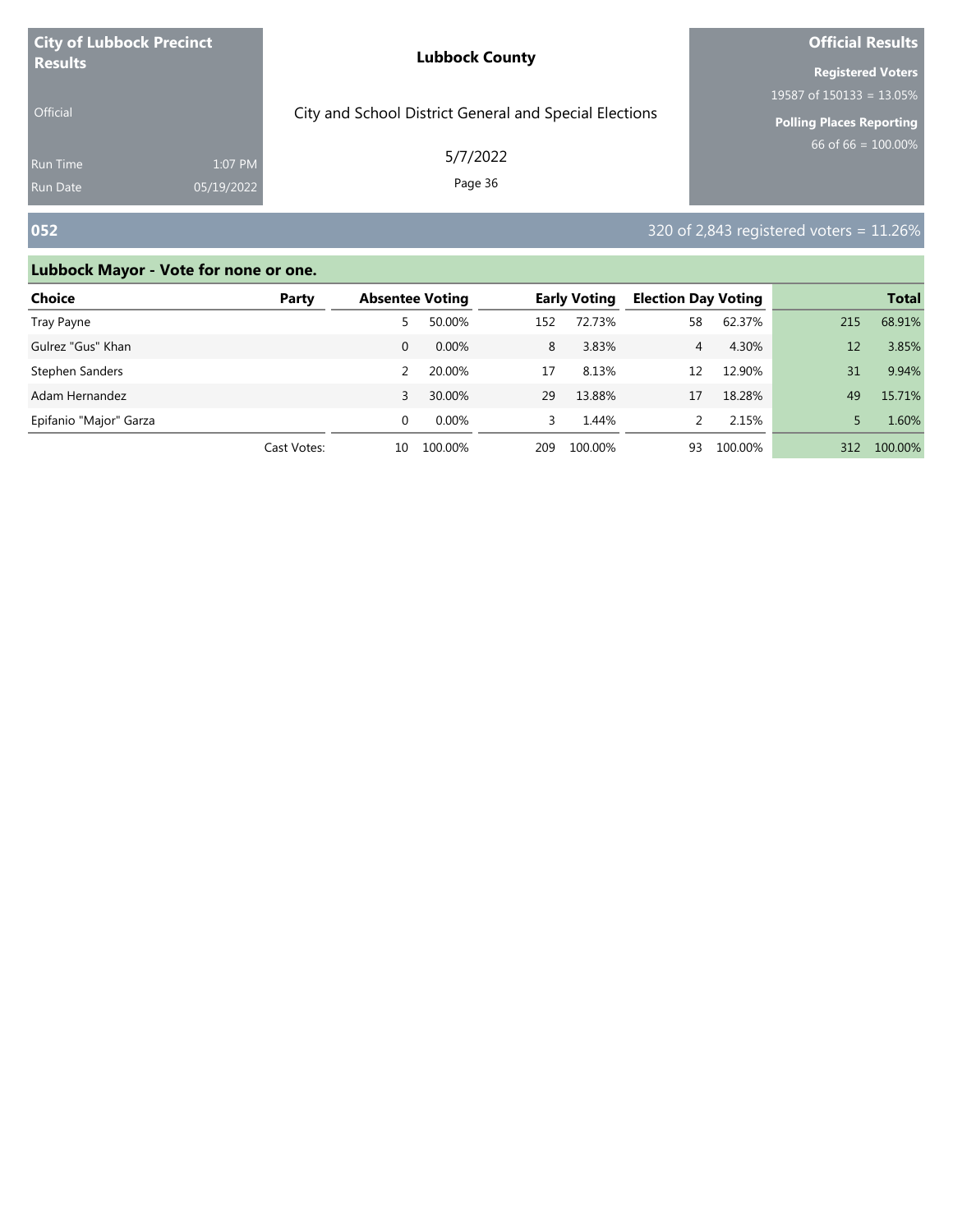| <b>City of Lubbock Precinct</b><br><b>Results</b> |            | <b>Lubbock County</b>                                  | <b>Official Results</b>         |  |  |
|---------------------------------------------------|------------|--------------------------------------------------------|---------------------------------|--|--|
|                                                   |            |                                                        | <b>Registered Voters</b>        |  |  |
|                                                   |            |                                                        | 19587 of $150133 = 13.05\%$     |  |  |
| <b>Official</b>                                   |            | City and School District General and Special Elections | <b>Polling Places Reporting</b> |  |  |
| <b>Run Time</b>                                   | 1:07 PM    | 5/7/2022                                               | 66 of 66 = $100.00\%$           |  |  |
| <b>Run Date</b>                                   | 05/19/2022 | Page 37                                                |                                 |  |  |

# **053** 200 of 3,122 registered voters = 6.41%

| Choice                 | Party       | <b>Absentee Voting</b> |         |               | <b>Early Voting</b> | <b>Election Day Voting</b> |         |                | <b>Total</b> |
|------------------------|-------------|------------------------|---------|---------------|---------------------|----------------------------|---------|----------------|--------------|
| Tray Payne             |             | 8                      | 53.33%  | 71            | 65.14%              | 38                         | 53.52%  | 117            | 60.00%       |
| Gulrez "Gus" Khan      |             |                        | 13.33%  | $\mathcal{P}$ | 1.83%               |                            | 4.23%   |                | 3.59%        |
| Stephen Sanders        |             |                        | 6.67%   | 15            | 13.76%              |                            | 9.86%   | 23             | 11.79%       |
| Adam Hernandez         |             | 3                      | 20.00%  | 19            | 17.43%              | 22                         | 30.99%  | 44             | 22.56%       |
| Epifanio "Major" Garza |             |                        | 6.67%   | $\mathcal{P}$ | 1.83%               |                            | 1.41%   | $\overline{4}$ | 2.05%        |
|                        | Cast Votes: | 15.                    | 100.00% | 109           | 100.00%             | 71                         | 100.00% | 195            | 100.00%      |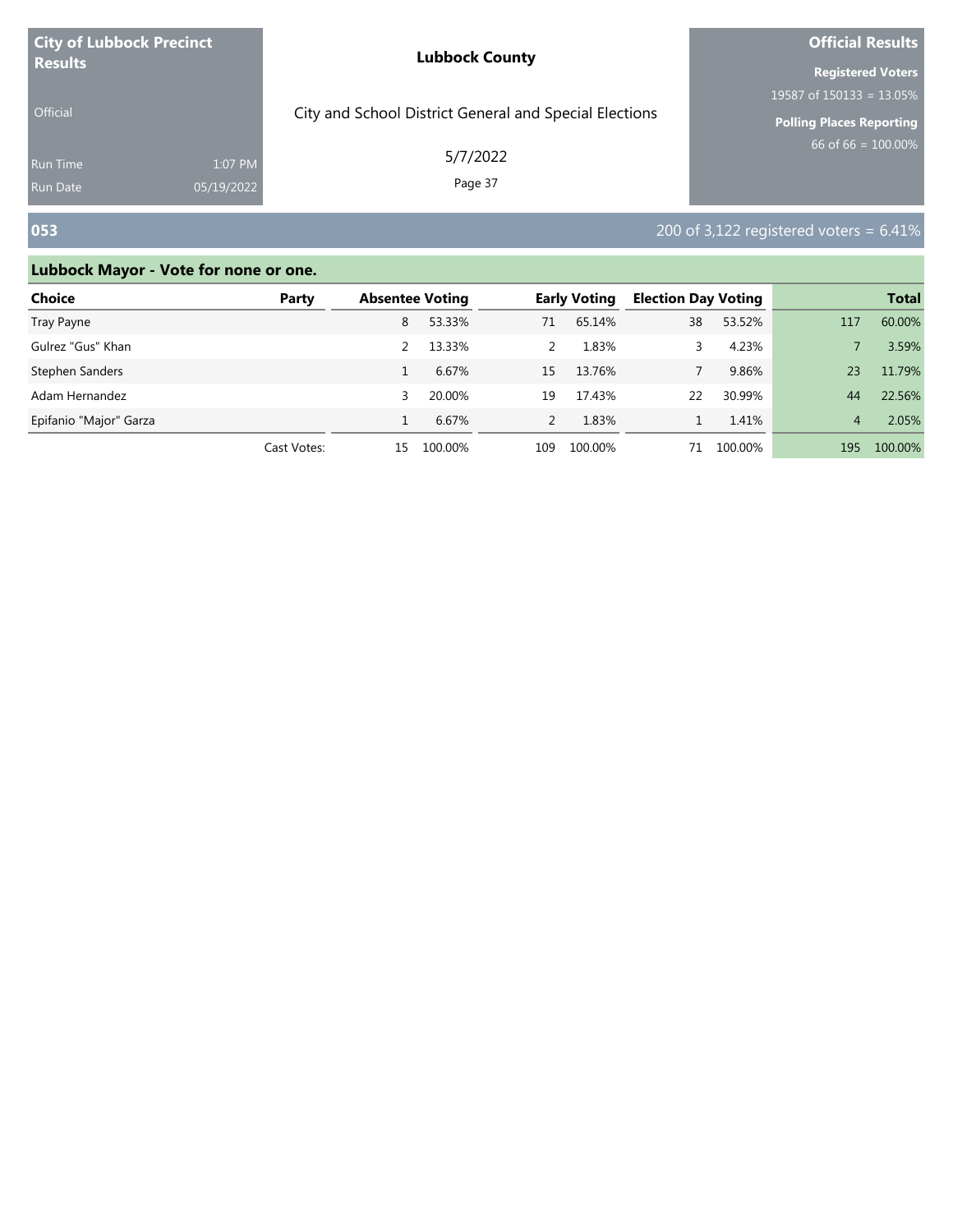| <b>City of Lubbock Precinct</b> |            | <b>Lubbock County</b>                                  | <b>Official Results</b>         |  |  |
|---------------------------------|------------|--------------------------------------------------------|---------------------------------|--|--|
| <b>Results</b>                  |            |                                                        | <b>Registered Voters</b>        |  |  |
|                                 |            |                                                        | 19587 of $150133 = 13.05\%$     |  |  |
| <b>Official</b>                 |            | City and School District General and Special Elections | <b>Polling Places Reporting</b> |  |  |
| <b>Run Time</b>                 | 1:07 PM    | 5/7/2022                                               | $66$ of 66 = 100.00%            |  |  |
| <b>Run Date</b>                 | 05/19/2022 | Page 38                                                |                                 |  |  |

# **054** 785 of 3,090 registered voters = 25.40%

| <b>Choice</b>          | Party       | <b>Absentee Voting</b> |          |     | <b>Election Day Voting</b><br><b>Early Voting</b> |     |         |     | <b>Total</b> |
|------------------------|-------------|------------------------|----------|-----|---------------------------------------------------|-----|---------|-----|--------------|
| Tray Payne             |             | 28                     | 66.67%   | 510 | 83.47%                                            | 100 | 78.13%  | 638 | 81.69%       |
| Gulrez "Gus" Khan      |             |                        | 7.14%    | 16  | 2.62%                                             |     | 2.34%   | 22  | 2.82%        |
| Stephen Sanders        |             |                        | 2.38%    | 25  | 4.09%                                             | 11  | 8.59%   | 37  | 4.74%        |
| Adam Hernandez         |             | 10                     | 23.81%   | 54  | 8.84%                                             | 13  | 10.16%  | 77  | 9.86%        |
| Epifanio "Major" Garza |             | 0                      | $0.00\%$ | 6   | 0.98%                                             |     | 0.78%   |     | 0.90%        |
|                        | Cast Votes: | 42                     | 100.00%  | 611 | 100.00%                                           | 128 | 100.00% | 781 | 100.00%      |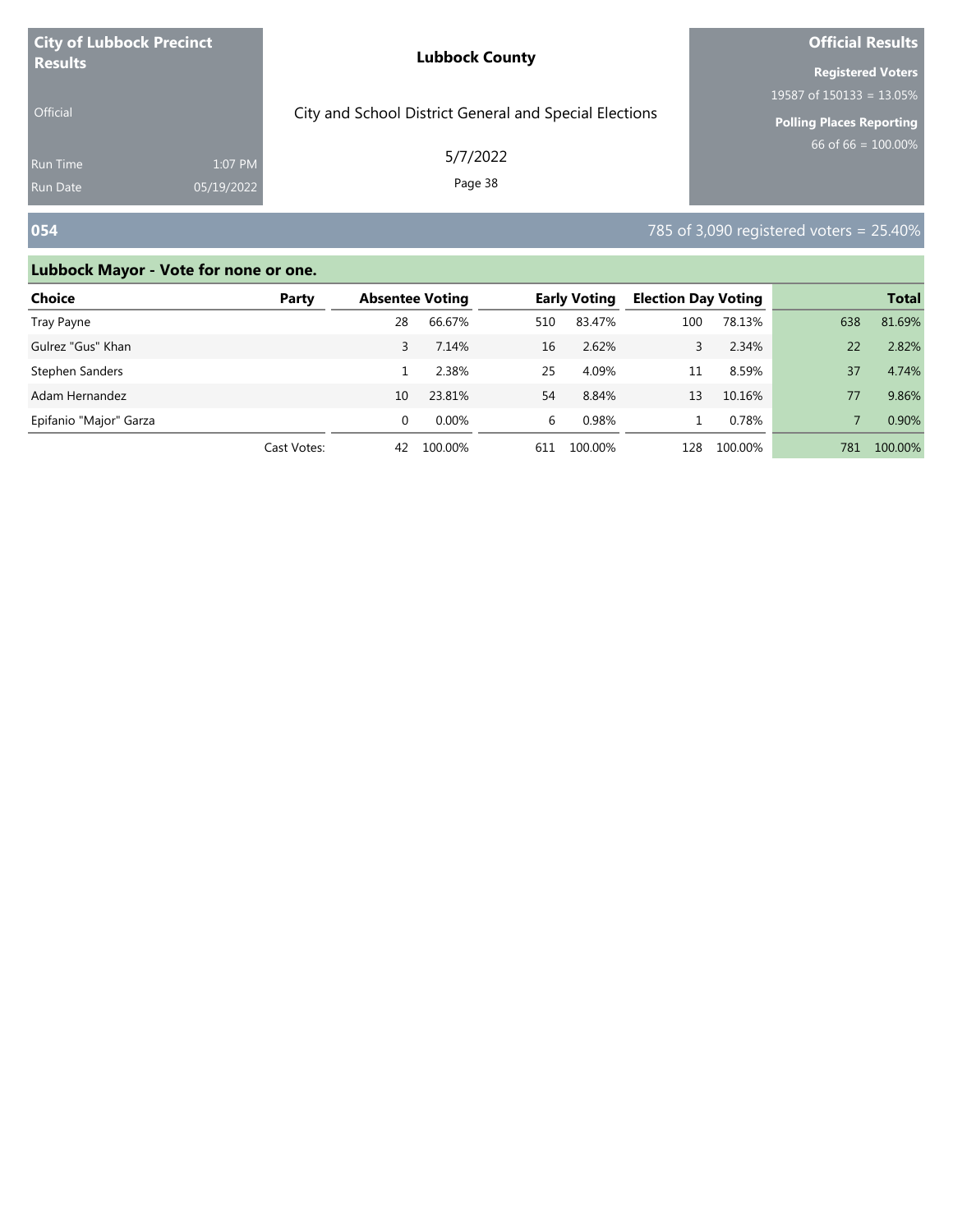| <b>City of Lubbock Precinct</b><br><b>Results</b> |            | <b>Lubbock County</b>                                  | <b>Official Results</b>     |  |  |
|---------------------------------------------------|------------|--------------------------------------------------------|-----------------------------|--|--|
|                                                   |            |                                                        | <b>Registered Voters</b>    |  |  |
|                                                   |            |                                                        | 19587 of $150133 = 13.05\%$ |  |  |
| <b>Official</b>                                   |            | City and School District General and Special Elections | Polling Places Reporting    |  |  |
| Run Time                                          | 1:07 PM    | 5/7/2022                                               | 66 of 66 = $100.00\%$       |  |  |
| <b>Run Date</b>                                   | 05/19/2022 | Page 39                                                |                             |  |  |

# **057 203** of 2,716 registered voters = 7.47%

| <b>Choice</b>          | Party       | <b>Absentee Voting</b> |          |     | <b>Early Voting</b> | <b>Election Day Voting</b> |         |     | <b>Total</b> |
|------------------------|-------------|------------------------|----------|-----|---------------------|----------------------------|---------|-----|--------------|
| Tray Payne             |             | 8                      | 72.73%   | 93  | 65.96%              | 28                         | 66.67%  | 129 | 66.49%       |
| Gulrez "Gus" Khan      |             |                        | 9.09%    | 3   | 2.13%               | 4                          | 9.52%   | 8   | 4.12%        |
| Stephen Sanders        |             |                        | 18.18%   | 10  | 7.09%               |                            | 16.67%  | 19  | 9.79%        |
| Adam Hernandez         |             | 0                      | 0.00%    | 32  | 22.70%              |                            | 7.14%   | 35  | 18.04%       |
| Epifanio "Major" Garza |             | $\Omega$               | $0.00\%$ | 3   | 2.13%               | 0                          | 0.00%   |     | 1.55%        |
|                        | Cast Votes: | 11                     | 100.00%  | 141 | 100.00%             | 42                         | 100.00% | 194 | 100.00%      |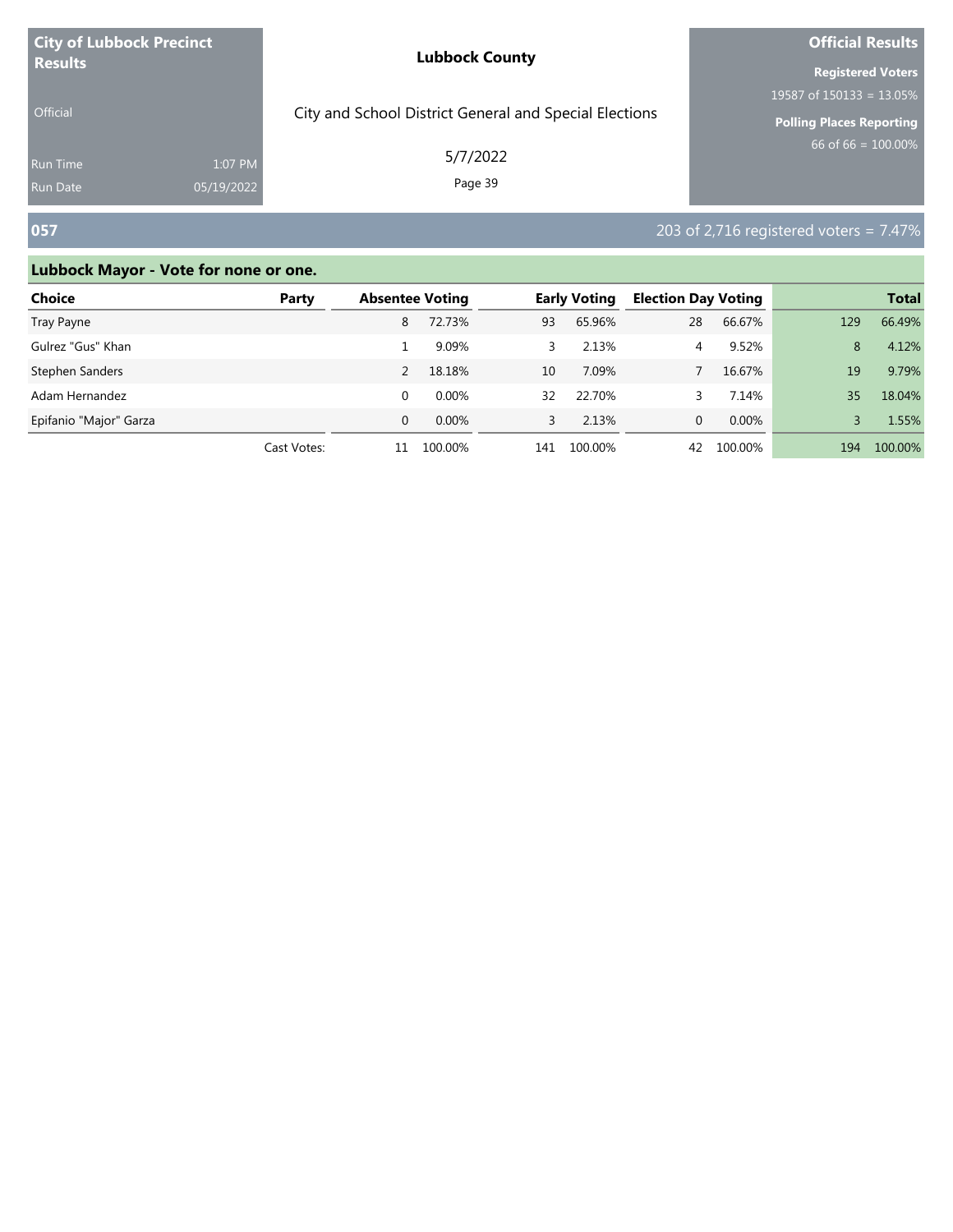| <b>City of Lubbock Precinct</b> |            | <b>Lubbock County</b>                                  | <b>Official Results</b>         |  |  |
|---------------------------------|------------|--------------------------------------------------------|---------------------------------|--|--|
| <b>Results</b>                  |            |                                                        | <b>Registered Voters</b>        |  |  |
|                                 |            |                                                        | 19587 of $150133 = 13.05\%$     |  |  |
| <b>Official</b>                 |            | City and School District General and Special Elections | <b>Polling Places Reporting</b> |  |  |
| <b>Run Time</b>                 | 1:07 PM    | 5/7/2022                                               | 66 of 66 = $100.00\%$           |  |  |
| <b>Run Date</b>                 | 05/19/2022 | Page 40                                                |                                 |  |  |

# **058 1**98 of 1,379 registered voters = 14.36%

| <b>Choice</b>          | Party       | <b>Absentee Voting</b> |          |     | <b>Early Voting</b> | <b>Election Day Voting</b> |         |     | <b>Total</b> |
|------------------------|-------------|------------------------|----------|-----|---------------------|----------------------------|---------|-----|--------------|
| Tray Payne             |             | 10                     | 43.48%   | 76  | 72.38%              | 41                         | 62.12%  | 127 | 65.46%       |
| Gulrez "Gus" Khan      |             | 3                      | 13.04%   | 3   | 2.86%               | 4                          | 6.06%   | 10  | 5.15%        |
| Stephen Sanders        |             |                        | 30.43%   | 13  | 12.38%              | 12                         | 18.18%  | 32  | 16.49%       |
| Adam Hernandez         |             | 3                      | 13.04%   | 12  | 11.43%              | 8                          | 12.12%  | 23  | 11.86%       |
| Epifanio "Major" Garza |             | $\Omega$               | $0.00\%$ |     | 0.95%               |                            | 1.52%   |     | 1.03%        |
|                        | Cast Votes: | 23                     | 100.00%  | 105 | 100.00%             | 66                         | 100.00% | 194 | 100.00%      |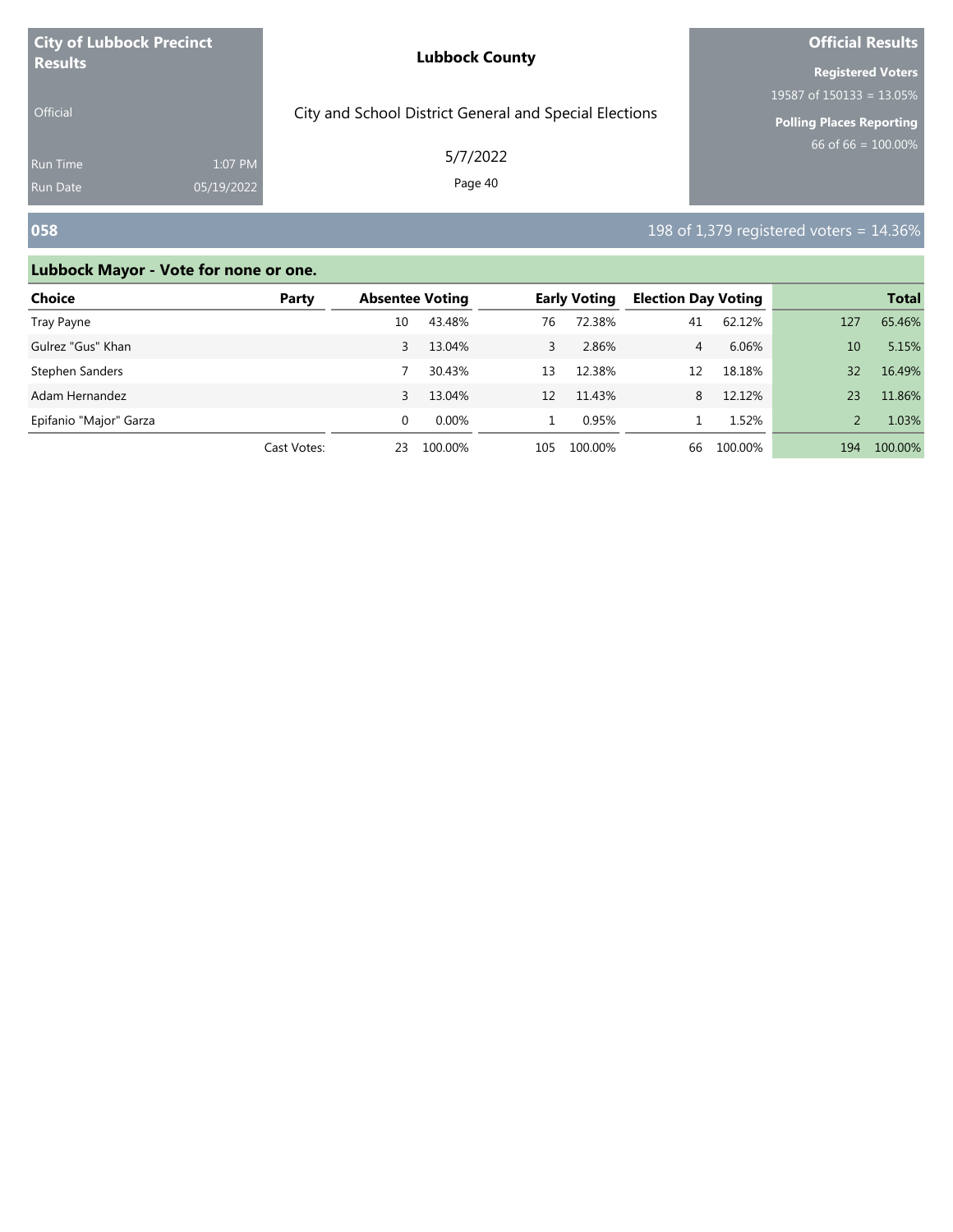| <b>City of Lubbock Precinct</b><br><b>Results</b> |            | <b>Lubbock County</b>                                  | <b>Official Results</b>     |  |  |
|---------------------------------------------------|------------|--------------------------------------------------------|-----------------------------|--|--|
|                                                   |            |                                                        | <b>Registered Voters</b>    |  |  |
|                                                   |            |                                                        | 19587 of $150133 = 13.05\%$ |  |  |
| <b>Official</b>                                   |            | City and School District General and Special Elections | Polling Places Reporting    |  |  |
| <b>Run Time</b>                                   | 1:07 PM    | 5/7/2022                                               | 66 of 66 = $100.00\%$       |  |  |
| <b>Run Date</b>                                   | 05/19/2022 | Page 41                                                |                             |  |  |

# **059** 241 of 2,810 registered voters = 8.58%

| <b>Choice</b>          | Party       | <b>Absentee Voting</b> |         |     | <b>Early Voting</b> | <b>Election Day Voting</b> |         |     | <b>Total</b> |
|------------------------|-------------|------------------------|---------|-----|---------------------|----------------------------|---------|-----|--------------|
| Tray Payne             |             | 8                      | 36.36%  | 84  | 58.33%              | 32                         | 47.06%  | 124 | 52.99%       |
| Gulrez "Gus" Khan      |             | $\Omega$               | 0.00%   | 4   | 2.78%               | 8                          | 11.76%  | 12  | 5.13%        |
| Stephen Sanders        |             | 6                      | 27.27%  | 20  | 13.89%              |                            | 10.29%  | 33  | 14.10%       |
| Adam Hernandez         |             | 8                      | 36.36%  | 34  | 23.61%              | 19                         | 27.94%  | 61  | 26.07%       |
| Epifanio "Major" Garza |             | $\Omega$               | 0.00%   |     | 1.39%               |                            | 2.94%   | 4   | 1.71%        |
|                        | Cast Votes: | 22                     | 100.00% | 144 | 100.00%             | 68                         | 100.00% | 234 | 100.00%      |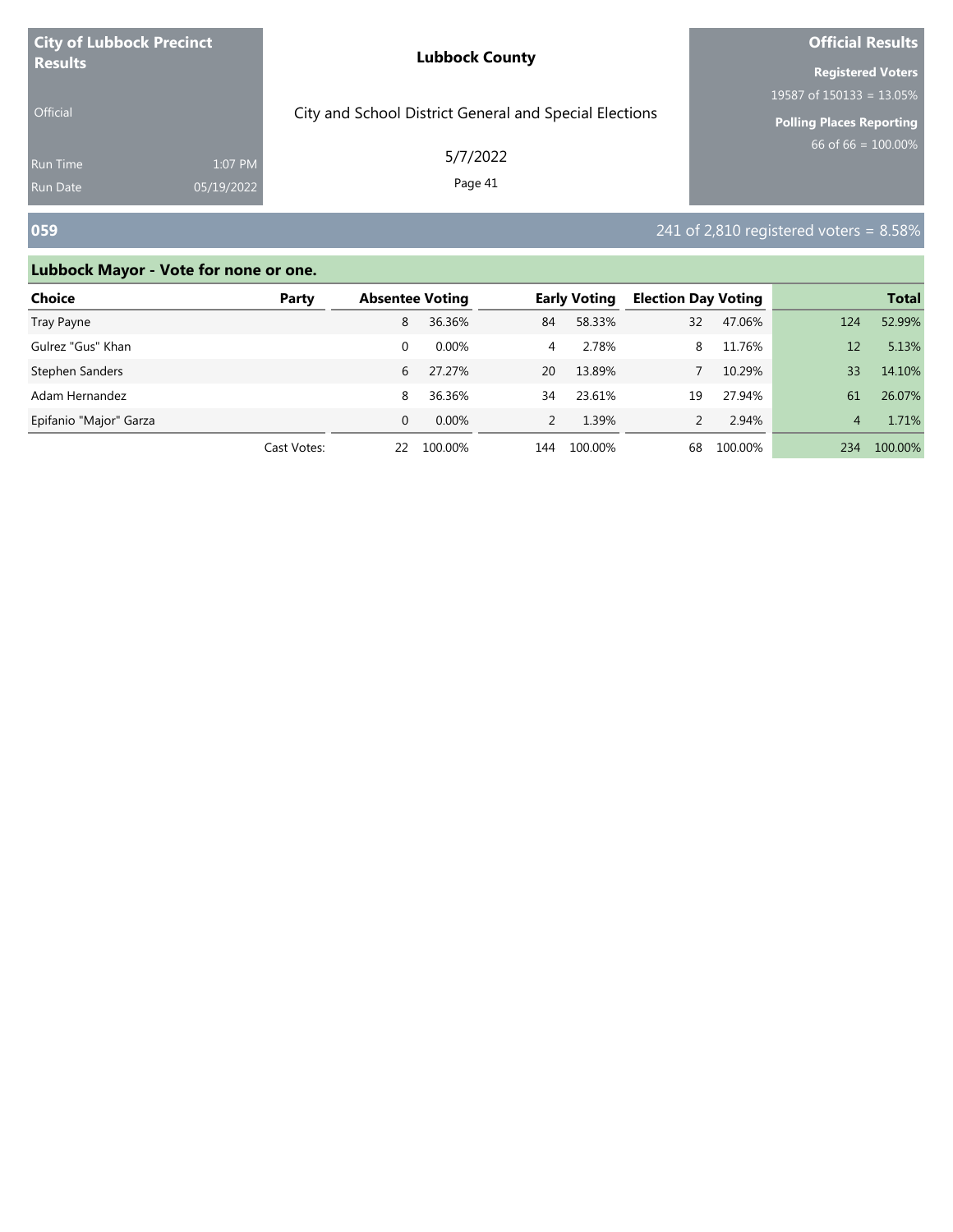| <b>City of Lubbock Precinct</b><br><b>Results</b> |            | <b>Lubbock County</b>                                  | <b>Official Results</b>         |  |  |
|---------------------------------------------------|------------|--------------------------------------------------------|---------------------------------|--|--|
|                                                   |            |                                                        | <b>Registered Voters</b>        |  |  |
|                                                   |            |                                                        | 19587 of $150133 = 13.05\%$     |  |  |
| <b>Official</b>                                   |            | City and School District General and Special Elections | <b>Polling Places Reporting</b> |  |  |
| <b>Run Time</b>                                   | 1:07 PM    | 5/7/2022                                               | $66$ of 66 = 100.00%            |  |  |
| <b>Run Date</b>                                   | 05/19/2022 | Page 42                                                |                                 |  |  |

# **060** 300 of 1,200 registered voters = 25.00%

| <b>Choice</b>          | Party       | <b>Absentee Voting</b> |          |          | <b>Early Voting</b> | <b>Election Day Voting</b> |         |          | <b>Total</b> |
|------------------------|-------------|------------------------|----------|----------|---------------------|----------------------------|---------|----------|--------------|
| Tray Payne             |             | 14                     | 70.00%   | 144      | 75.00%              | 55                         | 66.27%  | 213      | 72.20%       |
| Gulrez "Gus" Khan      |             | 0                      | 0.00%    | 8        | 4.17%               |                            | 2.41%   | 10       | 3.39%        |
| Stephen Sanders        |             | 3                      | 15.00%   | 12       | 6.25%               | 9                          | 10.84%  | 24       | 8.14%        |
| Adam Hernandez         |             | 3                      | 15.00%   | 28       | 14.58%              | 17                         | 20.48%  | 48       | 16.27%       |
| Epifanio "Major" Garza |             | 0                      | $0.00\%$ | $\Omega$ | $0.00\%$            | 0                          | 0.00%   | $\Omega$ | 0.00%        |
|                        | Cast Votes: | 20                     | 100.00%  | 192      | 100.00%             | 83                         | 100.00% | 295      | 100.00%      |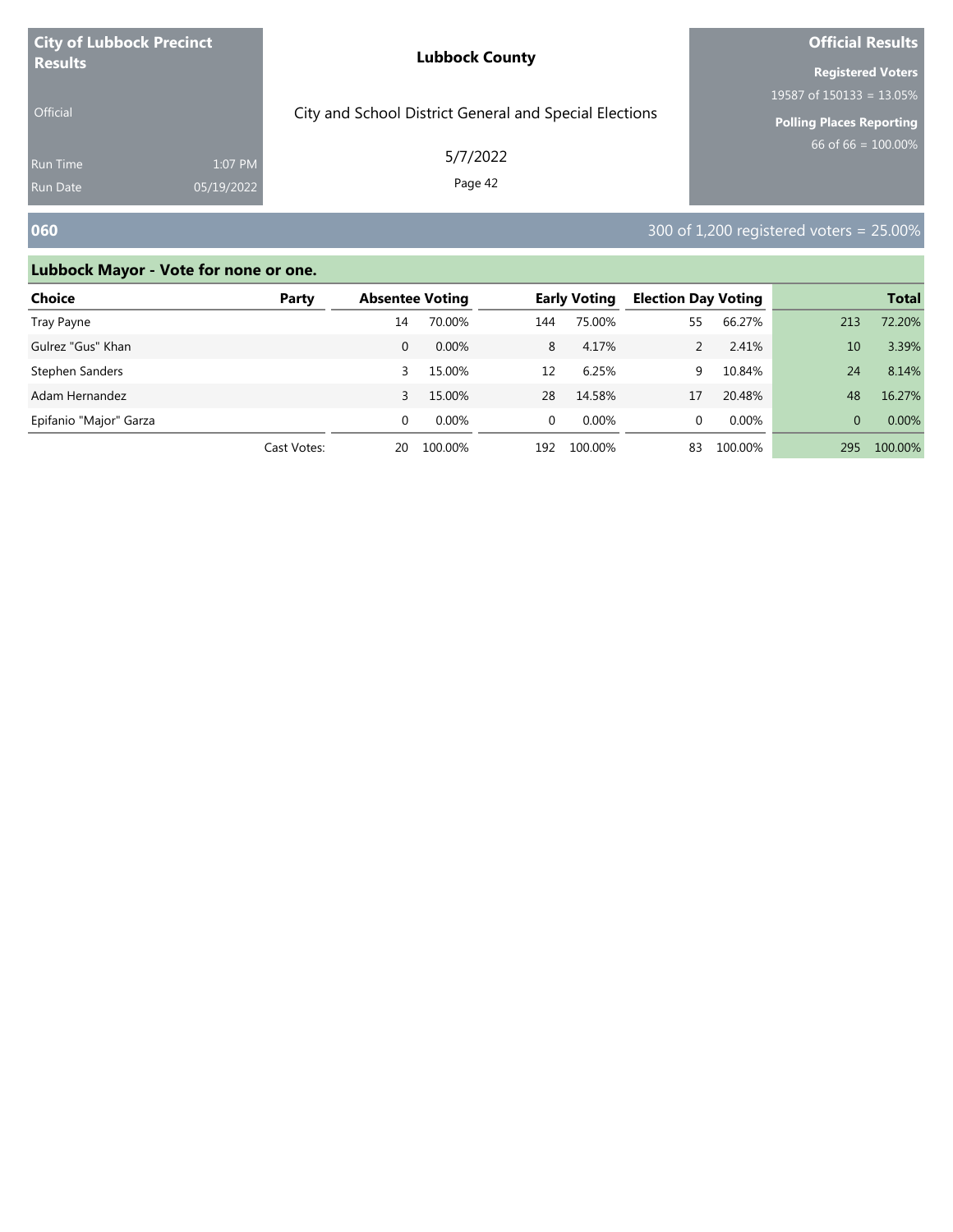| <b>City of Lubbock Precinct</b>    |                       | <b>Lubbock County</b>                                  | <b>Official Results</b>         |  |  |
|------------------------------------|-----------------------|--------------------------------------------------------|---------------------------------|--|--|
| <b>Results</b>                     |                       |                                                        | <b>Registered Voters</b>        |  |  |
|                                    |                       |                                                        | 19587 of $150133 = 13.05\%$     |  |  |
| <b>Official</b>                    |                       | City and School District General and Special Elections | <b>Polling Places Reporting</b> |  |  |
| <b>Run Time</b><br><b>Run Date</b> | 1:07 PM<br>05/19/2022 | 5/7/2022<br>Page 43                                    | $66$ of 66 = 100.00%            |  |  |

# **062** 412 of 2,273 registered voters = 18.13%

### **Lubbock Mayor - Vote for none or one.**

| Choice                 | Party       | <b>Absentee Voting</b> |          |     | <b>Early Voting</b> | <b>Election Day Voting</b> |         |     | <b>Total</b> |
|------------------------|-------------|------------------------|----------|-----|---------------------|----------------------------|---------|-----|--------------|
| Tray Payne             |             | 18                     | 62.07%   | 222 | 78.72%              | 70                         | 76.09%  | 310 | 76.92%       |
| Gulrez "Gus" Khan      |             | $\Omega$               | $0.00\%$ |     | 2.48%               | 4                          | 4.35%   | 11  | 2.73%        |
| Stephen Sanders        |             | 10                     | 34.48%   | 16  | 5.67%               |                            | 5.43%   | 31  | 7.69%        |
| Adam Hernandez         |             |                        | 3.45%    | 34  | 12.06%              | 13                         | 14.13%  | 48  | 11.91%       |
| Epifanio "Major" Garza |             | $\Omega$               | $0.00\%$ | 3   | 1.06%               | 0                          | 0.00%   |     | 0.74%        |
|                        | Cast Votes: | 29                     | 100.00%  | 282 | 100.00%             | 92                         | 100.00% | 403 | 100.00%      |

| <b>Choice</b>      | Party       | <b>Absentee Voting</b> |         |     | <b>Early Voting</b> | <b>Election Day Voting</b> |         |     | <b>Total</b> |
|--------------------|-------------|------------------------|---------|-----|---------------------|----------------------------|---------|-----|--------------|
| Jennifer Wilson    |             | 13                     | 48.15%  | 154 | 55.40%              | 40                         | 44.94%  | 207 | 52.54%       |
| <b>Bill Felton</b> |             |                        | 3.70%   | 2   | 0.72%               |                            | 2.25%   |     | 1.27%        |
| Keri Thomas        |             | 6                      | 22.22%  | 48  | 17.27%              | 24                         | 26.97%  | 78  | 19.80%       |
| Randy Christian    |             | 6                      | 22.22%  | 47  | 16.91%              | 17                         | 19.10%  | 70  | 17.77%       |
| Chase Head         |             |                        | 3.70%   | 27  | 9.71%               | 6                          | 6.74%   | 34  | 8.63%        |
|                    | Cast Votes: | 27                     | 100.00% | 278 | 100.00%             | 89                         | 100.00% | 394 | 100.00%      |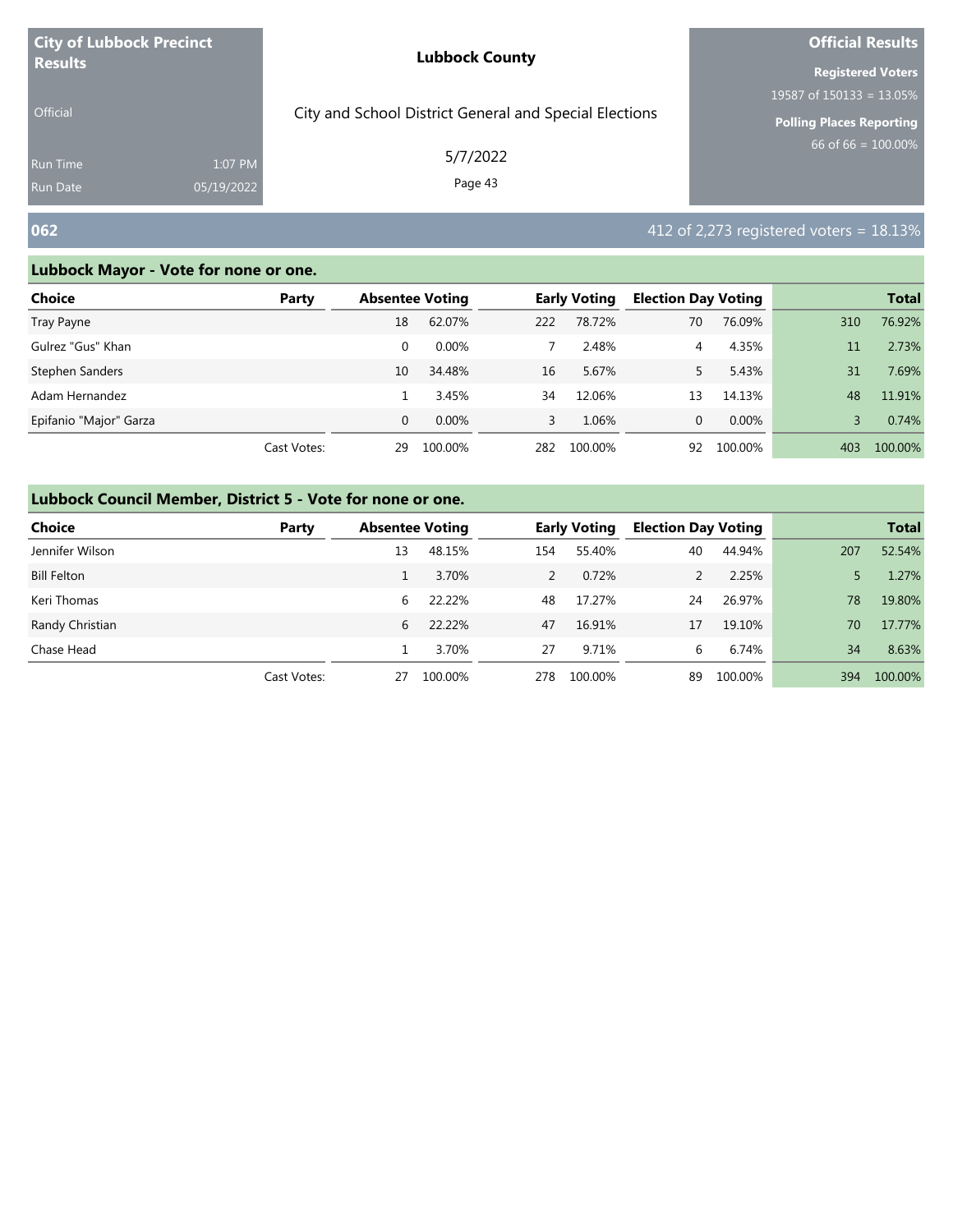| <b>City of Lubbock Precinct</b>                             | <b>Lubbock County</b>                                  | <b>Official Results</b>     |  |
|-------------------------------------------------------------|--------------------------------------------------------|-----------------------------|--|
| <b>Results</b>                                              |                                                        | <b>Registered Voters</b>    |  |
|                                                             |                                                        | 19587 of $150133 = 13.05\%$ |  |
| <b>Official</b>                                             | City and School District General and Special Elections | Polling Places Reporting    |  |
| 1:07 PM<br><b>Run Time</b><br>05/19/2022<br><b>Run Date</b> | 5/7/2022<br>Page 44                                    | $66$ of 66 = 100.00%        |  |

# **063** 12 of 183 registered voters = 6.56%

| Choice                 | Party       | <b>Absentee Voting</b> |       |                | <b>Early Voting</b> | <b>Election Day Voting</b> |         |          | <b>Total</b> |
|------------------------|-------------|------------------------|-------|----------------|---------------------|----------------------------|---------|----------|--------------|
| Tray Payne             |             | 0                      | 0.00% | $\overline{4}$ | 44.44%              |                            | 33.33%  |          | 41.67%       |
| Gulrez "Gus" Khan      |             | 0                      | 0.00% | 3.             | 33.33%              | 0                          | 0.00%   |          | 25.00%       |
| Stephen Sanders        |             | 0                      | 0.00% | $\mathbf{0}$   | $0.00\%$            |                            | 66.67%  |          | 16.67%       |
| Adam Hernandez         |             | $\Omega$               | 0.00% |                | 22.22%              | 0                          | 0.00%   |          | 16.67%       |
| Epifanio "Major" Garza |             | $\Omega$               | 0.00% | $\Omega$       | $0.00\%$            | 0                          | 0.00%   | $\Omega$ | 0.00%        |
|                        | Cast Votes: | 0                      | 0.00% | 9              | 100.00%             |                            | 100.00% | 12       | 100.00%      |

| Lubbock Council Member, District 1 - Vote for none or one. |  |  |  |  |  |
|------------------------------------------------------------|--|--|--|--|--|
|------------------------------------------------------------|--|--|--|--|--|

| Choice           | Party       | <b>Absentee Voting</b> |          |     |           | <b>Early Voting Election Day Voting</b> |           |    | <b>Total</b> |
|------------------|-------------|------------------------|----------|-----|-----------|-----------------------------------------|-----------|----|--------------|
| Christy Martinez |             |                        | 0.00%    | ≺ ∴ | 33.33%    |                                         | 33.33%    |    | 33.33%       |
| Pat Kelly        |             |                        | $0.00\%$ | 6   | 66.67%    |                                         | 66.67%    | 8. | 66.67%       |
|                  | Cast Votes: |                        | $0.00\%$ |     | 9 100.00% |                                         | 3 100.00% |    | 12 100.00%   |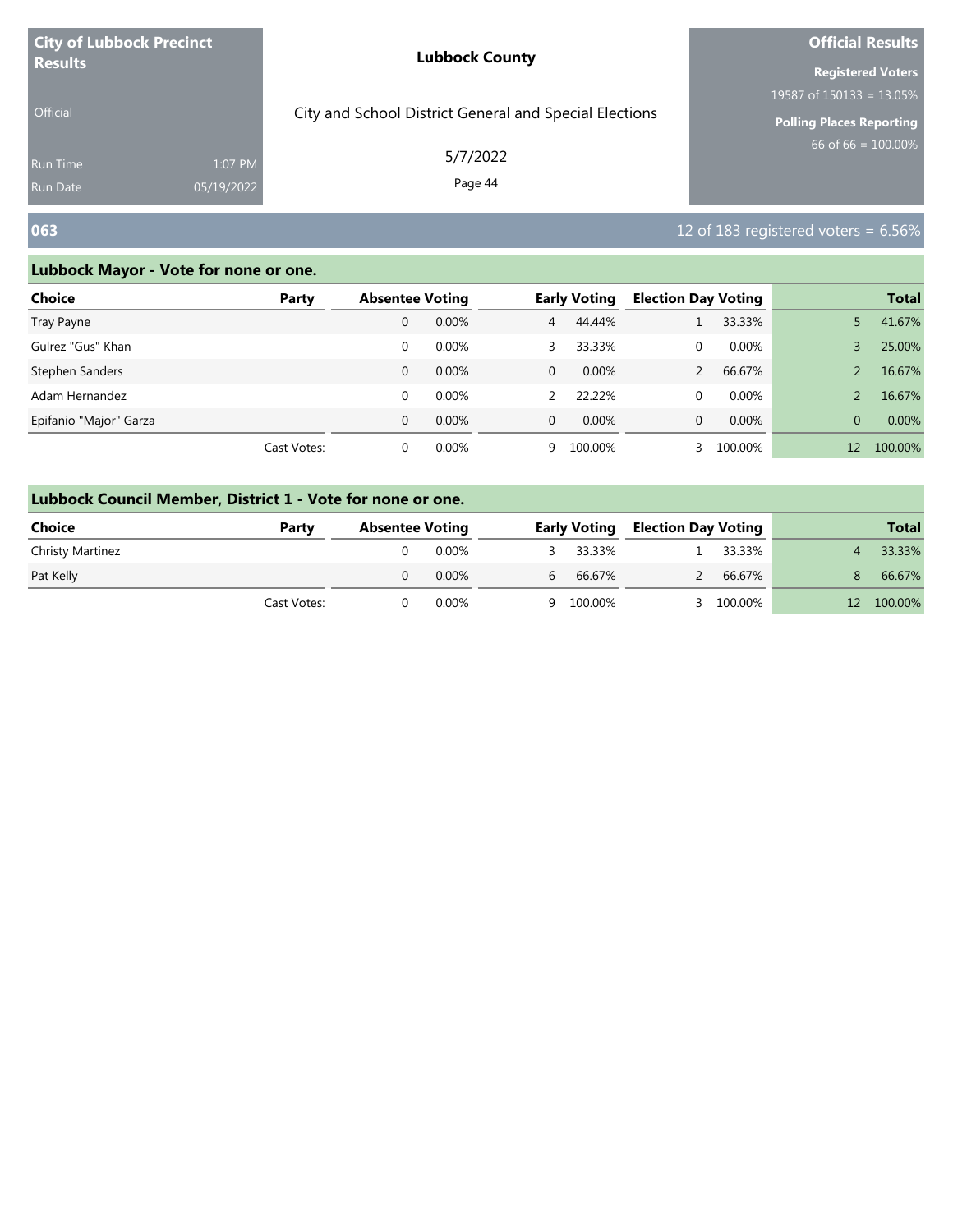| <b>City of Lubbock Precinct</b> |            | <b>Lubbock County</b>                                  | <b>Official Results</b>         |  |  |
|---------------------------------|------------|--------------------------------------------------------|---------------------------------|--|--|
| <b>Results</b>                  |            |                                                        | <b>Registered Voters</b>        |  |  |
|                                 |            |                                                        | 19587 of $150133 = 13.05\%$     |  |  |
| <b>Official</b>                 |            | City and School District General and Special Elections | <b>Polling Places Reporting</b> |  |  |
| <b>Run Time</b>                 | 1:07 PM    | 5/7/2022                                               | $66$ of 66 = 100.00%            |  |  |
| <b>Run Date</b>                 | 05/19/2022 | Page 45                                                |                                 |  |  |

# **066 12.13 of 2,498 registered voters = 25.70%**

| <b>Choice</b>          | Party       | <b>Absentee Voting</b> |         |     | <b>Early Voting</b> | <b>Election Day Voting</b> |         |     | <b>Total</b> |
|------------------------|-------------|------------------------|---------|-----|---------------------|----------------------------|---------|-----|--------------|
| Tray Payne             |             | 32                     | 86.49%  | 414 | 86.79%              | 97                         | 82.91%  | 543 | 86.05%       |
| Gulrez "Gus" Khan      |             | 0                      | 0.00%   | 12  | 2.52%               |                            | 2.56%   | 15  | 2.38%        |
| Stephen Sanders        |             |                        | 5.41%   | 19  | 3.98%               | 4                          | 3.42%   | 25  | 3.96%        |
| Adam Hernandez         |             |                        | 5.41%   | 30  | 6.29%               | 11                         | 9.40%   | 43  | 6.81%        |
| Epifanio "Major" Garza |             |                        | 2.70%   |     | 0.42%               |                            | 1.71%   |     | 0.79%        |
|                        | Cast Votes: | 37                     | 100.00% | 477 | 100.00%             | 117                        | 100.00% | 631 | 100.00%      |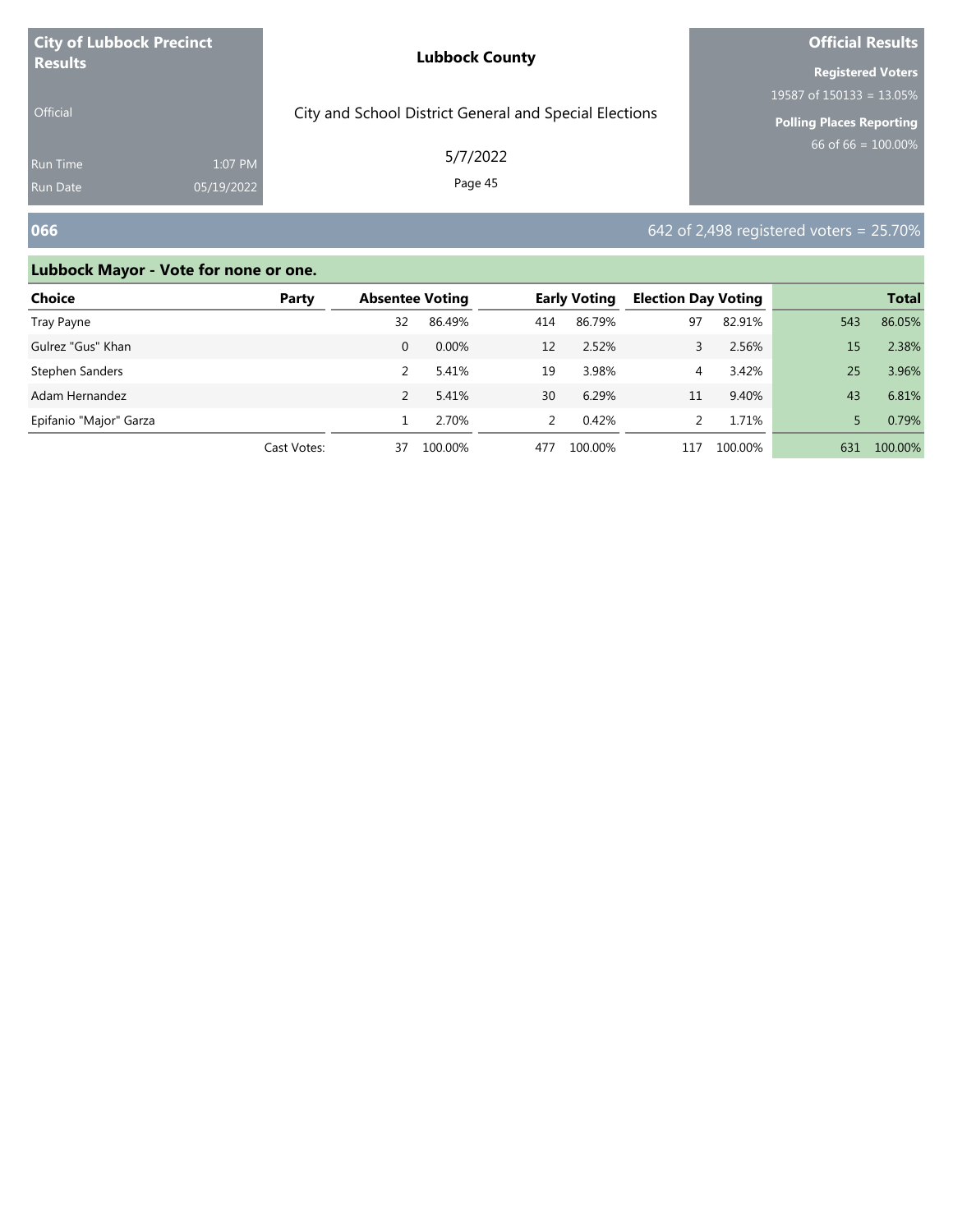| <b>City of Lubbock Precinct</b> |            | <b>Lubbock County</b>                                  | <b>Official Results</b>         |  |  |
|---------------------------------|------------|--------------------------------------------------------|---------------------------------|--|--|
| <b>Results</b>                  |            |                                                        | <b>Registered Voters</b>        |  |  |
|                                 |            |                                                        | 19587 of $150133 = 13.05\%$     |  |  |
| <b>Official</b>                 |            | City and School District General and Special Elections | <b>Polling Places Reporting</b> |  |  |
| <b>Run Time</b>                 | 1:07 PM    | 5/7/2022                                               | $66$ of 66 = 100.00%            |  |  |
| <b>Run Date</b>                 | 05/19/2022 | Page 46                                                |                                 |  |  |

# **067 216** of 2,177 registered voters = 9.92%

| Choice                 | Party       | <b>Absentee Voting</b> |          |     | <b>Early Voting</b> | <b>Election Day Voting</b> |         |     | <b>Total</b> |
|------------------------|-------------|------------------------|----------|-----|---------------------|----------------------------|---------|-----|--------------|
| Tray Payne             |             | 12                     | 70.59%   | 105 | 67.31%              | 15                         | 36.59%  | 132 | 61.68%       |
| Gulrez "Gus" Khan      |             |                        | $0.00\%$ |     | 3.21%               |                            | 7.32%   | 8   | 3.74%        |
| Stephen Sanders        |             | 5.                     | 29.41%   | 16  | 10.26%              |                            | 12.20%  | 26  | 12.15%       |
| Adam Hernandez         |             |                        | $0.00\%$ | 25  | 16.03%              | 18                         | 43.90%  | 43  | 20.09%       |
| Epifanio "Major" Garza |             | 0                      | $0.00\%$ | 5.  | 3.21%               | 0                          | 0.00%   |     | 2.34%        |
|                        | Cast Votes: | 17                     | 100.00%  | 156 | 100.00%             | 41                         | 100.00% | 214 | 100.00%      |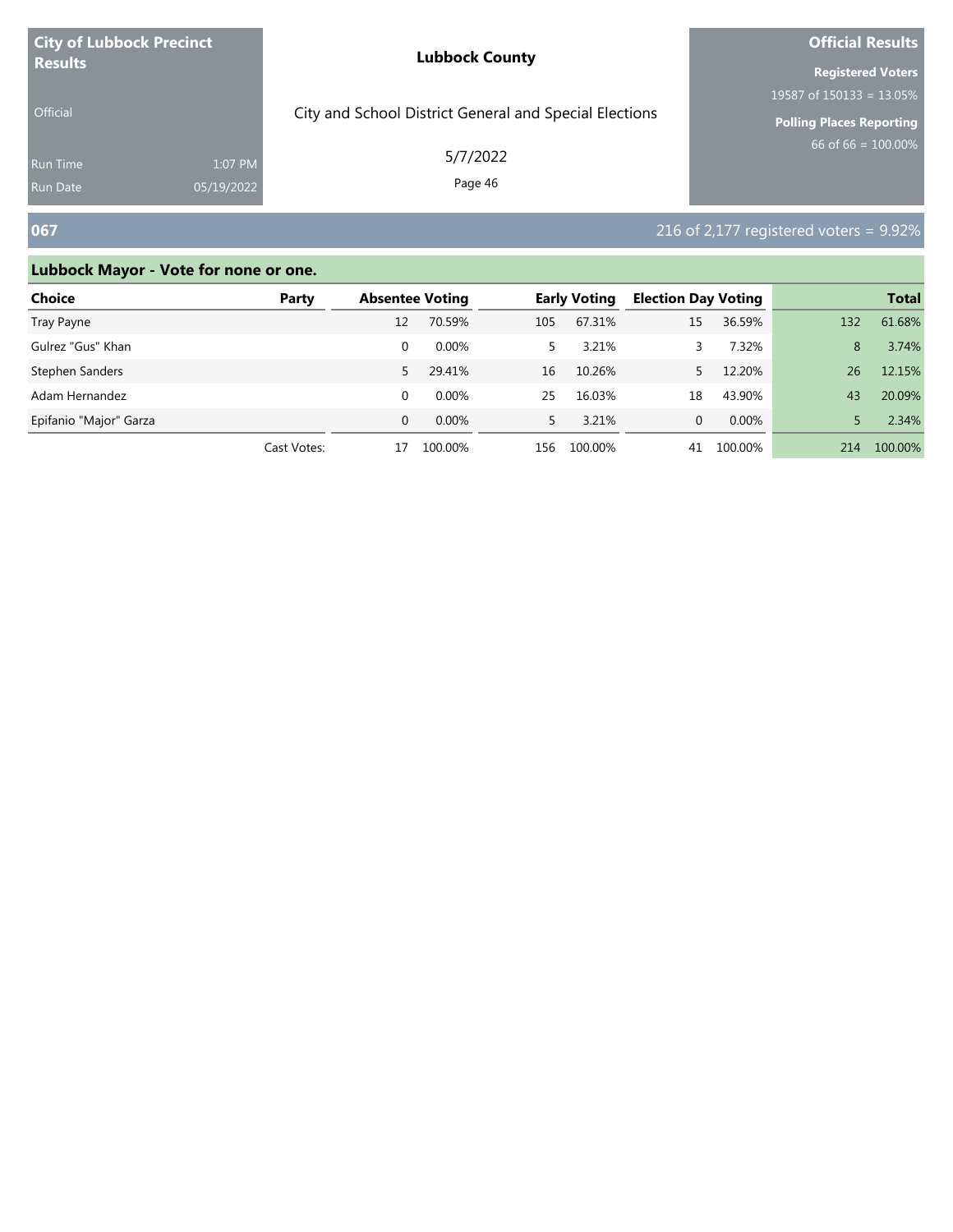| <b>City of Lubbock Precinct</b> |            | <b>Lubbock County</b>                                  | <b>Official Results</b>     |  |  |
|---------------------------------|------------|--------------------------------------------------------|-----------------------------|--|--|
| <b>Results</b>                  |            |                                                        | <b>Registered Voters</b>    |  |  |
|                                 |            |                                                        | 19587 of $150133 = 13.05\%$ |  |  |
| <b>Official</b>                 |            | City and School District General and Special Elections | Polling Places Reporting    |  |  |
| <b>Run Time</b>                 | 1:07 PM    | 5/7/2022                                               | 66 of 66 = $100.00\%$       |  |  |
| <b>Run Date</b>                 | 05/19/2022 | Page 47                                                |                             |  |  |

# **072 261** of 2,828 registered voters = 9.23%

| Choice                 | Party       | <b>Absentee Voting</b> |          | <b>Early Voting</b> |         | <b>Election Day Voting</b> |         |     | <b>Total</b> |
|------------------------|-------------|------------------------|----------|---------------------|---------|----------------------------|---------|-----|--------------|
| Tray Payne             |             | 4                      | 57.14%   | 119                 | 64.32%  | 46                         | 67.65%  | 169 | 65.00%       |
| Gulrez "Gus" Khan      |             | 0                      | $0.00\%$ | $\overline{4}$      | 2.16%   |                            | 2.94%   | 6   | 2.31%        |
| Stephen Sanders        |             |                        | 14.29%   | 20                  | 10.81%  |                            | 7.35%   | 26  | 10.00%       |
| Adam Hernandez         |             |                        | 28.57%   | 39                  | 21.08%  | 13                         | 19.12%  | 54  | 20.77%       |
| Epifanio "Major" Garza |             | $\Omega$               | $0.00\%$ | 3                   | 1.62%   |                            | 2.94%   |     | 1.92%        |
|                        | Cast Votes: |                        | 100.00%  | 185                 | 100.00% | 68                         | 100.00% | 260 | 100.00%      |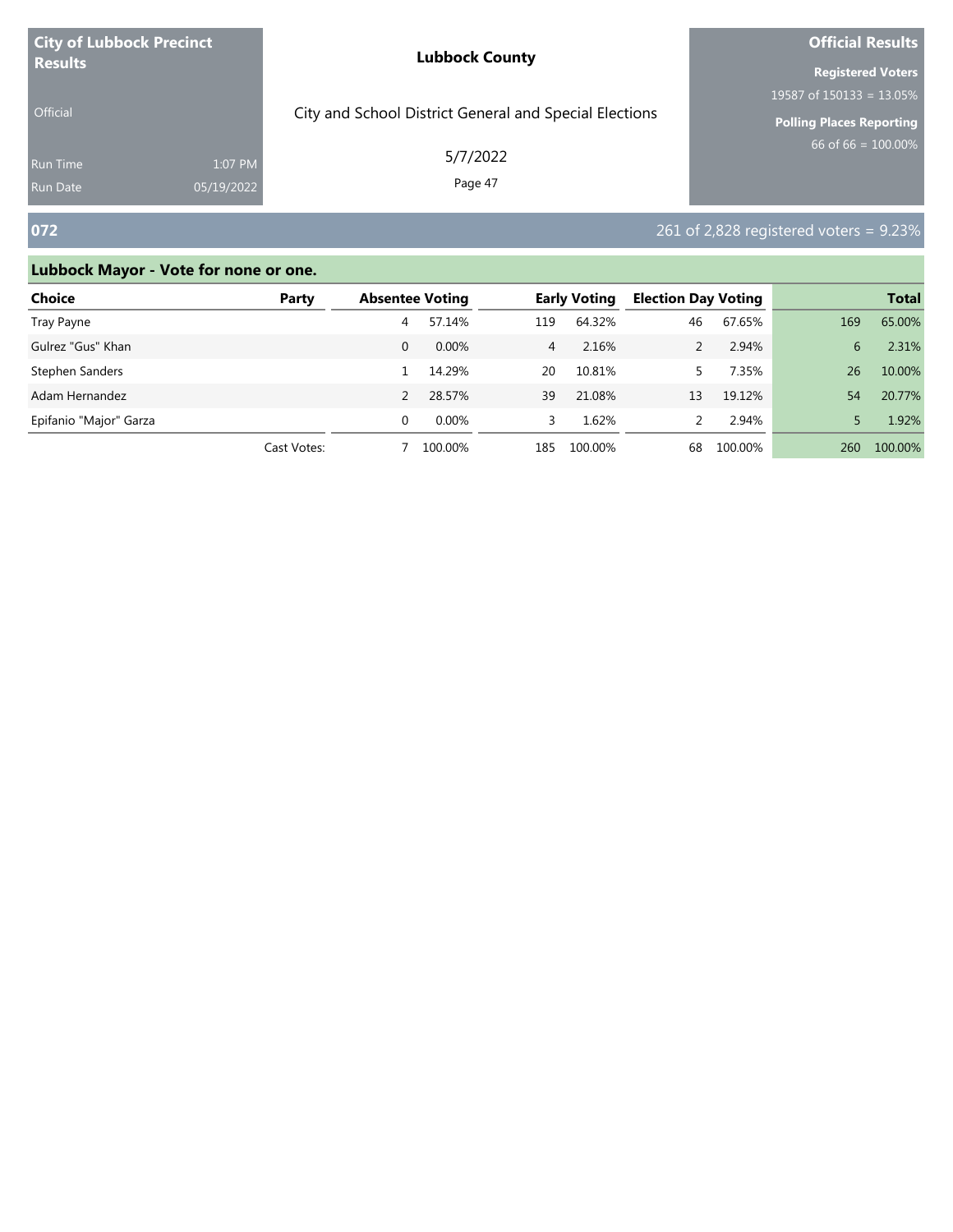| <b>City of Lubbock Precinct</b> |            | <b>Lubbock County</b>                                  | <b>Official Results</b>         |  |  |
|---------------------------------|------------|--------------------------------------------------------|---------------------------------|--|--|
| <b>Results</b>                  |            |                                                        | <b>Registered Voters</b>        |  |  |
|                                 |            |                                                        | 19587 of $150133 = 13.05\%$     |  |  |
| <b>Official</b>                 |            | City and School District General and Special Elections | <b>Polling Places Reporting</b> |  |  |
| <b>Run Time</b>                 | 1:07 PM    | 5/7/2022                                               | $66$ of 66 = 100.00%            |  |  |
| <b>Run Date</b>                 | 05/19/2022 | Page 48                                                |                                 |  |  |

# **075** 329 of 1,165 registered voters = 28.24%

| <b>Choice</b>          | Party       | <b>Absentee Voting</b> |          | <b>Early Voting</b> |         | <b>Election Day Voting</b> |         |     | <b>Total</b> |
|------------------------|-------------|------------------------|----------|---------------------|---------|----------------------------|---------|-----|--------------|
| Tray Payne             |             | 12                     | 66.67%   | 196                 | 84.12%  | 61                         | 82.43%  | 269 | 82.77%       |
| Gulrez "Gus" Khan      |             | 0                      | $0.00\%$ | 6                   | 2.58%   | 0                          | 0.00%   | 6   | 1.85%        |
| Stephen Sanders        |             | 5.                     | 27.78%   | 11                  | 4.72%   |                            | 6.76%   | 21  | 6.46%        |
| Adam Hernandez         |             |                        | 5.56%    | 18                  | 7.73%   |                            | 6.76%   | 24  | 7.38%        |
| Epifanio "Major" Garza |             | $\Omega$               | 0.00%    | $\mathcal{P}$       | 0.86%   | 3                          | 4.05%   |     | 1.54%        |
|                        | Cast Votes: | 18                     | 100.00%  | 233                 | 100.00% | 74                         | 100.00% | 325 | 100.00%      |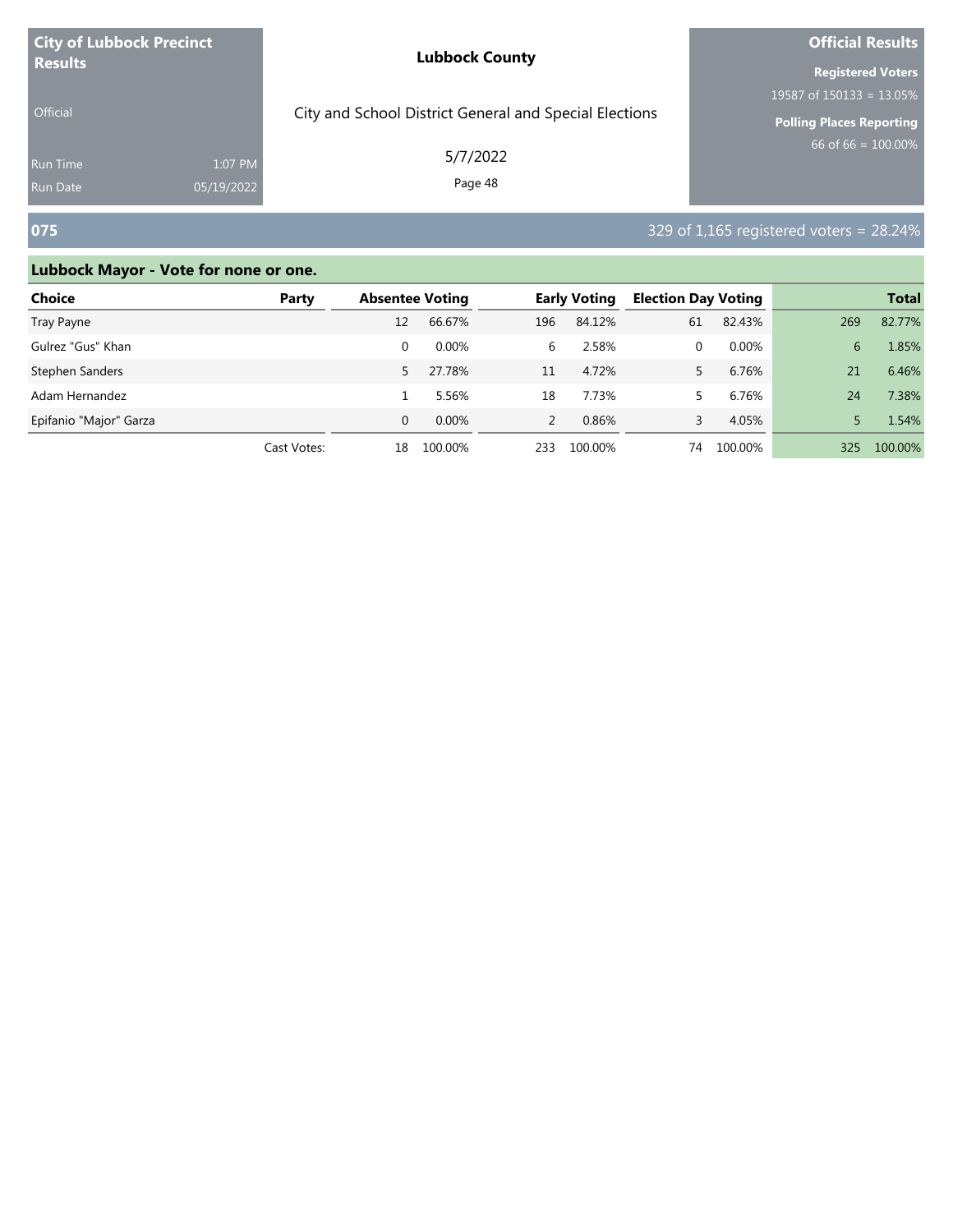| <b>City of Lubbock Precinct</b> |            | <b>Lubbock County</b>                                  | <b>Official Results</b>     |  |  |
|---------------------------------|------------|--------------------------------------------------------|-----------------------------|--|--|
| <b>Results</b>                  |            |                                                        | <b>Registered Voters</b>    |  |  |
|                                 |            |                                                        | 19587 of $150133 = 13.05\%$ |  |  |
| <b>Official</b>                 |            | City and School District General and Special Elections | Polling Places Reporting    |  |  |
| <b>Run Time</b>                 | 1:07 PM    | 5/7/2022                                               | $66$ of 66 = 100.00%        |  |  |
| <b>Run Date</b>                 | 05/19/2022 | Page 49                                                |                             |  |  |

# **076** 221 of 2,015 registered voters = 10.97%

| Choice                 | Party       | <b>Absentee Voting</b> |          | <b>Early Voting</b> |         | <b>Election Day Voting</b> |         | <b>Total</b> |         |
|------------------------|-------------|------------------------|----------|---------------------|---------|----------------------------|---------|--------------|---------|
| Tray Payne             |             | 4                      | 57.14%   | 105                 | 68.18%  | 30                         | 53.57%  | 139          | 64.06%  |
| Gulrez "Gus" Khan      |             | 0                      | $0.00\%$ | $\overline{4}$      | 2.60%   |                            | 8.93%   | 9            | 4.15%   |
| Stephen Sanders        |             |                        | $0.00\%$ | 19                  | 12.34%  | 10                         | 17.86%  | 29           | 13.36%  |
| Adam Hernandez         |             |                        | 14.29%   | 24                  | 15.58%  | 10                         | 17.86%  | 35           | 16.13%  |
| Epifanio "Major" Garza |             |                        | 28.57%   | $\mathcal{P}$       | 1.30%   |                            | 1.79%   |              | 2.30%   |
|                        | Cast Votes: |                        | 100.00%  | 154                 | 100.00% | 56                         | 100.00% | 217          | 100.00% |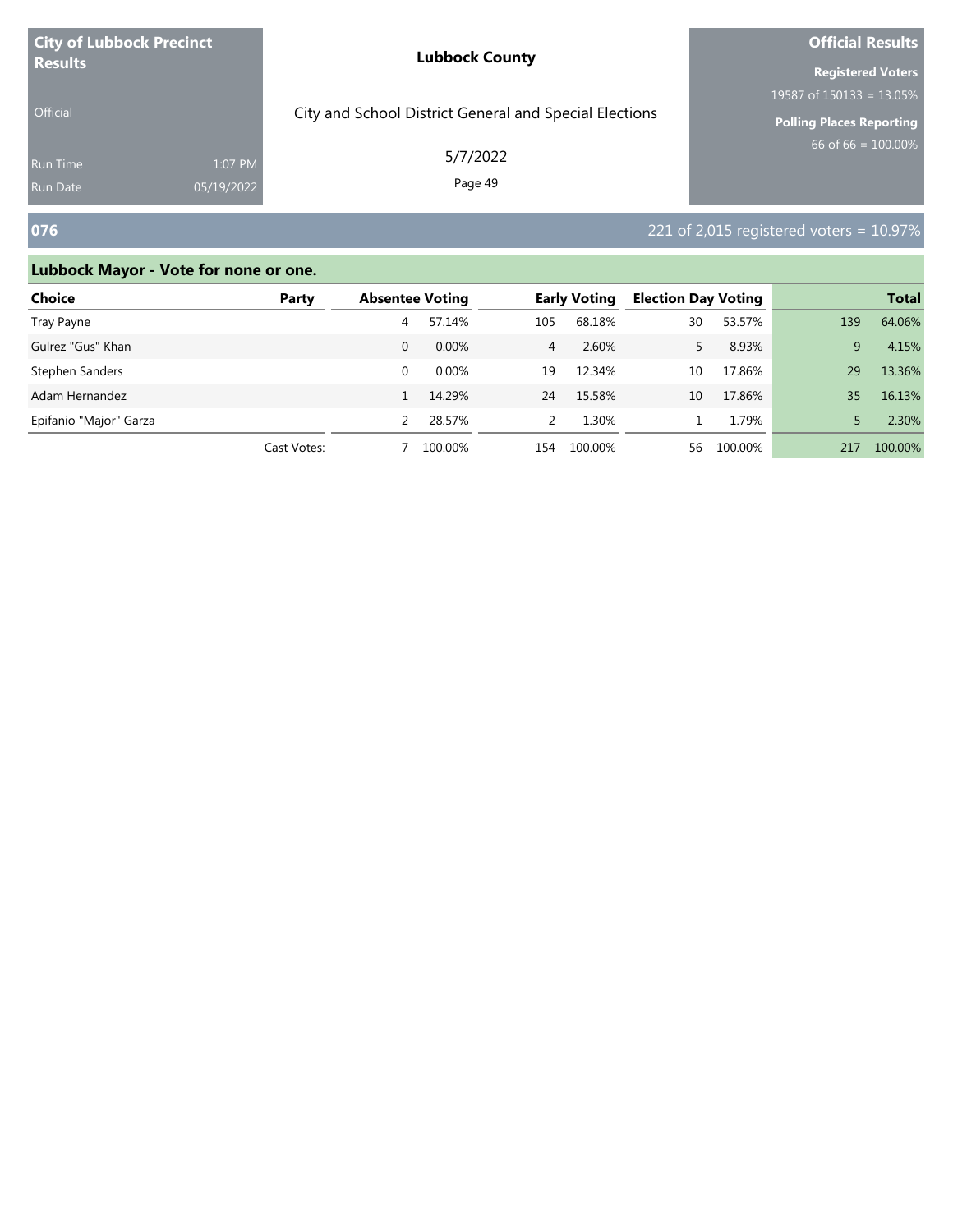| <b>City of Lubbock Precinct</b>   |                       | <b>Lubbock County</b>                                  | <b>Official Results</b>                                                                    |
|-----------------------------------|-----------------------|--------------------------------------------------------|--------------------------------------------------------------------------------------------|
| <b>Results</b><br><b>Official</b> |                       | City and School District General and Special Elections | <b>Registered Voters</b><br>19587 of $150133 = 13.05\%$<br><b>Polling Places Reporting</b> |
| <b>Run Time</b><br>Run Date       | 1:07 PM<br>05/19/2022 | 5/7/2022<br>Page 50                                    | 66 of 66 = $100.00\%$                                                                      |
| 078                               |                       |                                                        | 756 of 3,257 registered voters = 23.21%                                                    |

| Choice                 | Party       | <b>Absentee Voting</b> |          |     | <b>Early Voting</b> | <b>Election Day Voting</b> |         |     | <b>Total</b> |
|------------------------|-------------|------------------------|----------|-----|---------------------|----------------------------|---------|-----|--------------|
| Tray Payne             |             | 33                     | 64.71%   | 489 | 87.79%              | 113                        | 83.09%  | 635 | 85.35%       |
| Gulrez "Gus" Khan      |             | $\Omega$               | $0.00\%$ | 14  | 2.51%               |                            | 3.68%   | 19  | 2.55%        |
| Stephen Sanders        |             | 8                      | 15.69%   | 23  | 4.13%               |                            | 5.15%   | 38  | 5.11%        |
| Adam Hernandez         |             | 9                      | 17.65%   | 22  | 3.95%               | 10                         | 7.35%   | 41  | 5.51%        |
| Epifanio "Major" Garza |             |                        | 1.96%    | 9   | 1.62%               |                            | 0.74%   | 11  | 1.48%        |
|                        | Cast Votes: | 51                     | 100.00%  | 557 | 100.00%             | 136                        | 100.00% | 744 | 100.00%      |

| <b>Choice</b>      | Party       | <b>Absentee Voting</b> |         |                | <b>Early Voting</b> | <b>Election Day Voting</b> |          |     | <b>Total</b> |
|--------------------|-------------|------------------------|---------|----------------|---------------------|----------------------------|----------|-----|--------------|
| Jennifer Wilson    |             | 12                     | 24.00%  | 279            | 51.01%              | 38                         | 28.36%   | 329 | 45.01%       |
| <b>Bill Felton</b> |             | 0                      | 0.00%   | $\overline{4}$ | 0.73%               | 0                          | $0.00\%$ | 4   | 0.55%        |
| Keri Thomas        |             | 14                     | 28.00%  | 103            | 18.83%              | 42                         | 31.34%   | 159 | 21.75%       |
| Randy Christian    |             | 11                     | 22.00%  | 62             | 11.33%              | 21                         | 15.67%   | 94  | 12.86%       |
| Chase Head         |             | 13                     | 26.00%  | 99             | 18.10%              | 33                         | 24.63%   | 145 | 19.84%       |
|                    | Cast Votes: | 50                     | 100.00% | 547            | 100.00%             | 134                        | 100.00%  | 731 | 100.00%      |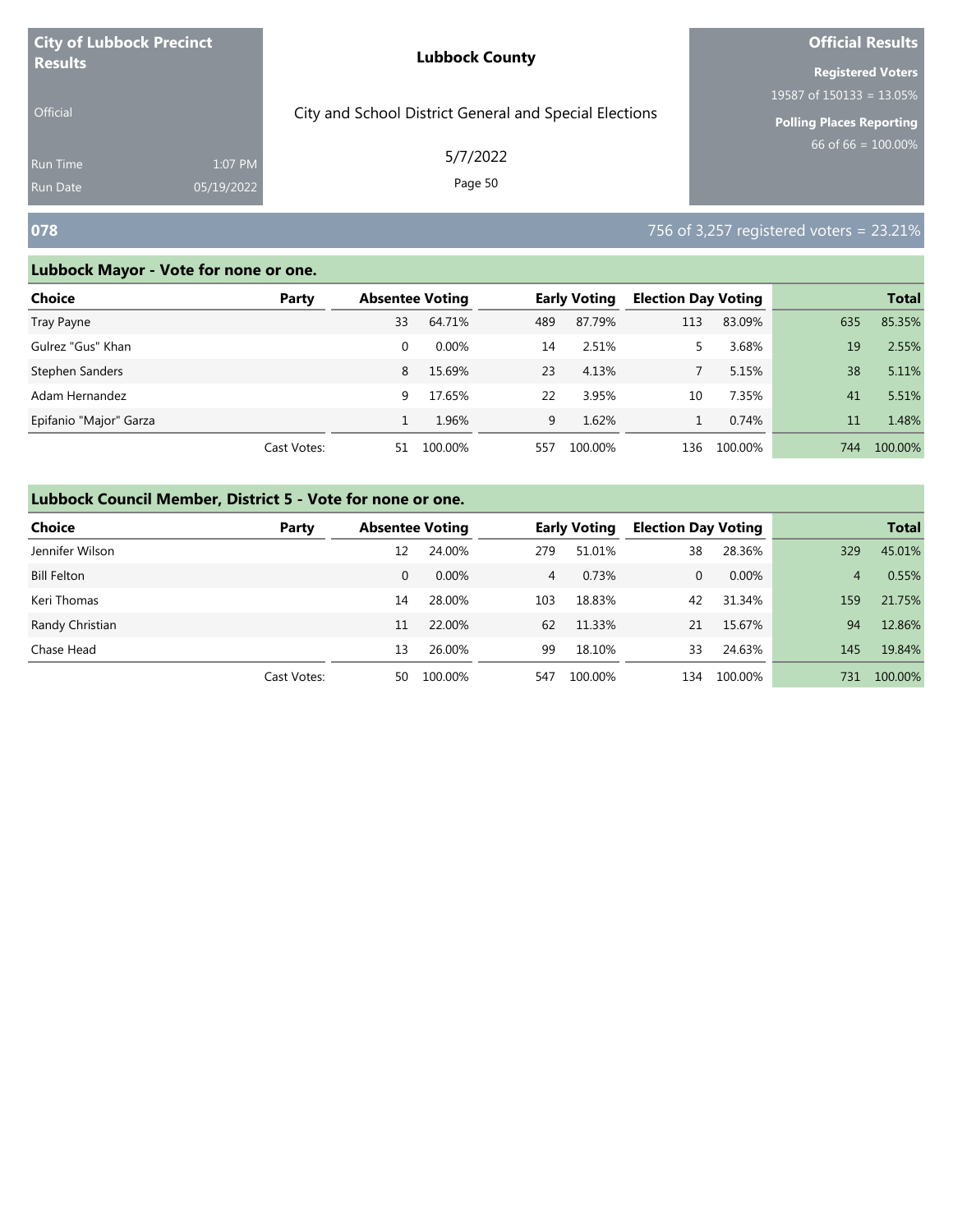| <b>City of Lubbock Precinct</b> | <b>Lubbock County</b>                                  | <b>Official Results</b>         |  |  |
|---------------------------------|--------------------------------------------------------|---------------------------------|--|--|
| <b>Results</b>                  |                                                        | <b>Registered Voters</b>        |  |  |
|                                 |                                                        | 19587 of 150133 = 13.05%        |  |  |
| <b>Official</b>                 | City and School District General and Special Elections | <b>Polling Places Reporting</b> |  |  |
| <b>Run Time</b><br>1:07 PM      | 5/7/2022                                               | 66 of 66 = $100.00\%$           |  |  |
| 05/19/2022<br><b>Run Date</b>   | Page 51                                                |                                 |  |  |

# **092** 34 of 392 registered voters = 8.67%

| <b>Choice</b>          | Party       | <b>Absentee Voting</b> |          |              | <b>Early Voting</b> | <b>Election Day Voting</b> |         |          | <b>Total</b> |
|------------------------|-------------|------------------------|----------|--------------|---------------------|----------------------------|---------|----------|--------------|
| Tray Payne             |             |                        | 100.00%  | 10           | 55.56%              |                            | 58.33%  | 18       | 58.06%       |
| Gulrez "Gus" Khan      |             | $\Omega$               | $0.00\%$ | 0            | 0.00%               | 0                          | 0.00%   | 0        | 0.00%        |
| Stephen Sanders        |             | $\Omega$               | $0.00\%$ | 3            | 16.67%              | $\overline{4}$             | 33.33%  |          | 22.58%       |
| Adam Hernandez         |             | $\Omega$               | $0.00\%$ |              | 27.78%              |                            | 8.33%   | 6        | 19.35%       |
| Epifanio "Major" Garza |             | $\Omega$               | $0.00\%$ | $\mathbf{0}$ | $0.00\%$            | 0                          | 0.00%   | $\Omega$ | 0.00%        |
|                        | Cast Votes: |                        | 100.00%  | 18           | 100.00%             | 12                         | 100.00% | 31       | 100.00%      |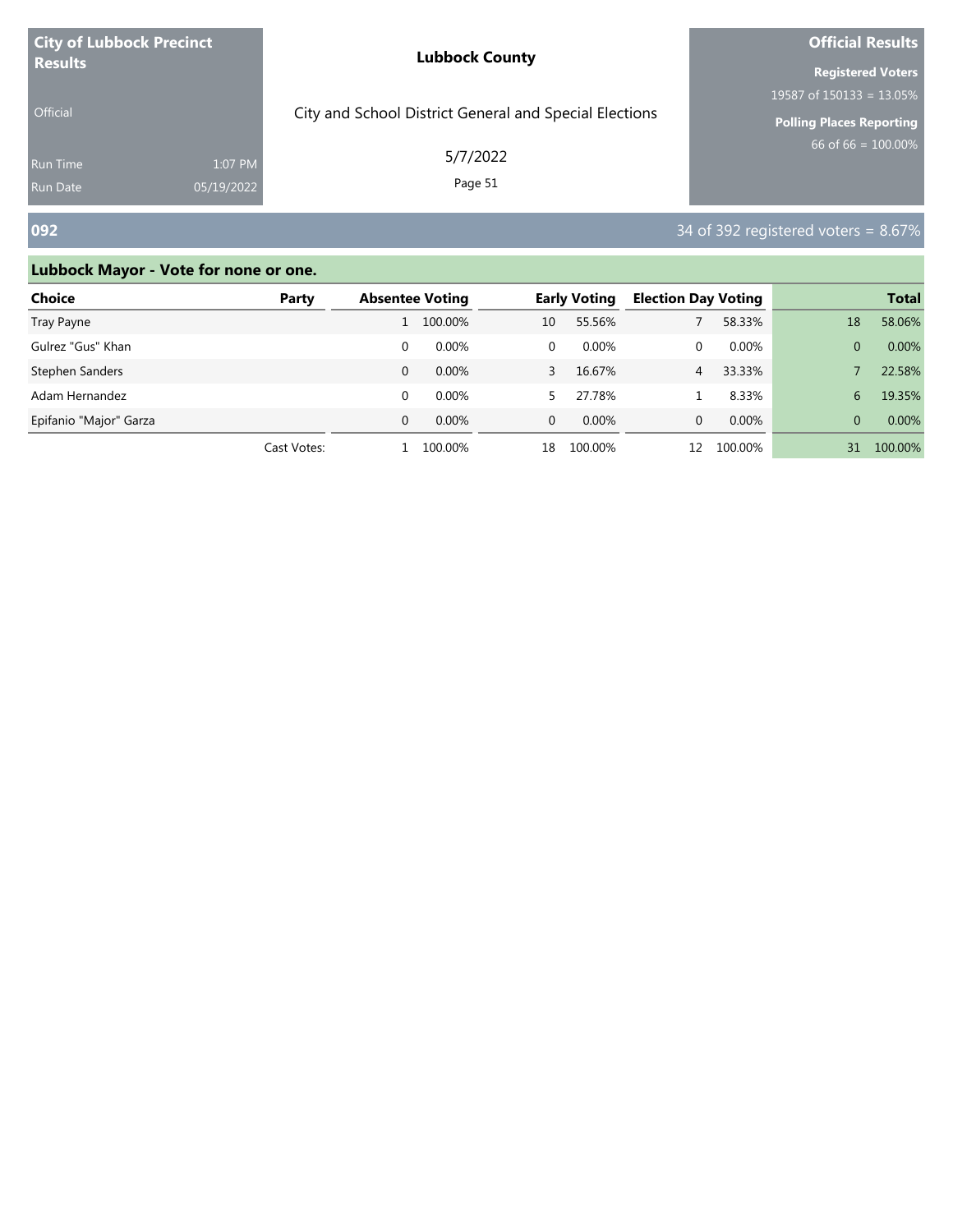| <b>City of Lubbock Precinct</b>                      | <b>Lubbock County</b>                                  | <b>Official Results</b>         |  |  |
|------------------------------------------------------|--------------------------------------------------------|---------------------------------|--|--|
| <b>Results</b>                                       |                                                        | <b>Registered Voters</b>        |  |  |
|                                                      |                                                        | 19587 of $150133 = 13.05\%$     |  |  |
| <b>Official</b>                                      | City and School District General and Special Elections | <b>Polling Places Reporting</b> |  |  |
| 1:07 PM<br>Run Time<br>05/19/2022<br><b>Run Date</b> | 5/7/2022<br>Page 52                                    | $66$ of 66 = $100.00\%$         |  |  |

# **104** 205 of 1,061 registered voters = 19.32%

# **Lubbock Mayor - Vote for none or one.**

| Choice                 | Party       | <b>Absentee Voting</b> |          |                | <b>Early Voting</b> | <b>Election Day Voting</b> |         |            | <b>Total</b> |
|------------------------|-------------|------------------------|----------|----------------|---------------------|----------------------------|---------|------------|--------------|
| Tray Payne             |             | 6                      | 66.67%   | 105            | 83.33%              | 54                         | 83.08%  | 165        | 82.50%       |
| Gulrez "Gus" Khan      |             | 0                      | $0.00\%$ | 5.             | 3.97%               |                            | 7.69%   | 10         | 5.00%        |
| Stephen Sanders        |             | 3                      | 33.33%   | $\overline{4}$ | 3.17%               |                            | 1.54%   | 8          | 4.00%        |
| Adam Hernandez         |             | 0                      | $0.00\%$ | 12             | 9.52%               | 3                          | 4.62%   | 15         | 7.50%        |
| Epifanio "Major" Garza |             | 0                      | $0.00\%$ | $\Omega$       | 0.00%               |                            | 3.08%   |            | 1.00%        |
|                        | Cast Votes: | 9                      | 100.00%  | 126            | 100.00%             | 65                         | 100.00% | <b>200</b> | 100.00%      |

| <b>Choice</b>      | Party       | <b>Absentee Voting</b> |         |              | <b>Early Voting</b> | <b>Election Day Voting</b> |         |     | <b>Total</b> |
|--------------------|-------------|------------------------|---------|--------------|---------------------|----------------------------|---------|-----|--------------|
| Jennifer Wilson    |             |                        | 11.11%  | 76           | 62.30%              | 41                         | 62.12%  | 118 | 59.90%       |
| <b>Bill Felton</b> |             |                        | 11.11%  | $\mathbf{0}$ | 0.00%               |                            | 1.52%   |     | 1.02%        |
| Keri Thomas        |             |                        | 22.22%  | 17           | 13.93%              |                            | 7.58%   | 24  | 12.18%       |
| Randy Christian    |             | 4                      | 44.44%  | 15           | 12.30%              | 4                          | 6.06%   | 23  | 11.68%       |
| Chase Head         |             |                        | 11.11%  | 14           | 11.48%              | 15                         | 22.73%  | 30  | 15.23%       |
|                    | Cast Votes: | 9                      | 100.00% | 122          | 100.00%             | 66                         | 100.00% | 197 | 100.00%      |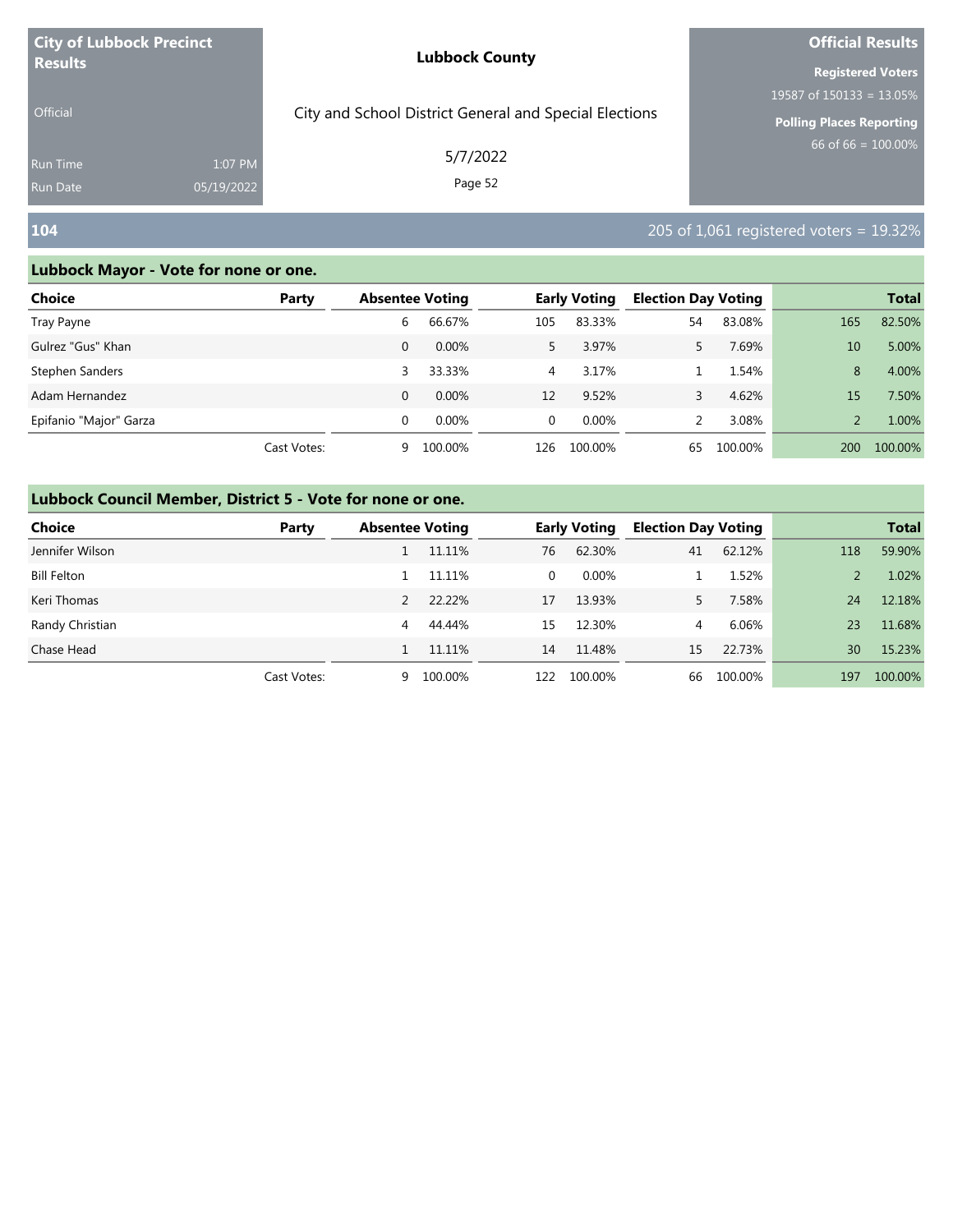| <b>City of Lubbock Precinct</b> |            | <b>Lubbock County</b>                                  | <b>Official Results</b>         |  |  |
|---------------------------------|------------|--------------------------------------------------------|---------------------------------|--|--|
| <b>Results</b>                  |            |                                                        | <b>Registered Voters</b>        |  |  |
|                                 |            |                                                        | 19587 of $150133 = 13.05\%$     |  |  |
| <b>Official</b>                 |            | City and School District General and Special Elections | <b>Polling Places Reporting</b> |  |  |
| <b>Run Time</b>                 | 1:07 PM    | 5/7/2022                                               | 66 of 66 = $100.00\%$           |  |  |
| <b>Run Date</b>                 | 05/19/2022 | Page 53                                                |                                 |  |  |

# **108** 85 of 1,162 registered voters = 7.31%

| <b>Choice</b>          | Party       | <b>Absentee Voting</b> |          |          | <b>Early Voting</b> | <b>Election Day Voting</b> |         |          | <b>Total</b> |
|------------------------|-------------|------------------------|----------|----------|---------------------|----------------------------|---------|----------|--------------|
| Tray Payne             |             | 0                      | 0.00%    | 29       | 50.00%              | 19                         | 73.08%  | 48       | 57.14%       |
| Gulrez "Gus" Khan      |             | 0                      | 0.00%    | 3.       | 5.17%               |                            | 3.85%   | 4        | 4.76%        |
| Stephen Sanders        |             | 0                      | 0.00%    | 9.       | 15.52%              |                            | 3.85%   | 10       | 11.90%       |
| Adam Hernandez         |             | 0                      | 0.00%    | 17       | 29.31%              |                            | 19.23%  | 22       | 26.19%       |
| Epifanio "Major" Garza |             | $\Omega$               | $0.00\%$ | $\Omega$ | $0.00\%$            | 0                          | 0.00%   | $\Omega$ | 0.00%        |
|                        | Cast Votes: | 0                      | 0.00%    | 58       | 100.00%             | 26                         | 100.00% | 84       | 100.00%      |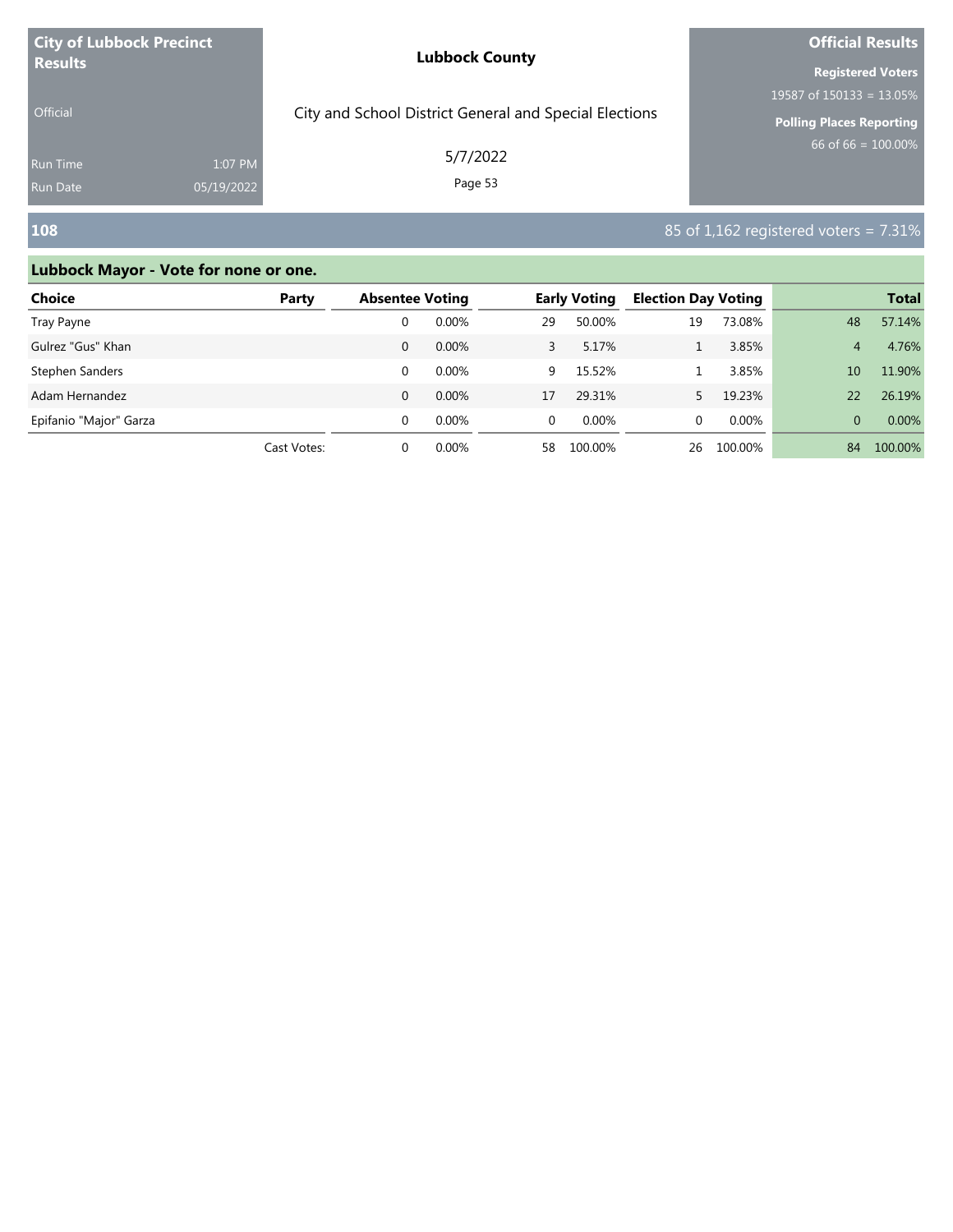| <b>City of Lubbock Precinct</b> |            | <b>Lubbock County</b>                                  | <b>Official Results</b>     |  |  |
|---------------------------------|------------|--------------------------------------------------------|-----------------------------|--|--|
| <b>Results</b>                  |            |                                                        | <b>Registered Voters</b>    |  |  |
|                                 |            |                                                        | 19587 of $150133 = 13.05\%$ |  |  |
| <b>Official</b>                 |            | City and School District General and Special Elections | Polling Places Reporting    |  |  |
| <b>Run Time</b>                 | 1:07 PM    | 5/7/2022                                               | 66 of 66 = $100.00\%$       |  |  |
| <b>Run Date</b>                 | 05/19/2022 | Page 54                                                |                             |  |  |

# **109** 655 of 3,134 registered voters = 20.90%

| <b>Choice</b>          | Party       | <b>Absentee Voting</b> |         |               | <b>Early Voting</b> | <b>Election Day Voting</b> |         |     | <b>Total</b> |
|------------------------|-------------|------------------------|---------|---------------|---------------------|----------------------------|---------|-----|--------------|
| Tray Payne             |             | 22                     | 70.97%  | 398           | 84.32%              | 106                        | 75.18%  | 526 | 81.68%       |
| Gulrez "Gus" Khan      |             | 0                      | 0.00%   | 13            | 2.75%               | 11                         | 7.80%   | 24  | 3.73%        |
| Stephen Sanders        |             | 4                      | 12.90%  | 22            | 4.66%               | 10                         | 7.09%   | 36  | 5.59%        |
| Adam Hernandez         |             |                        | 9.68%   | 37            | 7.84%               | 13                         | 9.22%   | 53  | 8.23%        |
| Epifanio "Major" Garza |             |                        | 6.45%   | $\mathcal{P}$ | 0.42%               |                            | 0.71%   |     | 0.78%        |
|                        | Cast Votes: | 31                     | 100.00% | 472           | 100.00%             | 141                        | 100.00% | 644 | 100.00%      |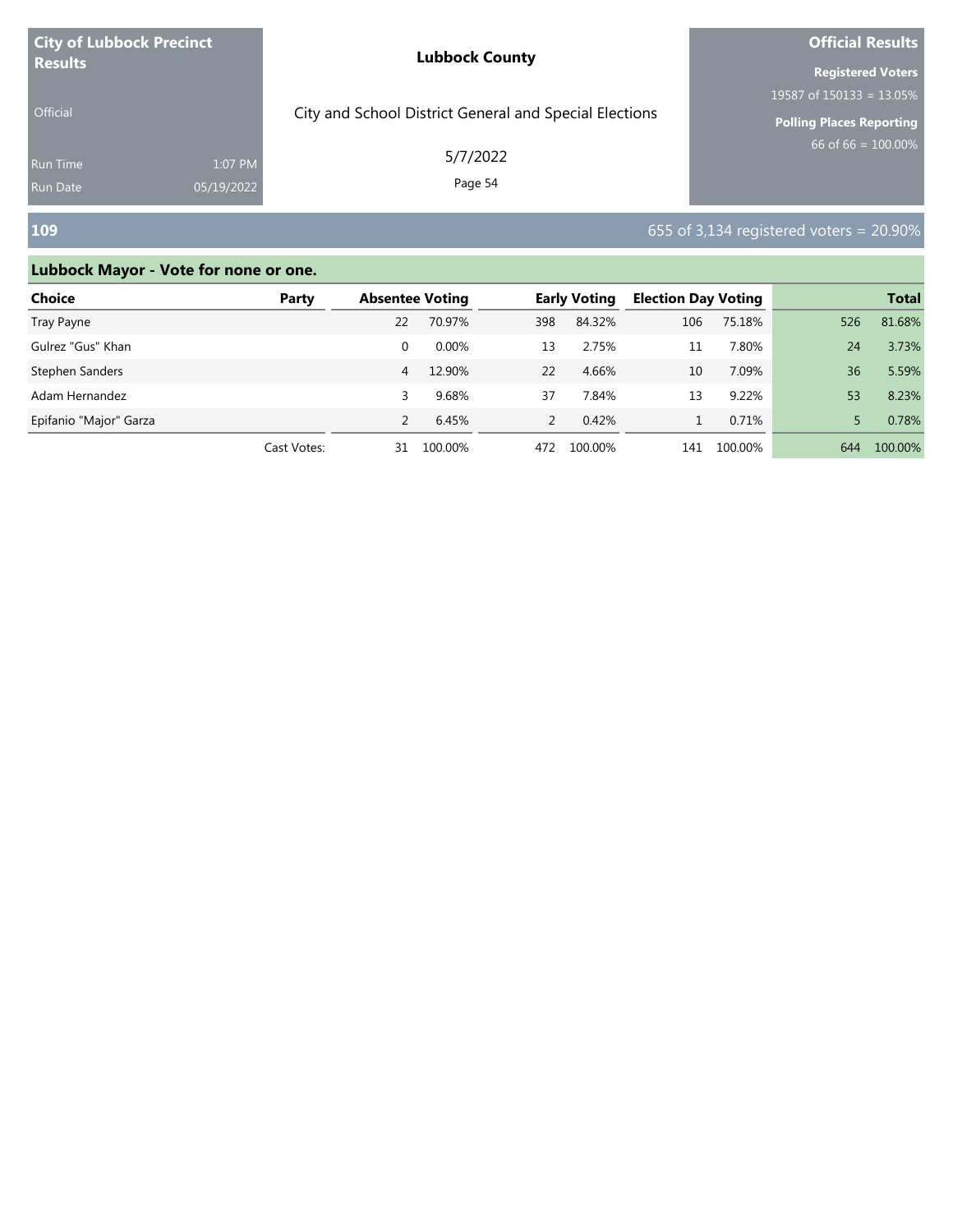| <b>City of Lubbock Precinct</b> |            | <b>Lubbock County</b>                                  | <b>Official Results</b>     |  |  |
|---------------------------------|------------|--------------------------------------------------------|-----------------------------|--|--|
| <b>Results</b>                  |            |                                                        | <b>Registered Voters</b>    |  |  |
|                                 |            |                                                        | 19587 of $150133 = 13.05\%$ |  |  |
| <b>Official</b>                 |            | City and School District General and Special Elections | Polling Places Reporting    |  |  |
| <b>Run Time</b>                 | 1:07 PM    | 5/7/2022<br>Page 55                                    | 66 of 66 = $100.00\%$       |  |  |
| <b>Run Date</b>                 | 05/19/2022 |                                                        |                             |  |  |

# **110** 883 of 3,796 registered voters = 23.26%

| <b>Choice</b>          | Party       | <b>Absentee Voting</b> |          |     | <b>Early Voting</b> | <b>Election Day Voting</b> |          |     | <b>Total</b> |
|------------------------|-------------|------------------------|----------|-----|---------------------|----------------------------|----------|-----|--------------|
| Tray Payne             |             | 34                     | 80.95%   | 595 | 87.37%              | 120                        | 79.47%   | 749 | 85.70%       |
| Gulrez "Gus" Khan      |             | 3                      | 7.14%    | 24  | 3.52%               | 4                          | 2.65%    | 31  | 3.55%        |
| Stephen Sanders        |             |                        | 7.14%    | 23  | 3.38%               |                            | 3.31%    | 31  | 3.55%        |
| Adam Hernandez         |             |                        | 4.76%    | 34  | 4.99%               | 22                         | 14.57%   | 58  | 6.64%        |
| Epifanio "Major" Garza |             | $\Omega$               | $0.00\%$ | 5.  | 0.73%               | 0                          | $0.00\%$ |     | 0.57%        |
|                        | Cast Votes: | 42                     | 100.00%  | 681 | 100.00%             | 151                        | 100.00%  | 874 | 100.00%      |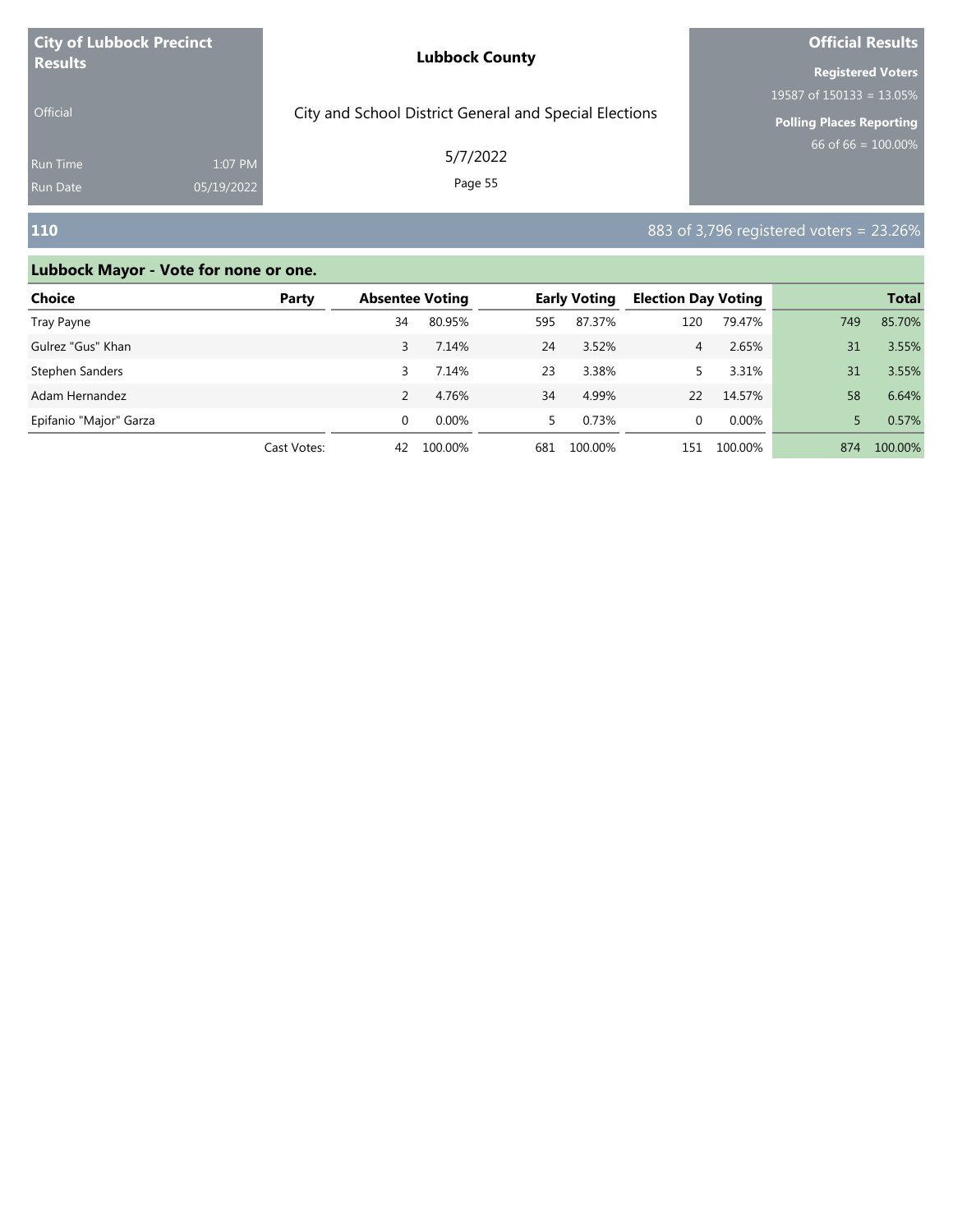| <b>City of Lubbock Precinct</b> |            | <b>Lubbock County</b>                                  | <b>Official Results</b>                                    |  |  |
|---------------------------------|------------|--------------------------------------------------------|------------------------------------------------------------|--|--|
| <b>Results</b>                  |            |                                                        | <b>Registered Voters</b><br>19587 of $150133 = 13.05\%$    |  |  |
| <b>Official</b>                 |            | City and School District General and Special Elections | <b>Polling Places Reporting</b><br>$66$ of 66 = $100.00\%$ |  |  |
| <b>Run Time</b>                 | 1:07 PM    | 5/7/2022                                               |                                                            |  |  |
| Run Date                        | 05/19/2022 | Page 56                                                |                                                            |  |  |
| 111                             |            |                                                        | $386$ of 2,413 registered voters $= 16.00\%$               |  |  |

| Choice                 | Party       | <b>Absentee Voting</b> |          |               | <b>Early Voting</b> | <b>Election Day Voting</b> |         |     | <b>Total</b> |
|------------------------|-------------|------------------------|----------|---------------|---------------------|----------------------------|---------|-----|--------------|
| Tray Payne             |             | 10                     | 62.50%   | 186           | 84.93%              | 112                        | 77.24%  | 308 | 81.05%       |
| Gulrez "Gus" Khan      |             | 0                      | $0.00\%$ | 6             | 2.74%               |                            | 1.38%   | 8   | 2.11%        |
| Stephen Sanders        |             | 3                      | 18.75%   | 9             | 4.11%               | 14                         | 9.66%   | 26  | 6.84%        |
| Adam Hernandez         |             | 3                      | 18.75%   | 16            | 7.31%               | 14                         | 9.66%   | 33  | 8.68%        |
| Epifanio "Major" Garza |             | $\Omega$               | $0.00\%$ | $\mathcal{P}$ | 0.91%               | 3.                         | 2.07%   |     | 1.32%        |
|                        | Cast Votes: | 16                     | 100.00%  | 219           | 100.00%             | 145                        | 100.00% | 380 | 100.00%      |

| <b>Choice</b>      | Party       | <b>Absentee Voting</b> |         |     | <b>Early Voting</b> | <b>Election Day Voting</b> |         |     | <b>Total</b> |
|--------------------|-------------|------------------------|---------|-----|---------------------|----------------------------|---------|-----|--------------|
| Jennifer Wilson    |             | 9                      | 56.25%  | 153 | 69.86%              | 82                         | 58.16%  | 244 | 64.89%       |
| <b>Bill Felton</b> |             | 0                      | 0.00%   |     | 0.91%               |                            | 4.96%   | 9   | 2.39%        |
| Keri Thomas        |             |                        | 6.25%   | 23  | 10.50%              | 16                         | 11.35%  | 40  | 10.64%       |
| Randy Christian    |             | 3                      | 18.75%  | 19  | 8.68%               | 12                         | 8.51%   | 34  | 9.04%        |
| Chase Head         |             | 3                      | 18.75%  | 22  | 10.05%              | 24                         | 17.02%  | 49  | 13.03%       |
|                    | Cast Votes: | 16                     | 100.00% | 219 | 100.00%             | 141                        | 100.00% | 376 | 100.00%      |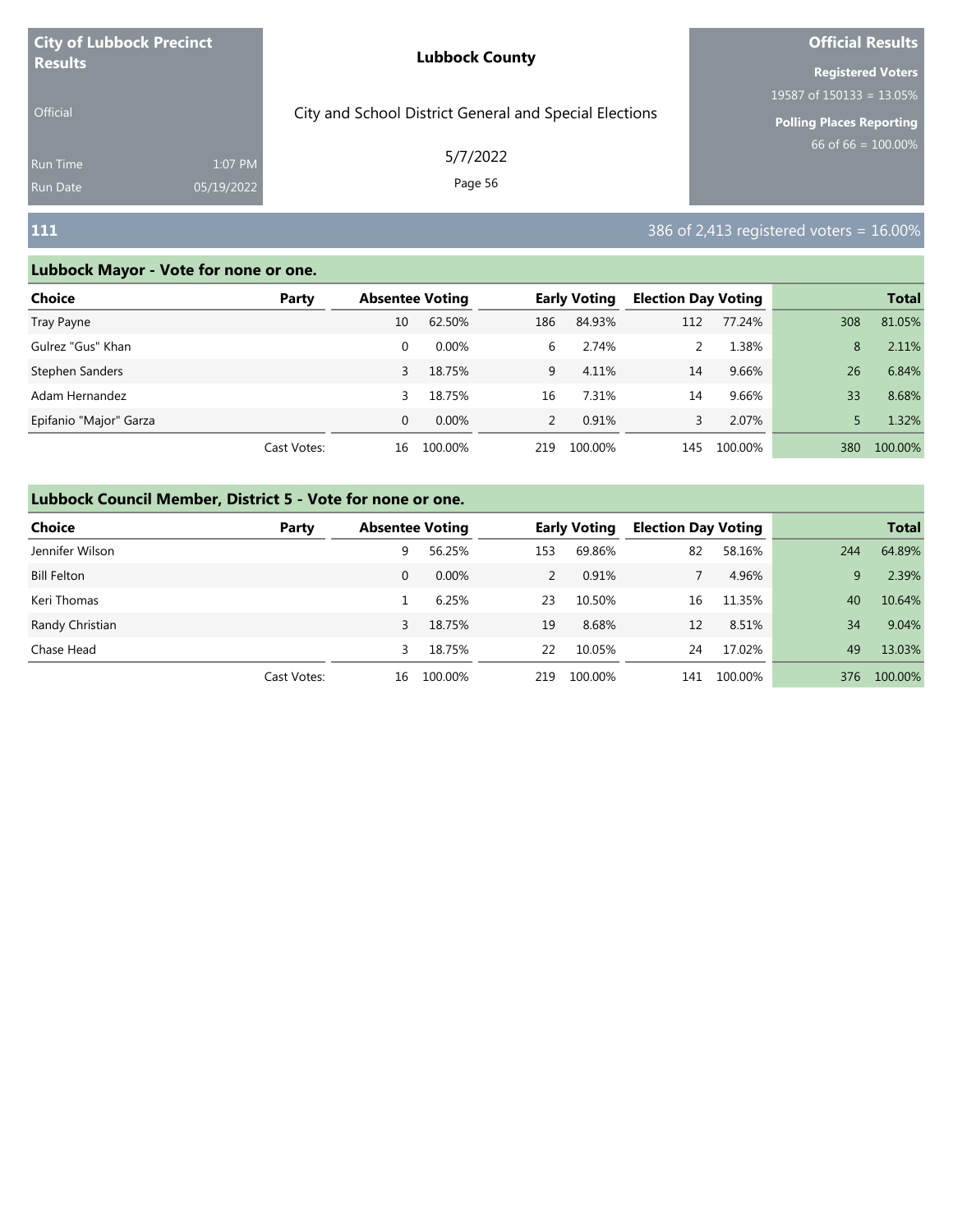| <b>City of Lubbock Precinct</b>    |                       | <b>Lubbock County</b>                                  | <b>Official Results</b>                                                                    |  |  |
|------------------------------------|-----------------------|--------------------------------------------------------|--------------------------------------------------------------------------------------------|--|--|
| <b>Results</b><br><b>Official</b>  |                       | City and School District General and Special Elections | <b>Registered Voters</b><br>19587 of $150133 = 13.05\%$<br><b>Polling Places Reporting</b> |  |  |
| <b>Run Time</b><br><b>Run Date</b> | 1:07 PM<br>05/19/2022 | 5/7/2022<br>Page 57                                    | 66 of $66 = 100.00\%$                                                                      |  |  |
| <b>112</b>                         |                       |                                                        | 165 of 1,575 registered voters $= 10.48\%$                                                 |  |  |

| Choice                 | Party       | <b>Absentee Voting</b> |          |              | <b>Early Voting</b> | <b>Election Day Voting</b> |         |     | <b>Total</b> |
|------------------------|-------------|------------------------|----------|--------------|---------------------|----------------------------|---------|-----|--------------|
| Tray Payne             |             | 12                     | 57.14%   | 75           | 82.42%              | 33                         | 71.74%  | 120 | 75.95%       |
| Gulrez "Gus" Khan      |             | 0                      | $0.00\%$ | 4            | 4.40%               |                            | 4.35%   | 6   | 3.80%        |
| Stephen Sanders        |             | 6                      | 28.57%   | 3            | 3.30%               | 4                          | 8.70%   | 13  | 8.23%        |
| Adam Hernandez         |             |                        | 4.76%    | 9            | 9.89%               |                            | 15.22%  | 17  | 10.76%       |
| Epifanio "Major" Garza |             |                        | 9.52%    | $\mathbf{0}$ | 0.00%               | 0                          | 0.00%   |     | 1.27%        |
|                        | Cast Votes: | 21                     | 100.00%  | 91           | 100.00%             | 46                         | 100.00% | 158 | 100.00%      |

| <b>Choice</b>      | Party       | <b>Absentee Voting</b> |          |    | <b>Early Voting</b> | <b>Election Day Voting</b> |         |     | <b>Total</b> |
|--------------------|-------------|------------------------|----------|----|---------------------|----------------------------|---------|-----|--------------|
| Jennifer Wilson    |             | 10                     | 50.00%   | 58 | 65.91%              | 26                         | 59.09%  | 94  | 61.84%       |
| <b>Bill Felton</b> |             | $\mathbf{0}$           | 0.00%    |    | 2.27%               |                            | 2.27%   |     | 1.97%        |
| Keri Thomas        |             | 0                      | $0.00\%$ | 8  | 9.09%               | 6.                         | 13.64%  | 14  | 9.21%        |
| Randy Christian    |             | 10                     | 50.00%   | 15 | 17.05%              | 8                          | 18.18%  | 33  | 21.71%       |
| Chase Head         |             | $\Omega$               | $0.00\%$ | 5. | 5.68%               |                            | 6.82%   | 8   | 5.26%        |
|                    | Cast Votes: | 20                     | 100.00%  | 88 | 100.00%             | 44                         | 100.00% | 152 | 100.00%      |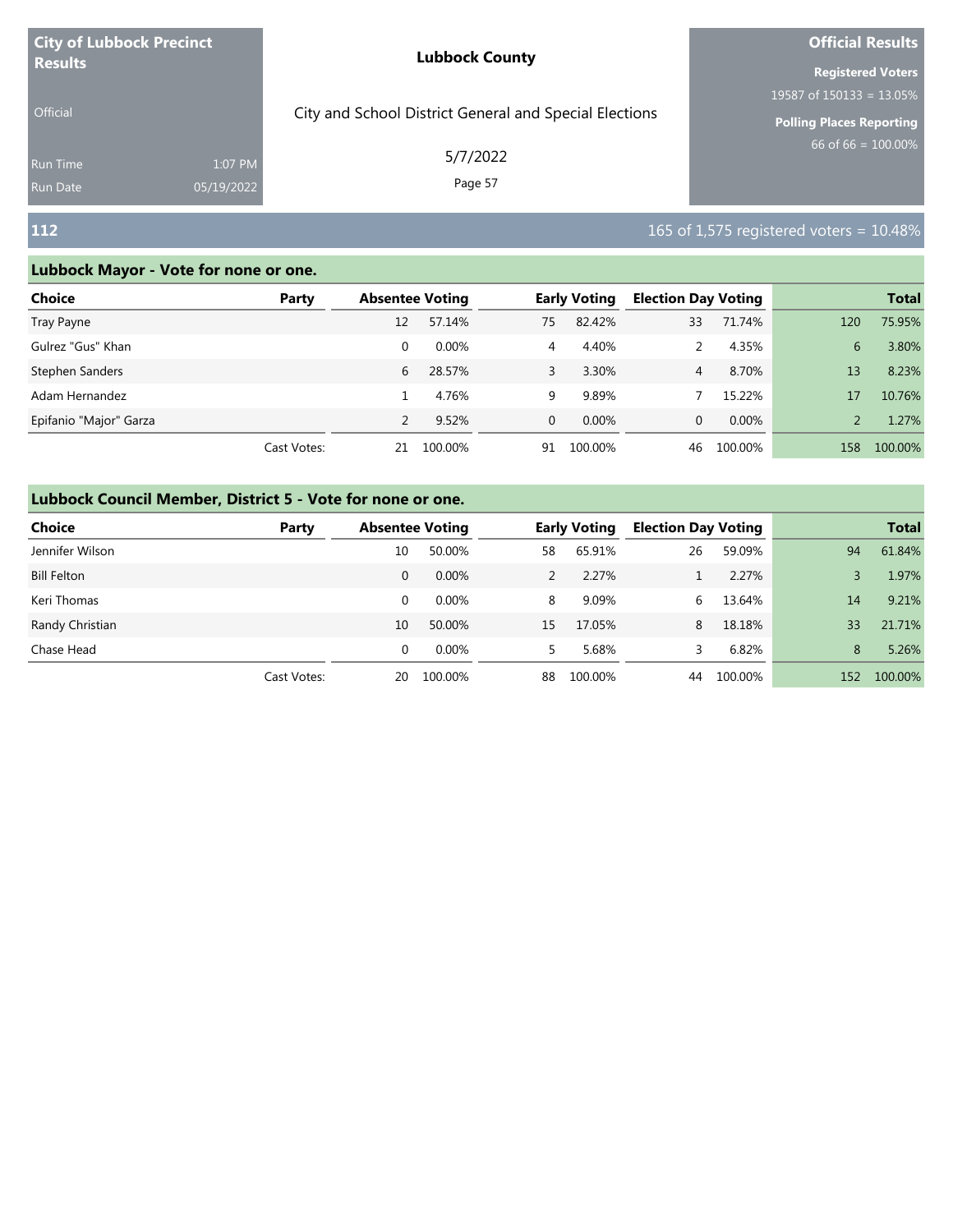| <b>City of Lubbock Precinct</b><br><b>Results</b> |            | <b>Lubbock County</b>                                  | <b>Official Results</b>         |  |  |
|---------------------------------------------------|------------|--------------------------------------------------------|---------------------------------|--|--|
|                                                   |            |                                                        | <b>Registered Voters</b>        |  |  |
|                                                   |            |                                                        | 19587 of $150133 = 13.05\%$     |  |  |
| <b>Official</b>                                   |            | City and School District General and Special Elections | <b>Polling Places Reporting</b> |  |  |
| <b>Run Time</b>                                   | 1:07 PM    | 5/7/2022                                               | 66 of 66 = $100.00\%$           |  |  |
| <b>Run Date</b>                                   | 05/19/2022 | Page 58                                                |                                 |  |  |

# **113** 201 of 2,687 registered voters = 7.48%

| Choice                 | Party       |          | <b>Absentee Voting</b> |     | <b>Early Voting</b> |    | <b>Election Day Voting</b> |                | <b>Total</b> |
|------------------------|-------------|----------|------------------------|-----|---------------------|----|----------------------------|----------------|--------------|
| Tray Payne             |             |          | 50.00%                 | 66  | 51.56%              | 28 | 45.90%                     | 97             | 49.74%       |
| Gulrez "Gus" Khan      |             | 0        | $0.00\%$               |     | 5.47%               |    | 3.28%                      | 9              | 4.62%        |
| Stephen Sanders        |             |          | 33.33%                 | 26  | 20.31%              | 8  | 13.11%                     | 36             | 18.46%       |
| Adam Hernandez         |             |          | 16.67%                 | 25  | 19.53%              | 23 | 37.70%                     | 49             | 25.13%       |
| Epifanio "Major" Garza |             | $\Omega$ | $0.00\%$               | 4   | 3.13%               | 0  | $0.00\%$                   | $\overline{4}$ | 2.05%        |
|                        | Cast Votes: | 6.       | 100.00%                | 128 | 100.00%             | 61 | 100.00%                    | 195            | 100.00%      |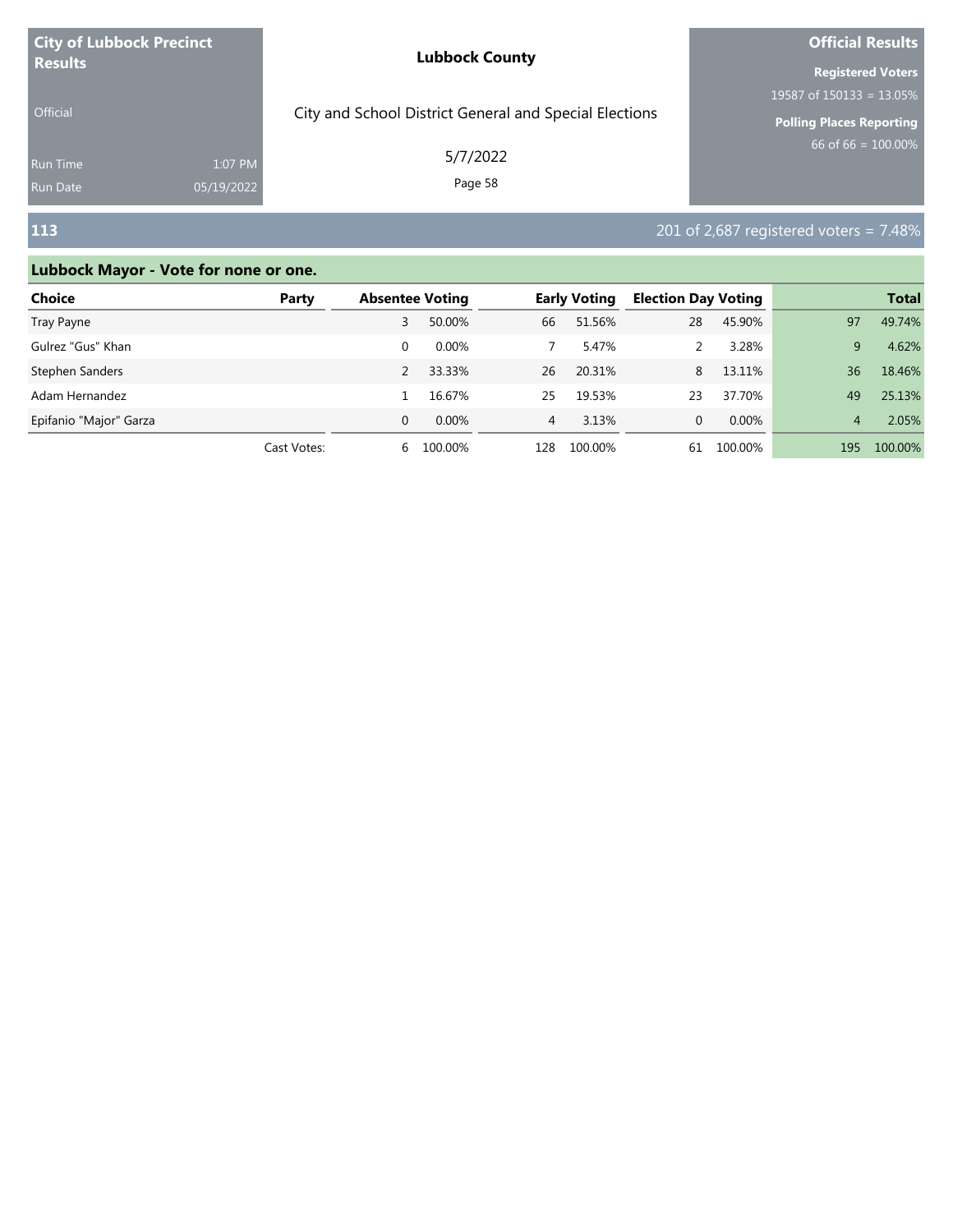| <b>City of Lubbock Precinct</b> |            | <b>Lubbock County</b>                                  | <b>Official Results</b>     |  |  |
|---------------------------------|------------|--------------------------------------------------------|-----------------------------|--|--|
| <b>Results</b>                  |            |                                                        | <b>Registered Voters</b>    |  |  |
|                                 |            |                                                        | 19587 of $150133 = 13.05\%$ |  |  |
| <b>Official</b>                 |            | City and School District General and Special Elections | Polling Places Reporting    |  |  |
| <b>Run Time</b>                 | 1:07 PM    | 5/7/2022                                               | 66 of 66 = $100.00\%$       |  |  |
| Run Date                        | 05/19/2022 | Page 59                                                |                             |  |  |

# **114** 77 of 788 registered voters = 9.77%

| <b>Choice</b>          | Party       | <b>Absentee Voting</b> |          |              | <b>Early Voting</b> | <b>Election Day Voting</b> |         |                | <b>Total</b> |
|------------------------|-------------|------------------------|----------|--------------|---------------------|----------------------------|---------|----------------|--------------|
| Tray Payne             |             |                        | 40.00%   | 13           | 25.00%              | 10                         | 55.56%  | 25             | 33.33%       |
| Gulrez "Gus" Khan      |             | $\mathbf{0}$           | 0.00%    | $\mathbf{0}$ | $0.00\%$            | 0                          | 0.00%   | $\overline{0}$ | 0.00%        |
| Stephen Sanders        |             | 0                      | $0.00\%$ | 12           | 23.08%              |                            | 16.67%  | 15             | 20.00%       |
| Adam Hernandez         |             |                        | 40.00%   | 24           | 46.15%              |                            | 16.67%  | 29             | 38.67%       |
| Epifanio "Major" Garza |             |                        | 20.00%   | 3.           | 5.77%               |                            | 11.11%  | 6              | 8.00%        |
|                        | Cast Votes: | 5.                     | 100.00%  | 52           | 100.00%             | 18                         | 100.00% | 75.            | 100.00%      |

|                         | Lubbock Council Member, District 1 - Vote for none or one. |                        |         |    |                     |   |                            |     |              |  |  |  |  |
|-------------------------|------------------------------------------------------------|------------------------|---------|----|---------------------|---|----------------------------|-----|--------------|--|--|--|--|
| <b>Choice</b><br>Party  |                                                            | <b>Absentee Voting</b> |         |    | <b>Early Voting</b> |   | <b>Election Day Voting</b> |     | <b>Total</b> |  |  |  |  |
| <b>Christy Martinez</b> |                                                            |                        | 40.00%  | 34 | 66.67%              | 8 | 47.06%                     | 44  | 60.27%       |  |  |  |  |
| Pat Kelly               |                                                            |                        | 60.00%  | 17 | 33.33%              |   | 52.94%                     | 29  | 39.73%       |  |  |  |  |
|                         | Cast Votes:                                                |                        | 100.00% |    | 51 100.00%          |   | 100.00%                    | 73. | 100.00%      |  |  |  |  |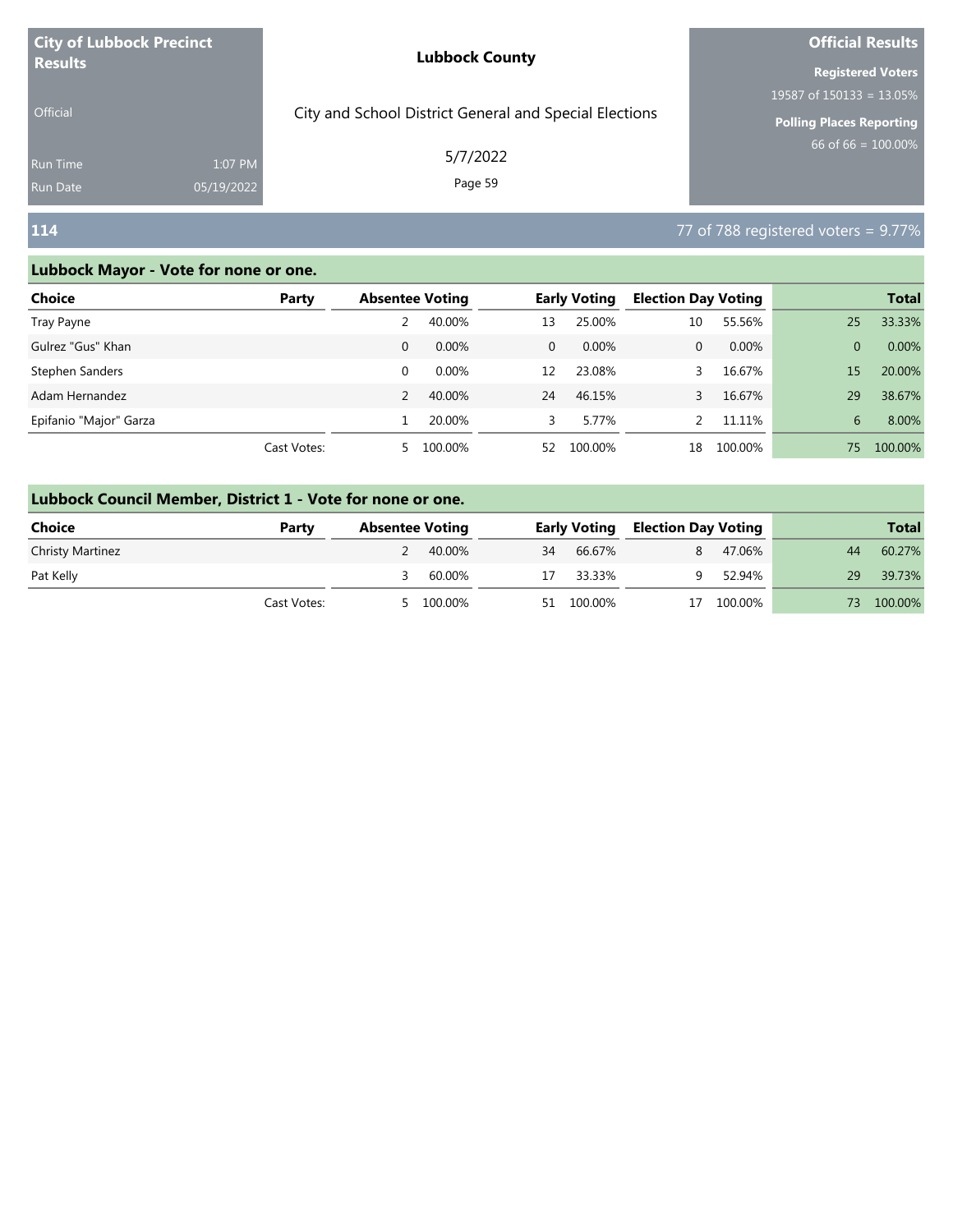| <b>City of Lubbock Precinct</b> |            | <b>Lubbock County</b>                                  | <b>Official Results</b>         |  |  |
|---------------------------------|------------|--------------------------------------------------------|---------------------------------|--|--|
| <b>Results</b>                  |            |                                                        | <b>Registered Voters</b>        |  |  |
|                                 |            |                                                        | 19587 of $150133 = 13.05\%$     |  |  |
| <b>Official</b>                 |            | City and School District General and Special Elections | <b>Polling Places Reporting</b> |  |  |
| <b>Run Time</b>                 | 1:07 PM    | 5/7/2022                                               | $66$ of 66 = 100.00%            |  |  |
| <b>Run Date</b>                 | 05/19/2022 | Page 60                                                |                                 |  |  |

# **118** 225 of 1,714 registered voters = 13.13%

| Choice                 | Party       |          | <b>Absentee Voting</b> |               | <b>Early Voting</b> |    | <b>Election Day Voting</b> |     | <b>Total</b> |
|------------------------|-------------|----------|------------------------|---------------|---------------------|----|----------------------------|-----|--------------|
| Tray Payne             |             | 12       | 48.00%                 | 88            | 62.86%              | 37 | 71.15%                     | 137 | 63.13%       |
| Gulrez "Gus" Khan      |             | 0        | $0.00\%$               | 2             | 1.43%               | 0  | 0.00%                      |     | 0.92%        |
| Stephen Sanders        |             | 6        | 24.00%                 | 20            | 14.29%              |    | 5.77%                      | 29  | 13.36%       |
| Adam Hernandez         |             |          | 28.00%                 | 28            | 20.00%              | 12 | 23.08%                     | 47  | 21.66%       |
| Epifanio "Major" Garza |             | $\Omega$ | $0.00\%$               | $\mathcal{P}$ | 1.43%               | 0  | 0.00%                      |     | 0.92%        |
|                        | Cast Votes: | 25       | 100.00%                | 140           | 100.00%             | 52 | 100.00%                    | 217 | 100.00%      |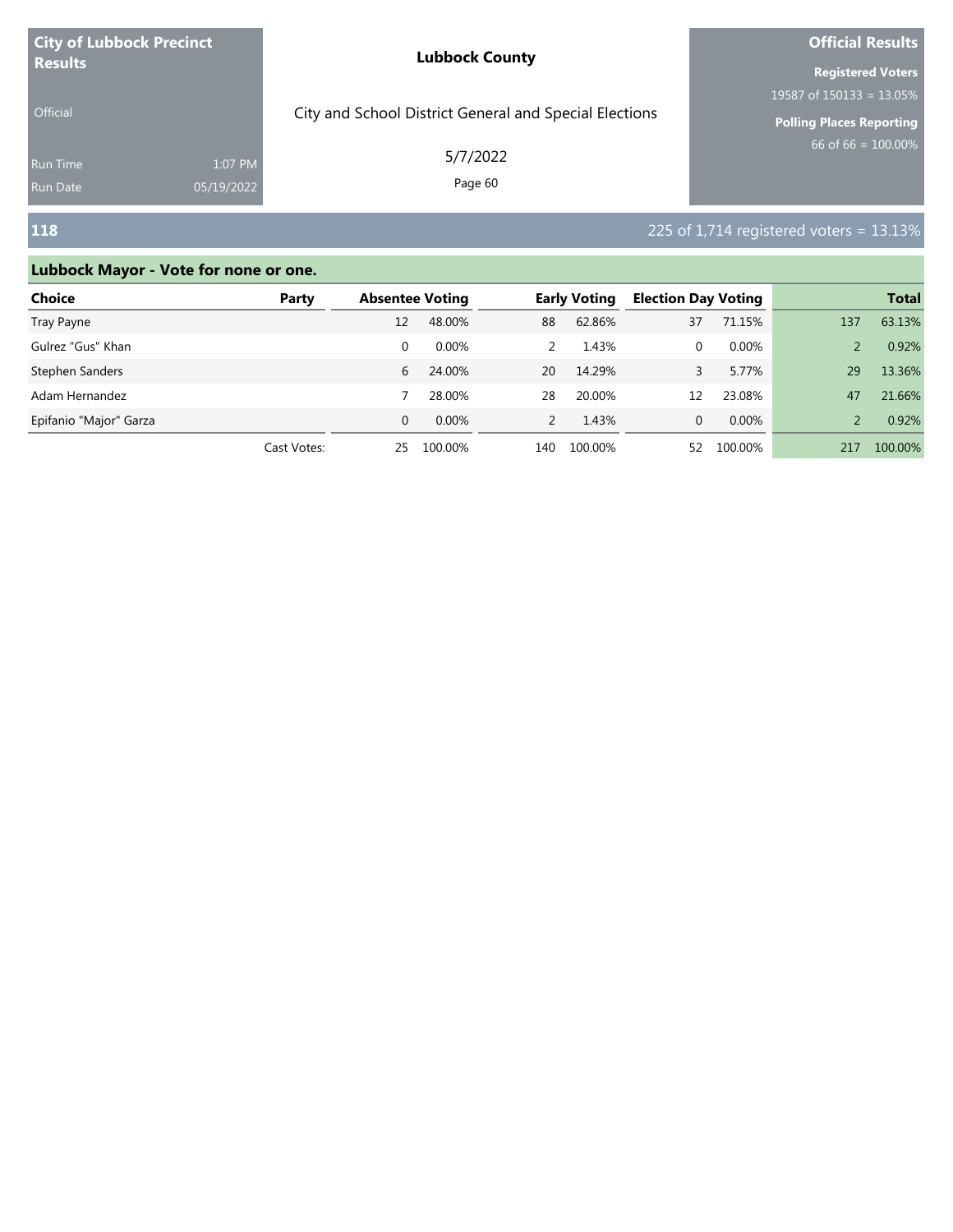| <b>City of Lubbock Precinct</b> |            | <b>Lubbock County</b>                                  | <b>Official Results</b>         |  |  |
|---------------------------------|------------|--------------------------------------------------------|---------------------------------|--|--|
| <b>Results</b>                  |            |                                                        | <b>Registered Voters</b>        |  |  |
|                                 |            |                                                        | 19587 of $150133 = 13.05\%$     |  |  |
| <b>Official</b>                 |            | City and School District General and Special Elections | <b>Polling Places Reporting</b> |  |  |
| <b>Run Time</b>                 | 1:07 PM    | 5/7/2022                                               | $66$ of 66 = 100.00%            |  |  |
| <b>Run Date</b>                 | 05/19/2022 | Page 61                                                |                                 |  |  |

# **119 119 237** of 2,922 registered voters = 8.11%

| <b>Choice</b>          | Party       | <b>Absentee Voting</b> |          |                | <b>Early Voting</b> | <b>Election Day Voting</b> |         |     | <b>Total</b> |
|------------------------|-------------|------------------------|----------|----------------|---------------------|----------------------------|---------|-----|--------------|
| Tray Payne             |             | 4                      | 100.00%  | 97             | 59.51%              | 34                         | 52.31%  | 135 | 58.19%       |
| Gulrez "Gus" Khan      |             | 0                      | 0.00%    | $\overline{4}$ | 2.45%               | 0                          | 0.00%   | 4   | 1.72%        |
| Stephen Sanders        |             | 0                      | 0.00%    | 25             | 15.34%              | 14                         | 21.54%  | 39  | 16.81%       |
| Adam Hernandez         |             | 0                      | 0.00%    | 30             | 18.40%              | 15                         | 23.08%  | 45  | 19.40%       |
| Epifanio "Major" Garza |             | $\Omega$               | $0.00\%$ |                | 4.29%               |                            | 3.08%   | 9   | 3.88%        |
|                        | Cast Votes: | 4                      | 100.00%  | 163            | 100.00%             | 65                         | 100.00% | 232 | 100.00%      |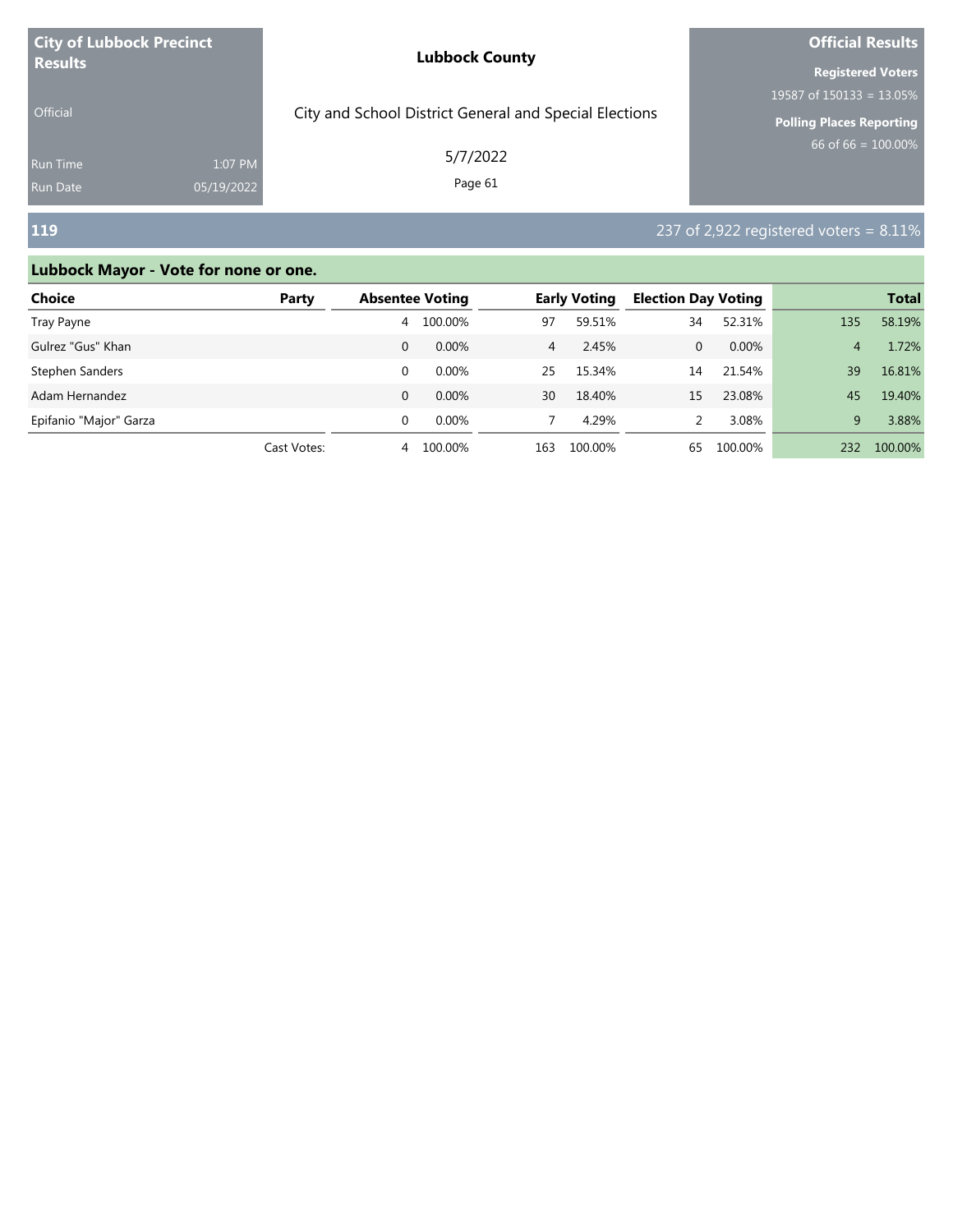| <b>City of Lubbock Precinct</b> |            | <b>Lubbock County</b>                                  | <b>Official Results</b>         |  |  |
|---------------------------------|------------|--------------------------------------------------------|---------------------------------|--|--|
| <b>Results</b>                  |            |                                                        | <b>Registered Voters</b>        |  |  |
|                                 |            |                                                        | 19587 of $150133 = 13.05\%$     |  |  |
| <b>Official</b>                 |            | City and School District General and Special Elections | <b>Polling Places Reporting</b> |  |  |
| <b>Run Time</b>                 | 1:07 PM    | 5/7/2022                                               | 66 of 66 = $100.00\%$           |  |  |
| Run Date                        | 05/19/2022 | Page 62                                                |                                 |  |  |

# **120** 0 of 5 registered voters = 0.00%

| Choice                 | Party       |          | <b>Absentee Voting</b> |              | <b>Early Voting</b> | <b>Election Day Voting</b> |       |          | <b>Total</b> |
|------------------------|-------------|----------|------------------------|--------------|---------------------|----------------------------|-------|----------|--------------|
| Tray Payne             |             | 0        | 0.00%                  | $\mathbf{0}$ | 0.00%               | 0                          | 0.00% | 0        | 0.00%        |
| Gulrez "Gus" Khan      |             |          | $0.00\%$               | 0            | $0.00\%$            | 0                          | 0.00% | 0        | 0.00%        |
| Stephen Sanders        |             | 0        | $0.00\%$               | $\mathbf{0}$ | 0.00%               | $\mathbf{0}$               | 0.00% | 0        | 0.00%        |
| Adam Hernandez         |             |          | 0.00%                  | $\Omega$     | $0.00\%$            | 0                          | 0.00% | 0        | 0.00%        |
| Epifanio "Major" Garza |             | $\Omega$ | $0.00\%$               | $\Omega$     | 0.00%               | 0                          | 0.00% | $\Omega$ | 0.00%        |
|                        | Cast Votes: |          | $0.00\%$               | 0            | 0.00%               |                            | 0.00% |          | 0.00%        |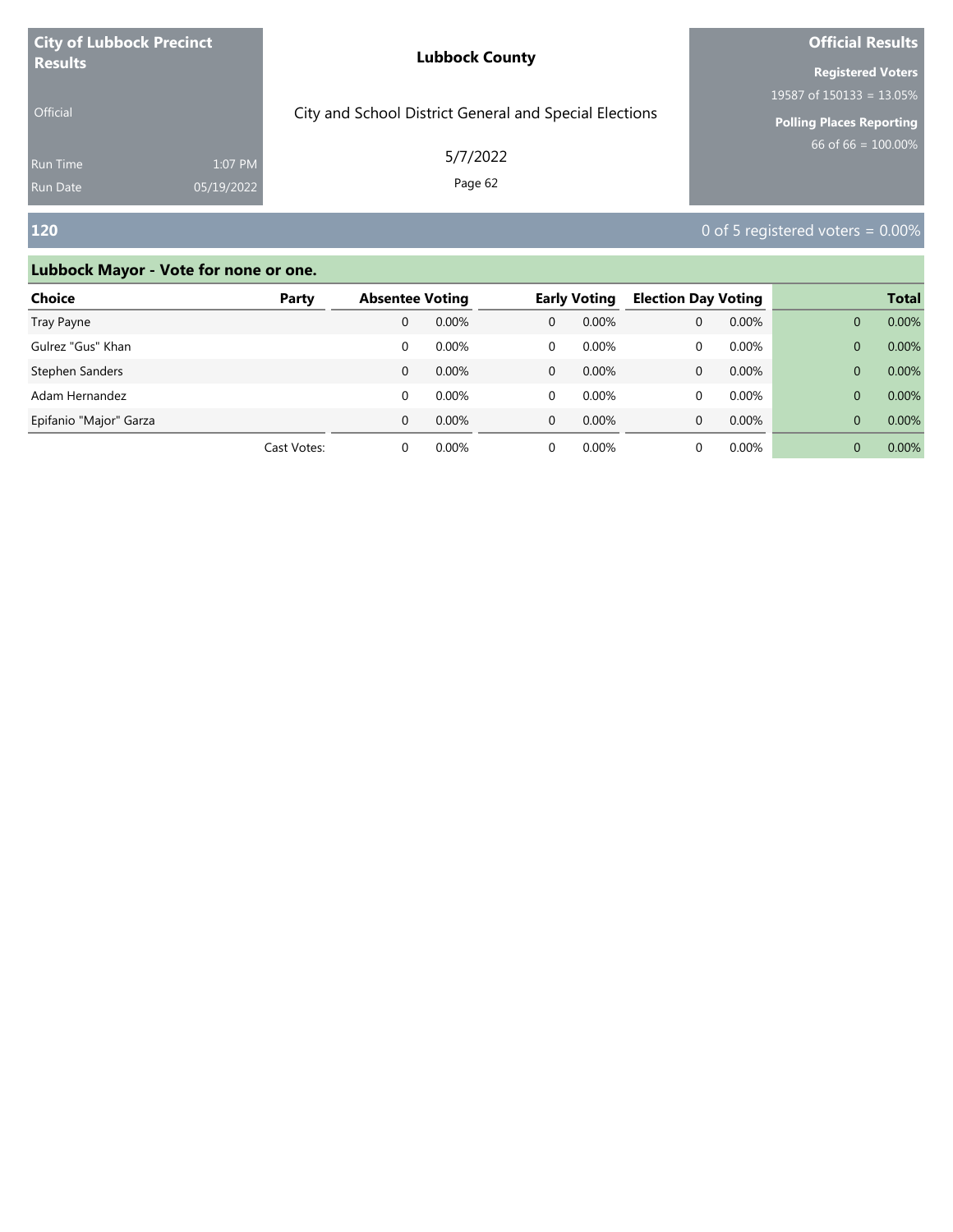| <b>City of Lubbock Precinct</b> |            | <b>Lubbock County</b>                                  | <b>Official Results</b>         |  |  |
|---------------------------------|------------|--------------------------------------------------------|---------------------------------|--|--|
| <b>Results</b>                  |            |                                                        | <b>Registered Voters</b>        |  |  |
|                                 |            |                                                        | 19587 of $150133 = 13.05\%$     |  |  |
| <b>Official</b>                 |            | City and School District General and Special Elections | <b>Polling Places Reporting</b> |  |  |
| <b>Run Time</b>                 | 1:07 PM    | 5/7/2022                                               | $66$ of 66 = 100.00%            |  |  |
| <b>Run Date</b>                 | 05/19/2022 | Page 63                                                |                                 |  |  |

# **122** 236 of 1,853 registered voters = 12.74%

| <b>Choice</b>          | Party       | <b>Absentee Voting</b> |          | <b>Early Voting</b> |         | <b>Election Day Voting</b> |         |     | <b>Total</b> |
|------------------------|-------------|------------------------|----------|---------------------|---------|----------------------------|---------|-----|--------------|
| Tray Payne             |             | 11                     | 52.38%   | 105                 | 71.43%  | 39                         | 60.94%  | 155 | 66.81%       |
| Gulrez "Gus" Khan      |             | 0                      | 0.00%    |                     | 0.68%   |                            | 7.81%   | 6   | 2.59%        |
| Stephen Sanders        |             |                        | 4.76%    | 13                  | 8.84%   | 9                          | 14.06%  | 23  | 9.91%        |
| Adam Hernandez         |             | 9                      | 42.86%   | 26                  | 17.69%  | 10                         | 15.63%  | 45  | 19.40%       |
| Epifanio "Major" Garza |             | 0                      | $0.00\%$ |                     | 1.36%   |                            | 1.56%   |     | 1.29%        |
|                        | Cast Votes: | 21                     | 100.00%  | 147                 | 100.00% | 64                         | 100.00% | 232 | 100.00%      |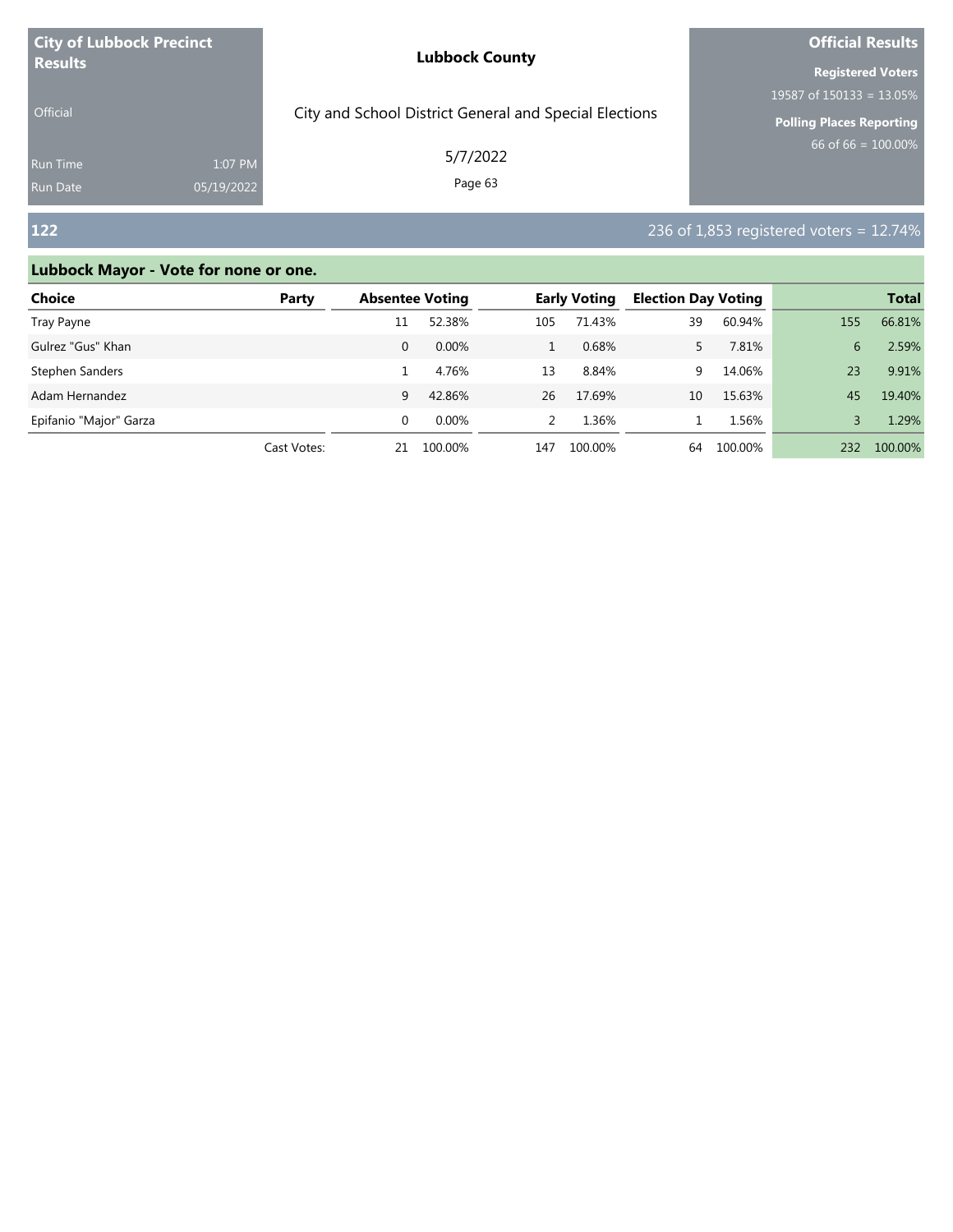| <b>City of Lubbock Precinct</b> |            | <b>Lubbock County</b>                                  | <b>Official Results</b>         |  |  |
|---------------------------------|------------|--------------------------------------------------------|---------------------------------|--|--|
| <b>Results</b>                  |            |                                                        | <b>Registered Voters</b>        |  |  |
|                                 |            |                                                        | 19587 of $150133 = 13.05\%$     |  |  |
| <b>Official</b>                 |            | City and School District General and Special Elections | <b>Polling Places Reporting</b> |  |  |
| <b>Run Time</b>                 | 1:07 PM    | 5/7/2022                                               | 66 of 66 = $100.00\%$           |  |  |
| <b>Run Date</b>                 | 05/19/2022 | Page 64                                                |                                 |  |  |

# **123** 346 of 1,803 registered voters = 19.19%

| <b>Choice</b>          | Party       |          | <b>Absentee Voting</b> |     | <b>Early Voting</b> |    | <b>Election Day Voting</b> |     | <b>Total</b> |
|------------------------|-------------|----------|------------------------|-----|---------------------|----|----------------------------|-----|--------------|
| Tray Payne             |             | 15       | 53.57%                 | 194 | 81.51%              | 47 | 62.67%                     | 256 | 75.07%       |
| Gulrez "Gus" Khan      |             |          | 3.57%                  | 3.  | 1.26%               | 6  | 8.00%                      | 10  | 2.93%        |
| Stephen Sanders        |             | 5.       | 17.86%                 | 16  | 6.72%               | 11 | 14.67%                     | 32  | 9.38%        |
| Adam Hernandez         |             |          | 25.00%                 | 24  | 10.08%              | 10 | 13.33%                     | 41  | 12.02%       |
| Epifanio "Major" Garza |             | $\Omega$ | 0.00%                  |     | 0.42%               |    | 1.33%                      |     | 0.59%        |
|                        | Cast Votes: | 28       | 100.00%                | 238 | 100.00%             | 75 | 100.00%                    | 341 | 100.00%      |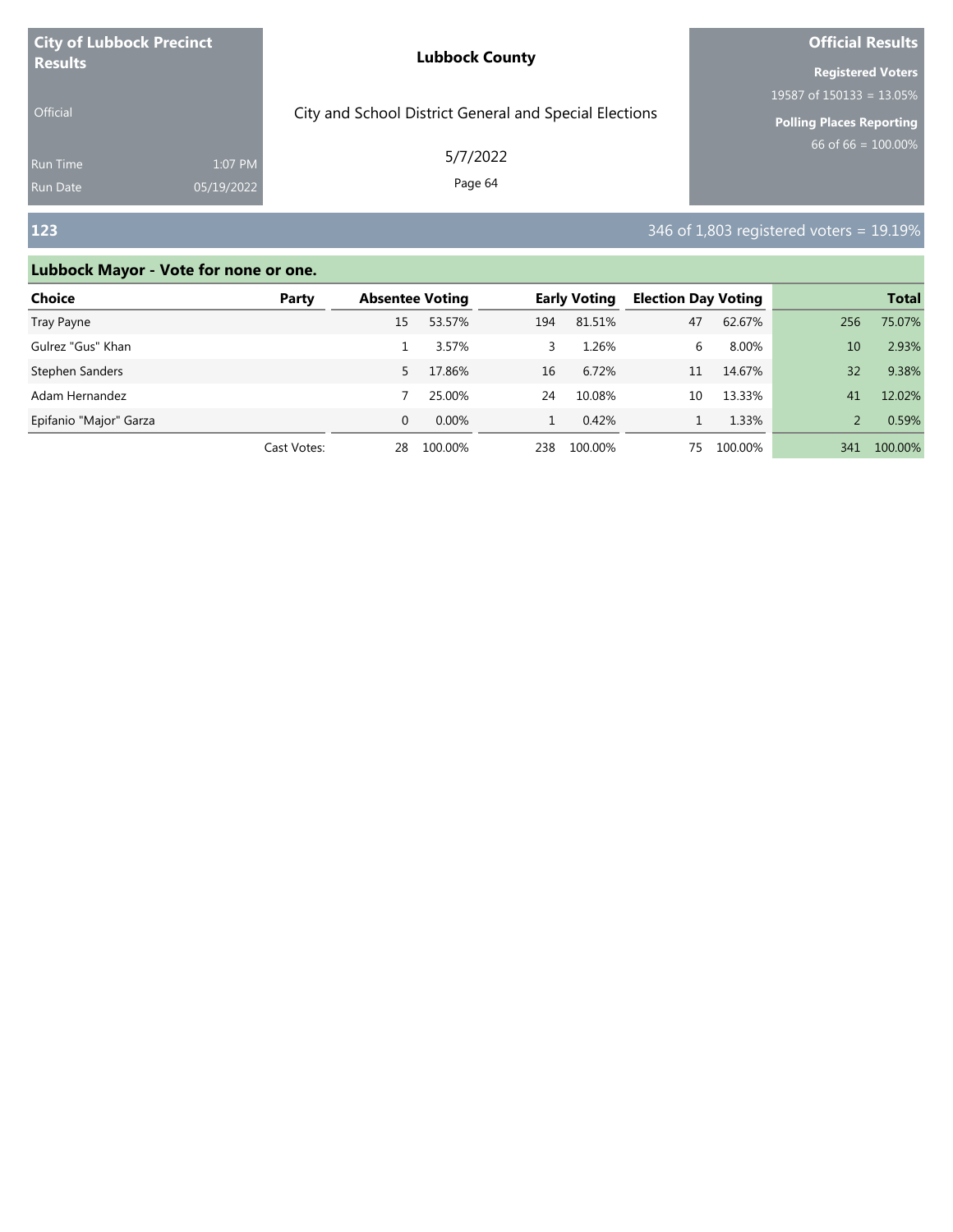| <b>City of Lubbock Precinct</b>    |                       | <b>Lubbock County</b>                                  | <b>Official Results</b>                                                                    |  |  |
|------------------------------------|-----------------------|--------------------------------------------------------|--------------------------------------------------------------------------------------------|--|--|
| <b>Results</b><br><b>Official</b>  |                       | City and School District General and Special Elections | <b>Registered Voters</b><br>19587 of $150133 = 13.05\%$<br><b>Polling Places Reporting</b> |  |  |
| <b>Run Time</b><br><b>Run Date</b> | 1:07 PM<br>05/19/2022 | 5/7/2022<br>Page 65                                    | 66 of $66 = 100.00\%$                                                                      |  |  |
| 124                                |                       |                                                        | 397 of 1,847 registered voters = 21.49%                                                    |  |  |

| Choice                 | Party       | <b>Absentee Voting</b> |          |     | <b>Early Voting</b> | <b>Election Day Voting</b> |         |     | <b>Total</b> |
|------------------------|-------------|------------------------|----------|-----|---------------------|----------------------------|---------|-----|--------------|
| Tray Payne             |             | 17                     | 68.00%   | 196 | 78.71%              | 88                         | 76.52%  | 301 | 77.38%       |
| Gulrez "Gus" Khan      |             | 0                      | $0.00\%$ | 3   | 1.20%               |                            | 6.09%   | 10  | 2.57%        |
| Stephen Sanders        |             | 3                      | 12.00%   | 25  | 10.04%              | 4                          | 3.48%   | 32  | 8.23%        |
| Adam Hernandez         |             | 5.                     | 20.00%   | 19  | 7.63%               | 16                         | 13.91%  | 40  | 10.28%       |
| Epifanio "Major" Garza |             | 0                      | $0.00\%$ | 6   | 2.41%               | 0                          | 0.00%   | 6   | 1.54%        |
|                        | Cast Votes: | 25                     | 100.00%  | 249 | 100.00%             | 115                        | 100.00% | 389 | 100.00%      |

| <b>Choice</b>      | Party       | <b>Absentee Voting</b> |         |     | <b>Early Voting</b> | <b>Election Day Voting</b> |         |     | <b>Total</b> |
|--------------------|-------------|------------------------|---------|-----|---------------------|----------------------------|---------|-----|--------------|
| Jennifer Wilson    |             | 8                      | 34.78%  | 134 | 54.47%              | 53                         | 47.75%  | 195 | 51.32%       |
| <b>Bill Felton</b> |             |                        | 4.35%   |     | 2.85%               |                            | 1.80%   | 10  | 2.63%        |
| Keri Thomas        |             | 4                      | 17.39%  | 26  | 10.57%              | 24                         | 21.62%  | 54  | 14.21%       |
| Randy Christian    |             | 10                     | 43.48%  | 39  | 15.85%              | 13                         | 11.71%  | 62  | 16.32%       |
| Chase Head         |             | $\Omega$               | 0.00%   | 40  | 16.26%              | 19                         | 17.12%  | 59  | 15.53%       |
|                    | Cast Votes: | 23                     | 100.00% | 246 | 100.00%             | 111                        | 100.00% | 380 | 100.00%      |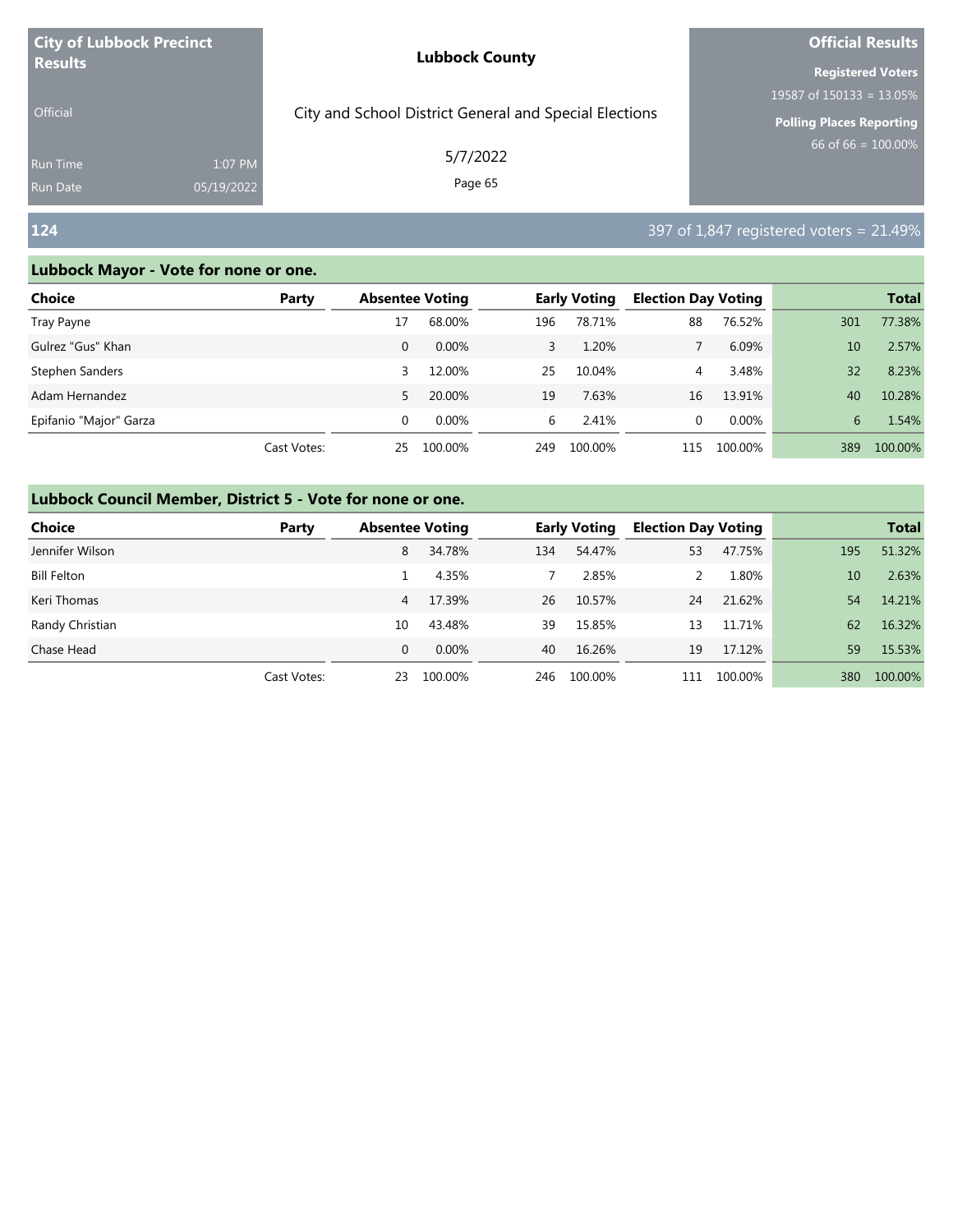| <b>City of Lubbock Precinct</b>   |                       | <b>Lubbock County</b>                                  | <b>Official Results</b>                                                                    |  |  |  |
|-----------------------------------|-----------------------|--------------------------------------------------------|--------------------------------------------------------------------------------------------|--|--|--|
| <b>Results</b><br><b>Official</b> |                       | City and School District General and Special Elections | <b>Registered Voters</b><br>19587 of $150133 = 13.05\%$<br><b>Polling Places Reporting</b> |  |  |  |
| <b>Run Time</b><br>Run Date       | 1:07 PM<br>05/19/2022 | 5/7/2022<br>Page 66                                    | $66$ of 66 = $100.00\%$                                                                    |  |  |  |
| <b>125</b>                        |                       |                                                        | 399 of 2,039 registered voters = 19.57%                                                    |  |  |  |

| Choice                 | Party       | <b>Absentee Voting</b> |          |               | <b>Early Voting</b> | <b>Election Day Voting</b> |         |     | <b>Total</b> |
|------------------------|-------------|------------------------|----------|---------------|---------------------|----------------------------|---------|-----|--------------|
| Tray Payne             |             | 20                     | 76.92%   | 228           | 79.17%              | 64                         | 81.01%  | 312 | 79.39%       |
| Gulrez "Gus" Khan      |             | 0                      | $0.00\%$ |               | 2.43%               |                            | 1.27%   | 8   | 2.04%        |
| Stephen Sanders        |             |                        | 7.69%    | 25            | 8.68%               |                            | 1.27%   | 28  | 7.12%        |
| Adam Hernandez         |             | 4                      | 15.38%   | 26            | 9.03%               | 13                         | 16.46%  | 43  | 10.94%       |
| Epifanio "Major" Garza |             | 0                      | $0.00\%$ | $\mathcal{P}$ | 0.69%               | 0                          | 0.00%   |     | 0.51%        |
|                        | Cast Votes: | 26                     | 100.00%  | 288           | 100.00%             | 79                         | 100.00% | 393 | 100.00%      |

| <b>Choice</b>      | Party       |    | <b>Absentee Voting</b> |     | <b>Early Voting</b> | <b>Election Day Voting</b> |         |     | <b>Total</b> |
|--------------------|-------------|----|------------------------|-----|---------------------|----------------------------|---------|-----|--------------|
| Jennifer Wilson    |             |    | 28.00%                 | 156 | 55.12%              | 30                         | 41.67%  | 193 | 50.79%       |
| <b>Bill Felton</b> |             |    | 4.00%                  | 4   | 1.41%               |                            | 1.39%   | 6   | 1.58%        |
| Keri Thomas        |             | 6  | 24.00%                 | 52  | 18.37%              | 15                         | 20.83%  | 73  | 19.21%       |
| Randy Christian    |             | 8  | 32.00%                 | 33  | 11.66%              | 11                         | 15.28%  | 52  | 13.68%       |
| Chase Head         |             | 3  | 12.00%                 | 38  | 13.43%              | 15                         | 20.83%  | 56  | 14.74%       |
|                    | Cast Votes: | 25 | 100.00%                | 283 | 100.00%             | 72                         | 100.00% | 380 | 100.00%      |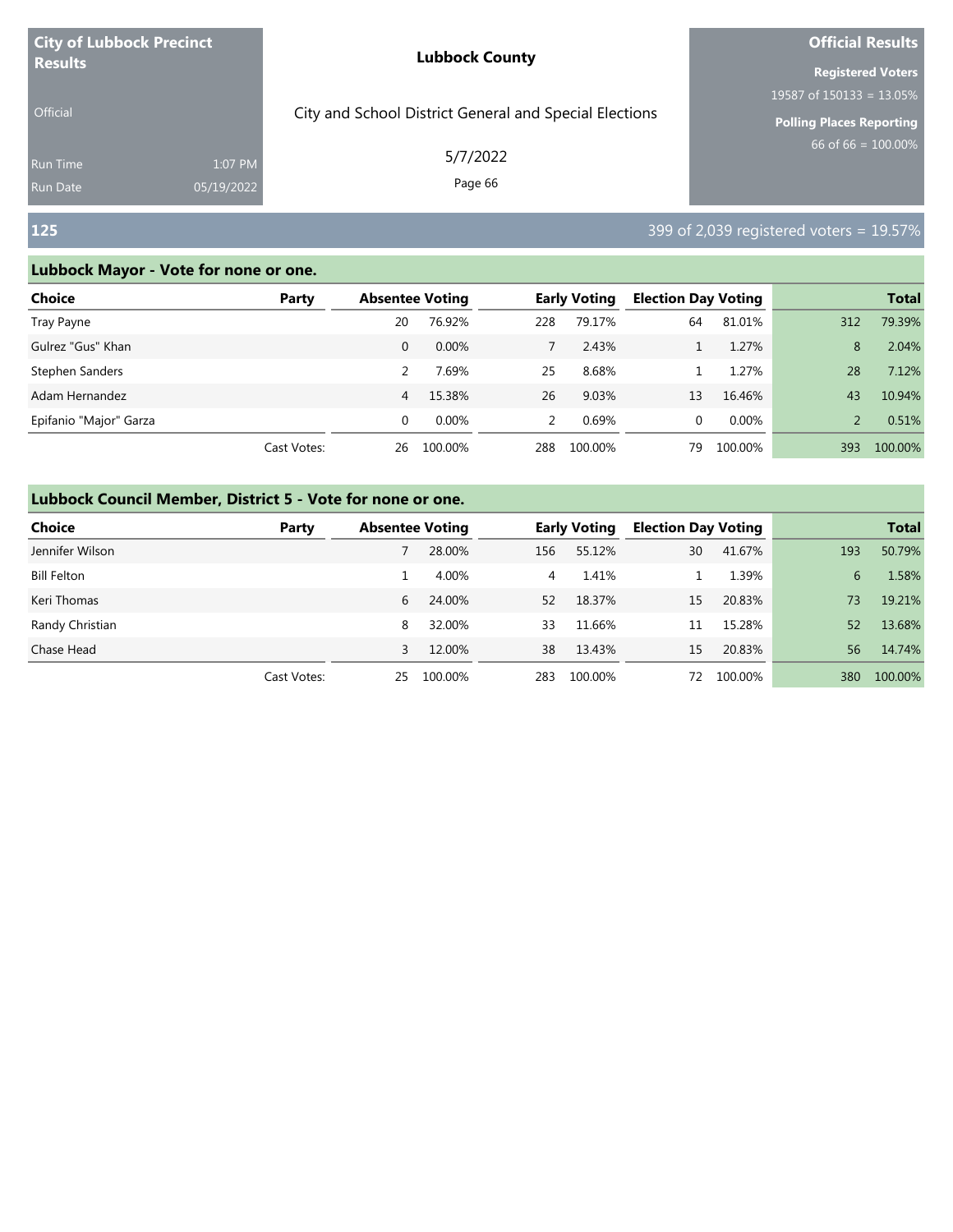| <b>City of Lubbock Precinct</b>                             | <b>Lubbock County</b>                                  | <b>Official Results</b>         |  |  |
|-------------------------------------------------------------|--------------------------------------------------------|---------------------------------|--|--|
| <b>Results</b>                                              |                                                        | <b>Registered Voters</b>        |  |  |
|                                                             |                                                        | 19587 of $150133 = 13.05\%$     |  |  |
| <b>Official</b>                                             | City and School District General and Special Elections | <b>Polling Places Reporting</b> |  |  |
| 1:07 PM<br><b>Run Time</b><br>05/19/2022<br><b>Run Date</b> | 5/7/2022<br>Page 67                                    | 66 of 66 = $100.00\%$           |  |  |

# **126 126 126 128 128 128 128 129 129 129 129 129 129 129 129 129 129 129 129 129 129 129 129 129 129 129 129 129 129 129 129 129 129 129 129 129 129**

r.

| Choice                 | Party       | <b>Absentee Voting</b> |          |                | <b>Early Voting</b> | <b>Election Day Voting</b> |         |     | <b>Total</b> |
|------------------------|-------------|------------------------|----------|----------------|---------------------|----------------------------|---------|-----|--------------|
| Tray Payne             |             | 6                      | 50.00%   | 78             | 75.00%              | 21                         | 51.22%  | 105 | 66.88%       |
| Gulrez "Gus" Khan      |             |                        | 8.33%    | $\overline{4}$ | 3.85%               |                            | 4.88%   |     | 4.46%        |
| Stephen Sanders        |             | 3                      | 25.00%   | 8              | 7.69%               | $\overline{4}$             | 9.76%   | 15  | 9.55%        |
| Adam Hernandez         |             | $\Omega$               | $0.00\%$ | 12             | 11.54%              | 13                         | 31.71%  | 25  | 15.92%       |
| Epifanio "Major" Garza |             | $\mathcal{P}$          | 16.67%   | $\mathcal{L}$  | 1.92%               |                            | 2.44%   |     | 3.18%        |
|                        | Cast Votes: | 12                     | 100.00%  | 104            | 100.00%             | 41                         | 100.00% | 157 | 100.00%      |

| Lubbock Council Member, District 3 - Vote for none or one. |             |                        |  |            |                                         |            |  |              |  |
|------------------------------------------------------------|-------------|------------------------|--|------------|-----------------------------------------|------------|--|--------------|--|
| Choice                                                     | Party       | <b>Absentee Voting</b> |  |            | <b>Early Voting Election Day Voting</b> |            |  | <b>Total</b> |  |
| Mark McBrayer                                              |             | 8 100.00%              |  | 89 100.00% |                                         | 39 100.00% |  | 136 100.00%  |  |
|                                                            | Cast Votes: | 8 100.00%              |  | 89 100.00% |                                         | 39 100.00% |  | 136 100.00%  |  |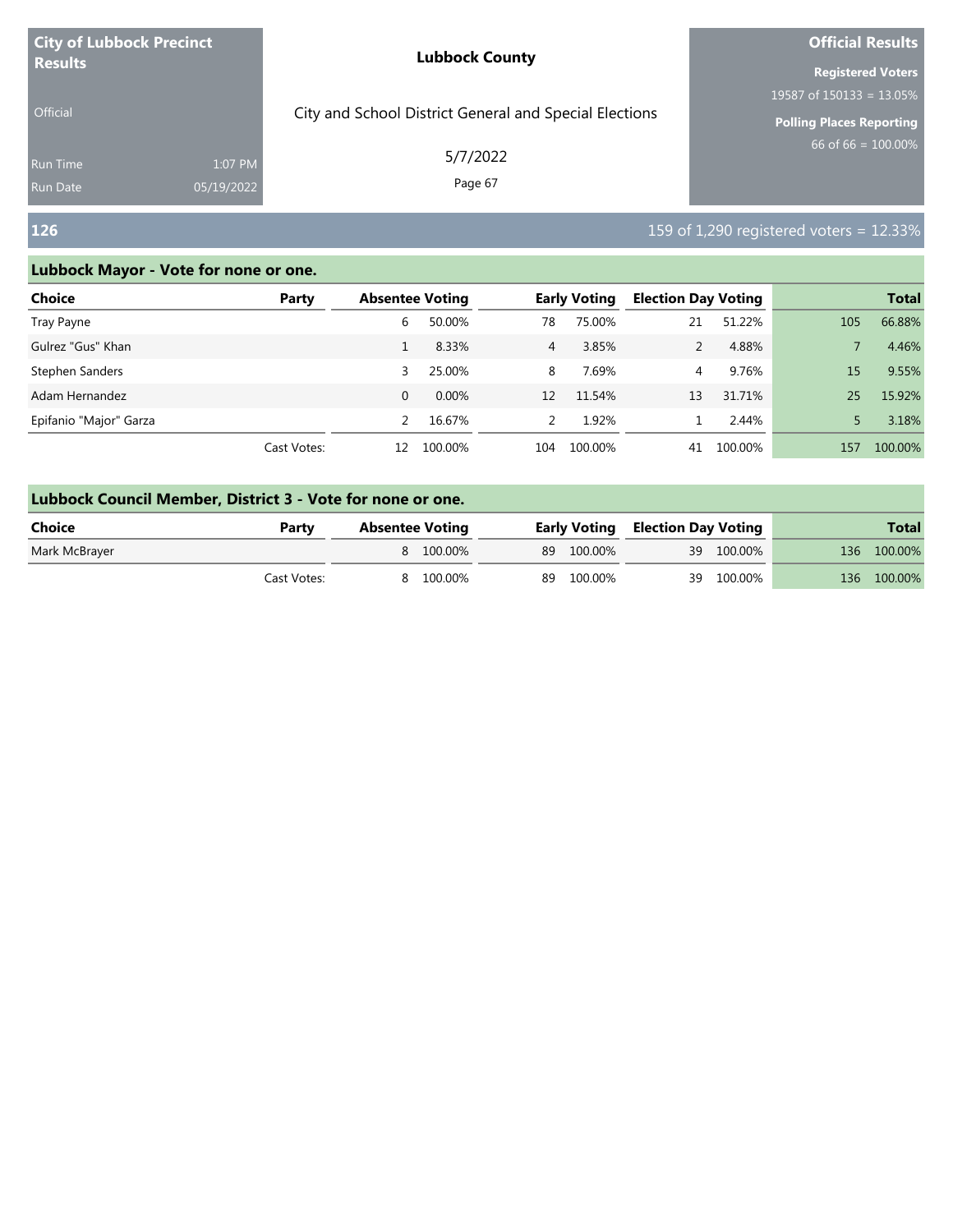| <b>City of Lubbock Precinct</b> |            | <b>Lubbock County</b>                                  | <b>Official Results</b>         |  |  |
|---------------------------------|------------|--------------------------------------------------------|---------------------------------|--|--|
| <b>Results</b>                  |            |                                                        | <b>Registered Voters</b>        |  |  |
|                                 |            |                                                        | 19587 of $150133 = 13.05\%$     |  |  |
| <b>Official</b>                 |            | City and School District General and Special Elections | <b>Polling Places Reporting</b> |  |  |
| <b>Run Time</b>                 | 1:07 PM    | 5/7/2022                                               | 66 of 66 = $100.00\%$           |  |  |
| <b>Run Date</b>                 | 05/19/2022 | Page 68                                                |                                 |  |  |

# **127 127 127 127 128 128 128 128 128 128 128 128 128 128 128 128 128 128 128 128 128 128 128 128 128 128 128 128 128 128 128 128 128 128 128 128 128**

| <b>Choice</b>          | Party       | <b>Absentee Voting</b> |         |     | <b>Early Voting</b> | <b>Election Day Voting</b> |         |     | <b>Total</b> |
|------------------------|-------------|------------------------|---------|-----|---------------------|----------------------------|---------|-----|--------------|
| Tray Payne             |             | 25                     | 62.50%  | 235 | 83.93%              | 78                         | 72.90%  | 338 | 79.16%       |
| Gulrez "Gus" Khan      |             |                        | 2.50%   |     | 0.36%               | 4                          | 3.74%   | 6   | 1.41%        |
| Stephen Sanders        |             | 4                      | 10.00%  | 10  | 3.57%               | 8                          | 7.48%   | 22  | 5.15%        |
| Adam Hernandez         |             |                        | 17.50%  | 33  | 11.79%              | 16                         | 14.95%  | 56  | 13.11%       |
| Epifanio "Major" Garza |             |                        | 7.50%   |     | 0.36%               |                            | 0.93%   |     | 1.17%        |
|                        | Cast Votes: | 40                     | 100.00% | 280 | 100.00%             | 107                        | 100.00% | 427 | 100.00%      |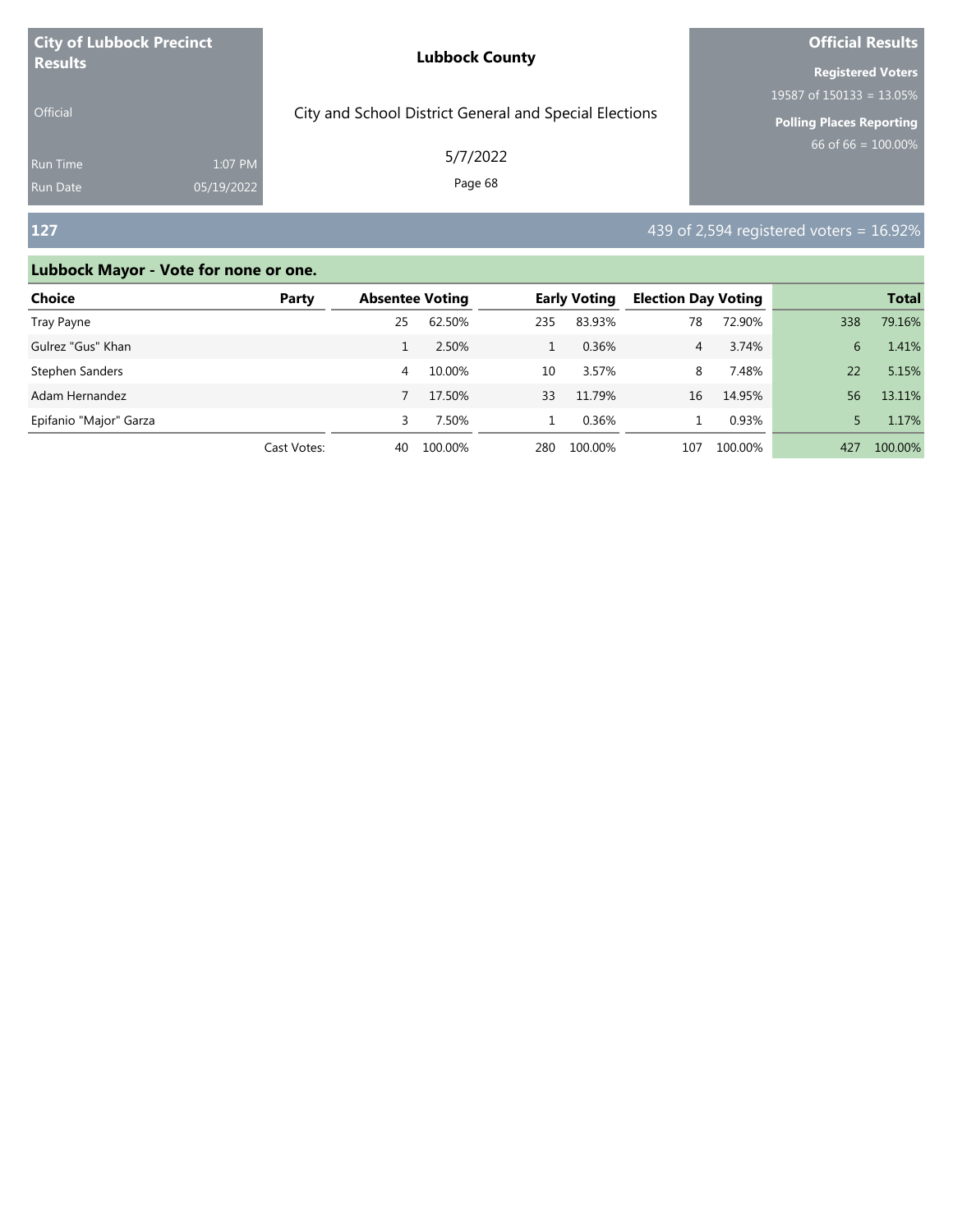| <b>City of Lubbock Precinct</b>    |                       | <b>Lubbock County</b>                                  | <b>Official Results</b>                                                                    |
|------------------------------------|-----------------------|--------------------------------------------------------|--------------------------------------------------------------------------------------------|
| <b>Results</b><br><b>Official</b>  |                       | City and School District General and Special Elections | <b>Registered Voters</b><br>19587 of $150133 = 13.05\%$<br><b>Polling Places Reporting</b> |
| <b>Run Time</b><br><b>Run Date</b> | 1:07 PM<br>05/19/2022 | 5/7/2022<br>Page 69                                    | 66 of 66 = $100.00\%$                                                                      |
| <b>128</b>                         |                       |                                                        | 457 of 1,791 registered voters = 25.52%                                                    |

| Choice                 | Party       | <b>Absentee Voting</b> |          |                | <b>Early Voting</b> | <b>Election Day Voting</b> |         |     | <b>Total</b> |
|------------------------|-------------|------------------------|----------|----------------|---------------------|----------------------------|---------|-----|--------------|
| Tray Payne             |             | 23                     | 67.65%   | 239            | 81.29%              | 92                         | 74.19%  | 354 | 78.32%       |
| Gulrez "Gus" Khan      |             | $\Omega$               | $0.00\%$ | 5.             | 1.70%               |                            | 0.81%   | 6   | 1.33%        |
| Stephen Sanders        |             |                        | 8.82%    | 24             | 8.16%               |                            | 5.65%   | 34  | 7.52%        |
| Adam Hernandez         |             |                        | 20.59%   | 22             | 7.48%               | 21                         | 16.94%  | 50  | 11.06%       |
| Epifanio "Major" Garza |             |                        | 2.94%    | $\overline{4}$ | 1.36%               | 3                          | 2.42%   | 8   | 1.77%        |
|                        | Cast Votes: | 34                     | 100.00%  | 294            | 100.00%             | 124                        | 100.00% | 452 | 100.00%      |

| <b>Choice</b>      | Party       | <b>Absentee Voting</b> |         |     | <b>Early Voting</b> | <b>Election Day Voting</b> |         |     | <b>Total</b> |
|--------------------|-------------|------------------------|---------|-----|---------------------|----------------------------|---------|-----|--------------|
| Jennifer Wilson    |             | 16                     | 47.06%  | 135 | 47.20%              | 48                         | 39.67%  | 199 | 45.12%       |
| <b>Bill Felton</b> |             | $\mathbf{0}$           | 0.00%   |     | 2.45%               | 6                          | 4.96%   | 13  | 2.95%        |
| Keri Thomas        |             | 5.                     | 14.71%  | 53  | 18.53%              | 31                         | 25.62%  | 89  | 20.18%       |
| Randy Christian    |             | 10                     | 29.41%  | 44  | 15.38%              | 20                         | 16.53%  | 74  | 16.78%       |
| Chase Head         |             | 3                      | 8.82%   | 47  | 16.43%              | 16                         | 13.22%  | 66  | 14.97%       |
|                    | Cast Votes: | 34                     | 100.00% | 286 | 100.00%             | 121                        | 100.00% | 441 | 100.00%      |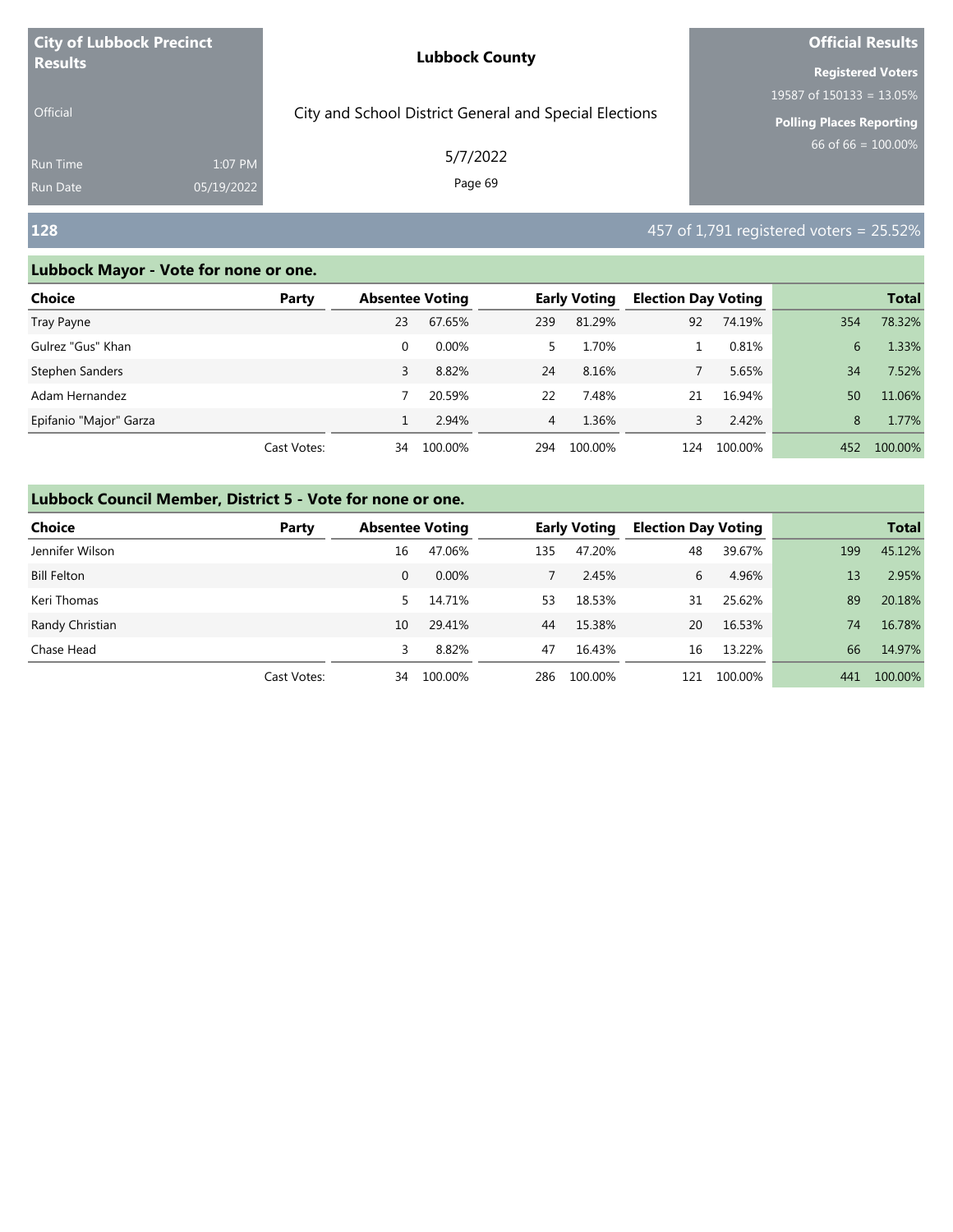| <b>City of Lubbock Precinct</b>    |                       | <b>Lubbock County</b>                                  | <b>Official Results</b>                                                                    |
|------------------------------------|-----------------------|--------------------------------------------------------|--------------------------------------------------------------------------------------------|
| <b>Results</b><br><b>Official</b>  |                       | City and School District General and Special Elections | <b>Registered Voters</b><br>19587 of $150133 = 13.05\%$<br><b>Polling Places Reporting</b> |
| <b>Run Time</b><br><b>Run Date</b> | 1:07 PM<br>05/19/2022 | 5/7/2022<br>Page 70                                    | 66 of 66 = $\overline{100.00\%}$                                                           |
| <b>129</b>                         |                       |                                                        | 544 of 3,303 registered voters $= 16.47\%$                                                 |

| Choice                 | Party       | <b>Absentee Voting</b> |          |               | <b>Early Voting</b> | <b>Election Day Voting</b> |         |     | <b>Total</b> |
|------------------------|-------------|------------------------|----------|---------------|---------------------|----------------------------|---------|-----|--------------|
| Tray Payne             |             | 15                     | 53.57%   | 311           | 82.71%              | 94                         | 77.05%  | 420 | 79.85%       |
| Gulrez "Gus" Khan      |             | $\Omega$               | $0.00\%$ | 13            | 3.46%               |                            | 1.64%   | 15  | 2.85%        |
| Stephen Sanders        |             | 6                      | 21.43%   | 24            | 6.38%               | 12                         | 9.84%   | 42  | 7.98%        |
| Adam Hernandez         |             | 5                      | 17.86%   | 26            | 6.91%               | 12                         | 9.84%   | 43  | 8.17%        |
| Epifanio "Major" Garza |             |                        | 7.14%    | $\mathcal{P}$ | 0.53%               |                            | 1.64%   | 6   | 1.14%        |
|                        | Cast Votes: | 28                     | 100.00%  | 376           | 100.00%             | 122                        | 100.00% | 526 | 100.00%      |

| <b>Choice</b>      | Party       | <b>Absentee Voting</b> |         |     | <b>Early Voting</b> | <b>Election Day Voting</b> |         |     | <b>Total</b> |
|--------------------|-------------|------------------------|---------|-----|---------------------|----------------------------|---------|-----|--------------|
| Jennifer Wilson    |             | 13                     | 48.15%  | 194 | 52.15%              | 65                         | 54.17%  | 272 | 52.41%       |
| <b>Bill Felton</b> |             | $\Omega$               | 0.00%   | 2   | 0.54%               |                            | 0.83%   |     | 0.58%        |
| Keri Thomas        |             | 3                      | 11.11%  | 74  | 19.89%              | 30                         | 25.00%  | 107 | 20.62%       |
| Randy Christian    |             |                        | 25.93%  | 42  | 11.29%              | 11                         | 9.17%   | 60  | 11.56%       |
| Chase Head         |             | 4                      | 14.81%  | 60  | 16.13%              | 13                         | 10.83%  | 77  | 14.84%       |
|                    | Cast Votes: | 27                     | 100.00% | 372 | 100.00%             | 120                        | 100.00% | 519 | 100.00%      |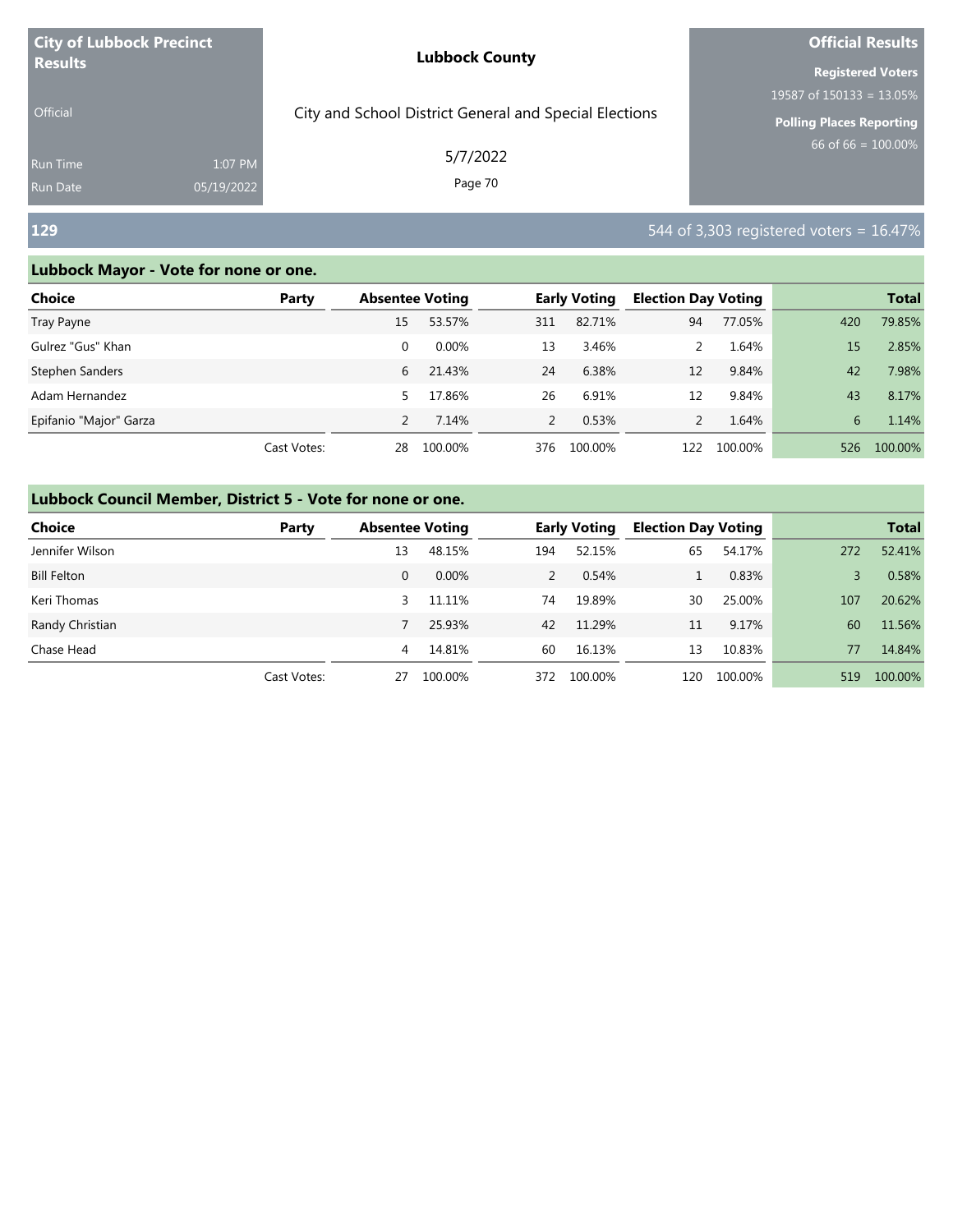| <b>City of Lubbock Precinct</b> |            | <b>Lubbock County</b>                                  | <b>Official Results</b>         |  |  |
|---------------------------------|------------|--------------------------------------------------------|---------------------------------|--|--|
| <b>Results</b>                  |            |                                                        | <b>Registered Voters</b>        |  |  |
|                                 |            |                                                        | 19587 of $150133 = 13.05\%$     |  |  |
| <b>Official</b>                 |            | City and School District General and Special Elections | <b>Polling Places Reporting</b> |  |  |
| <b>Run Time</b>                 | 1:07 PM    | 5/7/2022                                               | $66$ of 66 = 100.00%            |  |  |
| Run Date                        | 05/19/2022 | Page 71                                                |                                 |  |  |

# **135** 93 of 519 registered voters = 17.92%

| Choice                 | Party       | <b>Absentee Voting</b> |          |          | <b>Early Voting</b> | <b>Election Day Voting</b> |         |                 | <b>Total</b> |
|------------------------|-------------|------------------------|----------|----------|---------------------|----------------------------|---------|-----------------|--------------|
| Tray Payne             |             | 10                     | 83.33%   | 41       | 78.85%              | 19                         | 70.37%  | 70              | 76.92%       |
| Gulrez "Gus" Khan      |             |                        | $0.00\%$ | 0        | $0.00\%$            |                            | 7.41%   |                 | 2.20%        |
| Stephen Sanders        |             |                        | 8.33%    | 8        | 15.38%              |                            | 3.70%   | 10 <sup>1</sup> | 10.99%       |
| Adam Hernandez         |             |                        | 8.33%    | 3        | 5.77%               | 4                          | 14.81%  | 8               | 8.79%        |
| Epifanio "Major" Garza |             | $\Omega$               | $0.00\%$ | $\Omega$ | $0.00\%$            |                            | 3.70%   |                 | 1.10%        |
|                        | Cast Votes: | 12                     | 100.00%  | 52       | 100.00%             | 27                         | 100.00% | 91              | 100.00%      |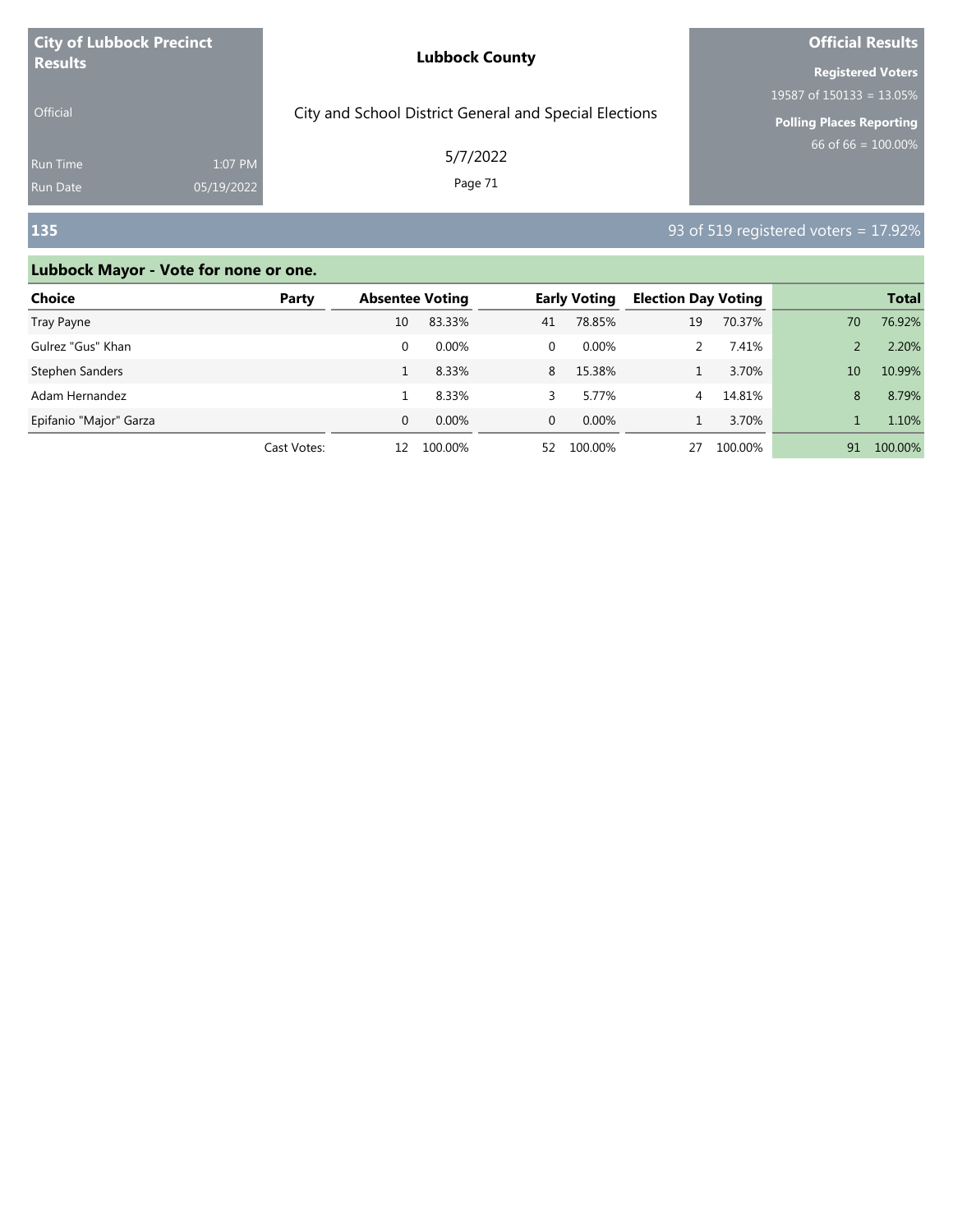| <b>City of Lubbock Precinct</b>    |                       | <b>Lubbock County</b>                                  | <b>Official Results</b>                                                             |  |  |
|------------------------------------|-----------------------|--------------------------------------------------------|-------------------------------------------------------------------------------------|--|--|
| <b>Results</b><br><b>Official</b>  |                       | City and School District General and Special Elections | <b>Registered Voters</b><br>19587 of $150133 = 13.05\%$<br>Polling Places Reporting |  |  |
| <b>Run Time</b><br><b>Run Date</b> | 1:07 PM<br>05/19/2022 | 5/7/2022<br>Page 72                                    | 66 of 66 = $\overline{100.00\%}$                                                    |  |  |
| 138                                |                       |                                                        | 58 of 365 registered voters = $15.89\%$                                             |  |  |

| Choice                 | Party       | <b>Absentee Voting</b> |          | <b>Early Voting</b> |         | <b>Election Day Voting</b> |         | <b>Total</b> |         |
|------------------------|-------------|------------------------|----------|---------------------|---------|----------------------------|---------|--------------|---------|
| Tray Payne             |             |                        | 100.00%  | 30                  | 83.33%  | 11                         | 57.89%  | 42           | 75.00%  |
| Gulrez "Gus" Khan      |             | 0                      | $0.00\%$ |                     | 2.78%   |                            | 10.53%  |              | 5.36%   |
| Stephen Sanders        |             | $\Omega$               | $0.00\%$ | 2                   | 5.56%   |                            | 26.32%  |              | 12.50%  |
| Adam Hernandez         |             | $\Omega$               | $0.00\%$ |                     | 2.78%   |                            | 5.26%   |              | 3.57%   |
| Epifanio "Major" Garza |             | 0                      | $0.00\%$ | 2                   | 5.56%   | 0                          | 0.00%   |              | 3.57%   |
|                        | Cast Votes: |                        | 100.00%  | 36                  | 100.00% | 19                         | 100.00% | 56           | 100.00% |

| <b>Choice</b><br>Party |             | <b>Absentee Voting</b> |          | <b>Early Voting</b> |          | <b>Election Day Voting</b> |         |          | <b>Total</b> |
|------------------------|-------------|------------------------|----------|---------------------|----------|----------------------------|---------|----------|--------------|
| Jennifer Wilson        |             | 0                      | 0.00%    | 23                  | 63.89%   |                            | 35.00%  | 30       | 52.63%       |
| <b>Bill Felton</b>     |             | 0                      | $0.00\%$ | 0                   | $0.00\%$ | 0                          | 0.00%   | $\Omega$ | 0.00%        |
| Keri Thomas            |             | 0                      | 0.00%    |                     | 5.56%    | 4                          | 20.00%  | 6.       | 10.53%       |
| Randy Christian        |             |                        | 100.00%  | 6.                  | 16.67%   |                            | 10.00%  | 9        | 15.79%       |
| Chase Head             |             | 0                      | $0.00\%$ |                     | 13.89%   |                            | 35.00%  | 12       | 21.05%       |
|                        | Cast Votes: |                        | 100.00%  | 36                  | 100.00%  | 20                         | 100.00% | 57       | 100.00%      |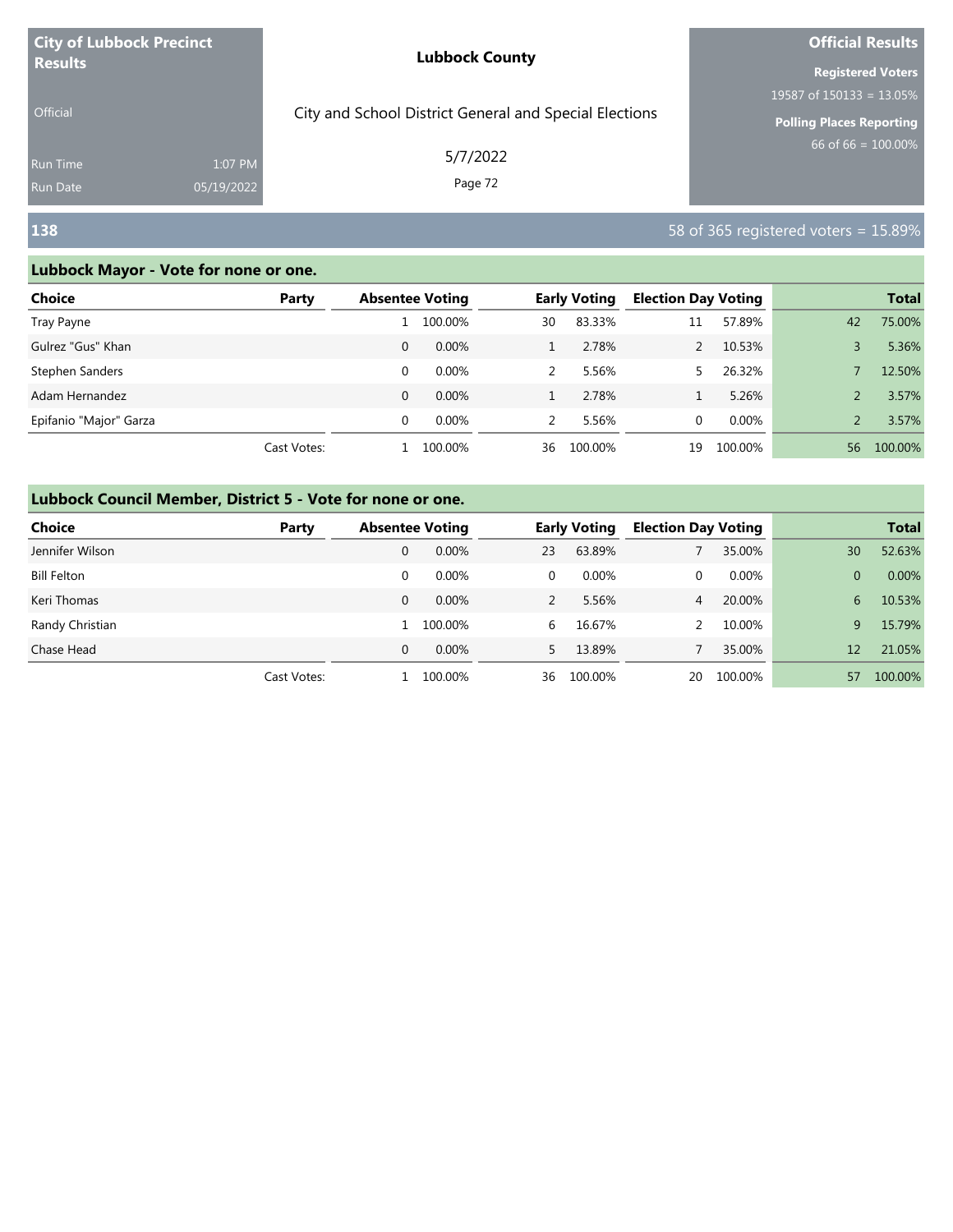| <b>City of Lubbock Precinct</b>    |                       | <b>Lubbock County</b>                                  | <b>Official Results</b>                                                             |  |  |
|------------------------------------|-----------------------|--------------------------------------------------------|-------------------------------------------------------------------------------------|--|--|
| <b>Results</b><br><b>Official</b>  |                       | City and School District General and Special Elections | <b>Registered Voters</b><br>19587 of $150133 = 13.05\%$<br>Polling Places Reporting |  |  |
| <b>Run Time</b><br><b>Run Date</b> | 1:07 PM<br>05/19/2022 | 5/7/2022<br>Page 73                                    | 66 of 66 = $\overline{100.00\%}$                                                    |  |  |
| <b>139</b>                         |                       |                                                        | 339 of 1,890 registered voters = 17.94%                                             |  |  |

### **Lubbock Mayor - Vote for none or one.**

| Choice                 | Party       | <b>Absentee Voting</b> |          |                | <b>Early Voting</b> | <b>Election Day Voting</b> |         |     | <b>Total</b> |
|------------------------|-------------|------------------------|----------|----------------|---------------------|----------------------------|---------|-----|--------------|
| Tray Payne             |             | 14                     | 82.35%   | 213            | 85.54%              | 50                         | 74.63%  | 277 | 83.18%       |
| Gulrez "Gus" Khan      |             | 0                      | $0.00\%$ | $\overline{4}$ | 1.61%               | 3                          | 4.48%   |     | 2.10%        |
| Stephen Sanders        |             | 3                      | 17.65%   | 13             | 5.22%               | 4                          | 5.97%   | 20  | 6.01%        |
| Adam Hernandez         |             | 0                      | $0.00\%$ | 17             | 6.83%               | 10                         | 14.93%  | 27  | 8.11%        |
| Epifanio "Major" Garza |             | 0                      | $0.00\%$ | 2              | 0.80%               | 0                          | 0.00%   |     | 0.60%        |
|                        | Cast Votes: | 17                     | 100.00%  | 249            | 100.00%             | 67                         | 100.00% | 333 | 100.00%      |

#### **Lubbock Council Member, District 5 - Vote for none or one.**

| Choice             | Party       | <b>Absentee Voting</b> |         |     | <b>Early Voting</b> | <b>Election Day Voting</b> |         |     | <b>Total</b> |
|--------------------|-------------|------------------------|---------|-----|---------------------|----------------------------|---------|-----|--------------|
| Jennifer Wilson    |             | 9                      | 52.94%  | 163 | 65.99%              | 31                         | 47.69%  | 203 | 61.70%       |
| <b>Bill Felton</b> |             | 0                      | 0.00%   | 4   | 1.62%               |                            | 3.08%   | 6   | 1.82%        |
| Keri Thomas        |             |                        | 5.88%   | 24  | 9.72%               | 11                         | 16.92%  | 36  | 10.94%       |
| Randy Christian    |             | 5.                     | 29.41%  | 23  | 9.31%               | 9.                         | 13.85%  | 37  | 11.25%       |
| Chase Head         |             |                        | 11.76%  | 33  | 13.36%              | 12                         | 18.46%  | 47  | 14.29%       |
|                    | Cast Votes: | 17                     | 100.00% | 247 | 100.00%             | 65                         | 100.00% | 329 | 100.00%      |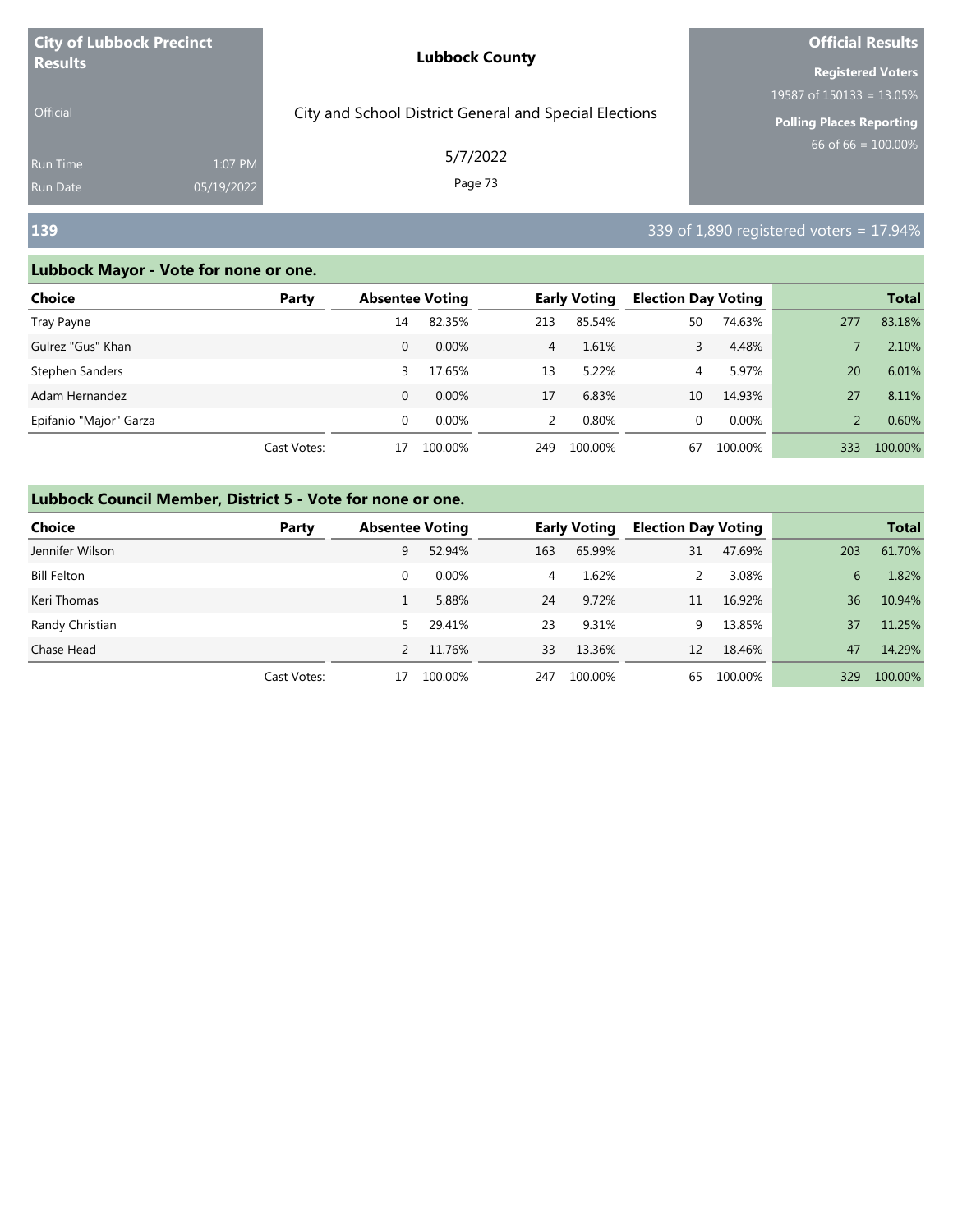| <b>City of Lubbock Precinct</b>    |                       | <b>Lubbock County</b>                                  | <b>Official Results</b>                                                             |  |  |
|------------------------------------|-----------------------|--------------------------------------------------------|-------------------------------------------------------------------------------------|--|--|
| <b>Results</b><br><b>Official</b>  |                       | City and School District General and Special Elections | <b>Registered Voters</b><br>19587 of $150133 = 13.05\%$<br>Polling Places Reporting |  |  |
| <b>Run Time</b><br><b>Run Date</b> | 1:07 PM<br>05/19/2022 | 5/7/2022<br>Page 74                                    | 66 of 66 = $\overline{100.00\%}$                                                    |  |  |
| <b>140</b>                         |                       |                                                        | 379 of 2,549 registered voters = $14.87\%$                                          |  |  |

#### **Lubbock Mayor - Vote for none or one.**

| Choice                 | Party       | <b>Absentee Voting</b> |          |     | <b>Early Voting</b> | <b>Election Day Voting</b> |         |     | <b>Total</b> |
|------------------------|-------------|------------------------|----------|-----|---------------------|----------------------------|---------|-----|--------------|
| Tray Payne             |             | 19                     | 76.00%   | 221 | 78.65%              | 47                         | 69.12%  | 287 | 76.74%       |
| Gulrez "Gus" Khan      |             | 3                      | 12.00%   | 10  | 3.56%               | 4                          | 5.88%   | 17  | 4.55%        |
| Stephen Sanders        |             |                        | 8.00%    | 15  | 5.34%               | 6                          | 8.82%   | 23  | 6.15%        |
| Adam Hernandez         |             |                        | 4.00%    | 29  | 10.32%              | 11                         | 16.18%  | 41  | 10.96%       |
| Epifanio "Major" Garza |             | 0                      | $0.00\%$ | 6   | 2.14%               | 0                          | 0.00%   | 6   | 1.60%        |
|                        | Cast Votes: | 25                     | 100.00%  | 281 | 100.00%             | 68                         | 100.00% | 374 | 100.00%      |

#### **Lubbock Council Member, District 5 - Vote for none or one.**

| <b>Choice</b>      | Party       | <b>Absentee Voting</b> |         |     | <b>Early Voting</b> | <b>Election Day Voting</b> |         |     | <b>Total</b> |
|--------------------|-------------|------------------------|---------|-----|---------------------|----------------------------|---------|-----|--------------|
| Jennifer Wilson    |             | 16                     | 64.00%  | 164 | 60.74%              | 29                         | 43.94%  | 209 | 57.89%       |
| <b>Bill Felton</b> |             |                        | 4.00%   | 4   | 1.48%               |                            | 3.03%   |     | 1.94%        |
| Keri Thomas        |             | $\Omega$               | 0.00%   | 53  | 19.63%              | 13                         | 19.70%  | 66  | 18.28%       |
| Randy Christian    |             | 6                      | 24.00%  | 27  | 10.00%              |                            | 10.61%  | 40  | 11.08%       |
| Chase Head         |             |                        | 8.00%   | 22  | 8.15%               | 15                         | 22.73%  | 39  | 10.80%       |
|                    | Cast Votes: | 25                     | 100.00% | 270 | 100.00%             | 66                         | 100.00% | 361 | 100.00%      |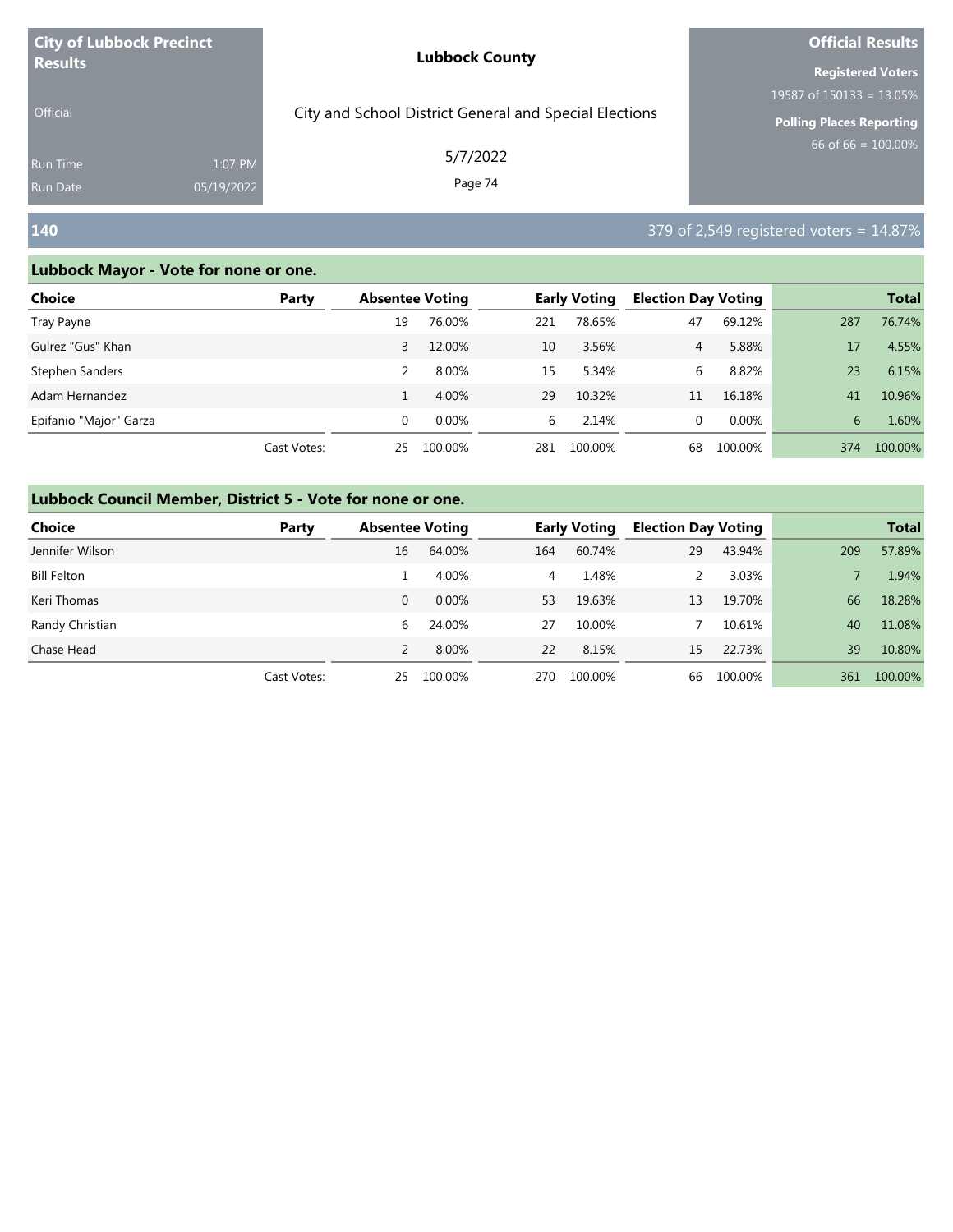| <b>City of Lubbock Precinct</b><br><b>Results</b> |            | <b>Lubbock County</b>                                  | <b>Official Results</b>     |  |  |
|---------------------------------------------------|------------|--------------------------------------------------------|-----------------------------|--|--|
|                                                   |            |                                                        | <b>Registered Voters</b>    |  |  |
|                                                   |            |                                                        | 19587 of $150133 = 13.05\%$ |  |  |
| <b>Official</b>                                   |            | City and School District General and Special Elections | Polling Places Reporting    |  |  |
| Run Time                                          | 1:07 PM    | 5/7/2022                                               | 66 of 66 = $100.00\%$       |  |  |
| <b>Run Date</b>                                   | 05/19/2022 | Page 75                                                |                             |  |  |

## **141** 382 of 2,739 registered voters = 13.95%

### **Lubbock Mayor - Vote for none or one.**

| Choice                 | Party       |          | <b>Absentee Voting</b> |     | <b>Early Voting</b> |    | <b>Election Day Voting</b> |     | <b>Total</b> |
|------------------------|-------------|----------|------------------------|-----|---------------------|----|----------------------------|-----|--------------|
| Tray Payne             |             | 16       | 64.00%                 | 193 | 68.93%              | 38 | 52.05%                     | 247 | 65.34%       |
| Gulrez "Gus" Khan      |             | 0        | 0.00%                  | 11  | 3.93%               |    | 2.74%                      | 13  | 3.44%        |
| Stephen Sanders        |             | 4        | 16.00%                 | 25  | 8.93%               | 9  | 12.33%                     | 38  | 10.05%       |
| Adam Hernandez         |             | 5.       | 20.00%                 | 46  | 16.43%              | 24 | 32.88%                     | 75. | 19.84%       |
| Epifanio "Major" Garza |             | $\Omega$ | $0.00\%$               | 5.  | 1.79%               | 0  | 0.00%                      |     | 1.32%        |
|                        | Cast Votes: | 25       | 100.00%                | 280 | 100.00%             | 73 | 100.00%                    | 378 | 100.00%      |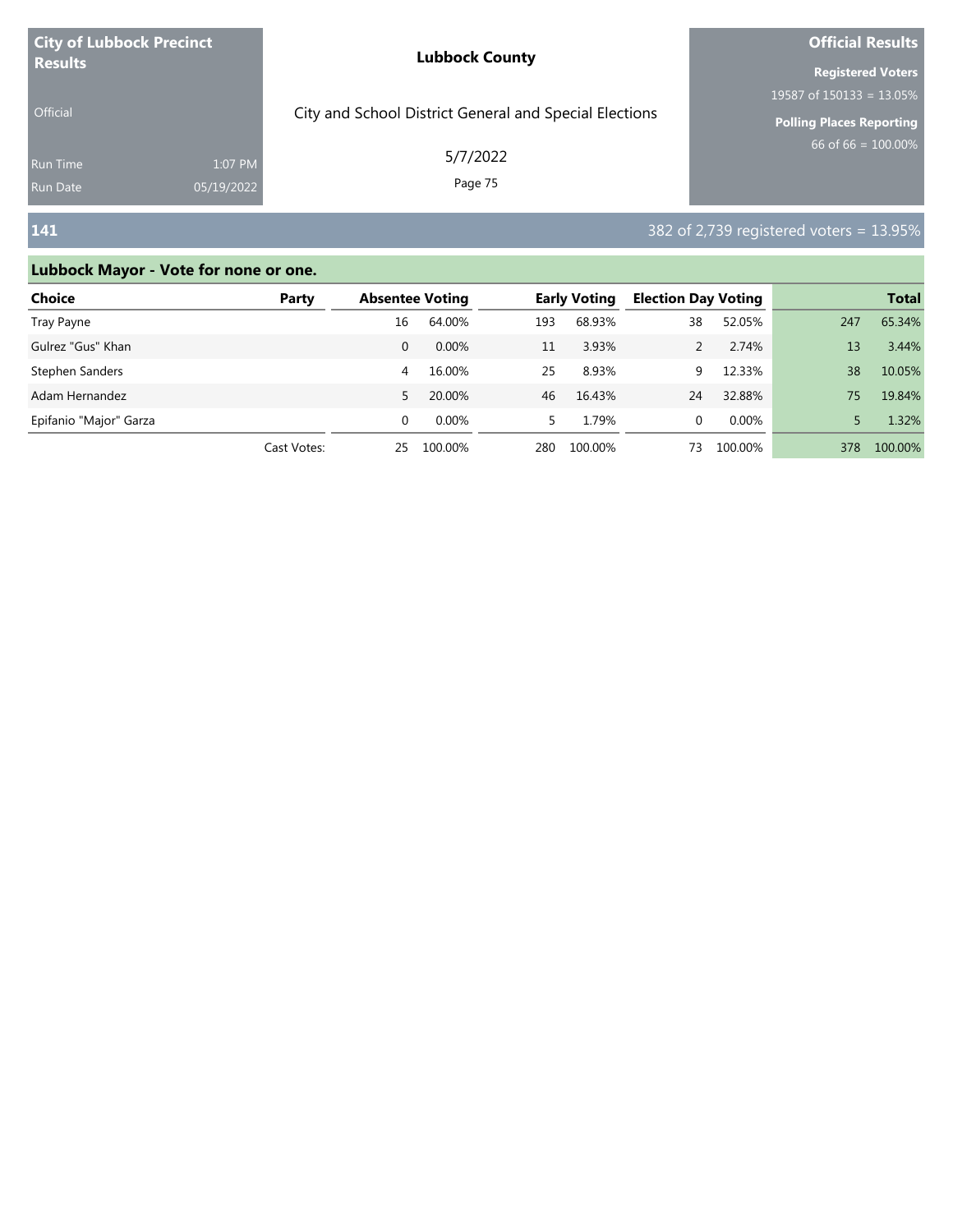| <b>City of Lubbock Precinct</b> |            | <b>Lubbock County</b>                                  | <b>Official Results</b>     |  |  |
|---------------------------------|------------|--------------------------------------------------------|-----------------------------|--|--|
| <b>Results</b>                  |            |                                                        | <b>Registered Voters</b>    |  |  |
|                                 |            |                                                        | 19587 of $150133 = 13.05\%$ |  |  |
| <b>Official</b>                 |            | City and School District General and Special Elections | Polling Places Reporting    |  |  |
| <b>Run Time</b>                 | 1:07 PM    | 5/7/2022                                               | 66 of 66 = $100.00\%$       |  |  |
| <b>Run Date</b>                 | 05/19/2022 | Page 76                                                |                             |  |  |

# **152** 152 **152** 164 of 1,385 registered voters = 11.84%

### **Lubbock Mayor - Vote for none or one.**

| <b>Choice</b>          | Party       | <b>Absentee Voting</b> |          | <b>Early Voting</b> |          | <b>Election Day Voting</b> |          |     | <b>Total</b> |
|------------------------|-------------|------------------------|----------|---------------------|----------|----------------------------|----------|-----|--------------|
| Tray Payne             |             |                        | 22.22%   | 81                  | 68.64%   | 19                         | 59.38%   | 102 | 64.15%       |
| Gulrez "Gus" Khan      |             | 0                      | $0.00\%$ | 0                   | $0.00\%$ |                            | 3.13%    |     | 0.63%        |
| Stephen Sanders        |             | 4                      | 44.44%   | 9                   | 7.63%    |                            | 9.38%    | 16  | 10.06%       |
| Adam Hernandez         |             | 3                      | 33.33%   | 22                  | 18.64%   | 9                          | 28.13%   | 34  | 21.38%       |
| Epifanio "Major" Garza |             | $\Omega$               | $0.00\%$ | 6                   | 5.08%    | 0                          | $0.00\%$ | 6   | 3.77%        |
|                        | Cast Votes: | 9                      | 100.00%  | 118                 | 100.00%  | 32                         | 100.00%  | 159 | 100.00%      |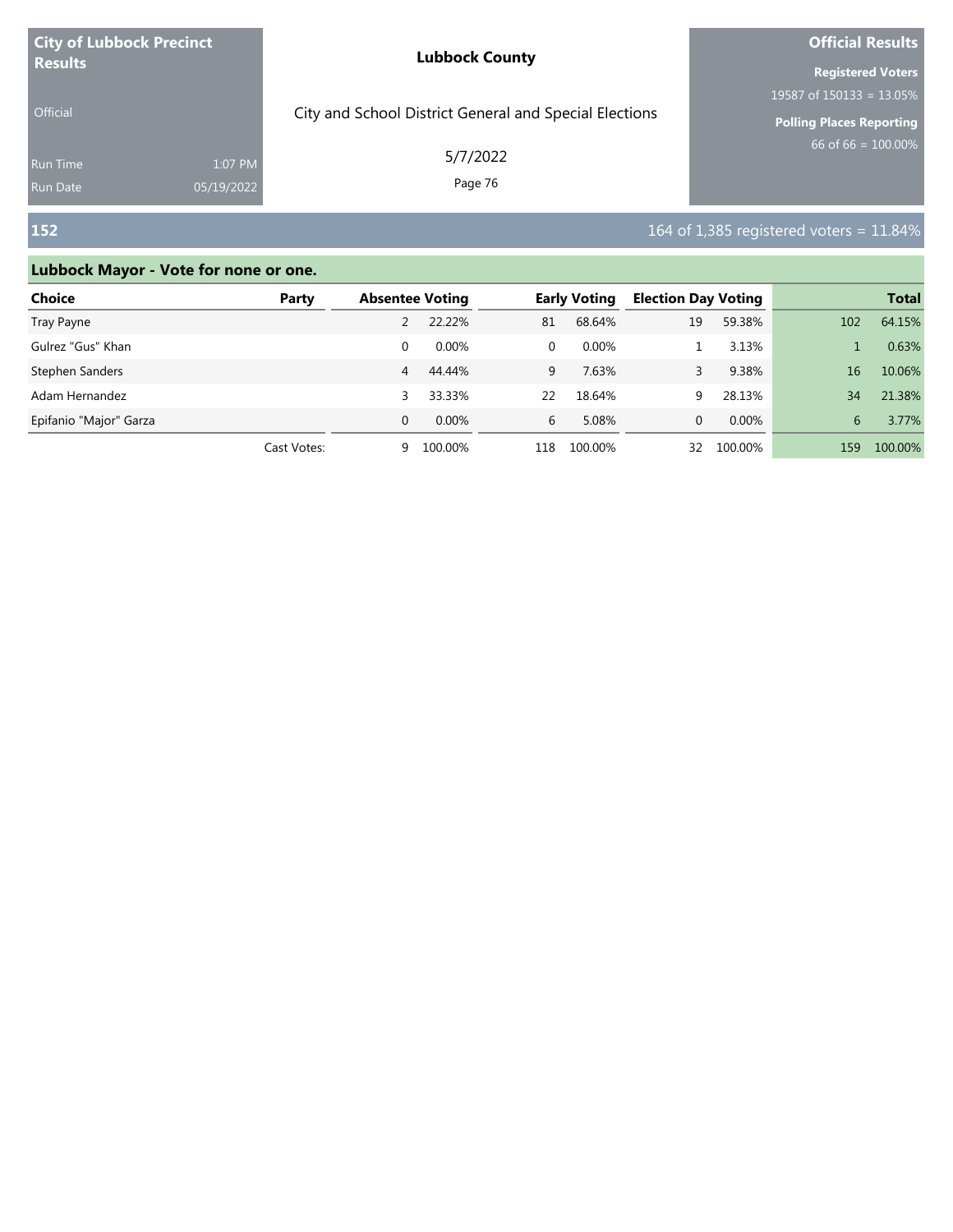| <b>City of Lubbock Precinct</b> |            | <b>Lubbock County</b>                                  | <b>Official Results</b>     |  |  |
|---------------------------------|------------|--------------------------------------------------------|-----------------------------|--|--|
| <b>Results</b>                  |            |                                                        | <b>Registered Voters</b>    |  |  |
|                                 |            |                                                        | 19587 of $150133 = 13.05\%$ |  |  |
| <b>Official</b>                 |            | City and School District General and Special Elections | Polling Places Reporting    |  |  |
| Run Time                        | 1:07 PM    | 5/7/2022                                               | 66 of 66 = $100.00\%$       |  |  |
| Run Date                        | 05/19/2022 | Page 77                                                |                             |  |  |

# **153** 76 of 1,511 registered voters = 5.03%

### **Lubbock Mayor - Vote for none or one.**

| <b>Choice</b>          | Party       | <b>Absentee Voting</b> |         | <b>Early Voting</b> |         | <b>Election Day Voting</b> |          |    | <b>Total</b> |
|------------------------|-------------|------------------------|---------|---------------------|---------|----------------------------|----------|----|--------------|
| Tray Payne             |             | 4                      | 33.33%  | 10                  | 19.23%  |                            | 16.67%   | 16 | 21.05%       |
| Gulrez "Gus" Khan      |             |                        | 8.33%   | 2                   | 3.85%   | 0                          | $0.00\%$ | 3  | 3.95%        |
| Stephen Sanders        |             | 4                      | 33.33%  | 15                  | 28.85%  |                            | 16.67%   | 21 | 27.63%       |
| Adam Hernandez         |             |                        | 16.67%  | 21                  | 40.38%  | 8                          | 66.67%   | 31 | 40.79%       |
| Epifanio "Major" Garza |             |                        | 8.33%   | 4                   | 7.69%   | 0                          | 0.00%    |    | 6.58%        |
|                        | Cast Votes: | 12                     | 100.00% | 52                  | 100.00% | 12                         | 100.00%  | 76 | 100.00%      |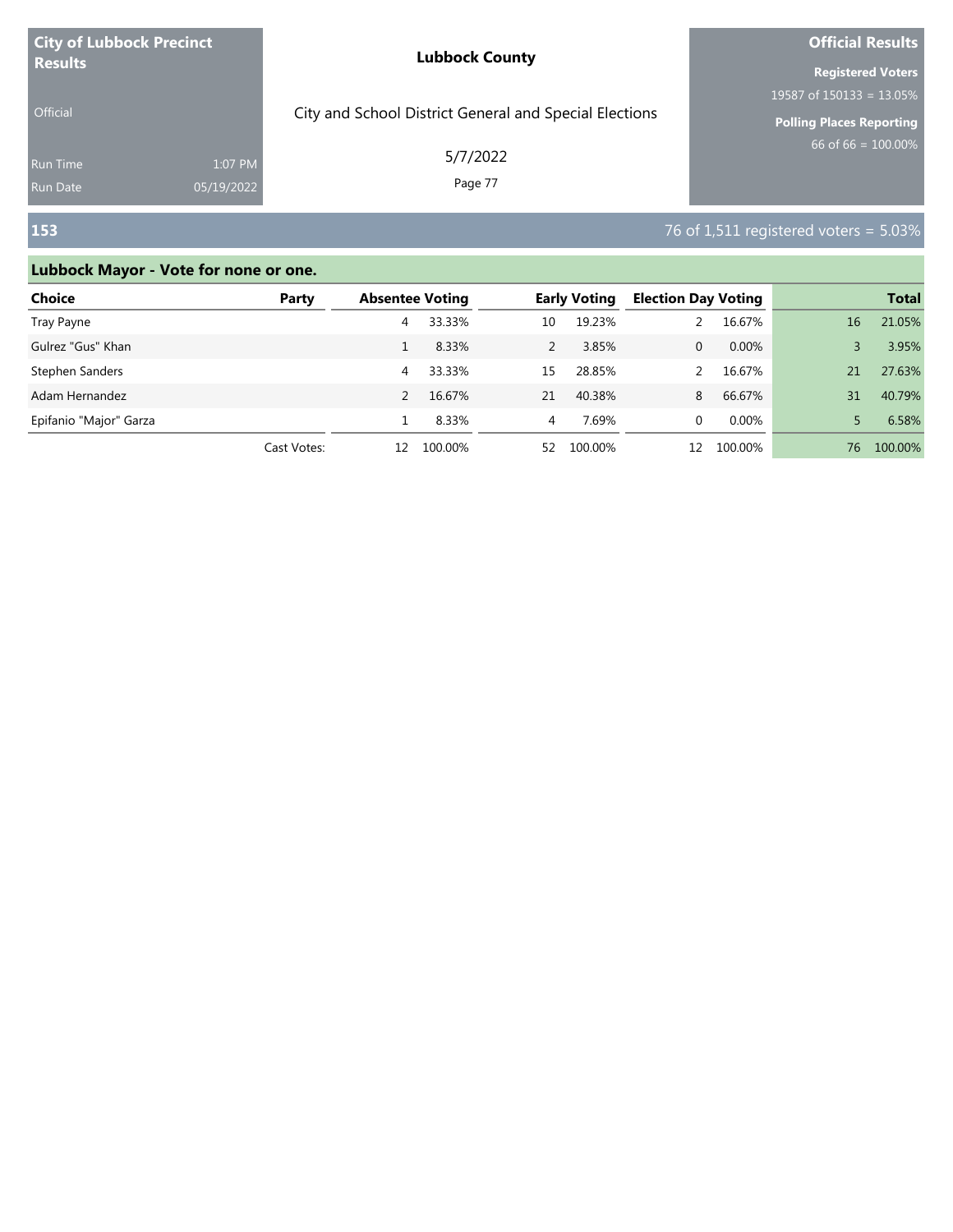| <b>City of Lubbock Precinct</b>    |                       | <b>Lubbock County</b>                                  | <b>Official Results</b>                                             |  |  |
|------------------------------------|-----------------------|--------------------------------------------------------|---------------------------------------------------------------------|--|--|
| <b>Results</b><br><b>Official</b>  |                       | City and School District General and Special Elections | <b>Registered Voters</b><br>19587 of $150133 = 13.05\%$             |  |  |
| <b>Run Time</b><br><b>Run Date</b> | 1:07 PM<br>05/19/2022 | 5/7/2022<br>Page 78                                    | <b>Polling Places Reporting</b><br>66 of 66 = $\overline{100.00\%}$ |  |  |
| 154                                |                       |                                                        | 453 of 3,648 registered voters = $12.42\%$                          |  |  |

#### **Lubbock Mayor - Vote for none or one.**

| Choice                 | Party       | <b>Absentee Voting</b> |          |     | <b>Early Voting</b> | <b>Election Day Voting</b> |         |     | <b>Total</b> |
|------------------------|-------------|------------------------|----------|-----|---------------------|----------------------------|---------|-----|--------------|
| Tray Payne             |             | 13                     | 81.25%   | 220 | 75.86%              | 94                         | 68.12%  | 327 | 73.65%       |
| Gulrez "Gus" Khan      |             | 0                      | $0.00\%$ | 19  | 6.55%               | 4                          | 2.90%   | 23  | 5.18%        |
| Stephen Sanders        |             |                        | 12.50%   | 21  | 7.24%               | 12                         | 8.70%   | 35  | 7.88%        |
| Adam Hernandez         |             |                        | 6.25%    | 27  | 9.31%               | 25                         | 18.12%  | 53  | 11.94%       |
| Epifanio "Major" Garza |             | $\Omega$               | $0.00\%$ | 3   | 1.03%               | 3                          | 2.17%   | 6   | 1.35%        |
|                        | Cast Votes: | 16                     | 100.00%  | 290 | 100.00%             | 138                        | 100.00% | 444 | 100.00%      |

#### **Lubbock Council Member, District 5 - Vote for none or one.**

| <b>Choice</b>      | Party       | <b>Absentee Voting</b> |         |     | <b>Early Voting</b> | <b>Election Day Voting</b> |         |     | <b>Total</b> |
|--------------------|-------------|------------------------|---------|-----|---------------------|----------------------------|---------|-----|--------------|
| Jennifer Wilson    |             | 10                     | 71.43%  | 163 | 58.63%              | 63                         | 46.67%  | 236 | 55.27%       |
| <b>Bill Felton</b> |             | 0                      | 0.00%   | 8   | 2.88%               |                            | 3.70%   | 13  | 3.04%        |
| Keri Thomas        |             |                        | 14.29%  | 49  | 17.63%              | 34                         | 25.19%  | 85  | 19.91%       |
| Randy Christian    |             |                        | 14.29%  | 29  | 10.43%              | 14                         | 10.37%  | 45  | 10.54%       |
| Chase Head         |             | 0                      | 0.00%   | 29  | 10.43%              | 19                         | 14.07%  | 48  | 11.24%       |
|                    | Cast Votes: | 14                     | 100.00% | 278 | 100.00%             | 135                        | 100.00% | 427 | 100.00%      |